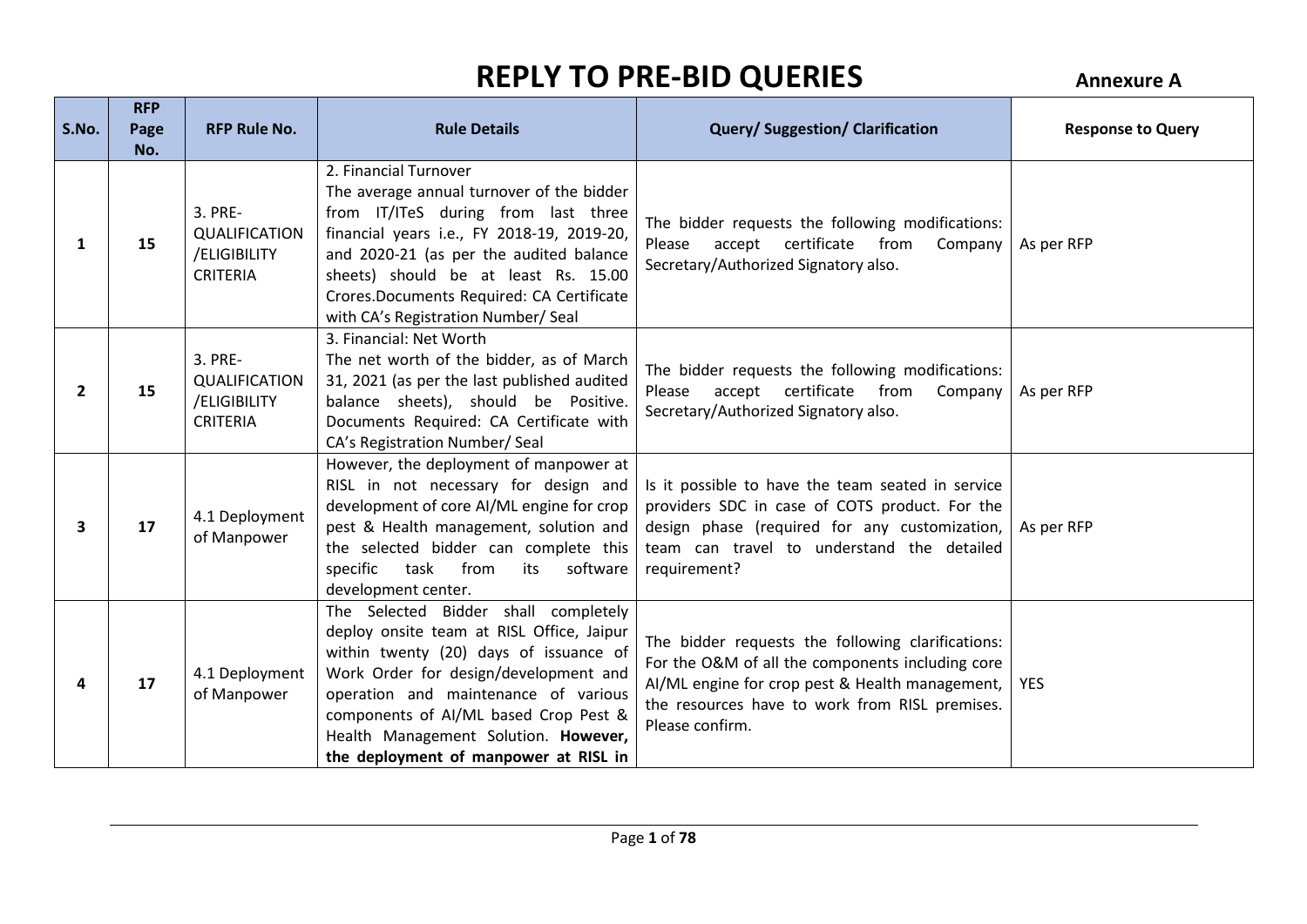|       | <b>RFP</b>  |                               |                                                                                                                                                                                                                                                                                                                                                                                                                                                                                                                                                                                                                                                                                                                                                                                                |                                                                                                                                                                                                                                                                                                       |                          |
|-------|-------------|-------------------------------|------------------------------------------------------------------------------------------------------------------------------------------------------------------------------------------------------------------------------------------------------------------------------------------------------------------------------------------------------------------------------------------------------------------------------------------------------------------------------------------------------------------------------------------------------------------------------------------------------------------------------------------------------------------------------------------------------------------------------------------------------------------------------------------------|-------------------------------------------------------------------------------------------------------------------------------------------------------------------------------------------------------------------------------------------------------------------------------------------------------|--------------------------|
| S.No. | Page<br>No. | <b>RFP Rule No.</b>           | <b>Rule Details</b>                                                                                                                                                                                                                                                                                                                                                                                                                                                                                                                                                                                                                                                                                                                                                                            | <b>Query/Suggestion/Clarification</b>                                                                                                                                                                                                                                                                 | <b>Response to Query</b> |
|       |             |                               | not necessary for design and development<br>of core Al/ML engine for crop pest &<br>Health management, solution and the<br>selected bidder can complete this specific<br>task from its software development<br>center. The requisite manpower for other<br>components is listed as below while their<br>indicative qualification and experience is<br>provided at annexure-12.                                                                                                                                                                                                                                                                                                                                                                                                                 |                                                                                                                                                                                                                                                                                                       |                          |
| 5.    | 17          | 4.1 Deployment<br>of Manpower | The Selected Bidder shall completely<br>deploy onsite team at RISL Office, Jaipur<br>within twenty (20) days of issuance of<br>Work Order for design/development and<br>operation and maintenance of various<br>components of AI/ML based Crop Pest &<br>Health Management Solution. However,<br>the deployment of manpower at RISL in<br>not necessary for design and development<br>of core AI/ML engine for crop pest &<br>Health management, solution and the<br>selected bidder can complete this specific<br>task from its software development center.<br>Minimum Manpower to be deployed at<br>RISL for accomplishing various tasks except<br>4.2.1<br>Tasks listed at Section 4.2.2 to 4.2.4 and<br>4.3<br>Analyst<br>1.<br><b>Business</b><br>2.<br>Senior<br>Technical<br>Lead<br>1 | 1. Please provide a lead time of atleast 4-6<br>weeks to deploy resources onsite.<br>2. 2. We request that the mobile application<br>developers and software developer also be<br>allowed to operate from the bidder's<br>premises since they will need to be<br>involved in the overall development. | as per rfp               |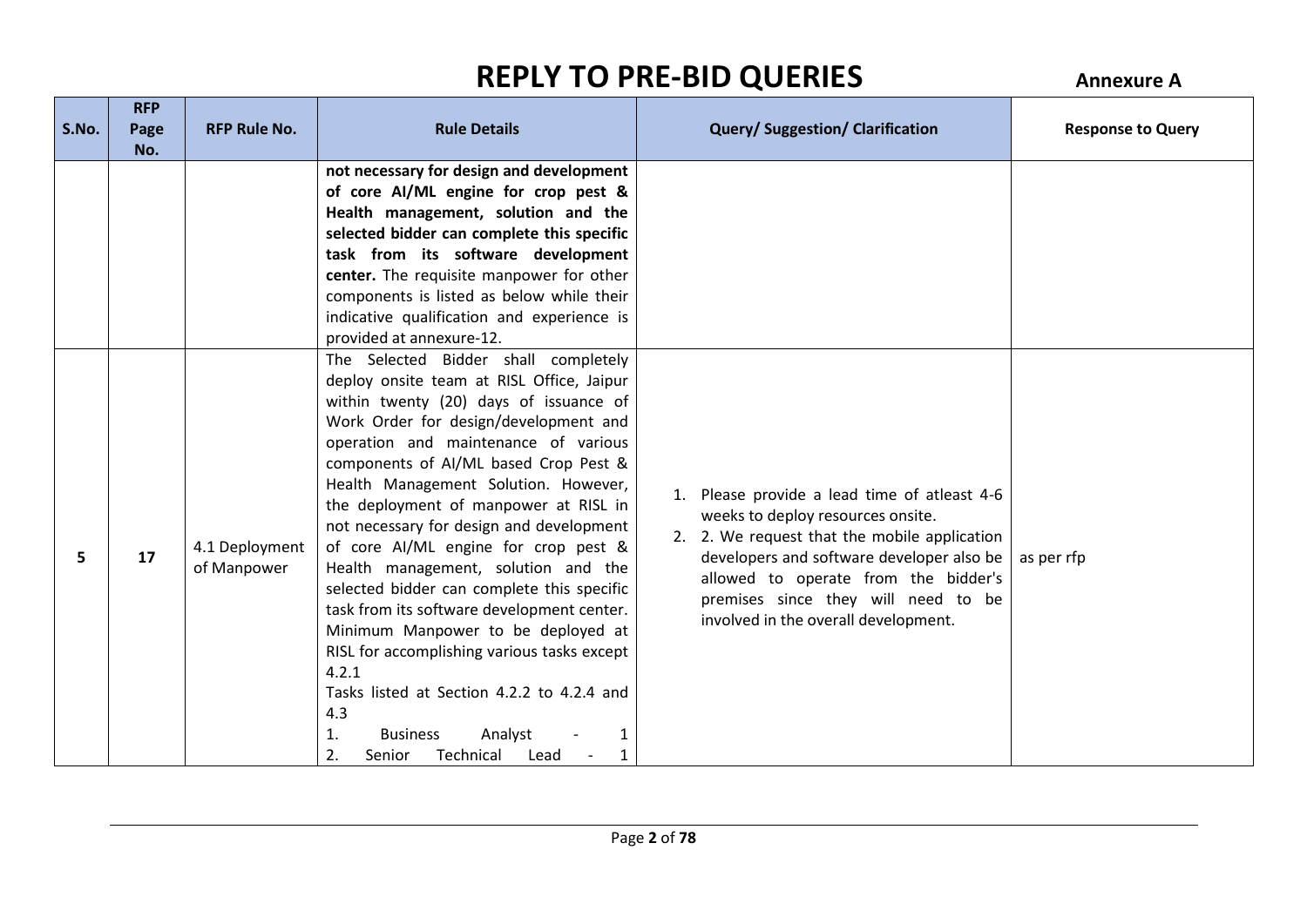|       | <b>RFP</b>  | <b>RFP Rule No.</b>                                                                                                                              | <b>Rule Details</b>                                                                                                                                                                                                                                                                                                                                                                                                     |                                                                                                                                  |                                                                                                                                                                                        |
|-------|-------------|--------------------------------------------------------------------------------------------------------------------------------------------------|-------------------------------------------------------------------------------------------------------------------------------------------------------------------------------------------------------------------------------------------------------------------------------------------------------------------------------------------------------------------------------------------------------------------------|----------------------------------------------------------------------------------------------------------------------------------|----------------------------------------------------------------------------------------------------------------------------------------------------------------------------------------|
| S.No. | Page<br>No. |                                                                                                                                                  |                                                                                                                                                                                                                                                                                                                                                                                                                         | <b>Query/Suggestion/Clarification</b>                                                                                            | <b>Response to Query</b>                                                                                                                                                               |
|       |             |                                                                                                                                                  | Mobile Application Developer - 3<br>3.<br>4. Software Developer - 1                                                                                                                                                                                                                                                                                                                                                     |                                                                                                                                  |                                                                                                                                                                                        |
| 6     | 18          | 4.2 Design,<br>Development,<br>Testing,<br>Deployment and<br>Implementation<br>of AI ML based<br>Crop Pest &<br>Health<br>Management<br>Solution | The various building blocks envisaged for<br>the crop pest & Health management<br>solution are as below:<br>Core AI/ML Engine for Crop Pest & Health<br>Management<br>Mobile Application for Farmers for availing<br>AI / ML based Crop Advisory<br>Mobile Application for Image Collection of<br>Crops<br>Web Interface for Agri-Experts for<br>providing Crop Pest & Health Management<br><b>Solutions to Farmers</b> | Does one bidder have to complete all 4 items of<br>building blocks? Or bidder can bid for selective<br>blocks and complete them? | It is compulsory to bid for all<br>line items mentioned in BoQ<br>(Financial Bid). Bidders who<br>submit partial financial bids<br>shall be outrightly rejected at<br>financial stage. |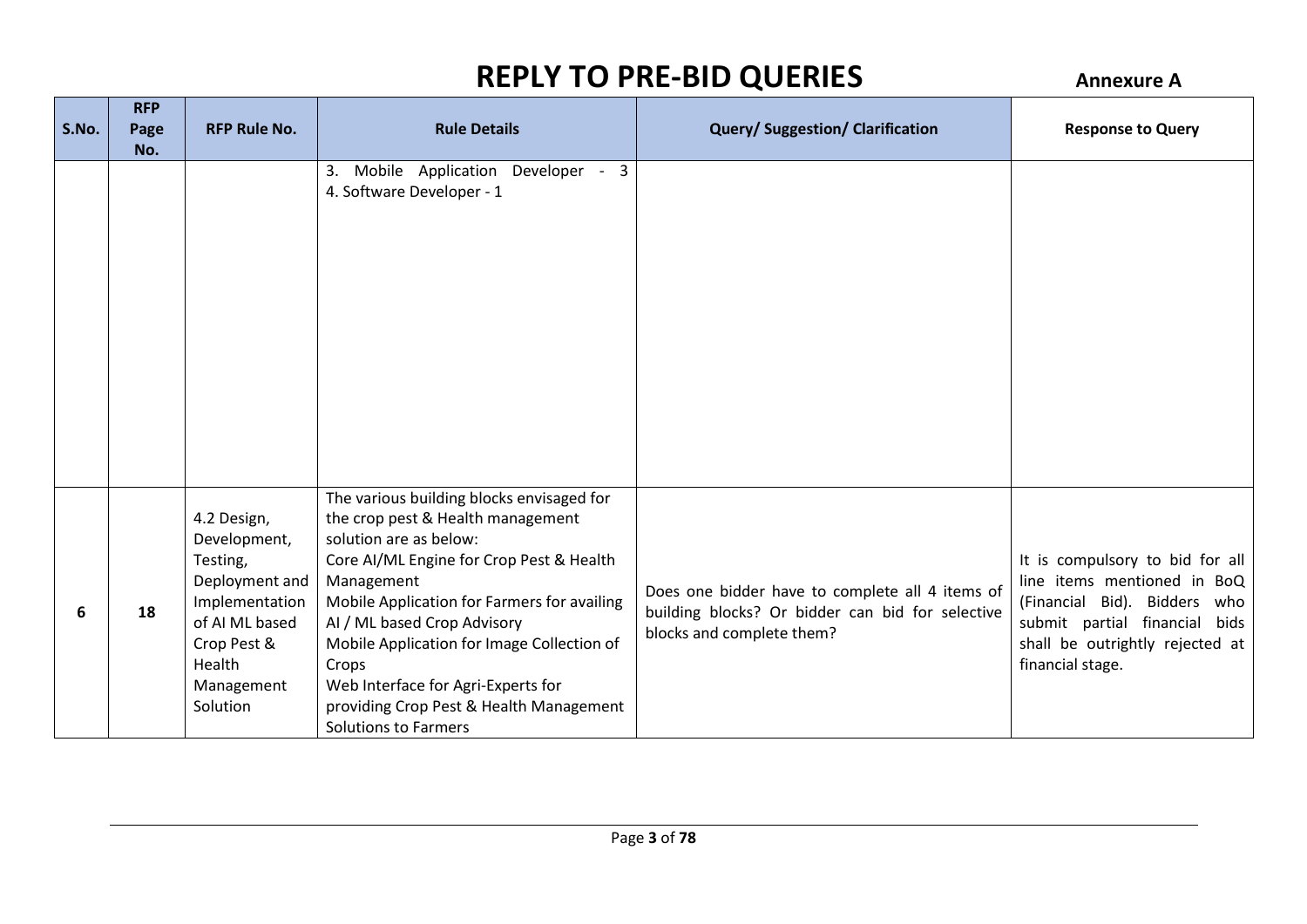| S.No. | <b>RFP</b><br>Page<br>No. | <b>RFP Rule No.</b>                                                                                                                              | <b>Rule Details</b>                                                                                                                                                                                                                                                                                                                                | <b>Query/Suggestion/Clarification</b>                                                                                                                                                                                              | <b>Response to Query</b>                                                                        |
|-------|---------------------------|--------------------------------------------------------------------------------------------------------------------------------------------------|----------------------------------------------------------------------------------------------------------------------------------------------------------------------------------------------------------------------------------------------------------------------------------------------------------------------------------------------------|------------------------------------------------------------------------------------------------------------------------------------------------------------------------------------------------------------------------------------|-------------------------------------------------------------------------------------------------|
|       | 19                        | 4.2 Design,<br>Development,<br>Testing,<br>Deployment and<br>Implementation<br>of AI ML based<br>Crop Pest &<br>Health<br>Management<br>Solution | 4.2.1 Core AI/ML Engine for Crop Pest &<br><b>Health Management</b><br>and 4.2.2 Mobile Application for Farmers<br>for availing AI / ML based Crop Advisory                                                                                                                                                                                        | These two modules should not be different<br>deliverables in case of COTS product.                                                                                                                                                 | As per RFP                                                                                      |
| 8     | 19                        | 4.2 Design,<br>Development,<br>Testing,<br>Deployment and<br>Implementation<br>of AI ML based<br>Crop Pest &<br>Health<br>Management<br>Solution | 4.2.3 Mobile Application<br>for<br>Image<br><b>Collection of Crops</b><br>The image collection for this purpose shall<br>be done through mobile application. 1 st<br>(Agriculture Department<br>level users<br>officials working in field / selected bidder's<br>users)                                                                            | We assume the selected bidder's users be engaged<br>for the first six months only. After this, any 1 <sup>st</sup> level<br>user requirements will be handled by the<br>agriculture department. Is this understanding,<br>correct? | Please refer point no 8 of table<br>mentioned in section 6 of RFP                               |
| 9     | 19                        | 4.2 Design,<br>Development,<br>Testing,<br>Deployment and<br>Implementation<br>of AI ML based<br>Crop Pest &<br>Health<br>Management             | Also, as a part of the solution the selected<br>bidder needs to collect requisite set of<br>images from various agro-climatic zones<br>(10) of Rajasthan. The unique number of<br>images per crop per disease shall be 300 in<br>nos. The image collection shall be done<br>through mobile application<br>to<br>be<br>developed by selected bidder | Details of 10 Agro-climatic zones and major crops<br>in the season when the project is awarded - needs<br>to be shared with service provider by RISL.                                                                              | RISL will provide the details of<br>agro climatic zones with area<br>falling under these zones. |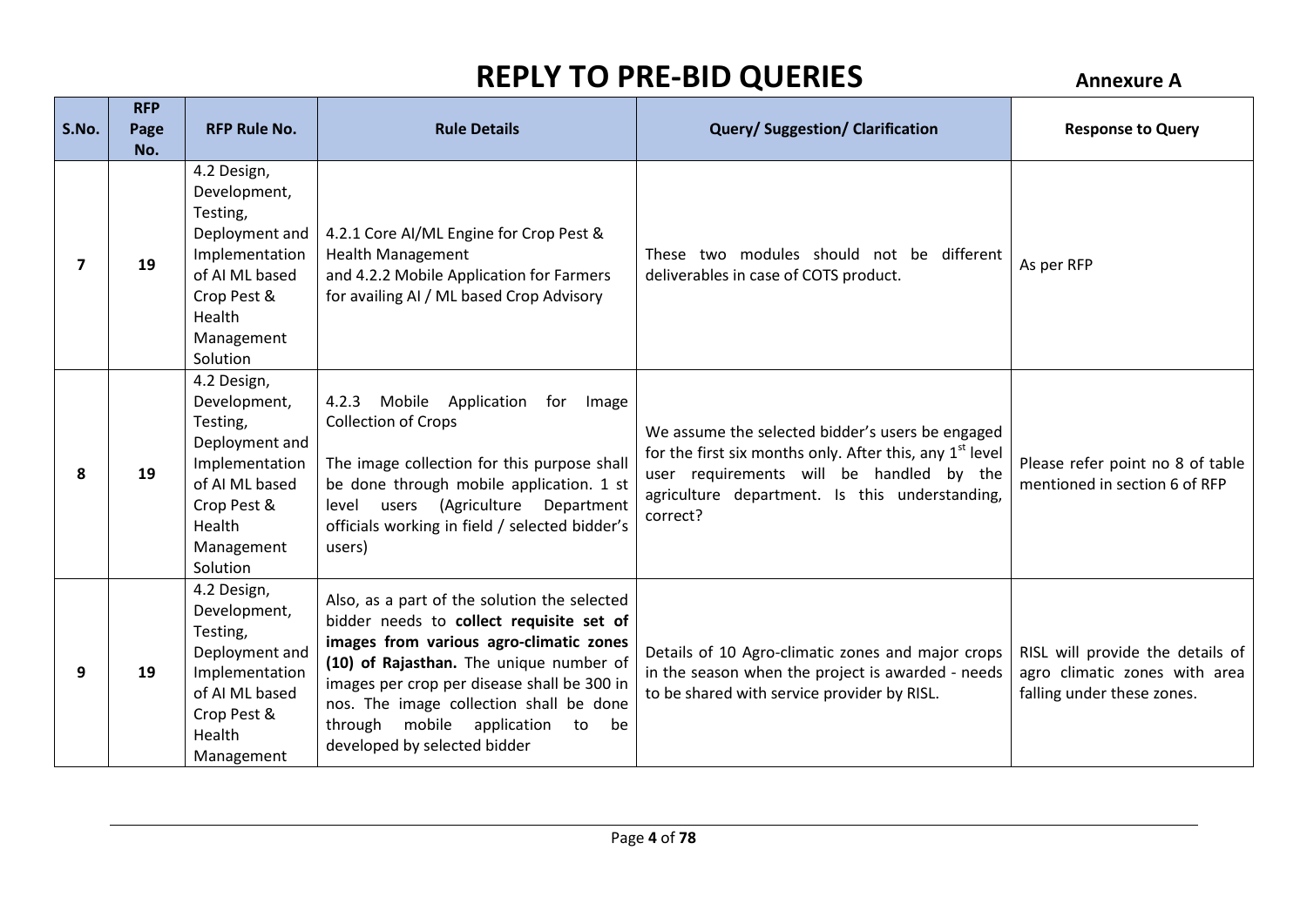| S.No. | <b>RFP</b><br>Page<br>No. | <b>RFP Rule No.</b>                                                                                                                              | <b>Rule Details</b>                                                                                                                                                                                                                                                                                                           | <b>Query/Suggestion/Clarification</b>                                                                                                                                                                                                                                                                                                                                                                                                                                                                                                                                                              | <b>Response to Query</b>                                                                                                                   |
|-------|---------------------------|--------------------------------------------------------------------------------------------------------------------------------------------------|-------------------------------------------------------------------------------------------------------------------------------------------------------------------------------------------------------------------------------------------------------------------------------------------------------------------------------|----------------------------------------------------------------------------------------------------------------------------------------------------------------------------------------------------------------------------------------------------------------------------------------------------------------------------------------------------------------------------------------------------------------------------------------------------------------------------------------------------------------------------------------------------------------------------------------------------|--------------------------------------------------------------------------------------------------------------------------------------------|
|       |                           | Solution                                                                                                                                         |                                                                                                                                                                                                                                                                                                                               |                                                                                                                                                                                                                                                                                                                                                                                                                                                                                                                                                                                                    |                                                                                                                                            |
| 10    | 19                        | 4.2 Design,<br>Development,<br>Testing,<br>Deployment and<br>Implementation<br>of AI ML based<br>Crop Pest &<br>Health<br>Management<br>Solution | In cases where part work order is issued<br>to selected bidder. RISL shall get the<br>development work done for left out<br>components on its own. However,<br>selected bidder shall have to provide<br>operation and maintenance support for all<br>the components of AI/ML based crop pest<br>& health management solution. | We request for the deletion of the clause. Part<br>work order should not be issued as providing O&M<br>support for solution not developed by the bidder<br>could lead to issues.                                                                                                                                                                                                                                                                                                                                                                                                                   | As clarified in pre-bid meeting<br>this clause has been kept for<br>any exigency scenarios. And<br>that is why it starts with<br>"Incase". |
| 11    | 19                        | 4.2 Design,<br>Development,<br>Testing,<br>Deployment and<br>Implementation<br>of AI ML based<br>Crop Pest &<br>Health<br>Management<br>Solution | Proposed crop pest & health management<br>solution by prospective bidders can be<br>COTS product which they can customize or<br>they can propose right from scratch<br>development.                                                                                                                                           | In case of a COTS product which gets customised<br>for the said scope, we assume rule 13 on page 49<br>won't apply in terms of handing over source code<br><b>IPR</b><br>RISL.<br>Please<br>confirm.<br>&<br>to<br>"13) Copyright: The copyright including IPR and<br>source code of the entire project shall be handed<br>over to RISL by the selected bidder after<br>completion of the project."<br>Source code will not be handed over but the<br>deployables setup will be done in RISL on-prem<br>hosting server and make the application live<br>running from their server. Please confirm. | Please refer corrigendum                                                                                                                   |
| 12    | 19                        | 4.2 Design,<br>Development,<br>Testing,<br>Deployment and                                                                                        | Proposed crop pest & health management<br>solution by prospective bidders can be<br>COTS product which they can customize or<br>they can propose right from scratch                                                                                                                                                           | 1. How RISL is planning to measure the accuracy?<br>2. We request that the criteria for calculation of<br>accuracy shoud be mutually agreed upon.                                                                                                                                                                                                                                                                                                                                                                                                                                                  | refer<br>corrigendum.<br>Please<br>Information is already provided<br>in RFP. Please refer RFP section<br>5.3 for calculation of accuracy  |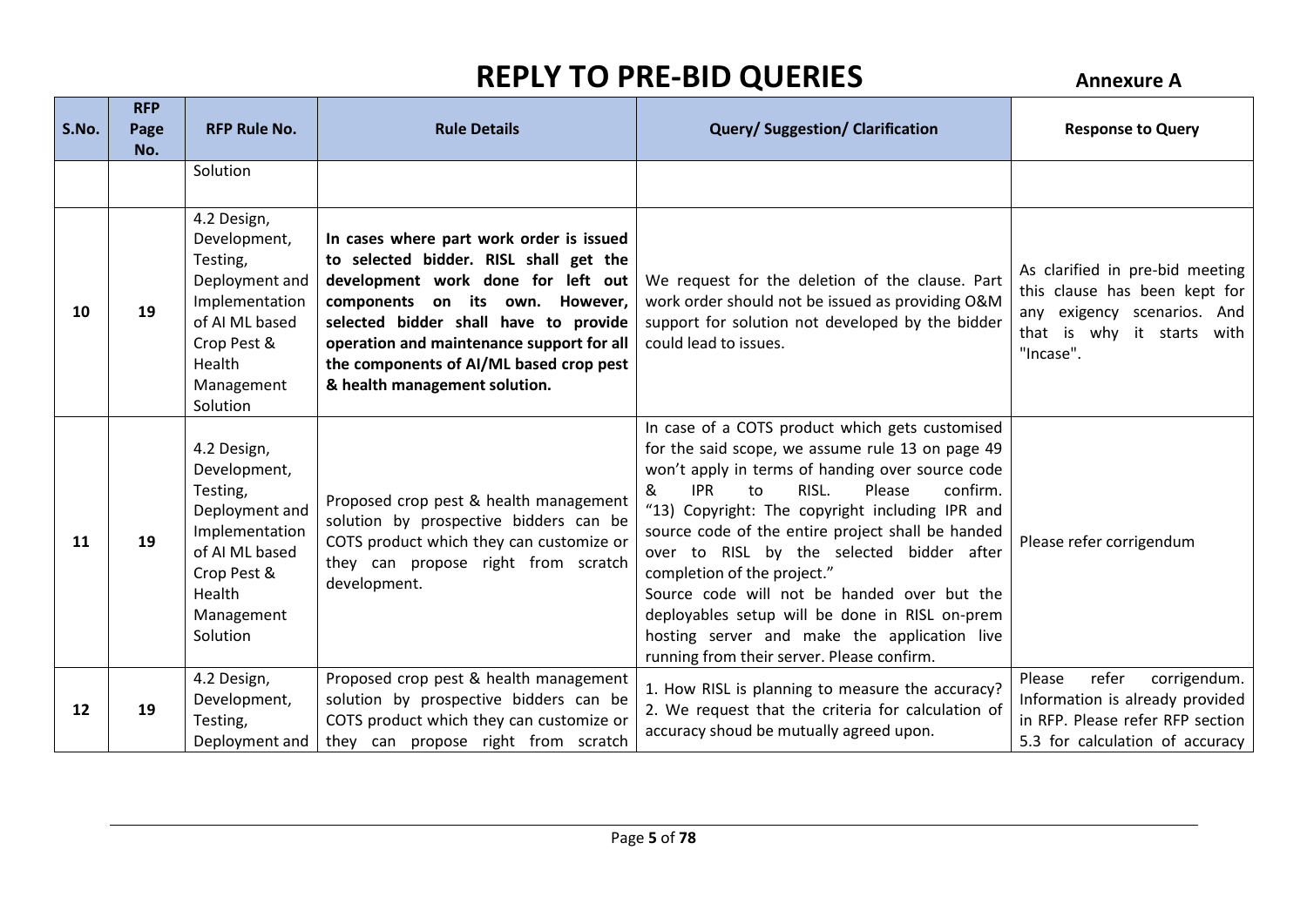| S.No. | <b>RFP</b><br>Page | <b>RFP Rule No.</b>                                                                 | <b>Rule Details</b>                                                                                                                                                                                         | <b>Query/Suggestion/Clarification</b>                                                                                                                                                                              | <b>Response to Query</b>                                                                                                                                                                                                                                                                                                    |
|-------|--------------------|-------------------------------------------------------------------------------------|-------------------------------------------------------------------------------------------------------------------------------------------------------------------------------------------------------------|--------------------------------------------------------------------------------------------------------------------------------------------------------------------------------------------------------------------|-----------------------------------------------------------------------------------------------------------------------------------------------------------------------------------------------------------------------------------------------------------------------------------------------------------------------------|
|       | No.                | Implementation<br>of AI ML based<br>Crop Pest &<br>Health<br>Management<br>Solution | development. The overall solution should<br>have minimum 90% accuracy which shall<br>be the minimum criteria for Go-Live of the<br>solution.                                                                |                                                                                                                                                                                                                    | which states that "The number<br>of sampling test cases for each<br>crop/each disease shall be<br>200." The solution<br>minimum<br>should<br>provide<br>desired<br>successful results in 140 test<br>cases out of 200 at the time of<br>Go-Live which shall be pre-<br>requisite condition for attaining<br>Go-Live status. |
| 13    | 19                 | 4.2.1 Core<br>Al/ML Engine<br>for Crop Pest &<br>Health<br>Management               | The selected bidder needs to develop APIs<br>for its integration with other components<br>of crop pest & health management<br>solution (Mobile applications and web<br>interfaces).                         | Please provide technical details of all other<br>components with which integration is required.<br>Effort required for integration will depend on these<br>details.                                                | Please refer FRS. Integration<br>interfaces are mentioned there<br>for each sub-component of<br>solution.                                                                                                                                                                                                                   |
| 14    | 20                 | 4.2.5 Collection<br>of Images                                                       | In case wherein images are procured<br>through third party, necessary process for<br>submission of the images shall be done as<br>per details at 4.2.3 so that same can be<br>verified by 2 nd level users. | For procured images not collected by the mobile<br>application will the images have to be presented<br>directly to the 2nd level users for verification?<br>Essentially 1st level users will have no role in this? | The workflow will remain the<br>same as 2nd level user will<br>approve it from system only.<br>Hence, workflow mentioned is<br>to be followed.                                                                                                                                                                              |
| 15    | 20                 | 4.3 Capacity<br><b>Building &amp;</b><br><b>Training</b>                            | The Selected bidder shall provide training<br>material (role based) including video<br>manuals; the language of training material<br>shall be in English and Hindi (whenever<br>required)                   | Please confirm that the department will provide<br>necessary support in translation of English content<br>to Hindi.                                                                                                | This is responsibility of the<br>selected bidder.                                                                                                                                                                                                                                                                           |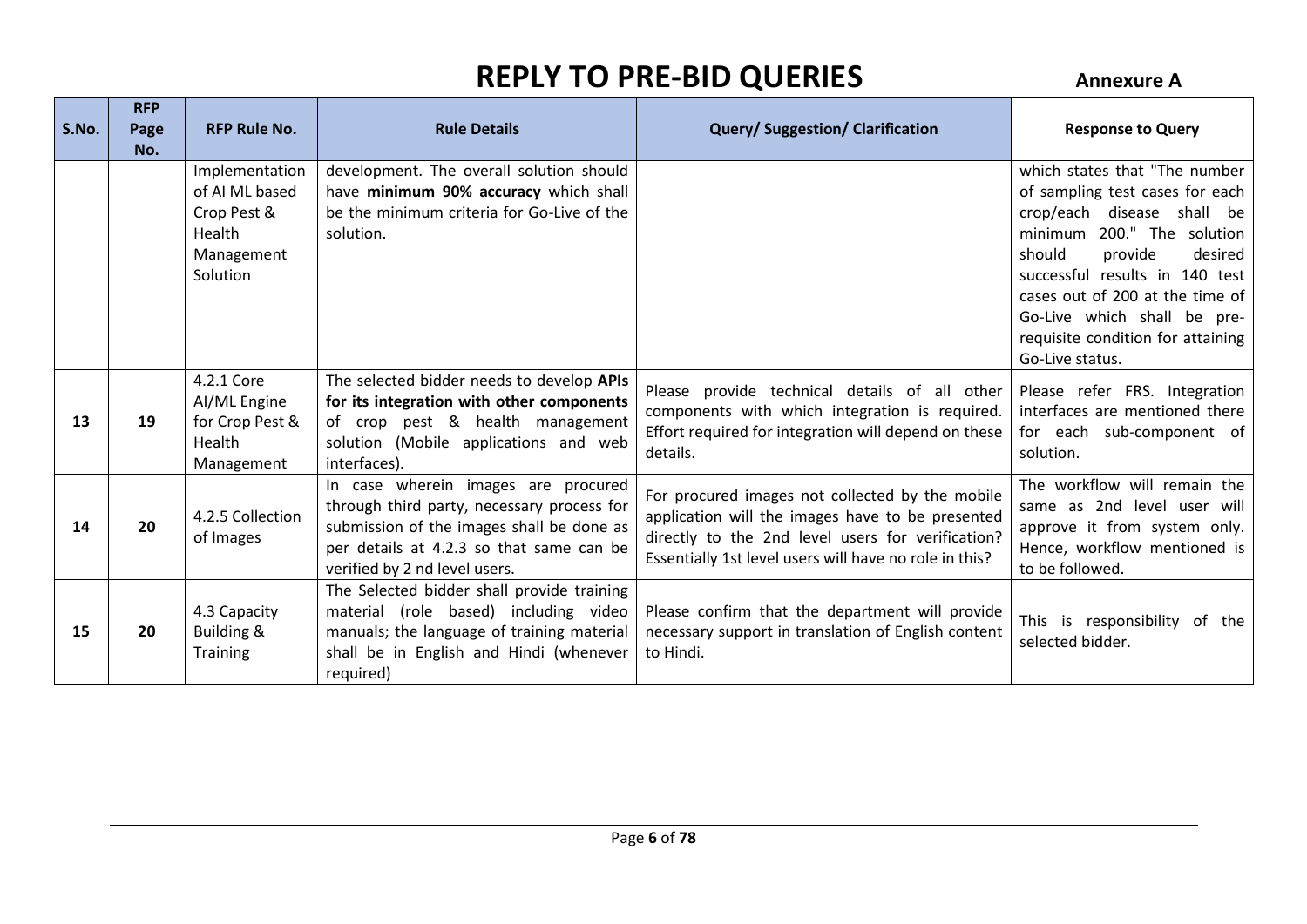| S.No. | <b>RFP</b><br>Page<br>No. | <b>RFP Rule No.</b>                                                               | <b>Rule Details</b>                                                                                                                                                                                                                                                                                                                                                                                                                                                                  | <b>Query/Suggestion/Clarification</b>                                                                                                                                                                                                                                                                                                                                                                                                                                                                                                                                              | <b>Response to Query</b>                                                                                                                                                                                                                                                                                                                                                                                                                                                                                                                                                                                                                                                  |
|-------|---------------------------|-----------------------------------------------------------------------------------|--------------------------------------------------------------------------------------------------------------------------------------------------------------------------------------------------------------------------------------------------------------------------------------------------------------------------------------------------------------------------------------------------------------------------------------------------------------------------------------|------------------------------------------------------------------------------------------------------------------------------------------------------------------------------------------------------------------------------------------------------------------------------------------------------------------------------------------------------------------------------------------------------------------------------------------------------------------------------------------------------------------------------------------------------------------------------------|---------------------------------------------------------------------------------------------------------------------------------------------------------------------------------------------------------------------------------------------------------------------------------------------------------------------------------------------------------------------------------------------------------------------------------------------------------------------------------------------------------------------------------------------------------------------------------------------------------------------------------------------------------------------------|
| 16    | 21                        | 4.4 Operation,<br>Maintenance &<br>Support post<br>Go-Live for<br>three (3) years | During Support & Maintenance period RISL<br>may request Selected Bidder, to make<br>necessary changes in the functionality<br>changes, new workflow, layout, schema,<br>MIS reports format, input forms layout etc.<br>or develop additional modules. However,<br>these changes shall be suggested keeping<br>in view that it should not transform in<br>entire database schema. The Selected<br>Bidder shall be responsible to make these<br>changes at no extra cost to purchaser. | 1. We request that any new development should<br>be taken up as a change request after mutual<br>agreement.<br>2. In case the department wants the manpower for<br>Tasks listed at Section 4.4 (Operation, Maintenance<br>& Support) which is fixed for Year 1, 2, 3 as 4, 4,<br>and 3 respectively, as per Section 4.1 Deployment<br>of Manpower, to carry out support, maintenance<br>as well as Change Requests, then it is requested<br>that the department should confirm that this team<br>will undertake Change Requests after requisite<br>prioritization of work at hand. | As clarified in pre-bid meeting.<br>The RFP is not built on Go-Live +<br>FMS mode. If RFP would have<br>been FMS mode then change<br>requests would have come into<br>picture. In current scenario RISL<br>sought<br>dedicated<br>has<br>manpower for operation and<br>maintenance phase after Go-<br>Live. The team for O&M should<br>be capable to accomplish<br>functionality<br>changes,<br>new<br>workflow, layout, schema, MIS<br>reports format, input forms<br>layout etc. or develop additional<br>modules. RISL will ensure that<br>work entrusted to O&M team is<br>reasonable and which can be<br>accomplished<br>during<br>the<br>mutually agreed timelines. |
| 17    | 21                        | 4.4 Operation,<br>Maintenance &<br>Support post<br>Go-Live for<br>three (3) years | Note:<br>It may be noted that the core AI/ML<br>engine may be used by RISL for other AI<br>related agriculture & allied activities.<br>Therefore, the Operation & Maintenance<br>team of selected bidder shall have to<br>support RISL in terms of API development&<br>integration with other external applications<br>as well. Accordingly, core AI/ML engine                                                                                                                       | The last sentence is incomplete. Please provide the<br>complete sentence                                                                                                                                                                                                                                                                                                                                                                                                                                                                                                           | Accordingly, selected bidder<br>should develop the core AI/ML<br>engine to ensure scalability.                                                                                                                                                                                                                                                                                                                                                                                                                                                                                                                                                                            |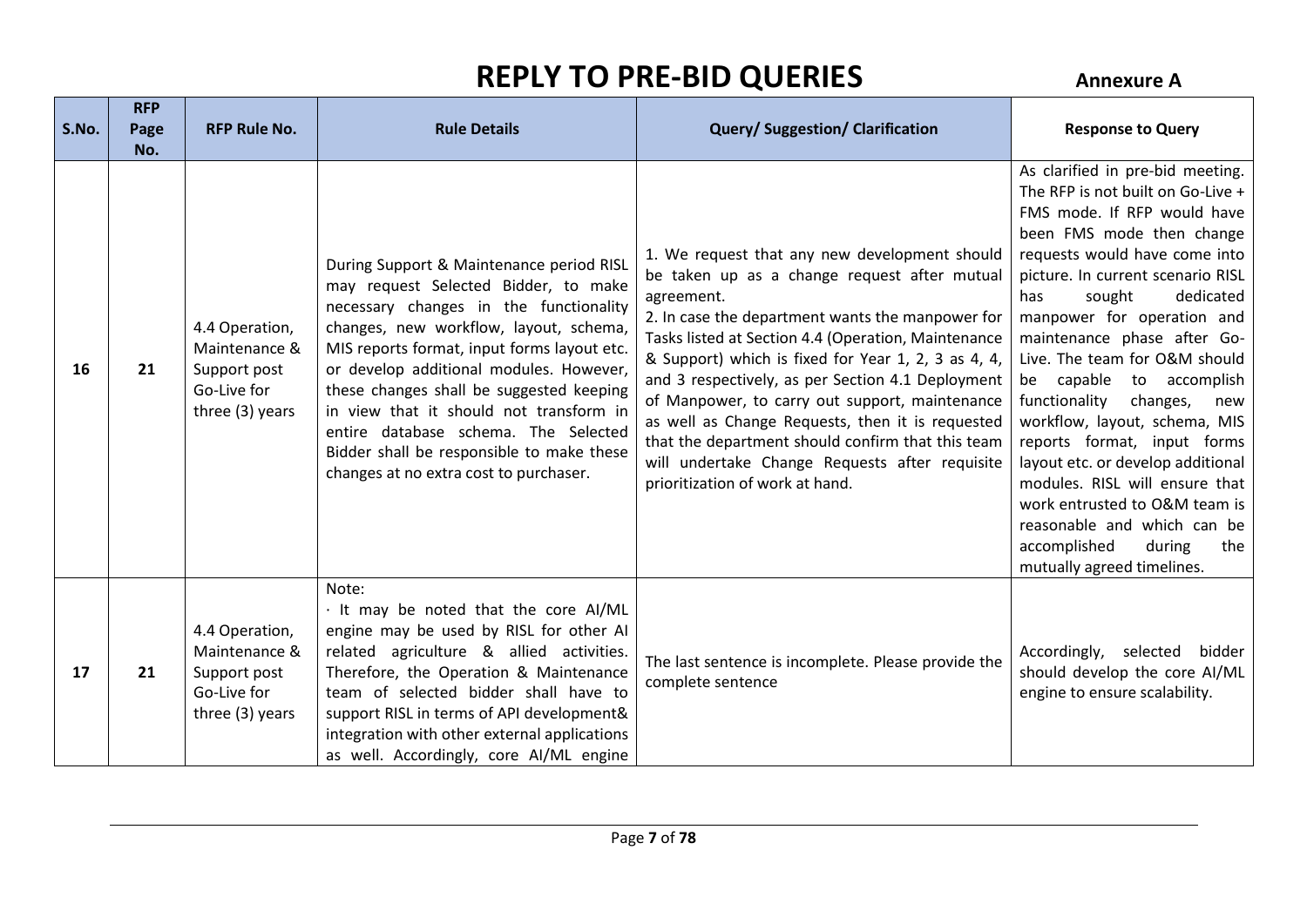| S.No. | <b>RFP</b><br>Page<br>No. | <b>RFP Rule No.</b>                                                               | <b>Rule Details</b>                                                                                                                                                                                                                                                                                                                                                      | <b>Query/Suggestion/Clarification</b>                                                                                                                                                                                                                                                                                                                                                                                                                                                                                                                                                                                                 | <b>Response to Query</b>                                                                                                                             |
|-------|---------------------------|-----------------------------------------------------------------------------------|--------------------------------------------------------------------------------------------------------------------------------------------------------------------------------------------------------------------------------------------------------------------------------------------------------------------------------------------------------------------------|---------------------------------------------------------------------------------------------------------------------------------------------------------------------------------------------------------------------------------------------------------------------------------------------------------------------------------------------------------------------------------------------------------------------------------------------------------------------------------------------------------------------------------------------------------------------------------------------------------------------------------------|------------------------------------------------------------------------------------------------------------------------------------------------------|
|       |                           |                                                                                   | should                                                                                                                                                                                                                                                                                                                                                                   |                                                                                                                                                                                                                                                                                                                                                                                                                                                                                                                                                                                                                                       |                                                                                                                                                      |
| 18    | 21                        | 4.4 Operation,<br>Maintenance &<br>Support post<br>Go-Live for<br>three (3) years | Note:<br>It may be noted that the core AI/ML<br>engine may be used by RISL for other AI<br>related agriculture & allied activities.<br>Therefore, the Operation & Maintenance<br>team of selected bidder shall have to<br>support RISL in terms of API development&<br>integration with other external applications<br>as well. Accordingly, core AI/ML engine<br>should | 1. We request that any new API development &<br>integration with other external applications should<br>be taken up as a change request after mutual<br>agreement.<br>2. In case the department wants the manpower for<br>Tasks listed at Section 4.4 (Operation, Maintenance<br>& Support) which is fixed for Year 1, 2, 3 as 4, 4,<br>and 3 respectively, as per Section 4.1 Deployment<br>of Manpower, to carry out these additional<br>integration Change Requests, then it is requested<br>that the department should confirm that this team<br>will undertake Change Requests after requisite<br>prioritization of work at hand. | Query already answered                                                                                                                               |
| 19    | 21                        | 4.4 Operation,<br>Maintenance &<br>Support post<br>Go-Live for<br>three (3) years | Download definitions/ patches/ updates/<br>service packs of the deployed third-party<br>tools/ middle ware Software, this includes<br>infrastructure at RSDC Jaipur                                                                                                                                                                                                      | The team will support only the system software, or<br>middleware which the bidder has supplied as part<br>the contract. Any other software or<br>of<br>infrastructure at RSDC will need to be supported by<br>the respective vendors. Please confirm                                                                                                                                                                                                                                                                                                                                                                                  | As already clarified in pre-bid,<br>compute related infrastructure<br>shall be provided by RISL data<br>centre. Please refer section<br>5.2.1 of RFP |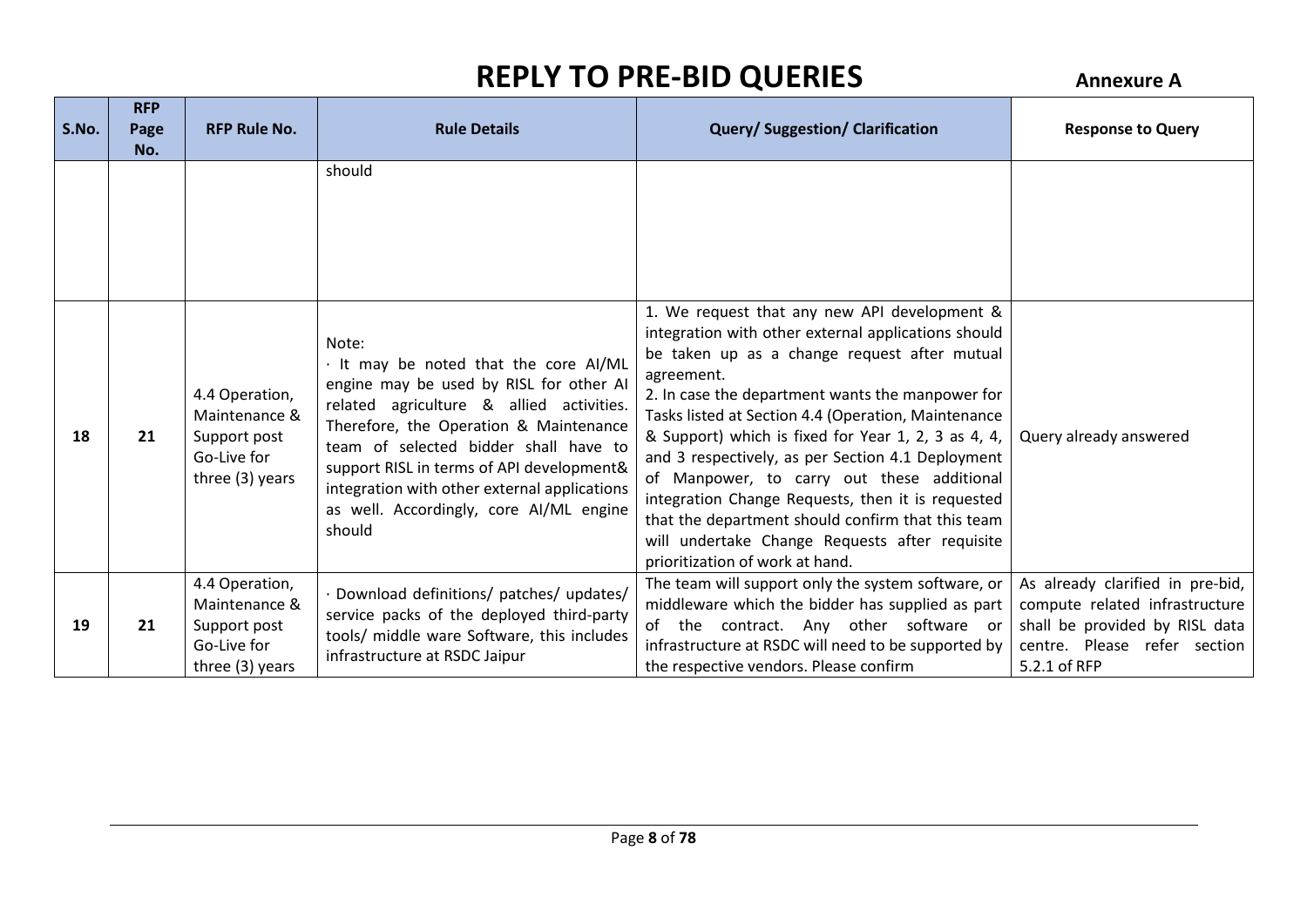| S.No. | <b>RFP</b><br>Page<br>No. | <b>RFP Rule No.</b>                                                       | <b>Rule Details</b>                                                                                                                                                                                                                  | <b>Query/Suggestion/Clarification</b>                                                                                                                                                                                                                                                                                                                                                                                                                                                                                                                                 | <b>Response to Query</b>                                                                                                                                                                                                                                                                                                                                                                                                                                                                                                                                                                                                                |
|-------|---------------------------|---------------------------------------------------------------------------|--------------------------------------------------------------------------------------------------------------------------------------------------------------------------------------------------------------------------------------|-----------------------------------------------------------------------------------------------------------------------------------------------------------------------------------------------------------------------------------------------------------------------------------------------------------------------------------------------------------------------------------------------------------------------------------------------------------------------------------------------------------------------------------------------------------------------|-----------------------------------------------------------------------------------------------------------------------------------------------------------------------------------------------------------------------------------------------------------------------------------------------------------------------------------------------------------------------------------------------------------------------------------------------------------------------------------------------------------------------------------------------------------------------------------------------------------------------------------------|
| 20    | 23                        | 5.2<br>Development<br>based on<br>Service Oriented<br>Architecture        | 5.2.1 Development Stack & Compute<br>The necessary hardware to host the entire<br>solution and to maintain minimum uptime<br>shall be provided by RISL at Rajasthan State<br>Data Center (RSDC).                                     | 1. Please confirm that the RISL appointed agency<br>will do the environment setup for deploying the<br>application in non-production and production<br>environments?<br>2. Please confirm that RIS will provide VPN<br>connection to the TCS teams get access to it for<br>deployments?<br>3. Please confirm that RISL will precure additional<br>VMs with CPUs and GPUs as suggested by the<br>bidder to host the application in non-production<br>production<br>environments?<br>and<br>4. What is the turnaround time for procurement of<br>servers, RAM, HDD/SSD? | As already clarified in pre-bid,<br>compute related infrastructure<br>shall be provided by RISL data<br>centre. Please refer section<br>5.2.1 of RFP. The necessary<br>requisite infrastructure shall be<br>made available at data centre of<br>RISL.<br>Turnaround<br>time<br>0f<br>procurement- Infrastructure is<br>already available at RISL. In case<br>there is delay in providing the<br>necessary infrastructure<br>to<br>selected bidder and it hampers<br>the timelines of any deliverables<br>than delay caused (No. of days<br>of delay) due to such reasons<br>shall be deducted from the<br>timelines of selected bidder. |
| 21    | 23                        | 5.2<br>Development<br>based on<br><b>Service Oriented</b><br>Architecture | Development Stack<br>& Compute<br>5.2.1<br>The necessary hardware<br>host the<br>to<br>solution<br>entire<br>maintain<br>and<br>to<br>uptime shall<br>be provided by<br>minimum<br>RISL at<br>Rajasthan State Data Center<br>(RSDC). | Assuming DNS and SSL will be managed by client.<br>Will there be a separate domain/subdomain for<br>the application? What kind of SSL certificate will be<br>used? How are the SSL certificate keys managed?                                                                                                                                                                                                                                                                                                                                                          | This is managed by Data Center<br>of RISL. Necessary details shall<br>be shared to selected bidder<br>during the project execution<br>phase.                                                                                                                                                                                                                                                                                                                                                                                                                                                                                            |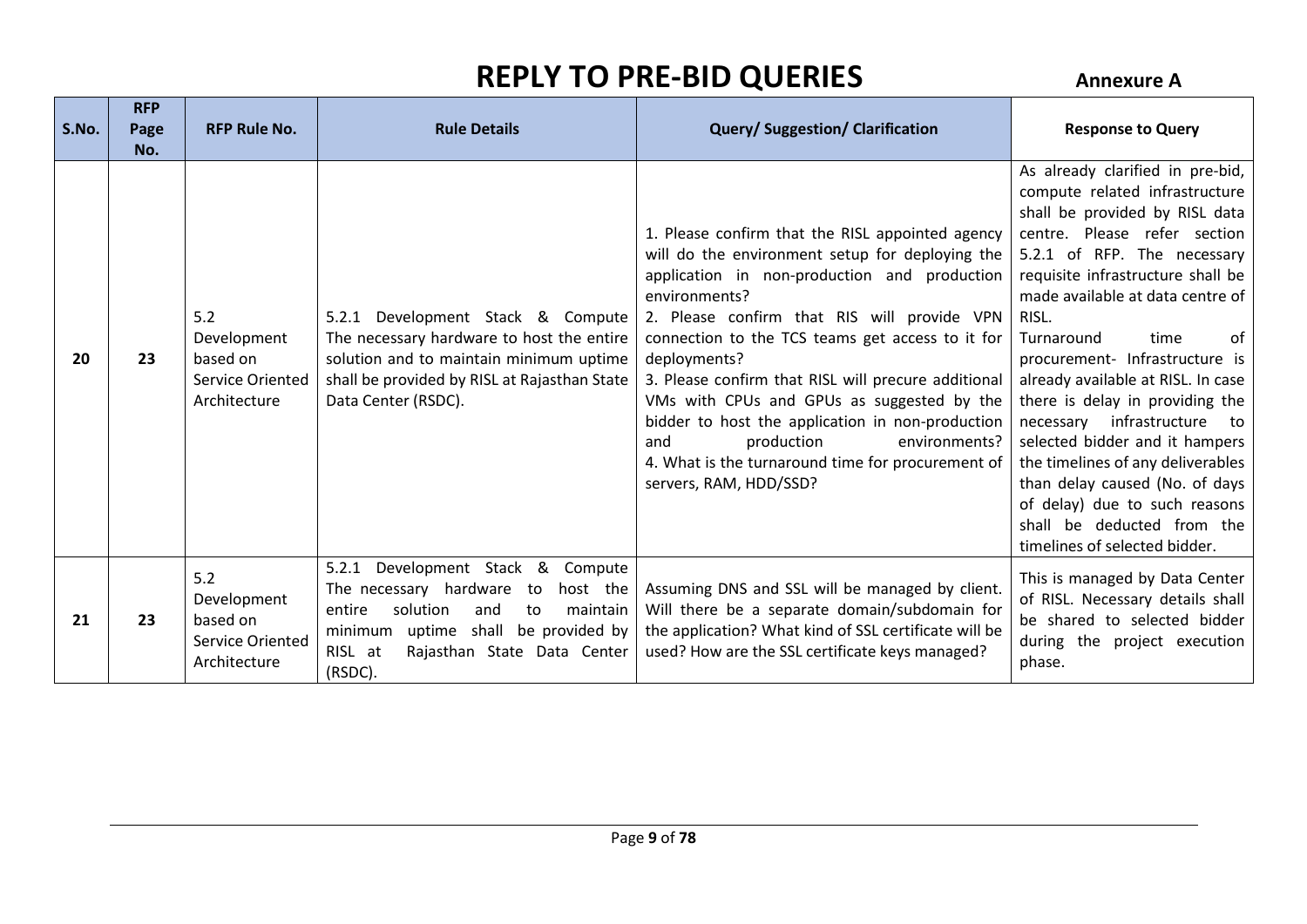| S.No. | <b>RFP</b><br>Page<br>No. | <b>RFP Rule No.</b>                                                       | <b>Rule Details</b>                                                                                                                                                                                                      | <b>Query/Suggestion/Clarification</b>                                                                                 | <b>Response to Query</b>                                                                                                            |
|-------|---------------------------|---------------------------------------------------------------------------|--------------------------------------------------------------------------------------------------------------------------------------------------------------------------------------------------------------------------|-----------------------------------------------------------------------------------------------------------------------|-------------------------------------------------------------------------------------------------------------------------------------|
| 22    | 23                        | 5.2<br>Development<br>based on<br>Service Oriented<br>Architecture        | 5.2.1 Development Stack & Compute<br>The necessary hardware<br>to<br>host the<br>solution<br>and<br>entire<br>to<br>maintain<br>minimum uptime shall be provided by<br>Rajasthan State Data Center<br>RISL at<br>(RSDC). | What is the backup and retention policy for<br>database, media and logs?                                              | As per RISL policy which shall be<br>provided to selected bidder<br>during the project execution<br>phase.                          |
| 23    | 23                        | 5.2<br>Development<br>based on<br><b>Service Oriented</b><br>Architecture | 5.2.1 Development Stack & Compute<br>The necessary hardware to<br>host the<br>entire<br>solution<br>maintain<br>and<br>to<br>minimum uptime shall be provided by<br>Rajasthan State Data Center<br>RISL at<br>(RSDC).    | Please confirm that RISL can provide mysql and<br>PostgreSQL Server on Data Center.                                   | Please refer corrigendum                                                                                                            |
| 24    | 23                        | 5.2<br>Development<br>based on<br>Service Oriented<br>Architecture        | 5.2.1 Development Stack & Compute<br>The necessary hardware to<br>host the<br>entire<br>solution<br>maintain<br>and<br>to<br>uptime shall be provided by<br>minimum<br>Rajasthan State Data Center<br>RISL at<br>(RSDC). | What kind of monitoring setup is present? How will<br>that be integrated with the application?                        | As per RISL policy which shall be<br>provided to selected bidder<br>during the project execution<br>phase. Please refer corrigendum |
| 25    | 23                        | 5.2<br>Development<br>based on<br>Service Oriented<br>Architecture        | 5.2.1 Development Stack & Compute<br>The necessary hardware to<br>host the<br>solution<br>entire<br>maintain<br>and<br>to<br>uptime shall be provided by<br>minimum<br>Rajasthan State Data Center<br>RISL at<br>(RSDC). | Please confirm that the bidder has to provide<br>application support only during business hours?                      | Please refer section 2 of<br>chapter-9 of RFP                                                                                       |
| 26    | 23                        | 5.2<br>Development<br>based on<br>Service Oriented<br>Architecture        | 5.2.1 Development Stack & Compute<br>The necessary hardware to host the<br>entire solution and to maintain<br>minimum uptime shall be provided by<br>RISL at Rajasthan State Data Center                                 | 1. Would there be active-passive failovers for<br>application and database?<br>2. What is the acceptable RPO and RTO? | Please refer section 2 of<br>chapter-9 of RFP                                                                                       |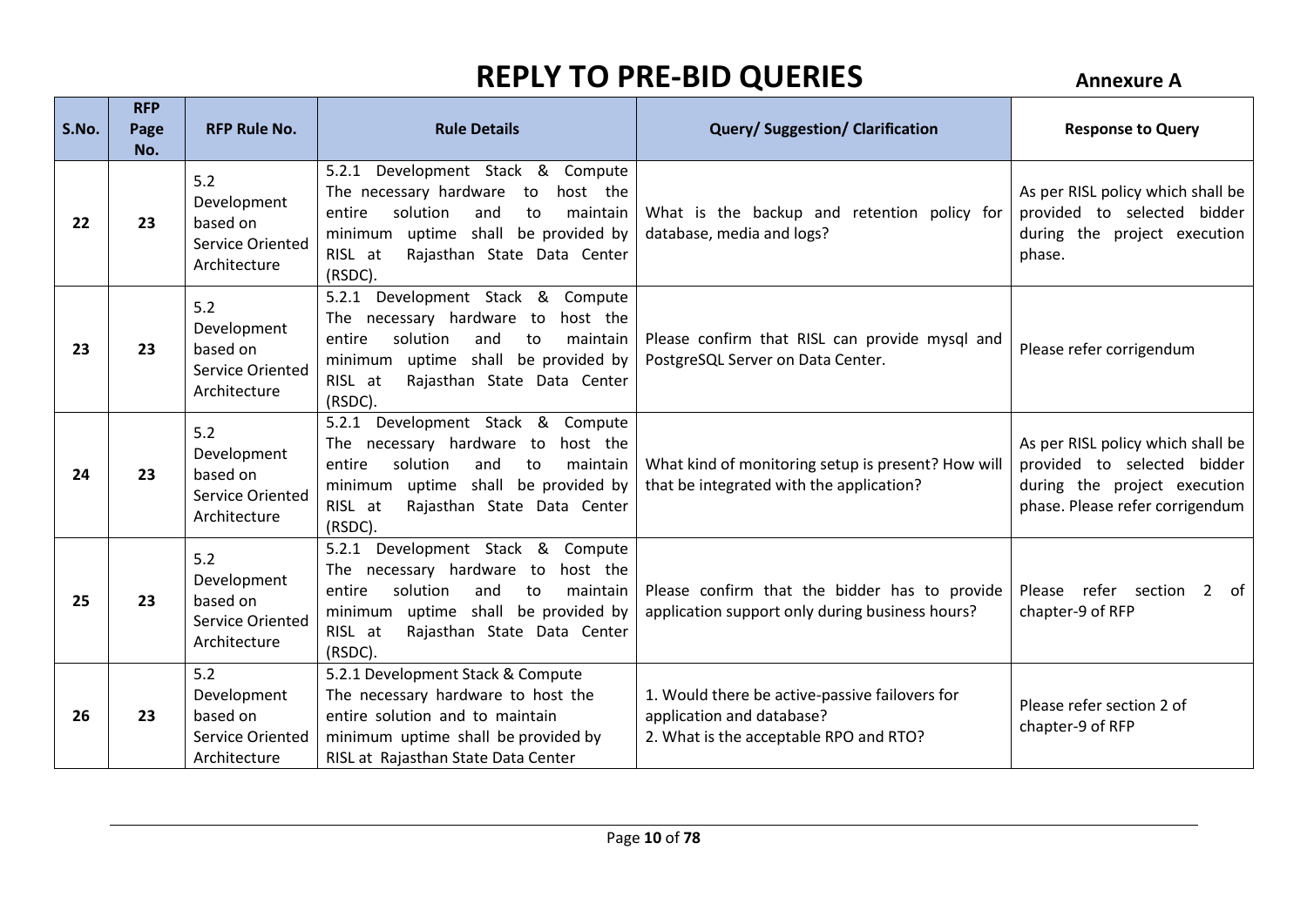| S.No. | <b>RFP</b><br>Page<br>No. | <b>RFP Rule No.</b>                                                       | <b>Rule Details</b>                                                                                                                                                                                                                                                                                                                                                                                                                                                                                                                                                                             | <b>Query/Suggestion/Clarification</b>                                                                                                                                                                                                                                                                                                                                                                                                                                                                                                                                                                                                    | <b>Response to Query</b>                                                                                                                                                                                                                                                                                                                                                                                                                                                |
|-------|---------------------------|---------------------------------------------------------------------------|-------------------------------------------------------------------------------------------------------------------------------------------------------------------------------------------------------------------------------------------------------------------------------------------------------------------------------------------------------------------------------------------------------------------------------------------------------------------------------------------------------------------------------------------------------------------------------------------------|------------------------------------------------------------------------------------------------------------------------------------------------------------------------------------------------------------------------------------------------------------------------------------------------------------------------------------------------------------------------------------------------------------------------------------------------------------------------------------------------------------------------------------------------------------------------------------------------------------------------------------------|-------------------------------------------------------------------------------------------------------------------------------------------------------------------------------------------------------------------------------------------------------------------------------------------------------------------------------------------------------------------------------------------------------------------------------------------------------------------------|
|       |                           |                                                                           | (RSDC).                                                                                                                                                                                                                                                                                                                                                                                                                                                                                                                                                                                         |                                                                                                                                                                                                                                                                                                                                                                                                                                                                                                                                                                                                                                          |                                                                                                                                                                                                                                                                                                                                                                                                                                                                         |
| 27    | 23                        | 5.2<br>Development<br>based on<br><b>Service Oriented</b><br>Architecture | Incase RISL decides to issue the work<br>order to selected bidder for specific<br>components of this proposed AI/ ML<br>based crop pest & health management<br>bidder will<br>solution then selected<br>integrate the components developed by<br>them with other components developed<br>by RISL. The API development and<br>integration shall be done by selected<br>bidder for this matter of fact.                                                                                                                                                                                           | The bidder requests that they should not be issued<br>partial work orders. They should be issued work<br>order for the entire component.                                                                                                                                                                                                                                                                                                                                                                                                                                                                                                 | Already answered in previous<br>query                                                                                                                                                                                                                                                                                                                                                                                                                                   |
| 28    | 23                        | 5.2.1<br>Development<br>Stack &<br>Compute                                | RISL shall provide development stack to<br>select bidder as per below details:<br>• Database - Oracle 12C with RAC on<br>Exadata or any other suitable database as<br>requirement<br>per<br>Server/Web<br>Server<br>App<br>$\bullet$<br>• Analytics - SAS/qlickview/Tableau/SAP<br>BO for development of dashboard or<br>reporting if required by selected bidder<br>The necessary hardware to host the entire<br>solution and to maintain minimum uptime<br>shall be provided by RISL at Rajasthan State<br>Data Center (RSDC). Bidder should not<br>consider any cost from these perspectives | Q1: Database - Oracle 12C with RAC on Exadata or<br>any other suitable database as per requirement.<br>Since Service Oriented Architecture is being<br>proposed in RFP, can any other database, apart<br>Oracle,<br>acceptable?<br>from<br>Q2: Details of file server/storage are not<br>mentioned in RFP. Since the image data bank will<br>grow huge as the usage ramps up, it will have<br>implication on file server. Assumption: RISL will<br>monitor and make adjustments on growing/varying<br>requirements.<br>infrastructure<br>Q3: Please confirm that RISL will setup the required<br>infrastructure and perform deployments. | As already clarified in pre-bid,<br>compute related infrastructure<br>shall be provided by RISL data<br>center. Please refer section<br>of<br>5.2.1<br><b>RFP</b><br>Q1: Database - Oracle 12C with<br>RAC on Exadata or any other<br>database<br>suitable<br>as<br>per<br>Since<br>requirement.<br>Service<br>Oriented Architecture is being<br>proposed in RFP, can any other<br>database, apart from Oracle,<br>acceptable? Response- Please<br>refer<br>corrigendum |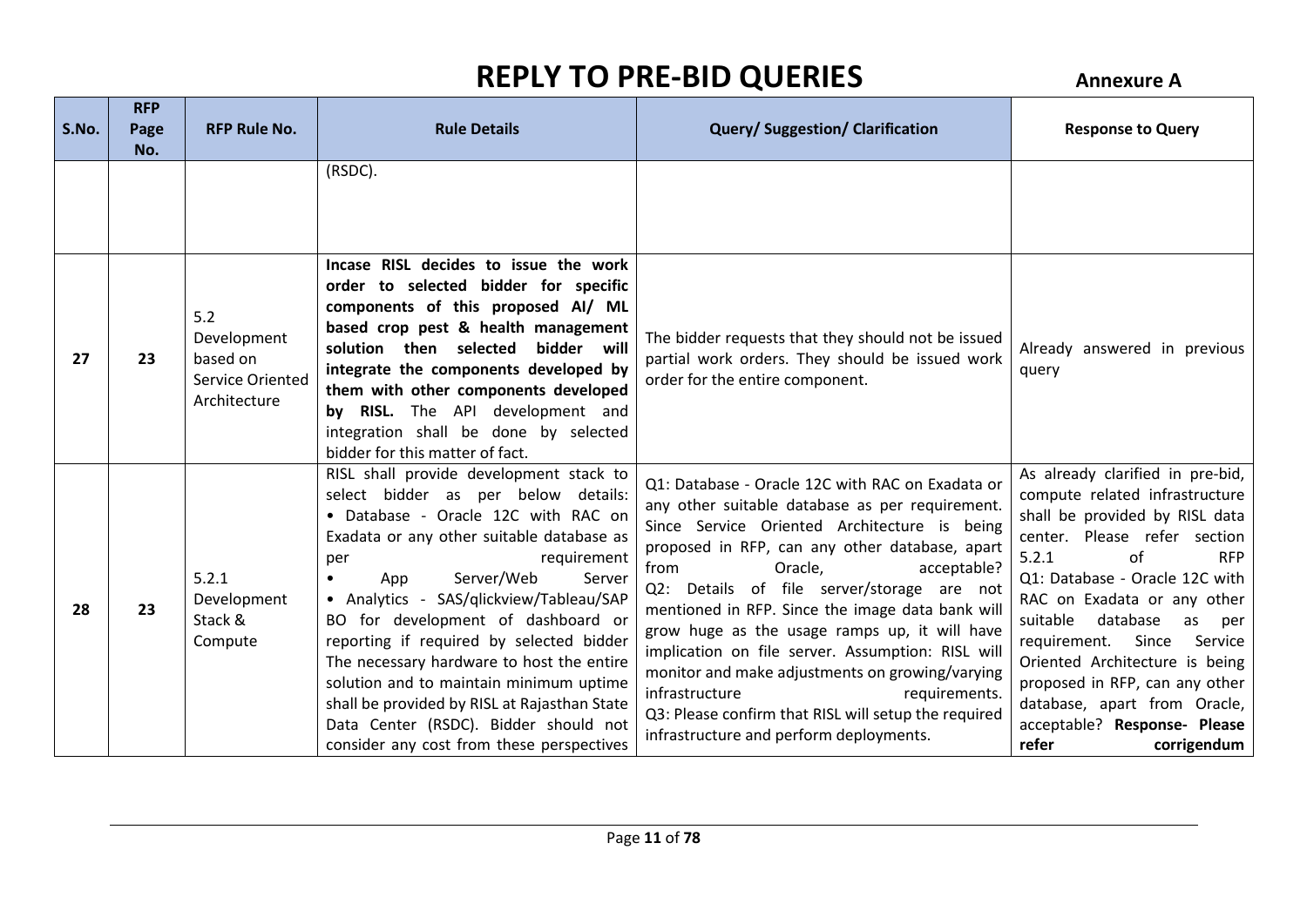| S.No. | <b>RFP</b><br>Page | <b>RFP Rule No.</b>                        | <b>Rule Details</b>                                                                                                                                                                                                                                                                                                                                                                                                                                                                                       | <b>Query/Suggestion/Clarification</b>                                                                                                                                                                                       | <b>Response to Query</b>                                                                                                                                                                                                                                                                                                                                                                                                                                                                                                                             |
|-------|--------------------|--------------------------------------------|-----------------------------------------------------------------------------------------------------------------------------------------------------------------------------------------------------------------------------------------------------------------------------------------------------------------------------------------------------------------------------------------------------------------------------------------------------------------------------------------------------------|-----------------------------------------------------------------------------------------------------------------------------------------------------------------------------------------------------------------------------|------------------------------------------------------------------------------------------------------------------------------------------------------------------------------------------------------------------------------------------------------------------------------------------------------------------------------------------------------------------------------------------------------------------------------------------------------------------------------------------------------------------------------------------------------|
|       | No.                |                                            |                                                                                                                                                                                                                                                                                                                                                                                                                                                                                                           |                                                                                                                                                                                                                             |                                                                                                                                                                                                                                                                                                                                                                                                                                                                                                                                                      |
|       |                    |                                            | in its financial proposal.                                                                                                                                                                                                                                                                                                                                                                                                                                                                                |                                                                                                                                                                                                                             | $Q2$ :<br><b>Details</b><br>of<br>file<br>server/storage<br>are<br>not<br>mentioned in RFP. Since the<br>image data bank will grow huge<br>as the usage ramps up, it will<br>have implication on file server.<br>Assumption: RISL will monitor<br>and make adjustments on<br>growing/varying infrastructure<br>requirements. Response-YES<br>Q3: Please confirm that RISL will<br>setup<br>the<br>required<br>infrastructure and<br>perform<br>deployments.<br>Response-<br>Infrastructure-<br>RISL,<br>Deployment plan and work-<br>Selected Bidder |
| 29    | 23                 | 5.2.1<br>Development<br>Stack &<br>Compute | RISL shall provide development stack to<br>select bidder as per below details:<br>• Database - Oracle 12C with RAC on<br>Exadata or any other suitable database as<br>requirement<br>per<br>Server/Web<br>Server<br>$\bullet$<br>App<br>• Analytics - SAS/qlickview/Tableau/SAP<br>BO for development of dashboard or<br>reporting if required by selected bidder<br>The necessary hardware to host the entire<br>solution and to maintain minimum uptime<br>shall be provided by RISL at Rajasthan State | We understand that all system software and the<br>underlying hardware that is needed to run the<br>proposed solution will also be provisioned by RISL<br>in the development and production environments.<br>Please confirm. | As already clarified in pre-bid,<br>compute related infrastructure<br>shall be provided by RISL data<br>centre. Please refer section<br>5.2.1 of RFP                                                                                                                                                                                                                                                                                                                                                                                                 |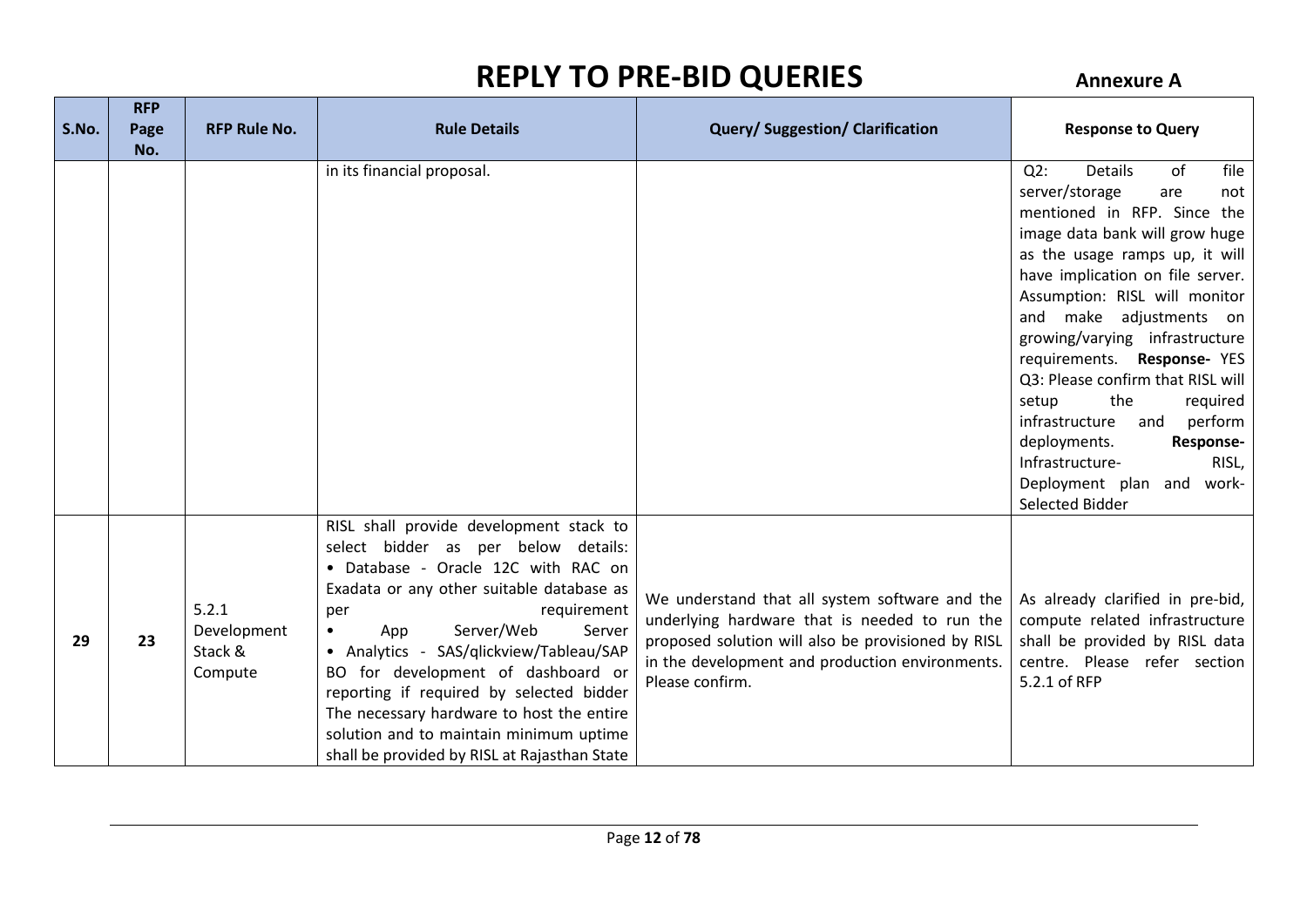| S.No. | <b>RFP</b><br>Page<br>No. | <b>RFP Rule No.</b>                     | <b>Rule Details</b>                                                                                              | <b>Query/Suggestion/Clarification</b>                                                                                                                                                                                                                                                             | <b>Response to Query</b>                                                                                                                                                                                                                                                                                                                                                                                                                                                                                                                             |
|-------|---------------------------|-----------------------------------------|------------------------------------------------------------------------------------------------------------------|---------------------------------------------------------------------------------------------------------------------------------------------------------------------------------------------------------------------------------------------------------------------------------------------------|------------------------------------------------------------------------------------------------------------------------------------------------------------------------------------------------------------------------------------------------------------------------------------------------------------------------------------------------------------------------------------------------------------------------------------------------------------------------------------------------------------------------------------------------------|
|       |                           |                                         | Data Center (RSDC). Bidder should not<br>consider any cost from these perspectives<br>in its financial proposal. |                                                                                                                                                                                                                                                                                                   |                                                                                                                                                                                                                                                                                                                                                                                                                                                                                                                                                      |
| 30    | 23                        | 5.3 User<br>Acceptance<br>Testing (UAT) | The number of sampling test cases for each<br>crop/each disease shall be minimum 200.                            | 1. We assume that the sampling test cases<br>(images) will be taken from the 300 unique images<br>collected as per Rule 4.2.5. Is that correct?<br>2. In the EOI stage the minimum accuracy was 70%<br>and in RFP it is 90%. Is this a conscious decision to<br>increase the threshold or a typo? | 1. We assume that the sampling<br>test cases (images) will be taken<br>from the 300 unique images<br>collected as per Rule 4.2.5. Is<br>that correct? RESPONSE- The<br>solution will be tested in field<br>randomly in actual agriculture<br>environment in daytime for 5<br>major crops for which images<br>has been collected by selected<br>bidder.<br>2. In the EOI stage the minimum<br>accuracy was 70% and in RFP it<br>is 90%. Is this a conscious<br>decision to increase the<br>threshold or a typo? RESPONSE-<br>Please refer corrigendum |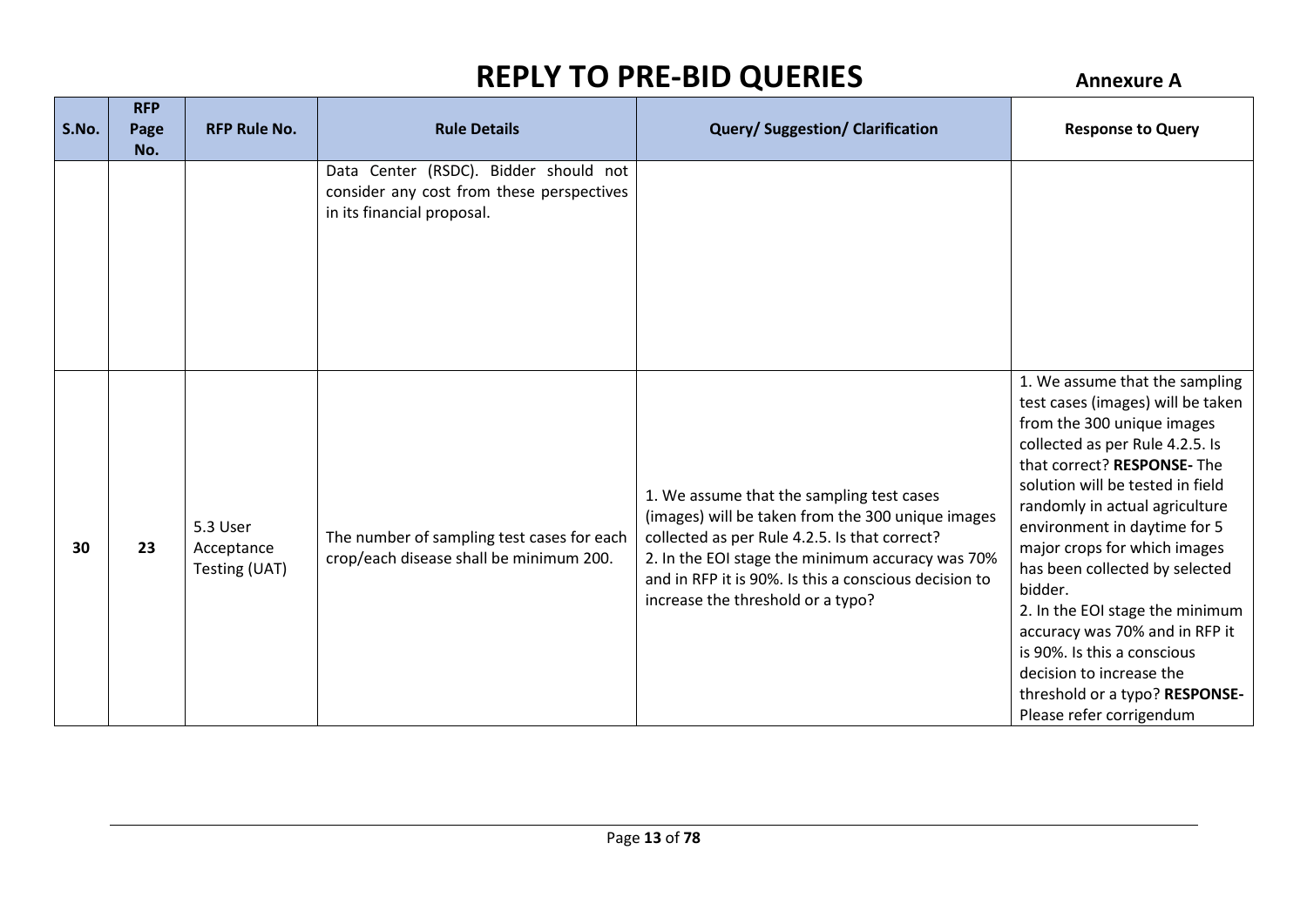| S.No. | <b>RFP</b><br>Page<br>No. | <b>RFP Rule No.</b>                                                                            | <b>Rule Details</b>                                                                                                                                                                                                                                                   | <b>Query/Suggestion/Clarification</b>                                                                                                                                                                                                                                                                                                                                                                                                                                           | <b>Response to Query</b>                                                                                                                                                                                                                                                                                                                                                 |
|-------|---------------------------|------------------------------------------------------------------------------------------------|-----------------------------------------------------------------------------------------------------------------------------------------------------------------------------------------------------------------------------------------------------------------------|---------------------------------------------------------------------------------------------------------------------------------------------------------------------------------------------------------------------------------------------------------------------------------------------------------------------------------------------------------------------------------------------------------------------------------------------------------------------------------|--------------------------------------------------------------------------------------------------------------------------------------------------------------------------------------------------------------------------------------------------------------------------------------------------------------------------------------------------------------------------|
| 31    | 24                        | 5.4 Safe to Host<br>Certification                                                              | The Selected Bidder shall get the Safe to<br>Host Certification done for components<br>developed by them from the Cert-in<br>empanelled vendors as a pre-requisite for<br>Go-Live.                                                                                    | The bidder requests the following clarifications:<br>The cost of Safe to Host certification should be<br>borne by RISL. Please confirm.                                                                                                                                                                                                                                                                                                                                         | RISL has its own empanelled<br>vendors for safe to host<br>certification process. Therefore,<br>bidders are advised to not<br>consider<br>safe<br>host<br>to<br>certification<br>their<br>cost<br>in<br>financial bid.                                                                                                                                                   |
| 32    | 26                        | <b>6. PROJECT</b><br>DELIVERABLES,<br><b>TIMELINES &amp;</b><br><b>PAYMENT</b><br><b>TERMS</b> | 6. PROJECT DELIVERABLES, TIMELINES &<br><b>PAYMENT TERMS</b>                                                                                                                                                                                                          | The bidder requests the following modifications:<br>24% of the contract value for the Implementation<br>phase should not be withheld and released as 2%<br>per qtr for the next 3 years. This is unacceptable.<br>The bidder requests that 100% payment for the<br>services delivered should be made at the end of<br>the Implementation phase of 6 months. Only, the<br>quarterly payment for the O&M Phase basis the<br>manpower deployed should be made during O&M<br>phase. | As per RFP                                                                                                                                                                                                                                                                                                                                                               |
| 33    | 26                        | 6. PROJECT<br>DELIVERABLES,<br><b>TIMELINES &amp;</b><br><b>PAYMENT</b><br><b>TERMS</b>        | Note:<br>If milestone and deliverable of S.No. 1 are<br>not achieved than payment of S.No. 2 to<br>S.No. 5 shall not be released by RISL<br>despite as a sub-component of the entire<br>solution these deliverables have been<br>accomplished by the selected bidder. | Kindy modify the clause to ensure that the<br>payment for<br>milestone<br>each<br>released<br>is<br>independently.                                                                                                                                                                                                                                                                                                                                                              | As per RFP<br>Please refer section 4.2 of RFP.<br>The entire solution has 4 sub-<br>components, if any one sub-<br>component does not function<br>during beta level and Go-Live<br>the<br>other<br>stage<br>sub-<br>components which are working<br>are of no use. Therefore,<br>payments are linked to proper<br>functioning of entire solution<br>and not as in silos. |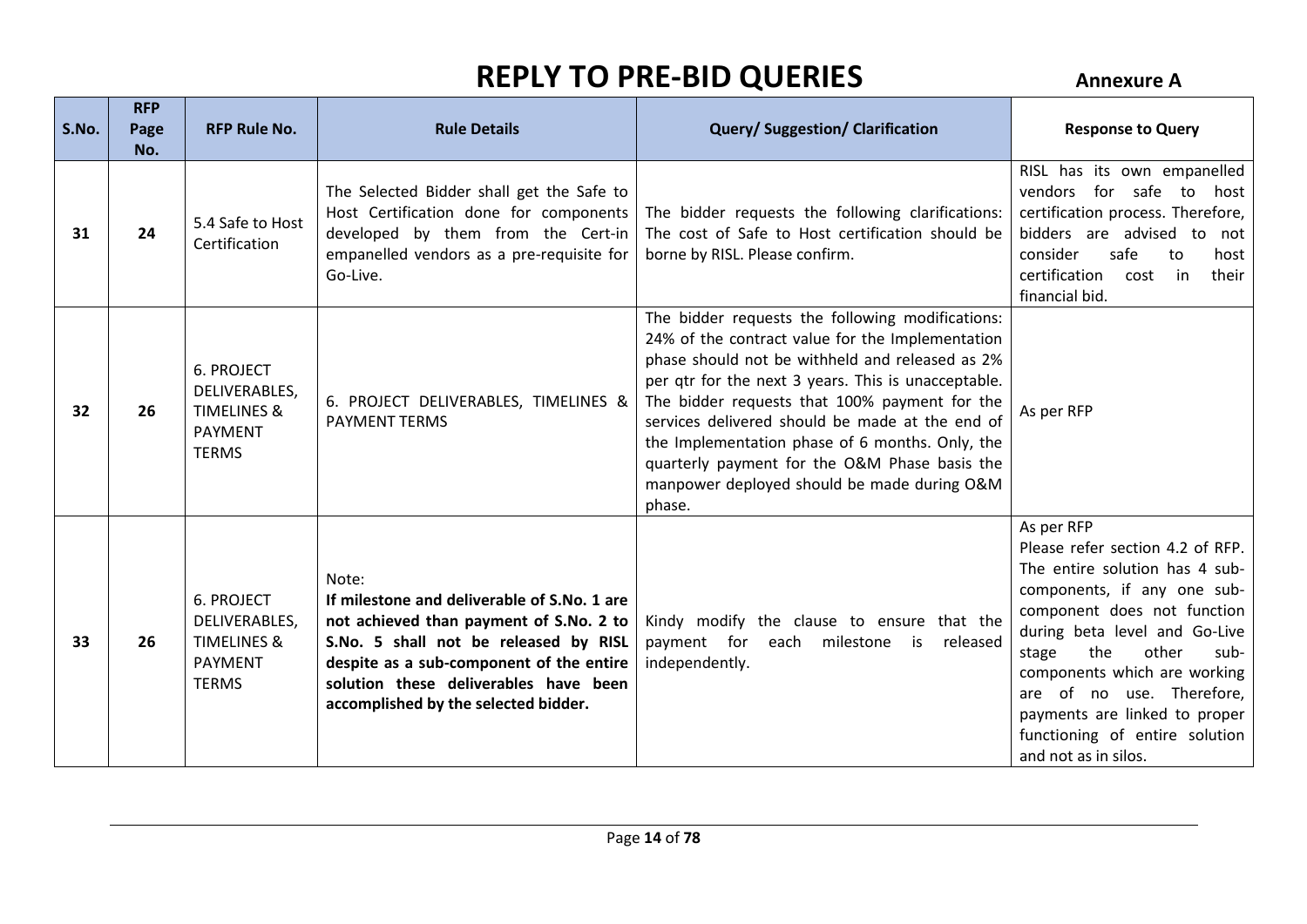| S.No. | <b>RFP</b><br>Page<br>No. | <b>RFP Rule No.</b>                          | <b>Rule Details</b>                                                                                                                                                                                                                                                                                                 | <b>Query/Suggestion/Clarification</b>                                                                                                                                                                                                                                                                                                               | <b>Response to Query</b>                                                                                                       |
|-------|---------------------------|----------------------------------------------|---------------------------------------------------------------------------------------------------------------------------------------------------------------------------------------------------------------------------------------------------------------------------------------------------------------------|-----------------------------------------------------------------------------------------------------------------------------------------------------------------------------------------------------------------------------------------------------------------------------------------------------------------------------------------------------|--------------------------------------------------------------------------------------------------------------------------------|
| 34    | 29                        | 7. INSTRUCTION<br><b>TO BIDDERS</b><br>(ITB) | 8) Bid Security<br>d) The bid security may be given in the<br>form of a banker's cheque or demand draft<br>or bank guarantee, in specified format, of a<br>scheduled bank. The bid security must<br>remain valid thirty days beyond the<br>original or extended validity period of the<br>bid i.e. minimum 90 days. | The bidder requests the following clarifications:<br>1) The clause is not clear. Does this mean that the<br>validity of the bid security should be 180 days + 90<br>days from the last date of bid submission?<br>2) The bidder requests that the validity should not<br>be beyond the bid validity period. Please consider.                        | It should be valid for 120 Days=<br>$90+30$                                                                                    |
| 35    | 29                        | 7. INSTRUCTION<br><b>TO BIDDERS</b><br>(ITB) | 8) Bid Security<br>h) The bid security of unsuccessful bidders<br>be refunded soon after final<br>shall<br>acceptance of successful bid and signing of<br>Agreement and submitting performance<br>security.                                                                                                         | The bidder requests that the bid security of the<br>unsuccessful<br>be refunded<br>bidder<br>should<br>immediately within 7 days of notification of award<br>to the successful bidder. This should not be held<br>back till the time of successful bid and signing of<br>Agreement and submitting performance security<br>by the successful bidder. | As per RFP                                                                                                                     |
| 36    | 29                        | 7. INSTRUCTION<br><b>TO BIDDERS</b><br>(ITB) | 8) Bid Security<br>i) The Bid security taken from a bidder shall<br>be forfeited, including the interest, if any,<br>the following cases, namely:<br>b. when the bidder does not execute the<br>agreement, if any, after placement of<br>supply/ work order within the specified<br>period;                         | Kindly amend the below clause as: b. when the<br>bidder does not execute the mutually agreed<br>agreement, if any, after placement of supply/ work<br>order within the specified period;                                                                                                                                                            | As per RFP                                                                                                                     |
| 37    | 31                        | 7. INSTRUCTION<br><b>TO BIDDERS</b><br>(ITB) | 12) Selection Method:<br><b>CQCBS</b> evaluation formula:                                                                                                                                                                                                                                                           | The bidder requests the following modifications:<br>The technical score of the bidder should be<br>normalized also.                                                                                                                                                                                                                                 | Please refer corrigendum for<br>revised CQCBS ratio. For better<br>understanding on calculation,<br>we have provided sample at |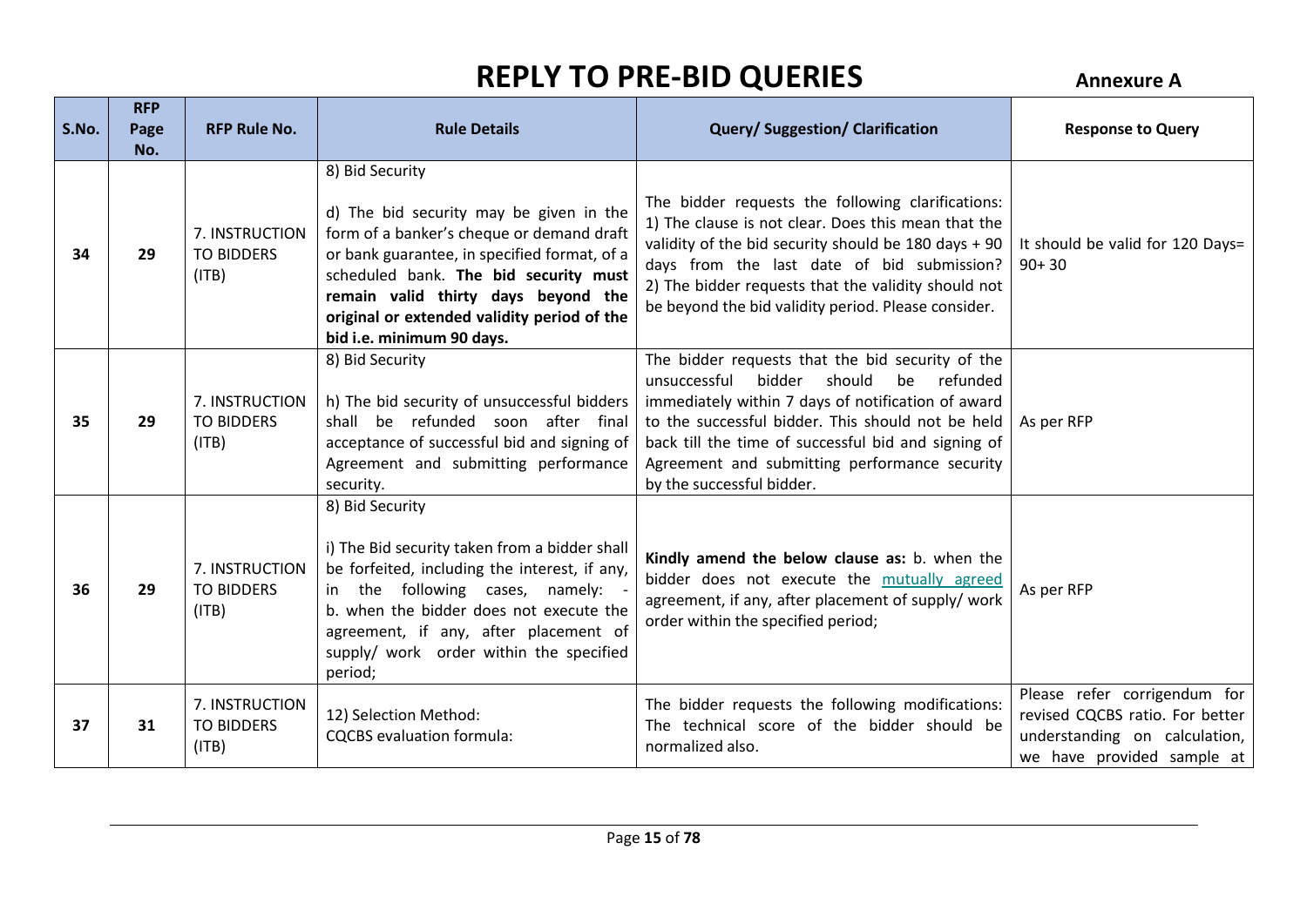| S.No. | <b>RFP</b><br>Page<br>No. | <b>RFP Rule No.</b>                          | <b>Rule Details</b>                                                                                                                                                                                                                                                                                                                             | <b>Query/Suggestion/Clarification</b>                                                                                                                                                                                                                                                                                                                                                                                              | <b>Response to Query</b> |
|-------|---------------------------|----------------------------------------------|-------------------------------------------------------------------------------------------------------------------------------------------------------------------------------------------------------------------------------------------------------------------------------------------------------------------------------------------------|------------------------------------------------------------------------------------------------------------------------------------------------------------------------------------------------------------------------------------------------------------------------------------------------------------------------------------------------------------------------------------------------------------------------------------|--------------------------|
|       |                           |                                              |                                                                                                                                                                                                                                                                                                                                                 |                                                                                                                                                                                                                                                                                                                                                                                                                                    | Annexure-14              |
| 38    | 32                        | 7. INSTRUCTION<br><b>TO BIDDERS</b><br>(ITB) | c) Detailed Technical Evaluation Criteria for<br><b>CQCBS</b> based Evaluation<br>1.3.1 Bidder identified in Gartner magic<br>quadrant for services of Artificial<br>Intelligence in last 3 years - (5 Marks)<br>1.3.2 Bidder identified as Leader in IDC<br>MarketScape for services of Artificial<br>Intelligence in last 3 years - (5 Marks) | We request that this clause maybe modified as:<br>c) Detailed Technical Evaluation Criteria for CQCBS<br>Evaluation<br>based<br>1.3 Industry Proof of Capability in Artificial<br>Intelligence / Machine Learning Services (Extract of  <br>be submitted<br>Document to<br>as Proof)<br>Bidder identified in Gartner magic quadrant/IDC<br>MarketScape for services of Artificial Intelligence<br>in last $3$ years $-$ (10 Marks) | Please refer Corrigendum |
| 39    | 33                        | 7. INSTRUCTION<br><b>TO BIDDERS</b><br>(ITB) | 3.1 Bidder should have experience of<br>Mobile application development in<br>Agriculture or allied sectors *<br>No. of Mobile Apps 1-3 (5 Marks)<br>No. of Mobile Apps 4-6 (7 Marks)<br>No. of Mobile Apps > than 6 (10 Marks)                                                                                                                  | We request that this clause maybe modified as:<br>3.1 Bidder should have experience of Mobile<br>application development in Agriculture or allied<br>sectors or any govt. sector (central or state) or<br>PSU*<br>Mobile<br>$1 - 3$<br>(5<br>0f<br>Apps<br>Marks)<br>No.<br>Mobile<br>0f<br>- 17<br>Marks)<br>Apps<br>6<br>No.<br>4-<br>No. of Mobile Apps > than 6 (10 Marks)                                                     | As per RFP               |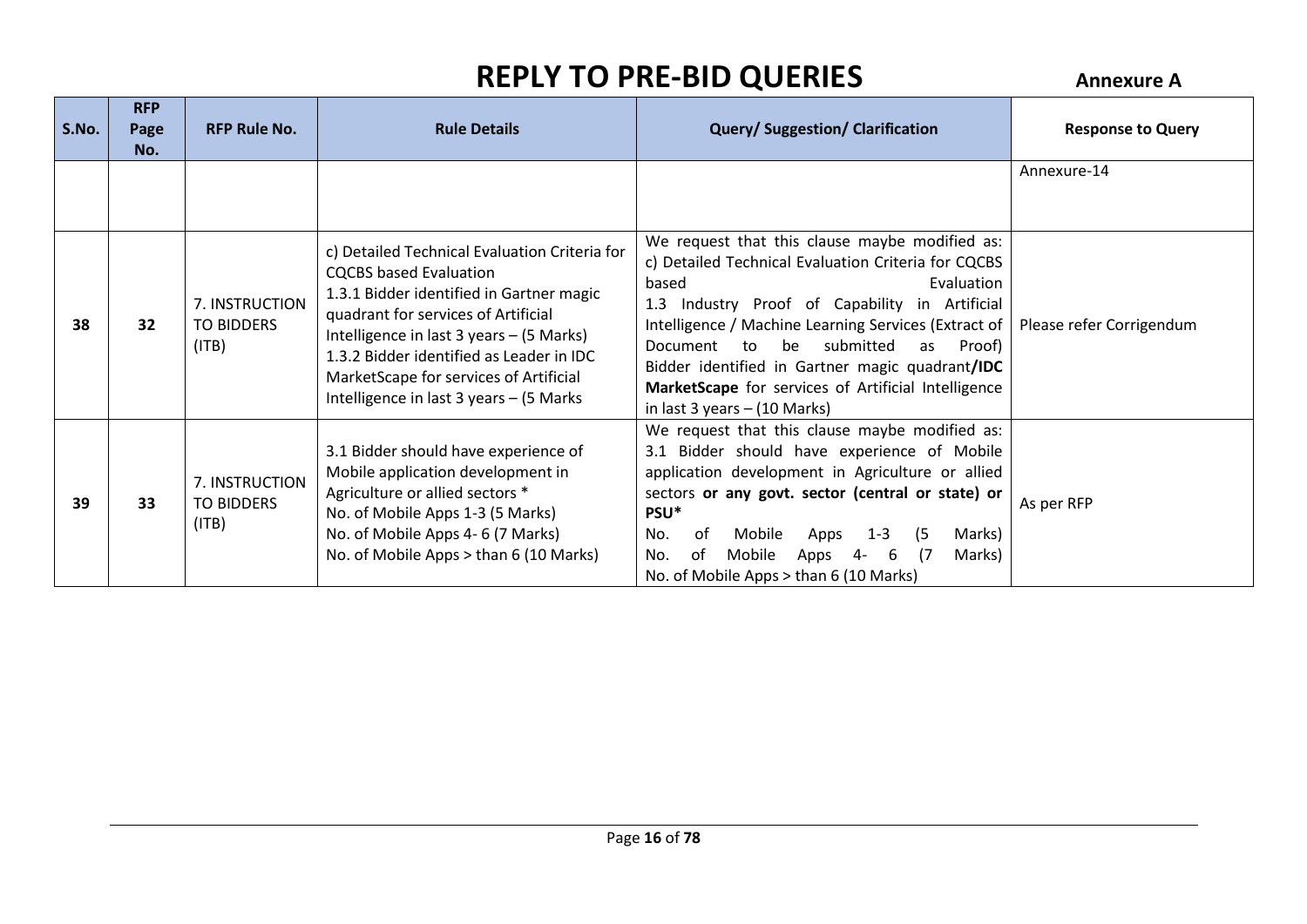| S.No. | <b>RFP</b><br>Page<br>No. | <b>RFP Rule No.</b>                          | <b>Rule Details</b>                                                                                                                                                                                                                                                                                                                                                                                                                                                                                                                                                                                                    | <b>Query/Suggestion/Clarification</b>                                                                                                                                                                                                                                                                                                                                                                                                                                                                                                                                                                                                     | <b>Response to Query</b> |
|-------|---------------------------|----------------------------------------------|------------------------------------------------------------------------------------------------------------------------------------------------------------------------------------------------------------------------------------------------------------------------------------------------------------------------------------------------------------------------------------------------------------------------------------------------------------------------------------------------------------------------------------------------------------------------------------------------------------------------|-------------------------------------------------------------------------------------------------------------------------------------------------------------------------------------------------------------------------------------------------------------------------------------------------------------------------------------------------------------------------------------------------------------------------------------------------------------------------------------------------------------------------------------------------------------------------------------------------------------------------------------------|--------------------------|
| 40    | 33                        | 7. INSTRUCTION<br><b>TO BIDDERS</b><br>(ITB) | c) Detailed Technical Evaluation Criteria for<br><b>CQCBS</b><br>Evaluation<br>based<br>3.2 Bidder should have experience of<br>application development (In Agriculture or<br>allied sectors) * Apps which are either<br>Completed OR Go-Live status has been<br>achieved OR Currently under Operation<br>and Maintenance / FMS phase during last 5<br>financial years i.e. FY 2017-2018 to FY<br>2021-2022 as per below mentioned<br>criteria:<br>Profile<br>(Scope, Duration) of<br>project<br>of Projects 1-3 - (5<br>Marks)<br>No.<br>No. of Projects 4- 6 - (7<br>Marks)<br>No. of Projects > than 6 - (10 Marks) | below:<br><b>Please</b><br>amend<br>as<br>c) Detailed Technical Evaluation Criteria for CQCBS<br>based Evaluation<br>3.2 Bidder should have experience of application<br>development (In Agriculture or allied sectors) *<br>Apps which are either Ongoing or Completed OR<br>Go-Live status has been achieved OR Currently<br>under Operation and Maintenance / FMS phase<br>during last 5 financial years i.e. FY 2017-2018 to FY<br>2021-2022 as per below mentioned criteria: -<br>Profile<br>(Scope,<br>Duration)<br>of<br>project:<br>Projects<br>(5<br>of<br>Marks)<br>No.<br>$\mathbf{1}$<br>No. of Projects > than2 - (10 Marks) | Please refer corrigendum |
| 41    | 38                        | 7. INSTRUCTION<br><b>TO BIDDERS</b><br>(ITB) | 20) Acceptance of the successful Bid and<br>$\alpha$ f<br>award<br>contract<br>g) As soon as a Bid is accepted by the<br>competent authority, its written intimation<br>shall be sent to the concerned bidder by<br>registered post or email and asked to<br>execute an agreement in the format given<br>in the bidding documents on a non-judicial<br>stamp of requisite value and deposit the<br>amount of performance security or a<br>performance security declaration,<br>- if<br>applicable, within a period specified in the<br>bidding documents or where the period is                                        | The bidder requests a minimum of 30 working days<br>from the date on which the letter of acceptance or<br>letter of intent is received and accepted by the<br>bidder. Please consider.                                                                                                                                                                                                                                                                                                                                                                                                                                                    | As per RFP               |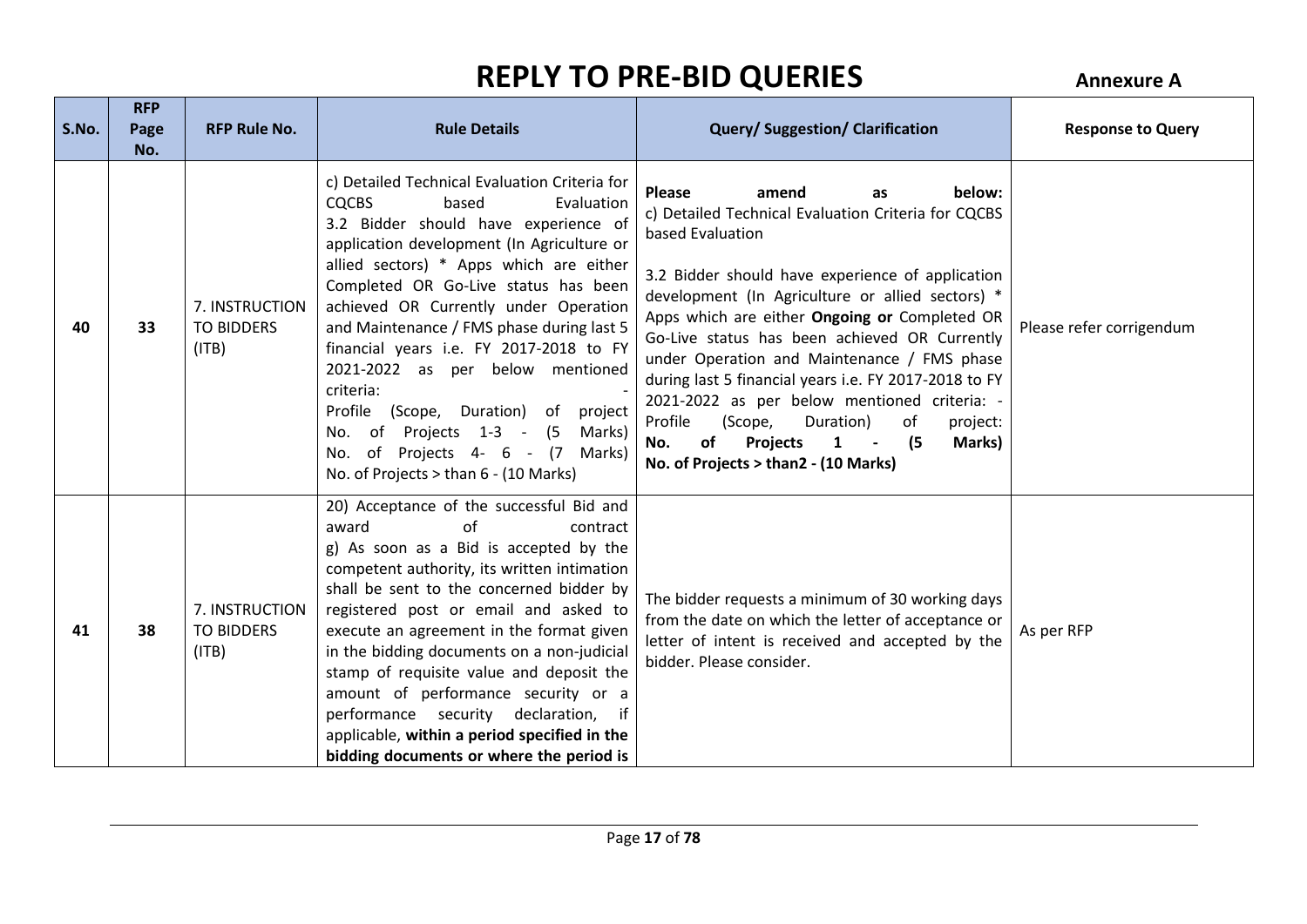| S.No. | <b>RFP</b><br>Page<br>No. | <b>RFP Rule No.</b>                          | <b>Rule Details</b>                                                                                                                                                                                                                                                                                                                                                                                                                                                                              | <b>Query/Suggestion/Clarification</b>                                                                                                                                                                                                                                                                                                                                                                                                                                                                                                                       | <b>Response to Query</b> |
|-------|---------------------------|----------------------------------------------|--------------------------------------------------------------------------------------------------------------------------------------------------------------------------------------------------------------------------------------------------------------------------------------------------------------------------------------------------------------------------------------------------------------------------------------------------------------------------------------------------|-------------------------------------------------------------------------------------------------------------------------------------------------------------------------------------------------------------------------------------------------------------------------------------------------------------------------------------------------------------------------------------------------------------------------------------------------------------------------------------------------------------------------------------------------------------|--------------------------|
|       |                           |                                              | not specified in the bidding documents<br>then within fifteen days from the date on<br>which the letter of acceptance or letter of<br>intent is dispatched to the bidder.                                                                                                                                                                                                                                                                                                                        |                                                                                                                                                                                                                                                                                                                                                                                                                                                                                                                                                             |                          |
| 42    | 38                        | 7. INSTRUCTION<br><b>TO BIDDERS</b><br>(ITB) | h) If the issuance of formal letter of<br>acceptance is likely to take time, in the<br>meanwhile a Letter of Intent (LOI) may be<br>sent to the bidder. The acceptance of an<br>offer is complete as soon as the letter of<br>acceptance or letter of intent is posted<br>and/ or sent by email (if available) to the<br>address of the bidder given in the bidding<br>document. Until a formal contract is<br>executed, the letter of acceptance or LOI<br>shall constitute a binding contract. | Kindly amend the below clause as: h) If the<br>issuance of formal letter of acceptance is likely to<br>take time, in the meanwhile a Letter of Intent (LOI)<br>may be sent to the bidder. The acceptance of an<br>offer is complete as soon as the letter of<br>acceptance or letter of intent is posted and/ or<br>sent by email (if available) to the address of the<br>bidder given in the bidding document. Until a<br>formal contract is executed, the letter of<br>acceptance or LOI read with the deviations shall<br>constitute a binding contract. | As per RFP               |
| 43    | 39                        | 7. INSTRUCTION<br><b>TO BIDDERS</b><br>(ITB) | 23) Right to vary quantity<br>a) If the procuring entity does not procure<br>any subject matter of procurement or<br>procures less than the quantity specified in<br>the bidding documents due to change in<br>circumstances, the bidder shall not be<br>entitled for any claim or compensation.                                                                                                                                                                                                 | The bidder requests that total value of these<br>variations should not be more than 5% of the total<br>contract value excluding taxes.                                                                                                                                                                                                                                                                                                                                                                                                                      | As per RFP               |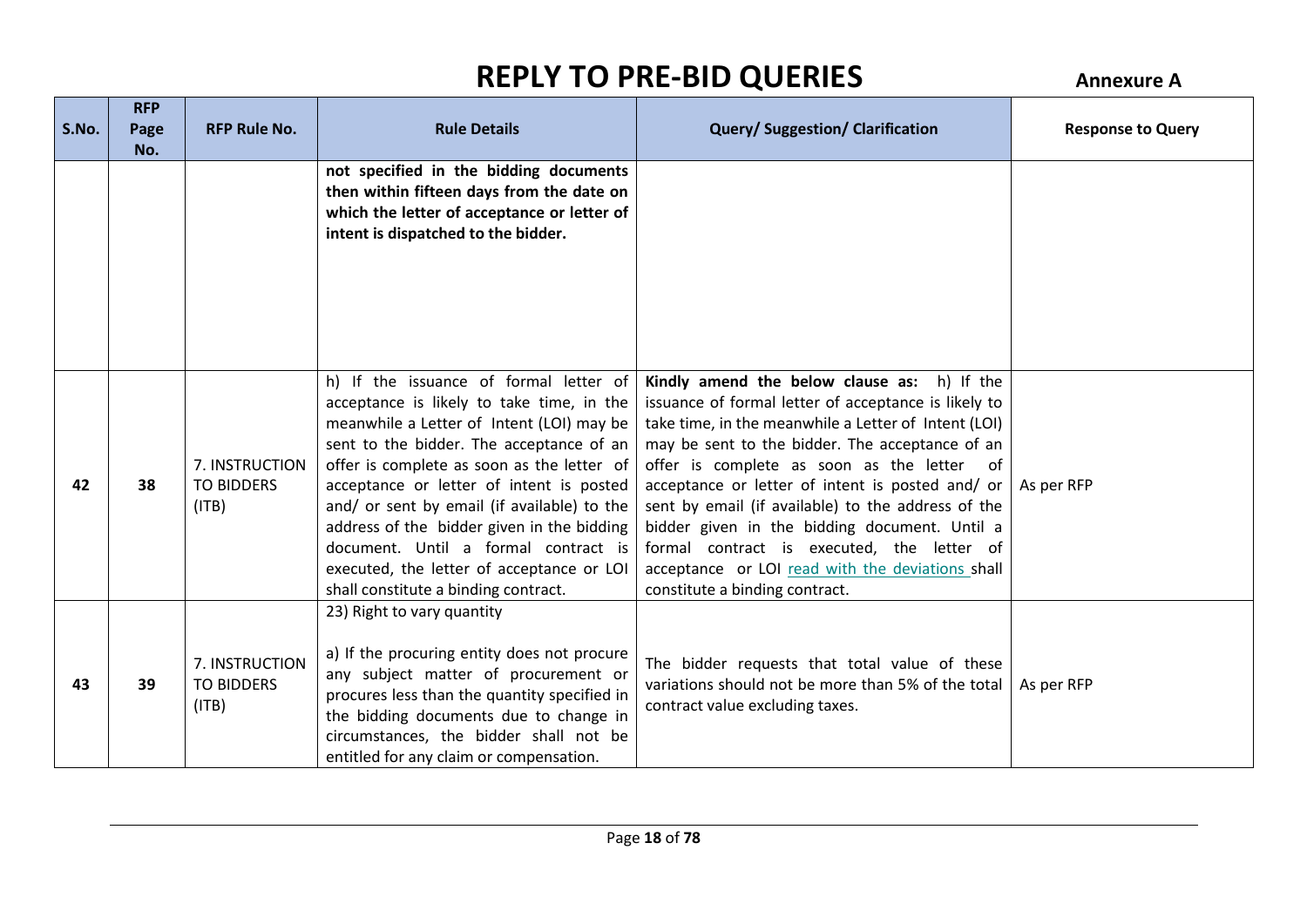| S.No. | <b>RFP</b><br>Page<br>No. | <b>RFP Rule No.</b>                          | <b>Rule Details</b>      | <b>Query/Suggestion/Clarification</b>                                                                                                                                                                                                                                                                                                                                                                                                                                                                                                                                                                                                                                                                                                                                                                                                                                                                                                                                                                                                                                                                                                                                                                                                                   | <b>Response to Query</b>                                                       |
|-------|---------------------------|----------------------------------------------|--------------------------|---------------------------------------------------------------------------------------------------------------------------------------------------------------------------------------------------------------------------------------------------------------------------------------------------------------------------------------------------------------------------------------------------------------------------------------------------------------------------------------------------------------------------------------------------------------------------------------------------------------------------------------------------------------------------------------------------------------------------------------------------------------------------------------------------------------------------------------------------------------------------------------------------------------------------------------------------------------------------------------------------------------------------------------------------------------------------------------------------------------------------------------------------------------------------------------------------------------------------------------------------------|--------------------------------------------------------------------------------|
| 44    | 39                        | 7. INSTRUCTION<br><b>TO BIDDERS</b><br>(ITB) | 24) Performance Security | Kindly amend the below clause as:<br>24) Performance Security This Bank Guarantee<br>issued by<br>Bank, on behalf<br>of the Contractor in favor of Purchaser is in respect<br>of the Contract/agreement<br>. As communicated by<br>dated<br>Contractor on the date of execution of this Bank<br><b>Guarantee an amount of Rupees</b><br>(Rupees<br>only)<br>is outstanding and payable to Contractor by<br>Purchaser, in respect of pervious contracts<br>between Contractor and Purchaser.As<br>communicated by Contractor on the date of<br>execution of this Bank Guarantee, there are no<br>outstanding disputes related to any pervious<br>contracts between Contractor and<br>Purchaser. Notwithstanding anything contained<br>hereinabove:a) Our liability under this Bank<br>Guarantee shall not exceed and is restricted to<br>(Rupees<br>Rs.<br>only)b) This<br>Guarantee shall remain in force up to and including<br>(including claim period of three<br>months)c) Unless the demand/claim under this<br>guarantee is served upon us in writing before<br>all the rights of Purchaser under this<br>guarantee shall stand automatically forfeited and<br>we shall be relieved and discharged from all<br>liabilities mentioned hereinabove. | Please Refer Corrigendum for<br><b>Bank Guarantee Format of EMD</b><br>and PSD |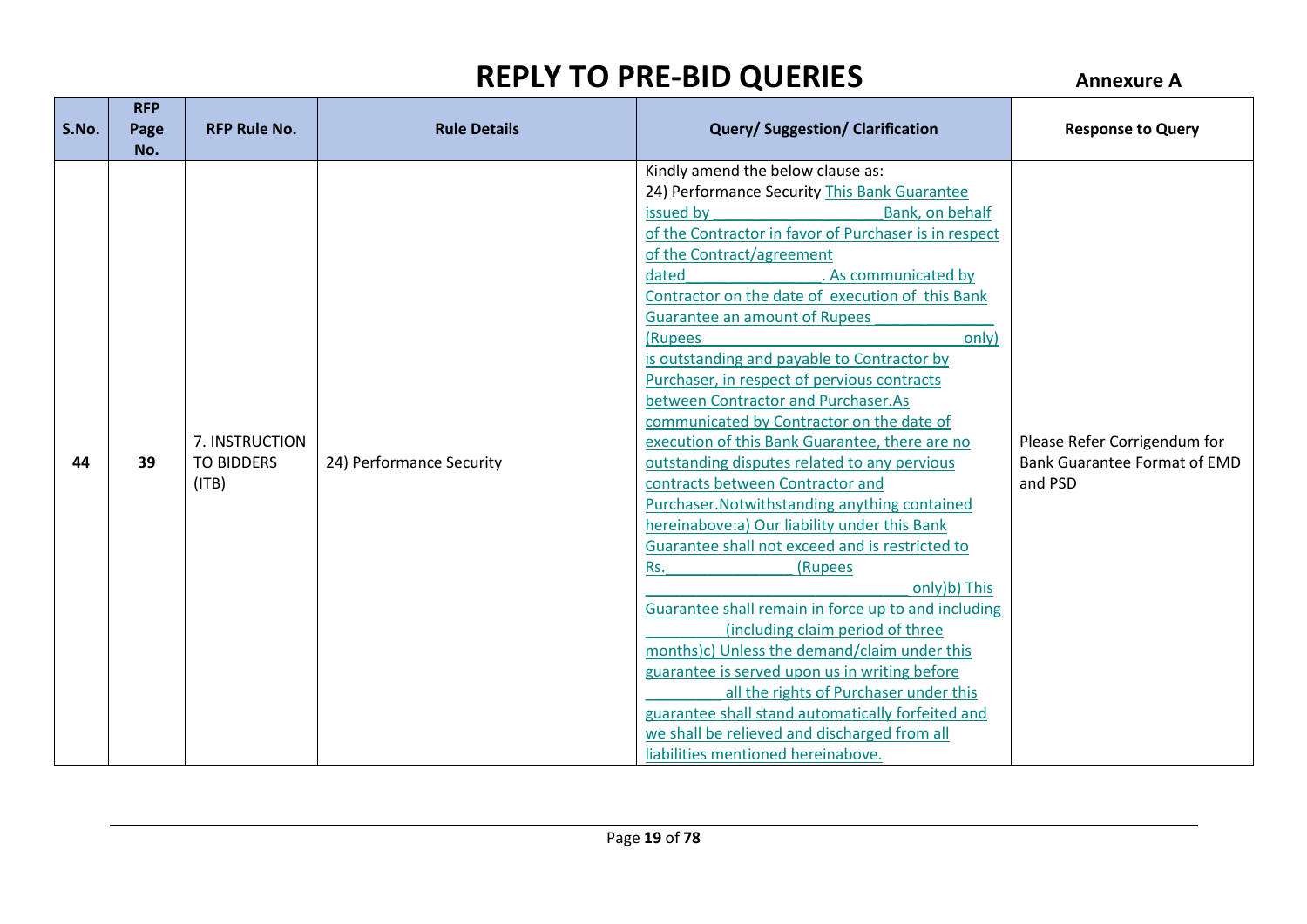| S.No. | <b>RFP</b><br>Page<br>No. | <b>RFP Rule No.</b>                          | <b>Rule Details</b>                                                                                                                                                                                                                                                                                                                                                                                                                                                                                                                                                                                                                                                                           | <b>Query/Suggestion/Clarification</b>                                                                                                                                                                                                                                                                                                                                                                                                                                                                                                                                                                                                                                                                                                                                                         | <b>Response to Query</b> |
|-------|---------------------------|----------------------------------------------|-----------------------------------------------------------------------------------------------------------------------------------------------------------------------------------------------------------------------------------------------------------------------------------------------------------------------------------------------------------------------------------------------------------------------------------------------------------------------------------------------------------------------------------------------------------------------------------------------------------------------------------------------------------------------------------------------|-----------------------------------------------------------------------------------------------------------------------------------------------------------------------------------------------------------------------------------------------------------------------------------------------------------------------------------------------------------------------------------------------------------------------------------------------------------------------------------------------------------------------------------------------------------------------------------------------------------------------------------------------------------------------------------------------------------------------------------------------------------------------------------------------|--------------------------|
| 45    | 39                        | 7. INSTRUCTION<br><b>TO BIDDERS</b><br>(ITB) | 24)<br>Performance<br>Security<br>b) The amount of performance security<br>shall be 5%, or as may be specified in the<br>bidding document, of the amount of supply<br>order in case of procurement of goods and<br>services.                                                                                                                                                                                                                                                                                                                                                                                                                                                                  | The bidder requests the following modifications:<br>The Bidder shall furnish Performance Security to<br>the Authority for an amount of 3% of the Contract<br>Value (as per Circular No. F/9/4/2020-PPD, dtd.<br>12/11/2020, Ministry of Finance, Government of<br>India) valid up to 30 (thirty) days after the date of<br>of<br>completion<br>contract<br>period.<br>Bank's liability shall stand automatically discharged<br>unless a claim in writing is lodged with the Bank<br>within the period stated in the FDR /BG including<br>the extended period. The PBG will automatically be<br>deemed to expire on the date of expiry of the PBG<br>as mentioned in the agreement.                                                                                                            | As per RFP               |
| 46    | 40                        | 7. INSTRUCTION<br><b>TO BIDDERS</b><br>(ITB) | Execution<br>25)<br>of<br>agreement<br>b) The successful bidder shall sign the<br>procurement contract within 15 days from<br>the date on which the letter of acceptance<br>or letter of intent is despatched to the<br>successful<br>bidder.<br>c) If the bidder, who's Bid has been<br>fails to sign a<br>accepted,<br>written<br>procurement contract or fails to furnish<br>the required performance security within<br>specified period, the procuring entity shall<br>take action against the successful bidder<br>as per the provisions of the bidding<br>document and Act. The procuring entity<br>may, in such case, cancel the procurement<br>process or if it deems fit, offer for | Kindly<br>amend<br>the<br>below<br>clause<br>as:<br>25)<br>of<br>Execution<br>agreement<br>b) The successful bidder shall sign the mutually<br>agreed procurement contract within 15 days from<br>the date on which the letter of acceptance or<br>letter of intent is despatched to the successful<br>bidder.<br>c) If the bidder, who's Bid has been accepted, fails<br>to sign a mutually agreed written procurement<br>contract or fails to furnish the required<br>performance security within specified period, the<br>procuring entity shall take action against the<br>successful bidder as per the provisions of the<br>bidding document and Act. The procuring entity<br>may, in such case, cancel the procurement process<br>or if it deems fit, offer for acceptance the rates of | As per RFP               |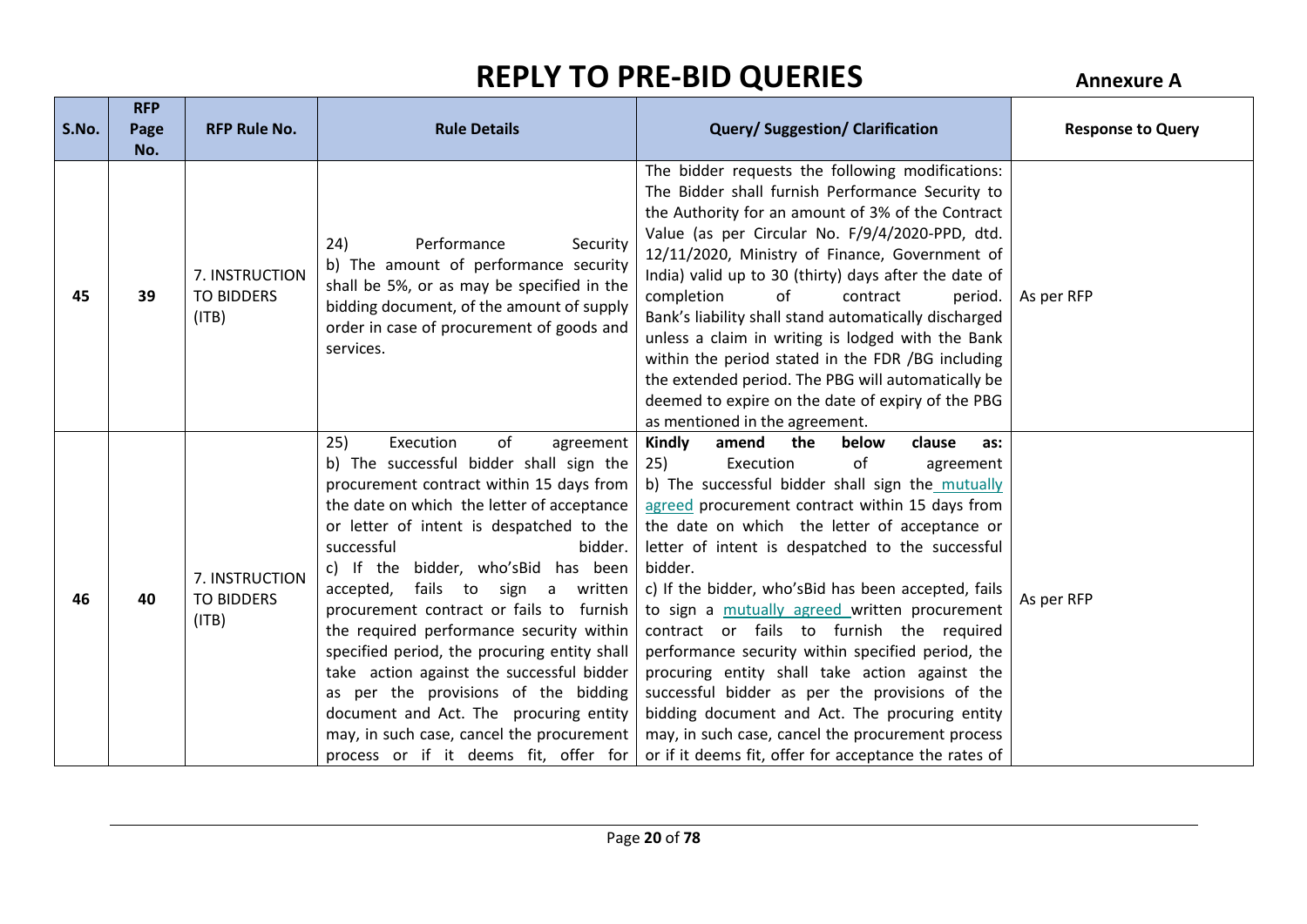| S.No. | <b>RFP</b><br>Page | <b>RFP Rule No.</b>                          | <b>Rule Details</b>                                                                                                                                                                                                                                                                                                                    | <b>Query/Suggestion/Clarification</b>                                                                                                                                                                                                                                                                                                                                  | <b>Response to Query</b> |
|-------|--------------------|----------------------------------------------|----------------------------------------------------------------------------------------------------------------------------------------------------------------------------------------------------------------------------------------------------------------------------------------------------------------------------------------|------------------------------------------------------------------------------------------------------------------------------------------------------------------------------------------------------------------------------------------------------------------------------------------------------------------------------------------------------------------------|--------------------------|
|       | No.                |                                              | acceptance the rates of lowest or most<br>advantageous bidder to the next lowest or<br>most advantageous bidder, in accordance<br>with the criteria and procedures set out in<br>the bidding document.                                                                                                                                 | lowest or most advantageous bidder to the next<br>advantageous bidder, in<br>lowest or most<br>accordance with the criteria and procedures set<br>out in the bidding document.                                                                                                                                                                                         |                          |
| 47    | 40                 | 7. INSTRUCTION<br><b>TO BIDDERS</b><br>(ITB) | Execution<br>of<br>25)<br>agreement<br>b) The successful bidder shall sign the<br>procurement contract within 15 days from<br>the date on which the letter of acceptance<br>or letter of intent is despatched to the<br>successful bidder.                                                                                             | The bidder requests the following modifications:<br>The successful bidder shall sign the procurement<br>contract within 30 working days from the date on<br>which the letter of acceptance or letter of intent is<br>received and accepted by the successful bidder.                                                                                                   | As per RFP               |
| 48    | 41                 | 7. INSTRUCTION<br><b>TO BIDDERS</b><br>(ITB) | 27) Cancellation of procurement process<br>e) If the bidder who'sBid has been<br>accepted as successful fails to sign any<br>written procurement contract as required,<br>or fails to provide any required security for<br>the performance of the contract, the<br>entity<br>procuring<br>the<br>may<br>cancel<br>procurement process. | Kindly amend the below clause as: Cancellation of<br>procurement process e) If the bidder who's Bid has<br>been accepted as successful fails to sign any<br>mutually agreed written procurement contract as<br>required, or fails to provide any required security<br>for the performance of the contract, the procuring<br>entity may cancel the procurement process. | As per RFP               |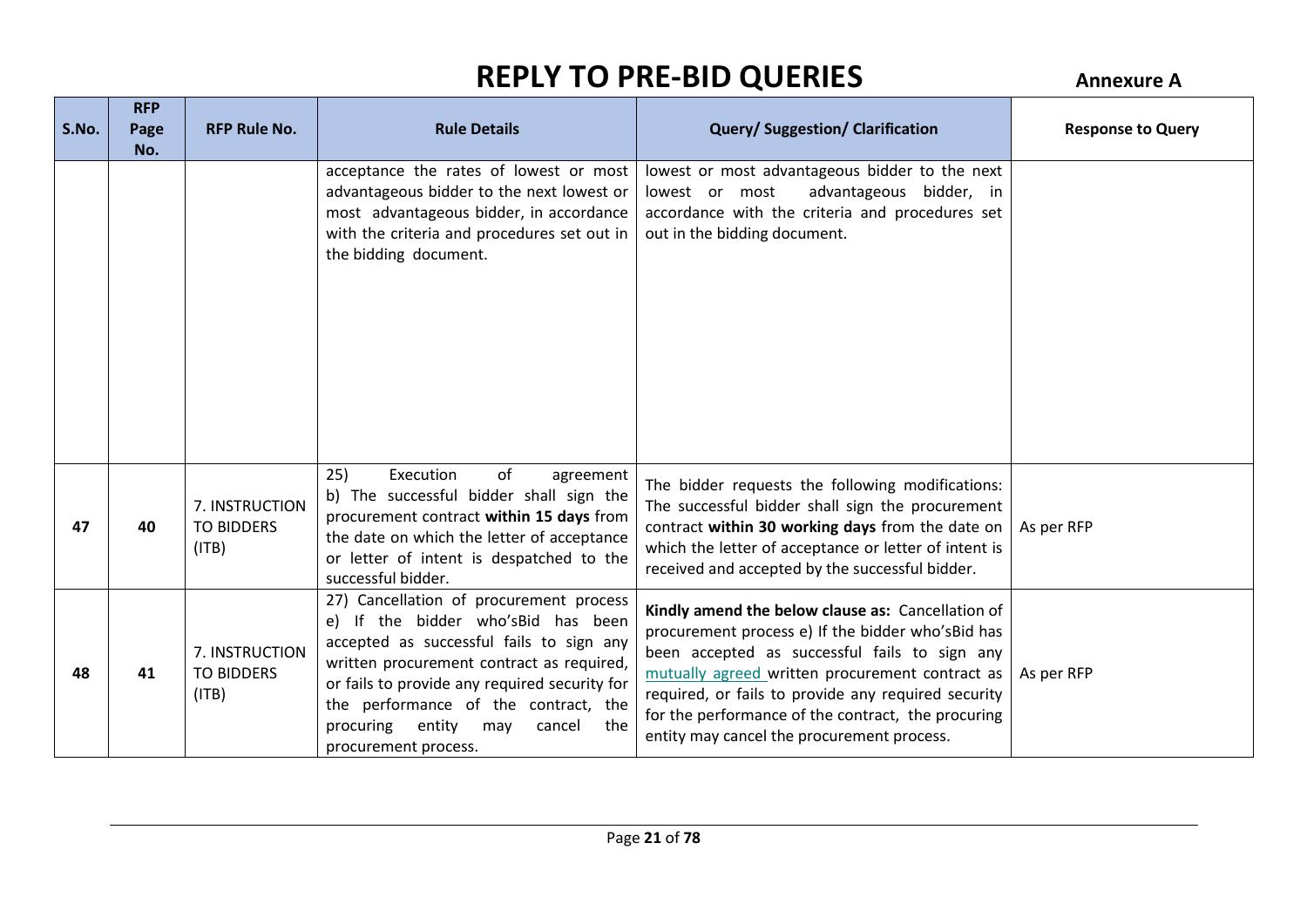| S.No. | <b>RFP</b><br>Page | <b>RFP Rule No.</b>                          | <b>Rule Details</b>                                                                                                                                                                                                                                                                                                                                                                                                                                                                                                                                                                                                                                                                                                                                                                                                                                                                                                                                | <b>Query/Suggestion/Clarification</b>                                                                                                                                                                                                                                                                                                                                                                                                                                                                                                                                                                                                                                                                                                                                                                                                                                                                                                                                                                                                                                                                                                                                             | <b>Response to Query</b> |
|-------|--------------------|----------------------------------------------|----------------------------------------------------------------------------------------------------------------------------------------------------------------------------------------------------------------------------------------------------------------------------------------------------------------------------------------------------------------------------------------------------------------------------------------------------------------------------------------------------------------------------------------------------------------------------------------------------------------------------------------------------------------------------------------------------------------------------------------------------------------------------------------------------------------------------------------------------------------------------------------------------------------------------------------------------|-----------------------------------------------------------------------------------------------------------------------------------------------------------------------------------------------------------------------------------------------------------------------------------------------------------------------------------------------------------------------------------------------------------------------------------------------------------------------------------------------------------------------------------------------------------------------------------------------------------------------------------------------------------------------------------------------------------------------------------------------------------------------------------------------------------------------------------------------------------------------------------------------------------------------------------------------------------------------------------------------------------------------------------------------------------------------------------------------------------------------------------------------------------------------------------|--------------------------|
| 49    | No.<br>42          | 7. INSTRUCTION<br><b>TO BIDDERS</b><br>(ITB) | <b>Bidders</b><br>28)<br>Code<br>of<br>Integrity<br>for<br>d. recovery of payments made by the<br>procuring entity along with interest<br>thereon at bank rate; f. debarment of the<br>bidder from participation in future<br>procurements of the procuring entity for a<br>period not exceeding three years.                                                                                                                                                                                                                                                                                                                                                                                                                                                                                                                                                                                                                                      | Requesting to delete this clause: d. recovery of<br>payments made by the procuring entity along with<br>interest thereon at bank rate;f. debarment of the<br>bidder from participation in future procurements<br>of the procuring entity for a period not exceeding<br>three years.                                                                                                                                                                                                                                                                                                                                                                                                                                                                                                                                                                                                                                                                                                                                                                                                                                                                                               | As per RFP               |
| 50    | 44                 | 7. INSTRUCTION<br><b>TO BIDDERS</b><br>(ITB) | <b>Bidding</b><br>34)<br>Debarment<br>from<br>a)A bidder shall be debarred by the State<br>Government if he has been convicted of an<br>offence<br>a.under the Prevention of Corruption Act,<br>1988 (Central Act No. 49 of 1988); or<br>b.under the Indian Penal Code, 1860<br>(Central Act No. 45 of 1860) or any other<br>law for the time being in force, for causing<br>any loss of life or property or causing a<br>threat to public health as part of execution<br>public procurement contract.<br>of<br>a<br>b) A bidder debarred under (a) above shall<br>not be eligible to participate in a<br>of any procuring<br>procurement process<br>entity for a period not exceeding three<br>years commencing from the date on which<br>he<br>debarred.<br>was<br>c)If a procuring entity finds that a bidder<br>has breached the code of integrity<br>prescribed in terms of "Code of Integrity<br>for bidders" above, it may debar the bidder | Requesting to delete this clause: 34) Debarment<br>from Biddinga)A bidder shall be debarred by the<br>State Government if he has been convicted of an<br>offencea.under the Prevention of Corruption Act.<br>1988 (Central Act No. 49 of 1988): orb.under the<br>Indian Penal Code, 1860 (Central Act No. 45 of<br>1860) or any other law for the time being in force,<br>for causing any loss of life or property or causing a<br>threat to public health as part of execution of a<br>public procurement contract.b) A bidder debarred<br>under (a) above shall not be eligible to participate<br>in a procurement process of any procuring entity<br>for a period not exceeding three years<br>commencing from the date on which he was<br>debarred.c)If a procuring entity finds that a bidder<br>has breached the code of integrity prescribed in<br>terms of "Code of Integrity for bidders" above, it<br>may debar the bidder for a period not exceeding<br>three years.d) Where the entire bid security or the<br>entire performance security or any substitute<br>thereof, as the case may be, of a bidder has been<br>forfeited by a procuring entity in respect of any | As per RFP               |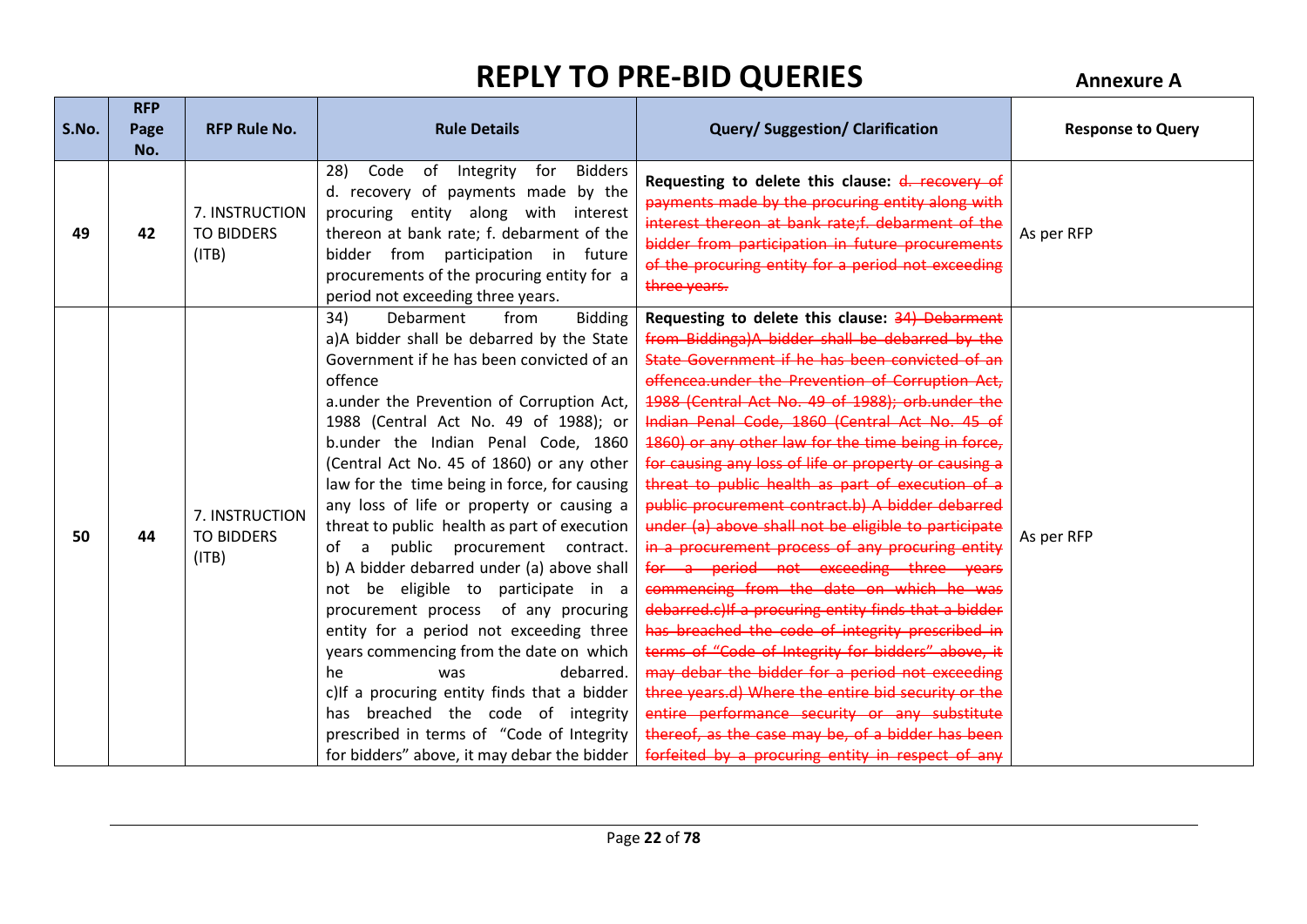**RFP** 

| S.No. | <b>KFP</b><br>Page<br>No. | <b>RFP Rule No.</b>                                             | <b>Rule Details</b>                                                                                                                                                                                                                                                                                                                                                                                                                                                                                                                                                                                                                                                            | <b>Query/Suggestion/Clarification</b>                                                                                                                                                                                                                                                                                                                                                                                                   | <b>Response to Query</b>                                                                                      |
|-------|---------------------------|-----------------------------------------------------------------|--------------------------------------------------------------------------------------------------------------------------------------------------------------------------------------------------------------------------------------------------------------------------------------------------------------------------------------------------------------------------------------------------------------------------------------------------------------------------------------------------------------------------------------------------------------------------------------------------------------------------------------------------------------------------------|-----------------------------------------------------------------------------------------------------------------------------------------------------------------------------------------------------------------------------------------------------------------------------------------------------------------------------------------------------------------------------------------------------------------------------------------|---------------------------------------------------------------------------------------------------------------|
|       |                           |                                                                 | for a period not exceeding three years.<br>d) Where the entire bid security or the<br>entire performance security or any<br>substitute thereof, as the case may be, of<br>a bidder has been forfeited by a procuring<br>entity in respect of any procurement<br>process or procurement contract, the<br>bidder may be debarred from participating<br>in any procurement process undertaken<br>by the procuring entity for a period not<br>exceeding<br>three<br>years.<br>e)The State Government or a procuring<br>entity, as the case may be, shall not debar<br>a bidder under this section unless such<br>bidder has been given a reasonable<br>opportunity of being heard. | procurement process or procurement contract, the<br>bidder may be debarred from participating in any<br>procurement process undertaken by the procuring<br>entity for a period not exceeding three years.e)The<br>State Government or a procuring entity, as the<br>case may be, shall not debar a bidder under this<br>section unless such bidder has been given a<br>reasonable opportunity of being heard.                           |                                                                                                               |
| 51    | 45                        | 7. INSTRUCTION<br><b>TO BIDDERS</b><br>(ITB)                    | 35) Monitoring of Contract<br>f) The selected bidder shall not assign or<br>sub-let his contract or any substantial part<br>thereof to any other agency without the<br>permission of procuring entity.                                                                                                                                                                                                                                                                                                                                                                                                                                                                         | The bidder requests the following clarifications:<br>Does this mean that the bidder will require RISL's<br>permission to make use of sub-contracting (i.e.<br>onboarding of Business associates to successfully<br>deliver the contract) or make use of third party<br>vendor resources with niche skills as may be<br>required by the bidder to successfully deliver the<br>scope of work as given in the contract? Please<br>clarify. | Bidder should seek permission<br>from procurement entity before<br>sub-let of contract or its part<br>thereof |
| 52    | 48                        | 8.<br><b>GENERALTERMS</b><br><b>AND</b><br><b>CONDITIONS OF</b> | 11) Recoveries from Supplier/ Selected<br><b>Bidder</b><br>a) Recovery of liquidated damages, short<br>supply, breakage, rejected articles shall be                                                                                                                                                                                                                                                                                                                                                                                                                                                                                                                            | Requesting to delete this clause: 11) Recoveries<br>from Supplier/ Selected Biddera) Recovery of<br>liquidated damages, short supply, breakage,<br>rejected articles shall be made ordinarily from bills.                                                                                                                                                                                                                               | as per rfp                                                                                                    |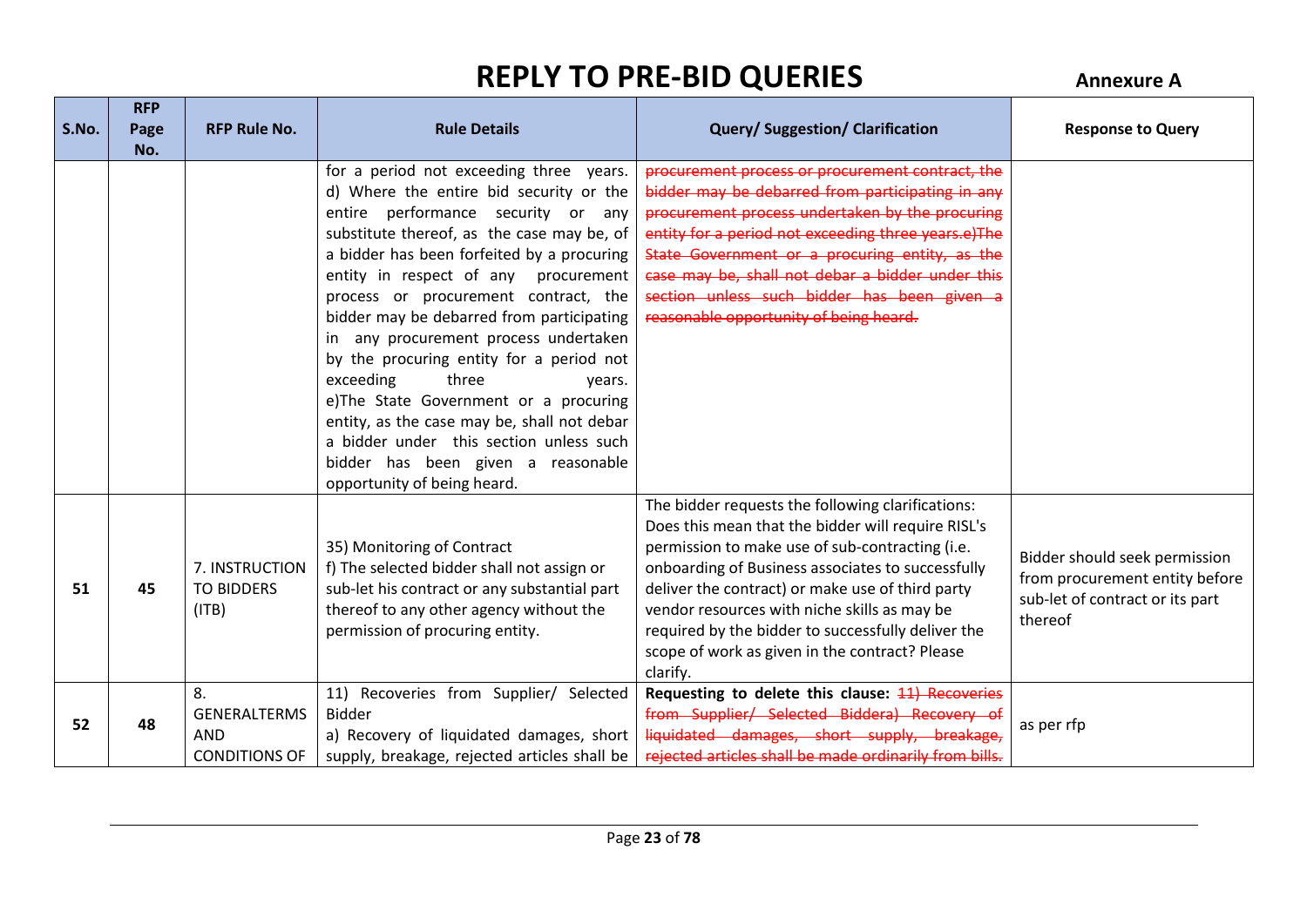**RFP** 

| S.No. | <b>KFP</b><br>Page<br>No. | <b>RFP Rule No.</b>                                                                                      | <b>Rule Details</b>                                                                                                                                                                                                                                                                                                                                                                                                                                                                                                                                          | <b>Query/Suggestion/Clarification</b>                                                                                                                                                                                                                                                                                                                                                                                                                                                                                                                                                                                                                                                                                                                    | <b>Response to Query</b> |
|-------|---------------------------|----------------------------------------------------------------------------------------------------------|--------------------------------------------------------------------------------------------------------------------------------------------------------------------------------------------------------------------------------------------------------------------------------------------------------------------------------------------------------------------------------------------------------------------------------------------------------------------------------------------------------------------------------------------------------------|----------------------------------------------------------------------------------------------------------------------------------------------------------------------------------------------------------------------------------------------------------------------------------------------------------------------------------------------------------------------------------------------------------------------------------------------------------------------------------------------------------------------------------------------------------------------------------------------------------------------------------------------------------------------------------------------------------------------------------------------------------|--------------------------|
|       |                           | <b>TENDER</b><br>&CONTRACT                                                                               | made<br>ordinarily<br>from<br>bills.<br>b) The Purchase Officer shall withhold<br>amount to the extent of short supply,<br>broken/ damaged or for rejected articles<br>unless these are replaced satisfactorily. In<br>case of failure to withhold the amount, it<br>shall be recovered from his dues and<br>performance security deposit available<br>with<br>RISL.<br>c) The balance, if any, shall be demanded<br>from the Supplier/ Selected Bidder and<br>when recovery is not possible, the<br>Purchase Officer shall take recourse to law<br>in force | b) The Purchase Officer shall withhold amount to<br>the extent of short supply, broken/ damaged or for<br>rejected articles unless these are replaced<br>satisfactorily. In case of failure to withhold the<br>amount, it shall be recovered from his dues and<br>performance security deposit available with RISL. c)<br>The balance, if any, shall be demanded from the<br>Supplier/Selected Bidder and when recovery is not<br>possible, the Purchase Officer shall take recourse<br>to law in force                                                                                                                                                                                                                                                  |                          |
| 53    | 48                        | 8.<br><b>GENERALTERMS</b><br><b>AND</b><br><b>CONDITIONS OF</b><br><b>TENDER</b><br><b>&amp;CONTRACT</b> | 12) Taxes & Duties                                                                                                                                                                                                                                                                                                                                                                                                                                                                                                                                           | Kindly<br>amend<br>the<br>below<br>clause<br>as:<br>Additional clause suggested to specifically state<br>that price to be quoted is exclusive of GST and new<br>levy if any introduced during the term of the<br>contract.<br>The clause to added as under. "The price quoted<br>under this RFP to include all existing taxes and<br>duties applicable to the bidder as per law of the<br>Central/ State Government/ Local Authorities but<br>excluding GST. In the event any new levy or taxes<br>such as CESS made applicable on direct<br>transaction between Bidder and Buyer, it shall be<br>passed onto the Buyer. For claiming any change in<br>price due to such Statutory variation, the Bidder<br>shall have to provide supporting document or | as per rfp               |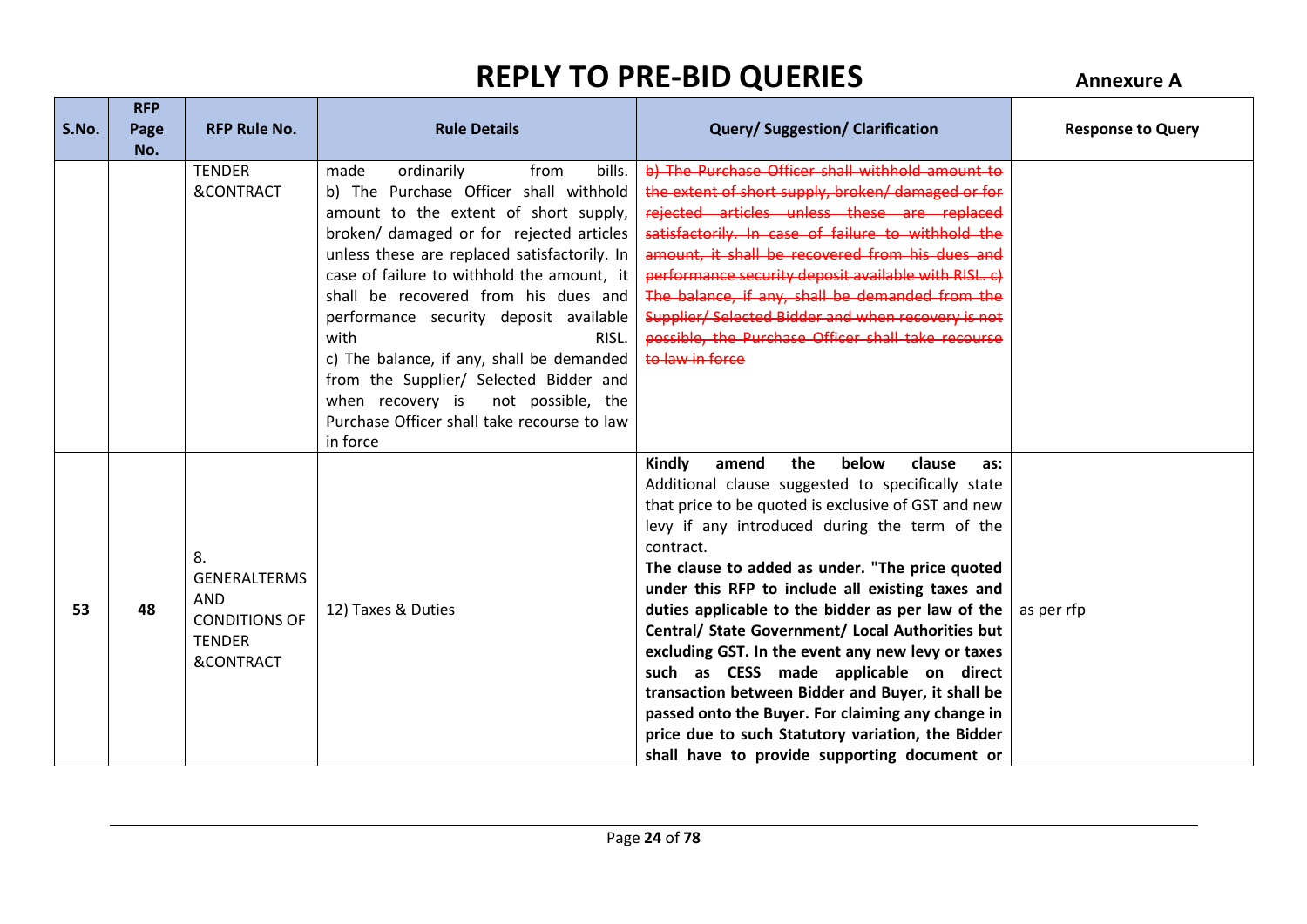| S.No. | <b>RFP</b><br>Page<br>No. | <b>RFP Rule No.</b>                                                                                      | <b>Rule Details</b>                                                                                                                                                                                                                                                                                                                                                                                                | <b>Query/Suggestion/Clarification</b>                                                                                                                                                                                                                                                                                                                                                                                                                                                                                                                                                                                                                                                                                                                                                                                                                                                           | <b>Response to Query</b> |
|-------|---------------------------|----------------------------------------------------------------------------------------------------------|--------------------------------------------------------------------------------------------------------------------------------------------------------------------------------------------------------------------------------------------------------------------------------------------------------------------------------------------------------------------------------------------------------------------|-------------------------------------------------------------------------------------------------------------------------------------------------------------------------------------------------------------------------------------------------------------------------------------------------------------------------------------------------------------------------------------------------------------------------------------------------------------------------------------------------------------------------------------------------------------------------------------------------------------------------------------------------------------------------------------------------------------------------------------------------------------------------------------------------------------------------------------------------------------------------------------------------|--------------------------|
|       |                           |                                                                                                          |                                                                                                                                                                                                                                                                                                                                                                                                                    | relevant Government notifications to Buyer."                                                                                                                                                                                                                                                                                                                                                                                                                                                                                                                                                                                                                                                                                                                                                                                                                                                    |                          |
| 54    | 48                        | 8.<br><b>GENERALTERMS</b><br><b>AND</b><br><b>CONDITIONS OF</b><br><b>TENDER</b><br><b>&amp;CONTRACT</b> | of<br>7)<br>Supply<br>Scope<br>Unless otherwise stipulated in the<br>b)<br>Contract, the scope of supply shall include<br>all such items not specifically mentioned in<br>the Contract but that can be reasonably<br>inferred from the Contract as<br>being<br>required for attaining delivery and<br>completion of the goods and related<br>services as if such items were expressly<br>mentioned in the Contract | Requesting to delete this clause: 7) Scope of<br>Supply b) Unless otherwise stipulated in the<br>Contract, the scope of supply shall include all such<br>items not specifically mentioned in the Contract<br>but that can be reasonably inferred from the<br>Contract as being required for attaining delivery<br>and completion of the goods and related services<br>as if such items were expressly mentioned in the<br>Contract                                                                                                                                                                                                                                                                                                                                                                                                                                                              | as per rfp               |
| 55    | 49                        | 8.<br><b>GENERALTERMS</b><br><b>AND</b><br><b>CONDITIONS OF</b><br><b>TENDER</b><br><b>&amp;CONTRACT</b> | 13) Copyright<br>The copyright including IPR and source<br>code of the entire project shall be handed<br>over to RISL by the selected bidder after<br>completion of the project.                                                                                                                                                                                                                                   | Kindly amend the below clause as:<br>13) Copyright Subject to the provisions of this<br>clause Tthe copyright including IPR and source<br>code of the entire project bespoke development, if<br>any, shall be handed over to RISL by the selected<br>bidder upon complete payment after completion<br>of the project. Pre-existing work: All IPR including<br>the source code and materials developed or<br>otherwise obtained independently of the efforts of<br>a Party under this Agreement ("pre-existing work")<br>shall remain the sole property of that Party. During<br>the performance of the services for this<br>agreement, each party grants to the other party<br>(and their sub-contractors as necessary) a non-<br>exclusive license to use, reproduce and modify any<br>of its pre-existing work provided to the other party<br>solely for the performance of such services for | Please refer corrigendum |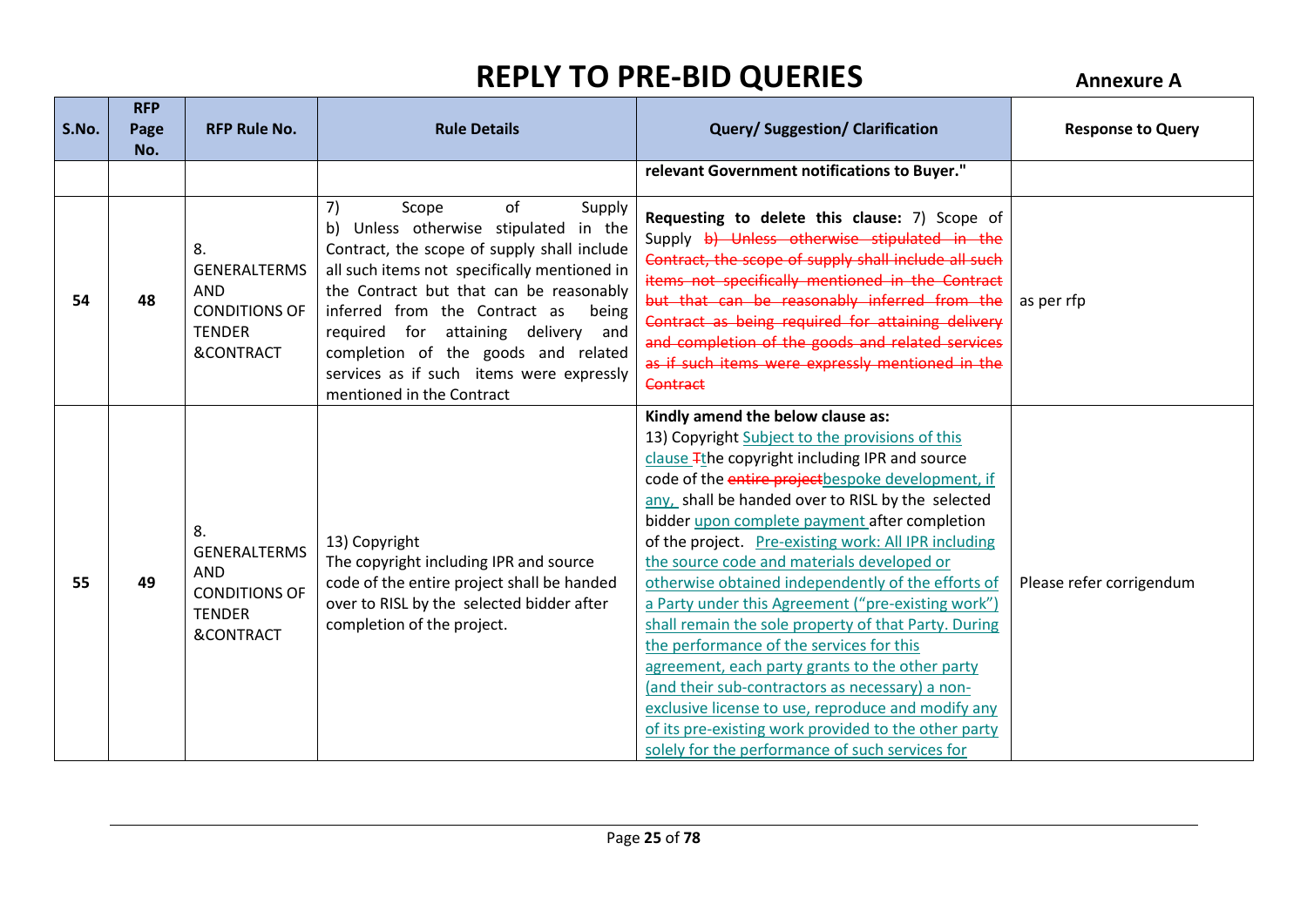|       | <b>RFP</b> |                     |                     |                                                      |                          |
|-------|------------|---------------------|---------------------|------------------------------------------------------|--------------------------|
| S.No. | Page       | <b>RFP Rule No.</b> | <b>Rule Details</b> | <b>Query/Suggestion/Clarification</b>                | <b>Response to Query</b> |
|       | No.        |                     |                     |                                                      |                          |
|       |            |                     |                     | duration of the Term of this Agreement. Except as    |                          |
|       |            |                     |                     | may be otherwise explicitly agreed to in a           |                          |
|       |            |                     |                     | statement of services, upon payment in full, the     |                          |
|       |            |                     |                     | BIDDER should grant RISL a non-exclusive,            |                          |
|       |            |                     |                     | perpetual, fully paid-up license to use the pre-     |                          |
|       |            |                     |                     | existing work in the form delivered to RISL as part  |                          |
|       |            |                     |                     | of the service or deliverables only for its internal |                          |
|       |            |                     |                     | business operations. Under such license, either of   |                          |
|       |            |                     |                     | parties will have no right to sell the pre-existing  |                          |
|       |            |                     |                     | work of the other party to a Third Party. RISL's     |                          |
|       |            |                     |                     | license to pre-existing work is conditioned upon its |                          |
|       |            |                     |                     | compliance with the terms of this Agreement and      |                          |
|       |            |                     |                     | the perpetual license applies solely to the pre-     |                          |
|       |            |                     |                     | existing work that bidder leaves with RISL at the    |                          |
|       |            |                     |                     | conclusion of performance of the                     |                          |
|       |            |                     |                     | services. Residuals: In no event shall BIDDER be     |                          |
|       |            |                     |                     | precluded from independently developing for          |                          |
|       |            |                     |                     | itself, or for others, anything, whether in tangible |                          |
|       |            |                     |                     | or non-tangible form, which is competitive with, or  |                          |
|       |            |                     |                     | similar to, the deliverables, set-out in this        |                          |
|       |            |                     |                     | Agreement or Annexure. In addition, subject to the   |                          |
|       |            |                     |                     | confidentiality obligations, BIDDER shall be free to |                          |
|       |            |                     |                     | use its general knowledge, skills and experience,    |                          |
|       |            |                     |                     | and any ideas, concepts, know-how, and               |                          |
|       |            |                     |                     | techniques that are acquired or used in the course   |                          |
|       |            |                     |                     | of providing the Services.                           |                          |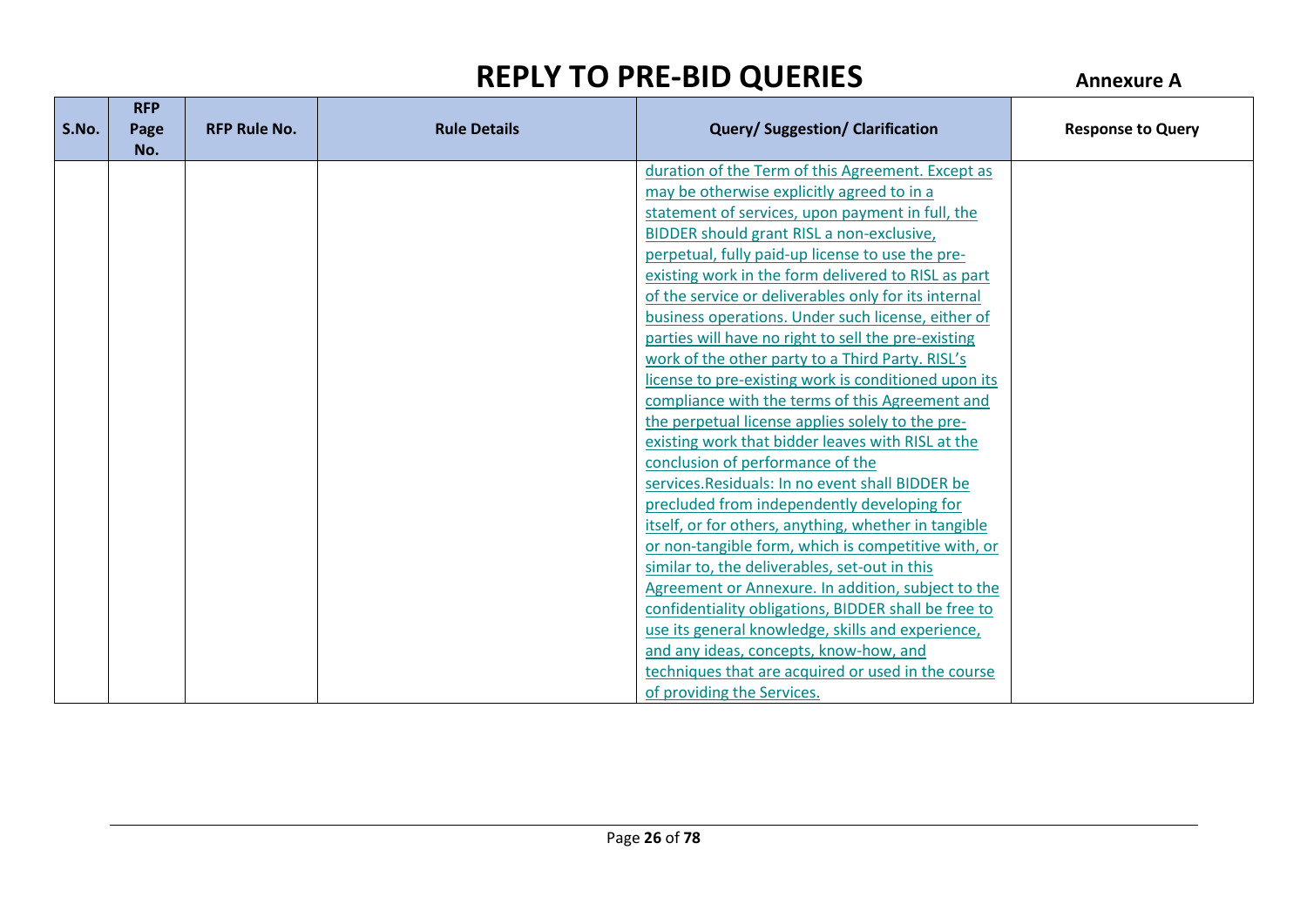| S.No. | <b>RFP</b><br>Page | <b>RFP Rule No.</b>                                                                                      | <b>Rule Details</b>                                                                                                                                                                                                                                                                                                                                                                                                                                                                                                                                                                                                                                                                                                                                                                                                                                                                                                                                                                                                    | <b>Query/Suggestion/Clarification</b>                                                                                                                                                                                                                                                                                                                                                                                                                                                                                                                                                                                                                                                                                                                                                                                                                                                                                                                                                                                                                                                                                                                                                                                   | <b>Response to Query</b> |
|-------|--------------------|----------------------------------------------------------------------------------------------------------|------------------------------------------------------------------------------------------------------------------------------------------------------------------------------------------------------------------------------------------------------------------------------------------------------------------------------------------------------------------------------------------------------------------------------------------------------------------------------------------------------------------------------------------------------------------------------------------------------------------------------------------------------------------------------------------------------------------------------------------------------------------------------------------------------------------------------------------------------------------------------------------------------------------------------------------------------------------------------------------------------------------------|-------------------------------------------------------------------------------------------------------------------------------------------------------------------------------------------------------------------------------------------------------------------------------------------------------------------------------------------------------------------------------------------------------------------------------------------------------------------------------------------------------------------------------------------------------------------------------------------------------------------------------------------------------------------------------------------------------------------------------------------------------------------------------------------------------------------------------------------------------------------------------------------------------------------------------------------------------------------------------------------------------------------------------------------------------------------------------------------------------------------------------------------------------------------------------------------------------------------------|--------------------------|
|       | No.                |                                                                                                          |                                                                                                                                                                                                                                                                                                                                                                                                                                                                                                                                                                                                                                                                                                                                                                                                                                                                                                                                                                                                                        |                                                                                                                                                                                                                                                                                                                                                                                                                                                                                                                                                                                                                                                                                                                                                                                                                                                                                                                                                                                                                                                                                                                                                                                                                         |                          |
| 56    | 49                 | 8.<br><b>GENERALTERMS</b><br><b>AND</b><br><b>CONDITIONS OF</b><br><b>TENDER</b><br><b>&amp;CONTRACT</b> | 13) Copyright<br>The copyright including IPR and source<br>code of the entire project shall be handed<br>over to RISL by the selected bidder after<br>completion of the project.                                                                                                                                                                                                                                                                                                                                                                                                                                                                                                                                                                                                                                                                                                                                                                                                                                       | In case of Cots product Source code and IP will be<br>with Service provider                                                                                                                                                                                                                                                                                                                                                                                                                                                                                                                                                                                                                                                                                                                                                                                                                                                                                                                                                                                                                                                                                                                                             | Please refer corrigendum |
| 57    | 49                 | 8.<br><b>GENERALTERMS</b><br><b>AND</b><br><b>CONDITIONS OF</b><br><b>TENDER</b><br><b>&amp;CONTRACT</b> | 14) Confidential Information<br>c) The Purchaser shall not use such<br>documents, data, and other information<br>received from the Supplier/Selected<br>Bidder for any purposes unrelated to the<br>Contract. Similarly, the Supplier/ Selected<br>Bidder shall not use such documents, data,<br>and other information received from the<br>Purchaser for any purpose other than the<br>design, procurement, or other work and<br>services required for the performance of<br>the Contract. d) The obligation of a party<br>under sub-clauses above, however, shall<br>not apply to information that: - i. the<br>Purchaser or Supplier/ Selected Bidder<br>need to share with user department /RISL<br>or other institutions participating in the<br>Contract; ii. now or hereafter enters the<br>public domain through no fault of that<br>party; iii. can be proven to have been<br>possessed by that party at the time of<br>disclosure and which was not previously<br>obtained, directly or indirectly, from the | Kindly<br>amend<br>the<br>below<br>clause<br>as:<br>14) Confidential Information c) The Purchaser shall<br>not use such documents, data, and other<br>information received from the Supplier/Selected<br>Bidder for any purposes unrelated to the Contract.<br>Similarly, the Supplier/ Selected Bidder shall not<br>use such documents, data, and other information<br>received from the Purchaser for any purpose other<br>than the design, procurement, or other work and<br>services required for the performance of the<br>Contract. Every piece of Confidential information<br>should be designated or marked as 'confidential' by<br>the Disclosing Party at the time of disclosure of<br>such information to the Receiving Party or where<br>disclosed orally being confirmed in writing by the<br>Disclosing Party within five days of such oral<br>disclosure. d) The obligation of a party under sub-<br>clauses above, however, shall not apply to<br>information that: - i. the Purchaser or Supplier/<br>Selected Bidder need to share with user<br>department /RISL or other<br>institutions<br>participating in the Contract; ii. now or hereafter<br>enters the public domain through no fault of that | as per rfp               |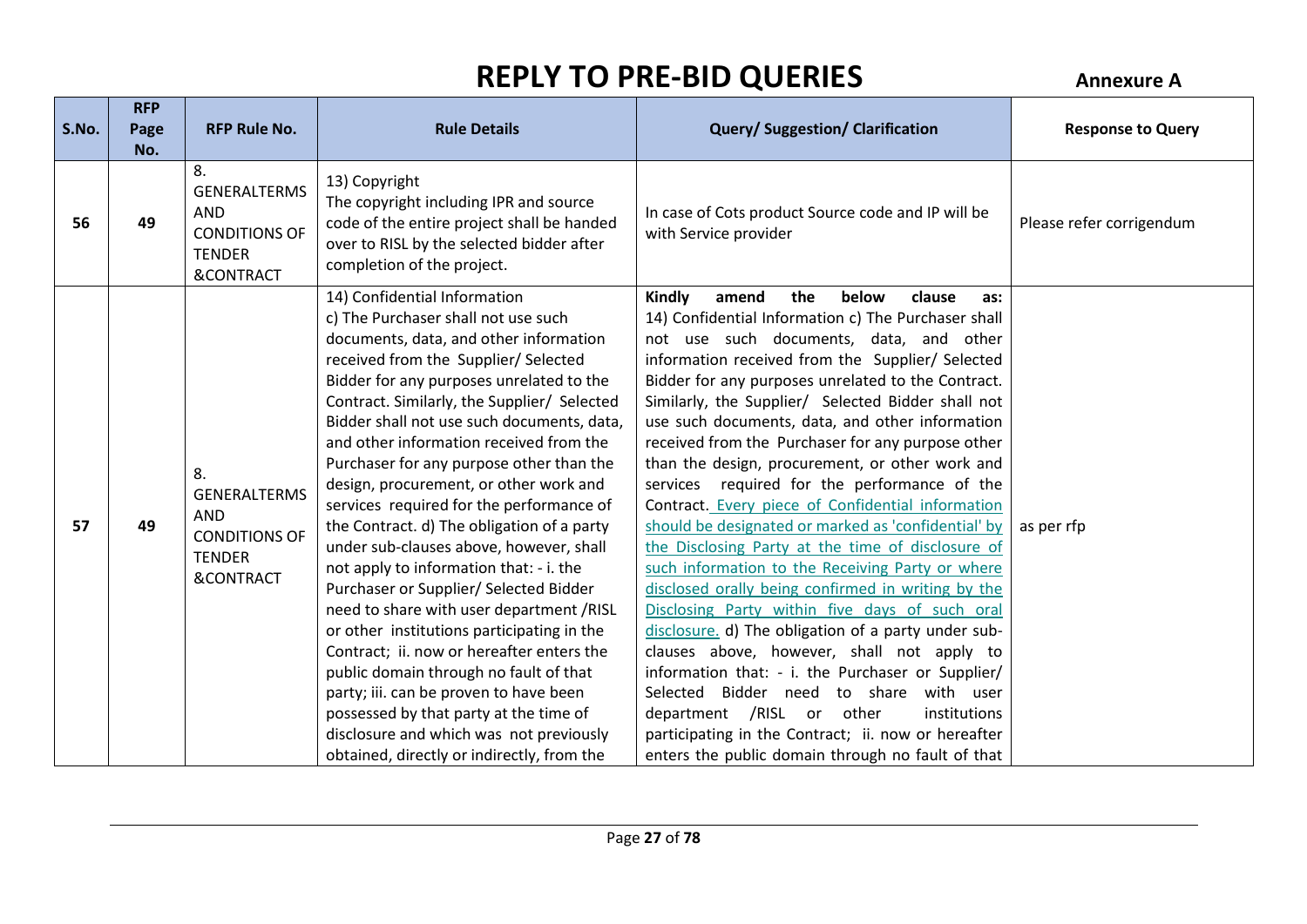|       | <b>RFP</b> |                                   |                                               |                                                        |                          |
|-------|------------|-----------------------------------|-----------------------------------------------|--------------------------------------------------------|--------------------------|
| S.No. | Page       | <b>RFP Rule No.</b>               | <b>Rule Details</b>                           | <b>Query/Suggestion/Clarification</b>                  | <b>Response to Query</b> |
|       | No.        |                                   |                                               |                                                        |                          |
|       |            |                                   | other party; or iv. otherwise lawfully        | party; iii. can be proven to have been possessed by    |                          |
|       |            |                                   | becomes available to that party from a        | that party at the time of disclosure and which was     |                          |
|       |            |                                   | third party that has no obligation of         | not previously obtained, directly or indirectly, from  |                          |
|       |            |                                   | confidentiality.                              | the other party; or iv. otherwise lawfully becomes     |                          |
|       |            |                                   |                                               | available to that party from a third party that has    |                          |
|       |            |                                   |                                               | no obligation of confidentiality. v. is required to be |                          |
|       |            |                                   |                                               | provided under any law, or process of law duly         |                          |
|       |            |                                   |                                               | executedvi. is or has been independently               |                          |
|       |            |                                   |                                               | developed by the receiving party without using the     |                          |
|       |            |                                   |                                               | confidential information, vii. is disclosed with the   |                          |
|       |            |                                   |                                               | prior consent of the disclosing party.                 |                          |
|       |            | 8.                                |                                               | Kindly amend the below clause as:                      |                          |
|       |            | <b>GENERALTERMS</b><br><b>AND</b> | 15) Sub-contracting                           | 15) Sub-contracting a) The bidder shall not assign     |                          |
|       |            |                                   | a) The bidder shall not assign or sub-let his | or sub-let his contract or any substantial part        |                          |
| 58    | 49         | <b>CONDITIONS OF</b>              | contract or any substantial part thereof to   | thereof to any other agency without the                | as per rfp               |
|       |            | <b>TENDER</b>                     | any other agency without the permission       | permission of Purchaser/ Tendering Authority           |                          |
|       |            | &CONTRACT                         | of Purchaser/ Tendering Authority.            | which permission shall not be unreasonably             |                          |
|       |            |                                   |                                               | withheld.                                              |                          |
|       |            |                                   |                                               | The bidder requests the following clarifications:      |                          |
|       |            | 8.                                |                                               | Does this mean that the bidder will require RISL's     |                          |
|       |            | <b>GENERALTERMS</b>               | 15) Sub-contracting                           | permission to make use of sub-contracting (i.e.        |                          |
|       |            | <b>AND</b>                        | a) The bidder shall not assign or sub-let his | onboarding of Business associates to successfully      |                          |
| 59    | 49         | <b>CONDITIONS OF</b>              | contract or any substantial part thereof to   | deliver the contract) or make use of third party       | as per rfp               |
|       |            | <b>TENDER</b>                     | any other agency without the permission       | vendor resources with niche skills as may be           |                          |
|       |            | <b>&amp;CONTRACT</b>              | of Purchaser/ Tendering Authority.            | required by the bidder to successfully deliver the     |                          |
|       |            |                                   |                                               | scope of work as given in the contract? Please         |                          |
|       |            |                                   |                                               | clarify.                                               |                          |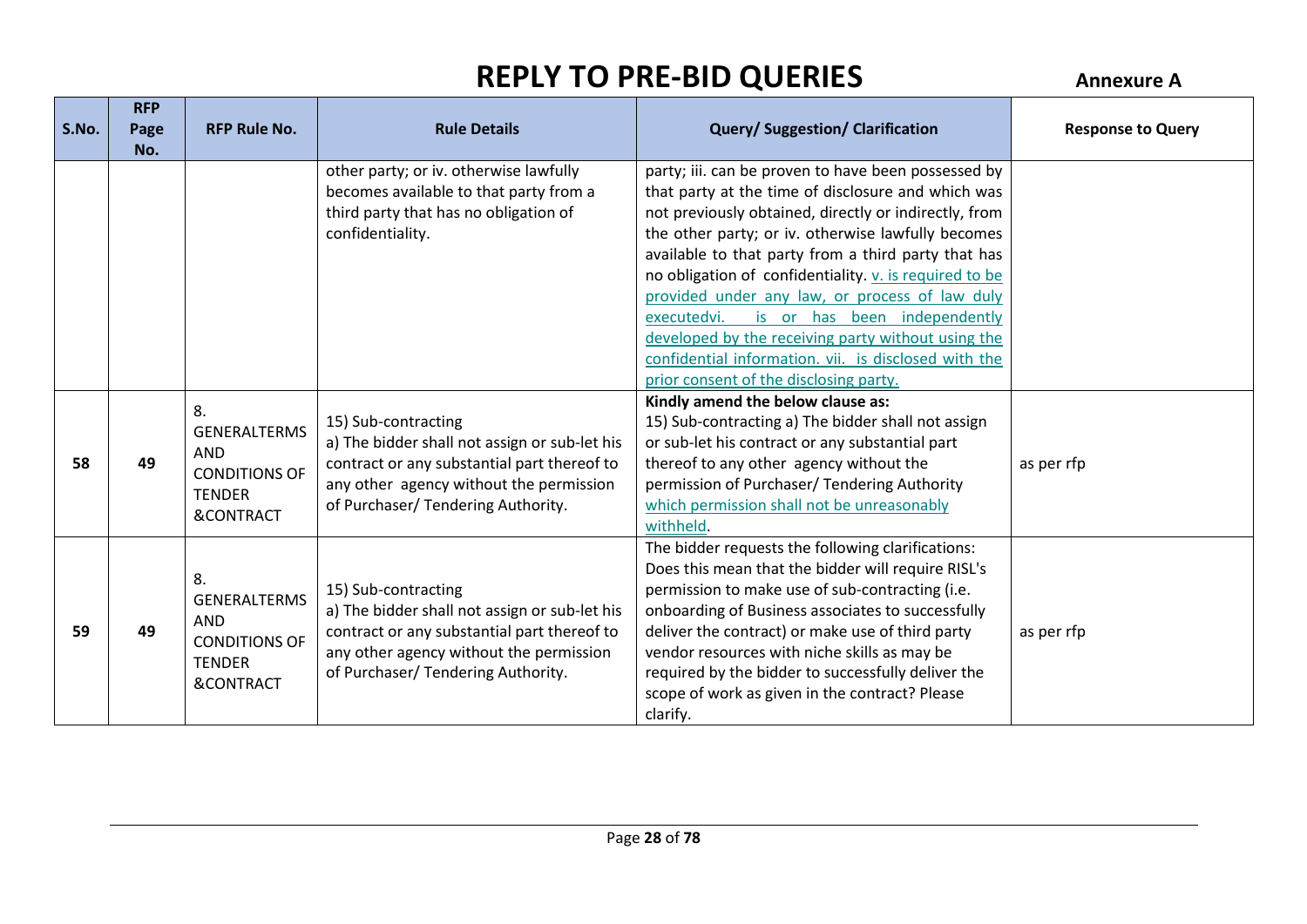| S.No. | <b>RFP</b><br>Page<br>No. | <b>RFP Rule No.</b>                                                                                      | <b>Rule Details</b>                                                                                                                                                                                                                                                                                                                                                                                           | <b>Query/Suggestion/Clarification</b>                                                                                                                                                                                                                                                                                                                                                                                                                                                                                                                                       | <b>Response to Query</b> |
|-------|---------------------------|----------------------------------------------------------------------------------------------------------|---------------------------------------------------------------------------------------------------------------------------------------------------------------------------------------------------------------------------------------------------------------------------------------------------------------------------------------------------------------------------------------------------------------|-----------------------------------------------------------------------------------------------------------------------------------------------------------------------------------------------------------------------------------------------------------------------------------------------------------------------------------------------------------------------------------------------------------------------------------------------------------------------------------------------------------------------------------------------------------------------------|--------------------------|
| 60    | 51                        | 8.<br><b>GENERALTERMS</b><br><b>AND</b><br><b>CONDITIONS OF</b><br><b>TENDER</b><br><b>&amp;CONTRACT</b> | 17) Extension in Delivery Period and<br>Liquidated Damages (LD)<br>d) In case of extension in the delivery and/<br>or installation/completion/commissioning<br>period is granted with full liquidated<br>damages, the recovery shall be made on<br>the basis of following percentages of value<br>of goods and/ or service which the<br>supplier/ selected bidder has failed to<br>supply/ install/ complete. | Liquidated damages shall be 0.5% per two weeks<br>of the value of delayed goods/ services subject to a<br>limit of 5% of the value of the delayed goods/<br>services and shall be levied only if the delay is for<br>reasons solely and entirely attributable to the<br>bidder and not for delay due to reasons<br>attributable to Purchaser and/or its other vendors<br>or due to reasons of Force Meajure.                                                                                                                                                                | as per rfp               |
| 61    | 52                        | 8.<br><b>GENERALTERMS</b><br><b>AND</b><br><b>CONDITIONS OF</b><br><b>TENDER</b><br><b>&amp;CONTRACT</b> | 17) Extension in Delivery Period and<br>Liquidated Damages (LD)<br>ii. The maximum amount of liquidated<br>damages shall be 10% of the contract<br>value.                                                                                                                                                                                                                                                     | The bidder requests the liquidated damages shall<br>be capped at 5% of the contract value.<br>Notwithstanding anything contained in this<br>Agreement of the RFP the maximum aggregate<br>penalty including liquidated damages shall not<br>exceed five percent of the value of the delayed or<br>undelivered services and can be imposed for<br>reasons that are solely applicable to the bidder.                                                                                                                                                                          | as per rfp               |
| 62    | 52                        | 8.<br><b>GENERALTERMS</b><br><b>AND</b><br><b>CONDITIONS OF</b><br><b>TENDER</b><br><b>&amp;CONTRACT</b> | 18) Limitation of Liability                                                                                                                                                                                                                                                                                                                                                                                   | The bidder requests the following modifications:<br>i) The aggregate liability of bidder (whether in<br>contract, tort, negligence, strict liability in tort, by<br>statute or otherwise) for any claim in any manner<br>related to this Agreement, including the work,<br>deliverables or Services covered by this<br>Agreement, shall be the payment of direct<br>damages only which shall in no event exceed the<br>total amount, paid to bidder by the Purchaser in<br>the preceding twelve months under this<br>Agreement that gives rise to such liability (as of the | as per rfp               |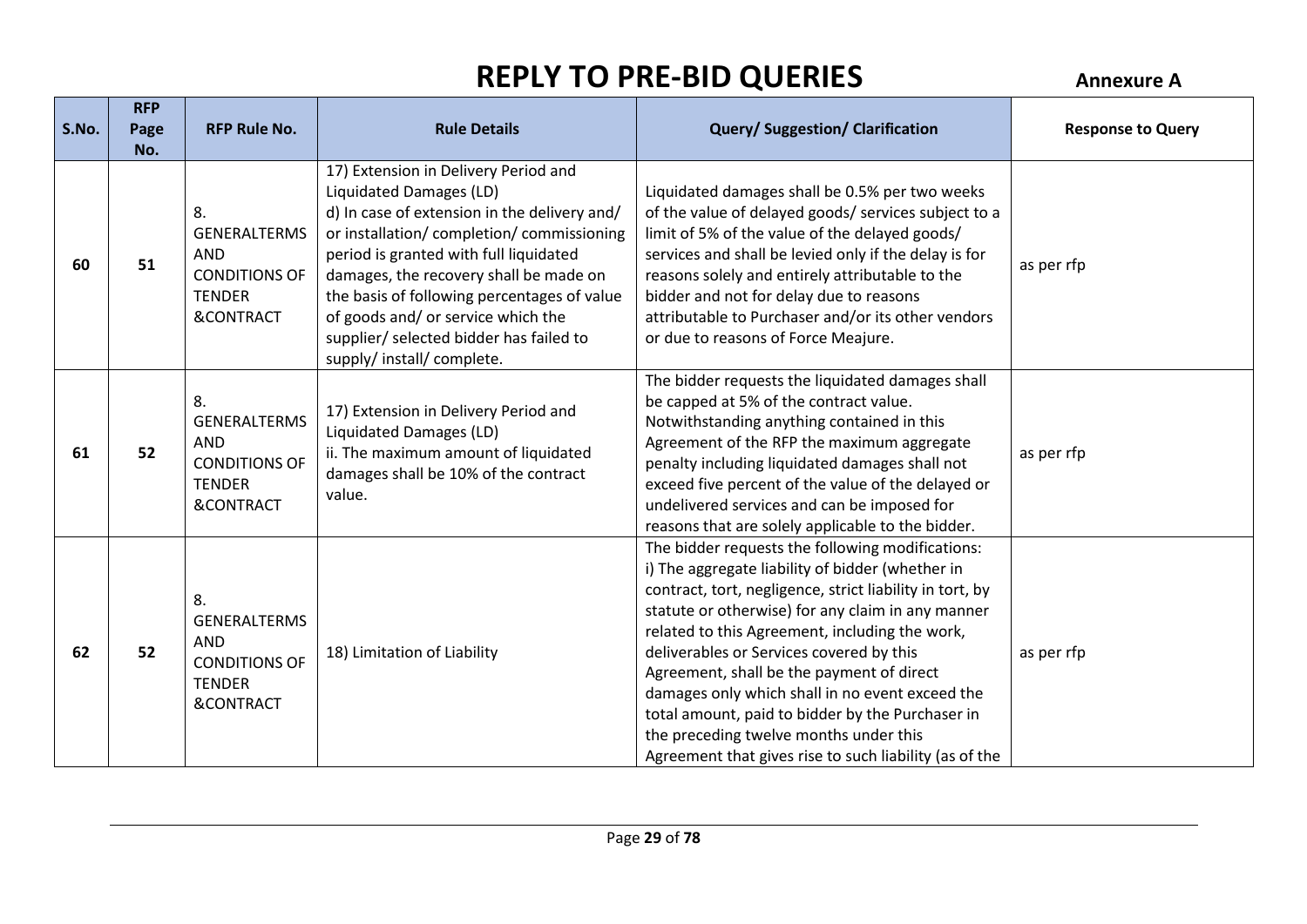| S.No. | <b>RFP</b><br>Page<br>No. | <b>RFP Rule No.</b>                                                                           | <b>Rule Details</b>                                                                                                                                                                                                                                                                                                                                                                                                                                                              | <b>Query/Suggestion/Clarification</b>                                                                                                                                                                                                                                                                                                                                                                                           | <b>Response to Query</b> |
|-------|---------------------------|-----------------------------------------------------------------------------------------------|----------------------------------------------------------------------------------------------------------------------------------------------------------------------------------------------------------------------------------------------------------------------------------------------------------------------------------------------------------------------------------------------------------------------------------------------------------------------------------|---------------------------------------------------------------------------------------------------------------------------------------------------------------------------------------------------------------------------------------------------------------------------------------------------------------------------------------------------------------------------------------------------------------------------------|--------------------------|
|       |                           |                                                                                               |                                                                                                                                                                                                                                                                                                                                                                                                                                                                                  | date the liability arose).<br>ii) In no event shall bidder be liable for any<br>consequential, incidental, indirect, special or<br>punitive damage, loss or expenses (including but<br>not limited to business interruption, lost business,<br>lost profits, or lost savings) nor for any third-party<br>claims (other than those set-forth in Clause (i)<br>above) even if it has been advised of their possible<br>existence. |                          |
| 63    | 52                        | 8.<br><b>GENERALTERMS</b><br><b>AND</b><br><b>CONDITIONS OF</b><br><b>TENDER</b><br>&CONTRACT | 18) Limitation of Liability<br>b) the aggregate liability of the supplier/<br>selected bidder to the Purchaser, whether<br>under the Contract, in tort, or otherwise,<br>shall not exceed the amount specified in<br>the Contract, provided that this limitation<br>shall not apply to the cost of repairing or<br>replacing defective equipment, or to any<br>obligation of the supplier/ selected bidder<br>to indemnify the Purchaser with respect to<br>patent infringement. | The bidder requests the following clarifications:<br>Does this mean that the aggregate liability of the<br>supplier/ selected bidder to the Purchaser shall be<br>capped to 100% of the total contract value? Please<br>confirm.                                                                                                                                                                                                | as per rfp               |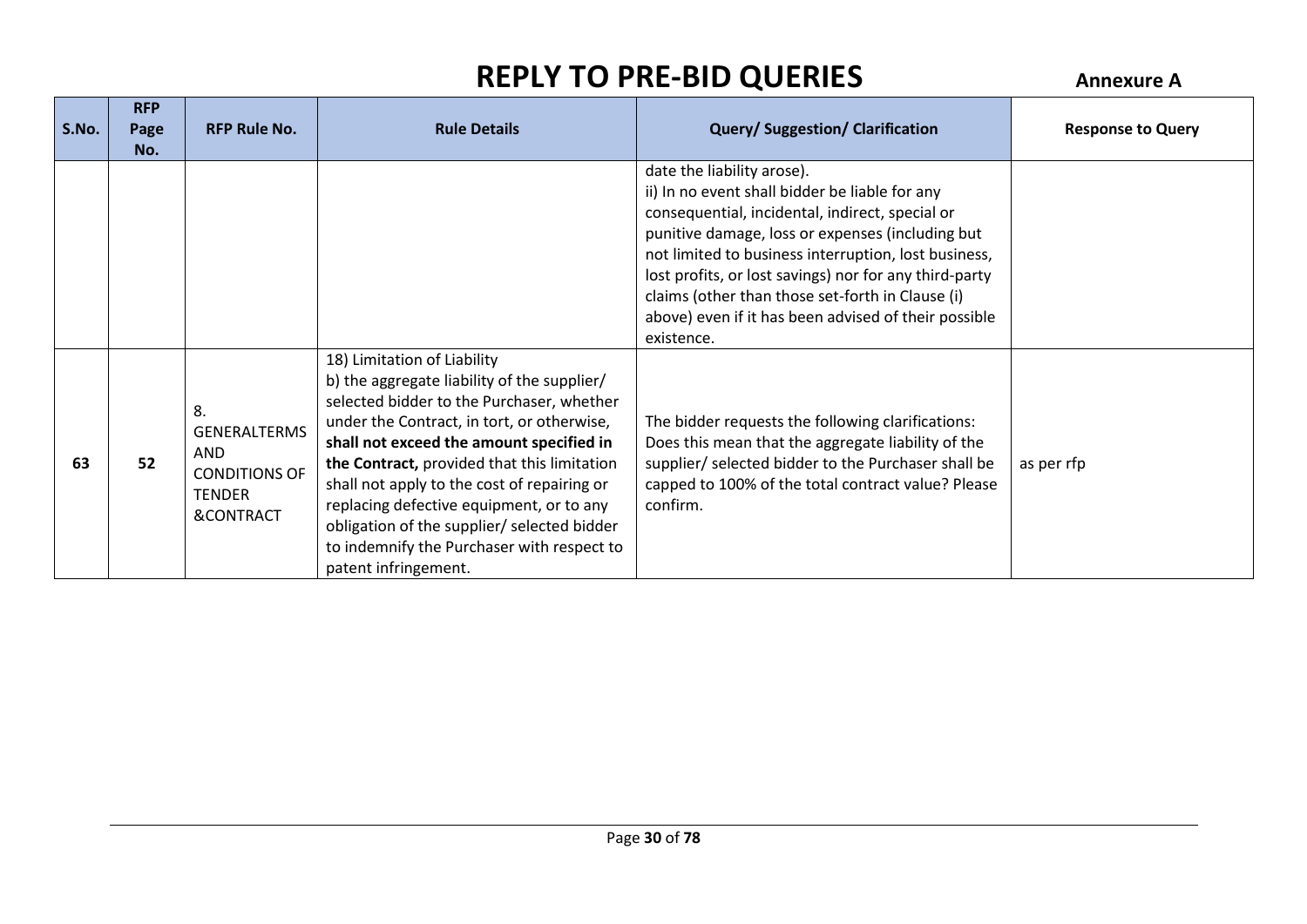| S.No. | <b>RFP</b><br>Page<br>No. | <b>RFP Rule No.</b>                                                                                      | <b>Rule Details</b>                                                                                                                                                                                                                                                                                                                                                                                                                                                                                                                                                                                                                                                                                                                                                                                                                                                                                     | <b>Query/Suggestion/Clarification</b>                                                                                                                                                                                                                                                                                                                                                                                                                                                                                                                                                                                                                                                                                                                                                                                                                                                                                                                                                                                                                                                                                                                                                                                                                                                                                                                                                                                                                                                                                                       | <b>Response to Query</b> |
|-------|---------------------------|----------------------------------------------------------------------------------------------------------|---------------------------------------------------------------------------------------------------------------------------------------------------------------------------------------------------------------------------------------------------------------------------------------------------------------------------------------------------------------------------------------------------------------------------------------------------------------------------------------------------------------------------------------------------------------------------------------------------------------------------------------------------------------------------------------------------------------------------------------------------------------------------------------------------------------------------------------------------------------------------------------------------------|---------------------------------------------------------------------------------------------------------------------------------------------------------------------------------------------------------------------------------------------------------------------------------------------------------------------------------------------------------------------------------------------------------------------------------------------------------------------------------------------------------------------------------------------------------------------------------------------------------------------------------------------------------------------------------------------------------------------------------------------------------------------------------------------------------------------------------------------------------------------------------------------------------------------------------------------------------------------------------------------------------------------------------------------------------------------------------------------------------------------------------------------------------------------------------------------------------------------------------------------------------------------------------------------------------------------------------------------------------------------------------------------------------------------------------------------------------------------------------------------------------------------------------------------|--------------------------|
| 64    | 52                        | 8.<br><b>GENERALTERMS</b><br><b>AND</b><br><b>CONDITIONS OF</b><br><b>TENDER</b><br><b>&amp;CONTRACT</b> | 18) Limitation of Liability<br>Except in cases of gross negligence or wilful<br>misconduct: -<br>a) neither party shall be liable to the other<br>party for any indirect or consequential loss<br>or damage, loss of use, loss of production,<br>or loss of profits or interest costs, provided<br>that this exclusion shall not apply to any<br>obligation of the supplier/ selected bidder<br>to pay liquidated damages to the<br>Purchaser; and<br>b) the aggregate liability of the supplier/<br>selected bidder to the Purchaser, whether<br>under the Contract, in tort, or otherwise,<br>shall not exceed the amount specified in<br>the Contract, provided that this limitation<br>shall not apply to the cost of repairing or<br>replacing defective equipment, or to any<br>obligation of the supplier/ selected bidder<br>to indemnify the Purchaser with respect to<br>patent infringement. | Kindly amend the below clause as:<br>18) Limitation of Liability Except in cases of gross<br>negligence or wilful misconduct:- a)<br>Notwithstanding anything neither party shall be<br>liable to the other party for any indirect or<br>consequential loss or damage, loss of use, loss of<br>production, or loss of profits, revenue loss, data<br>loss or interest costs, provided that this exclusion<br>shall not apply to any obligation of the supplier/<br>selected bidder to pay liquidated damages to the<br>Purchaser; and b) the aggregate liability of the<br>supplier/ selected bidder to the Purchaser,<br>whether under the Contract, in tort, or otherwise,<br>shall not exceed the amount paid to selected<br>bidder by RISL in the preceding twelve months<br>under that applicable work that gives rise to such<br>liability specified in the Contract, provided that<br>this limitation shall not apply to the cost of<br>repairing or replacing defective equipment, or to<br>any obligation of the supplier/ selected bidder to<br>indemnify the Purchaser with respect to patent<br>infringement willful misconduct of the<br>Bidder. Bidder shall be excused and not be liable or<br>responsible for any delay or failure to perform the<br>services or failure of the services or a deliverable<br>under this Agreement, to the extent that such<br>delay or failure has arisen as a result of any delay<br>or failure by the Purchaser or its employees or<br>agents or third party service providers to perform | as per rfp               |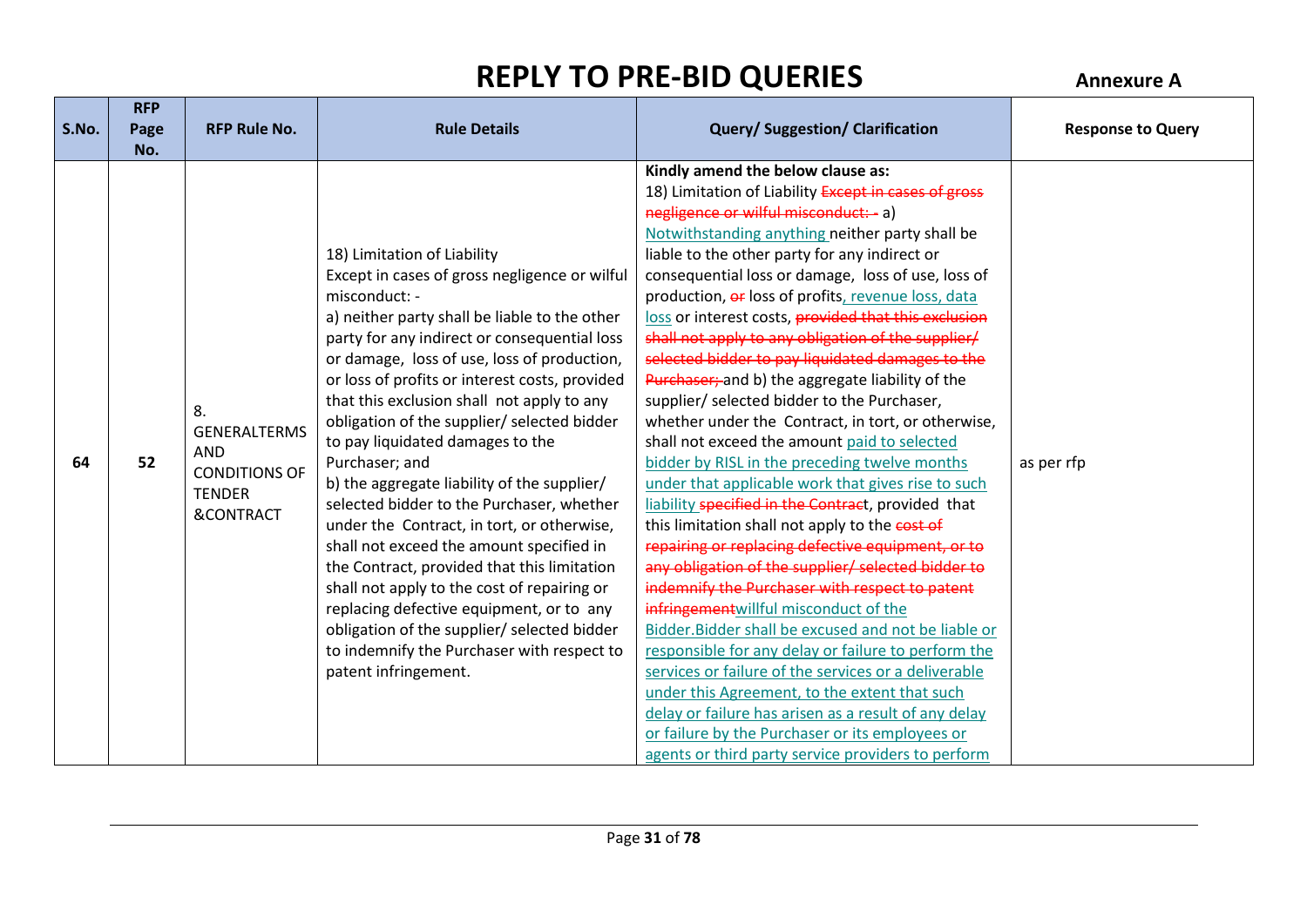| S.No. | <b>RFP</b><br>Page | <b>RFP Rule No.</b>  | <b>Rule Details</b>                          | <b>Query/Suggestion/Clarification</b>                | <b>Response to Query</b> |
|-------|--------------------|----------------------|----------------------------------------------|------------------------------------------------------|--------------------------|
|       | No.                |                      |                                              |                                                      |                          |
|       |                    |                      |                                              | any of its duties and obligations as set out in this |                          |
|       |                    |                      |                                              | Agreement. In the event that Bidder is delayed or    |                          |
|       |                    |                      |                                              | prevented from performing its obligations due to     |                          |
|       |                    |                      |                                              | such failure or delay on the part of or on behalf of |                          |
|       |                    |                      |                                              | the Purchaser, then Bidder shall be allowed an       |                          |
|       |                    |                      |                                              | additional period of time to perform its obligations |                          |
|       |                    |                      |                                              | and unless otherwise agreed the additional period    |                          |
|       |                    |                      |                                              | shall be equal to the amount of time for which       |                          |
|       |                    |                      |                                              | Bidder is delayed or prevented from performing its   |                          |
|       |                    |                      |                                              | obligations due to such failure or delay on the part |                          |
|       |                    |                      |                                              | of or on behalf of the Purchaser. Such failures or   |                          |
|       |                    |                      |                                              | delays shall be brought to the notice of the         |                          |
|       |                    |                      |                                              | Purchaser and subject to mutual agreement with       |                          |
|       |                    |                      |                                              | the Purchaser, then Bidder shall take such actions   |                          |
|       |                    |                      |                                              | as may be necessary to correct or remedy the         |                          |
|       |                    |                      |                                              | failures or delays. Bidder shall be entitled to      |                          |
|       |                    |                      |                                              | invoice the Purchaser for additional costs incurred  |                          |
|       |                    |                      |                                              | in connection with correction or remedy as above     |                          |
|       |                    |                      |                                              | at time & material rate card as agreed upon          |                          |
|       |                    |                      |                                              | between the parties.                                 |                          |
|       |                    |                      | 19)<br>Force<br>Majeure                      | Kindly<br>amend<br>the<br>below<br>clause<br>as:     |                          |
|       |                    | 8.                   | c) If a Force Majeure situation arises, the  | 19) Force Majeure c) If a Force Majeure situation    |                          |
|       |                    | <b>GENERALTERMS</b>  | supplier/ selected bidder shall promptly     | arises, the supplier/ selected bidder shall promptly |                          |
|       |                    | <b>AND</b>           | notify the RISL in writing of such           | notify the RISL in writing of such conditions and    |                          |
| 65    | 52                 | <b>CONDITIONS OF</b> | conditions and cause thereof within 15       | cause thereof within 15 days of occurrence of such   | as per rfp               |
|       |                    | <b>TENDER</b>        | days of occurrence of such event. Unless     | event. Unless otherwise directed by RISL, the        |                          |
|       |                    | <b>&amp;CONTRACT</b> | otherwise directed by RISL, the supplier/    | supplier/ selected bidder shall continue to perform  |                          |
|       |                    |                      | selected bidder shall continue to perform    | its obligations under the contract as far as         |                          |
|       |                    |                      | its obligations under the contract as far as | reasonably practical.                                |                          |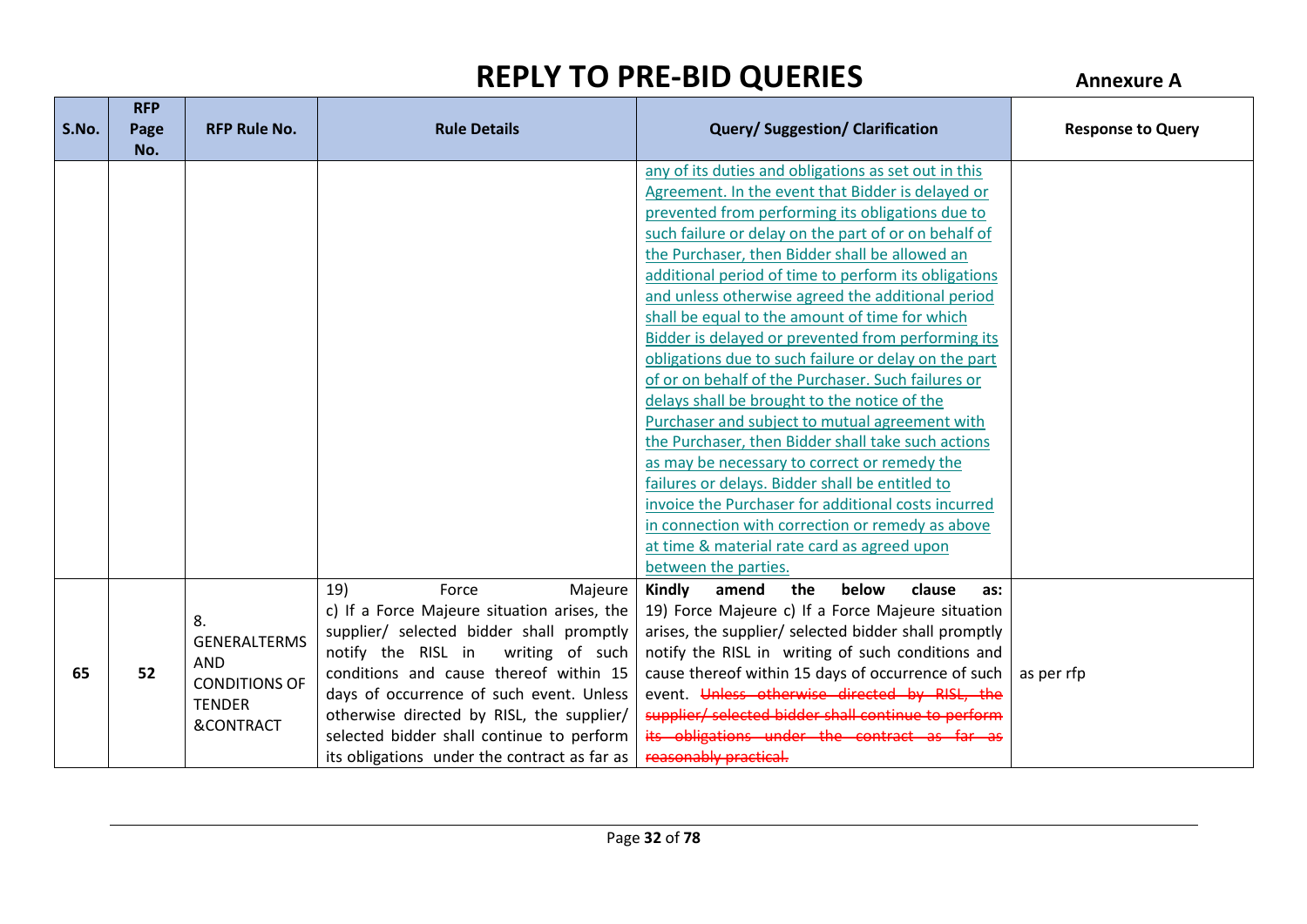| S.No. | <b>RFP</b><br>Page<br>No. | <b>RFP Rule No.</b>                                                                                      | <b>Rule Details</b>                                                                                                                                                                                                                                                                                                                                                                                          | <b>Query/Suggestion/Clarification</b>                                                                                                                                                                                                                                                                                                                                                                                                         | <b>Response to Query</b> |
|-------|---------------------------|----------------------------------------------------------------------------------------------------------|--------------------------------------------------------------------------------------------------------------------------------------------------------------------------------------------------------------------------------------------------------------------------------------------------------------------------------------------------------------------------------------------------------------|-----------------------------------------------------------------------------------------------------------------------------------------------------------------------------------------------------------------------------------------------------------------------------------------------------------------------------------------------------------------------------------------------------------------------------------------------|--------------------------|
|       |                           |                                                                                                          | reasonably practical.                                                                                                                                                                                                                                                                                                                                                                                        |                                                                                                                                                                                                                                                                                                                                                                                                                                               |                          |
| 66    | 53                        | 8.<br><b>GENERALTERMS</b><br><b>AND</b><br><b>CONDITIONS OF</b><br><b>TENDER</b><br>&CONTRACT            | 20)<br>Change<br>Orders<br>Contract<br>and<br>Amendments<br>c) Prices to be charged by the supplier/<br>selected bidder for any related services<br>that might be needed but which were not<br>included in the Contract shall be agreed<br>upon in advance by the parties and shall<br>not exceed the prevailing rates charged to<br>other parties by the supplier/ selected<br>bidder for similar services. | Kindly<br>the<br>below<br>amend<br>clause<br>as:<br>20) Change Orders and Contract Amendments c)<br>Prices to be charged by the supplier/ selected<br>bidder for any related services that might be<br>needed but which were not included in the<br>Contract shall be agreed upon in advance by the<br>partiesand shall not exceed the prevailing rates<br>charged to other parties by the supplier/ selected<br>bidder for similar services. | as per rfp               |
| 67    | 53                        | 8.<br><b>GENERALTERMS</b><br><b>AND</b><br><b>CONDITIONS OF</b><br><b>TENDER</b><br><b>&amp;CONTRACT</b> | 20) Change Orders<br>Contract<br>and<br>Amendments<br>c) Prices to be charged by the supplier/<br>selected bidder for any related services<br>that might be needed but which were not<br>included in the Contract shall be agreed<br>upon in advance by the parties and shall<br>not exceed the prevailing rates charged to<br>other parties by the supplier/ selected<br>bidder for similar services.       | The bidder requests the deletion of this clause as<br>the rates charges by the bidder to other parties<br>cannot be disclosed due to confidentiality.                                                                                                                                                                                                                                                                                         | as per rfp               |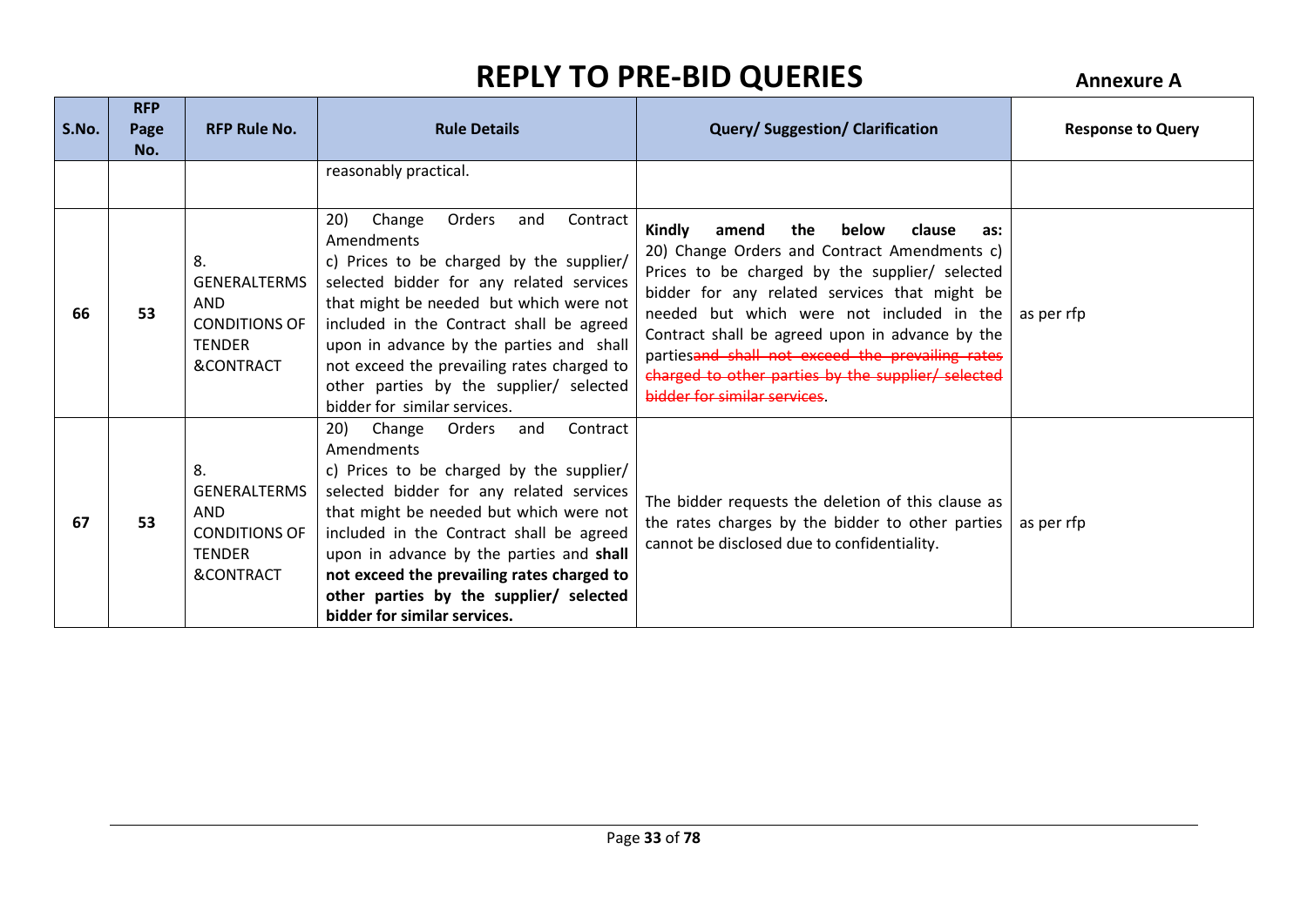**RFP** 

| S.No. | <b>KFP</b><br>Page<br>No. | <b>RFP Rule No.</b>                                                                                      | <b>Rule Details</b> | <b>Query/Suggestion/Clarification</b>                                                                                                                                                                                                                                                                                                                                                                                                                                                                                                                                                                                                                                                                                                                                                                                                                                                                                                                                                                                                                                                                                                                                                                                                                                                                                                                                                                                                                                     | <b>Response to Query</b> |
|-------|---------------------------|----------------------------------------------------------------------------------------------------------|---------------------|---------------------------------------------------------------------------------------------------------------------------------------------------------------------------------------------------------------------------------------------------------------------------------------------------------------------------------------------------------------------------------------------------------------------------------------------------------------------------------------------------------------------------------------------------------------------------------------------------------------------------------------------------------------------------------------------------------------------------------------------------------------------------------------------------------------------------------------------------------------------------------------------------------------------------------------------------------------------------------------------------------------------------------------------------------------------------------------------------------------------------------------------------------------------------------------------------------------------------------------------------------------------------------------------------------------------------------------------------------------------------------------------------------------------------------------------------------------------------|--------------------------|
| 68    | 53                        | 8.<br><b>GENERALTERMS</b><br><b>AND</b><br><b>CONDITIONS OF</b><br><b>TENDER</b><br><b>&amp;CONTRACT</b> | 21) Termination     | The bidder requests the following modifications:<br>1) Either party may terminate this Agreement for<br>cause if either party materially breaches this<br>Agreement, provided that either party gives the<br>other notice of such breach and it remains uncured<br>after 60 days following notice or such other period<br>mutually<br>agreed.<br><b>as</b><br>2) Either party may by written notice with a notice<br>period of 90 days sent to the other, may terminate<br>the Contract, in whole or in part, at any time for its<br>convenience. The notice of termination shall<br>specify the extent to which performance of work<br>under the Contract is terminated, and the date<br>upon which such termination becomes effective.<br>On termination, the bidder is entitled to<br>compensation against all the services rendered,<br>material delivered, advances paid and all such<br>costs that have been incurred by the bidder to<br>provide services as per the agreement.<br>3) In the event that Purchaser terminates this<br>agreement, compensation will be accorded to the<br>bidder for the services rendered, advance paid and<br>expenses incurred upto the termination along with<br>the cost for the additional period for which the<br>purchaser has requested the bidder to continue<br>the<br>services.<br>4) If any amount due and payable by Purchaser<br>under the Agreement is more than 30 days<br>overdue; and there is no dispute between | as per rfp               |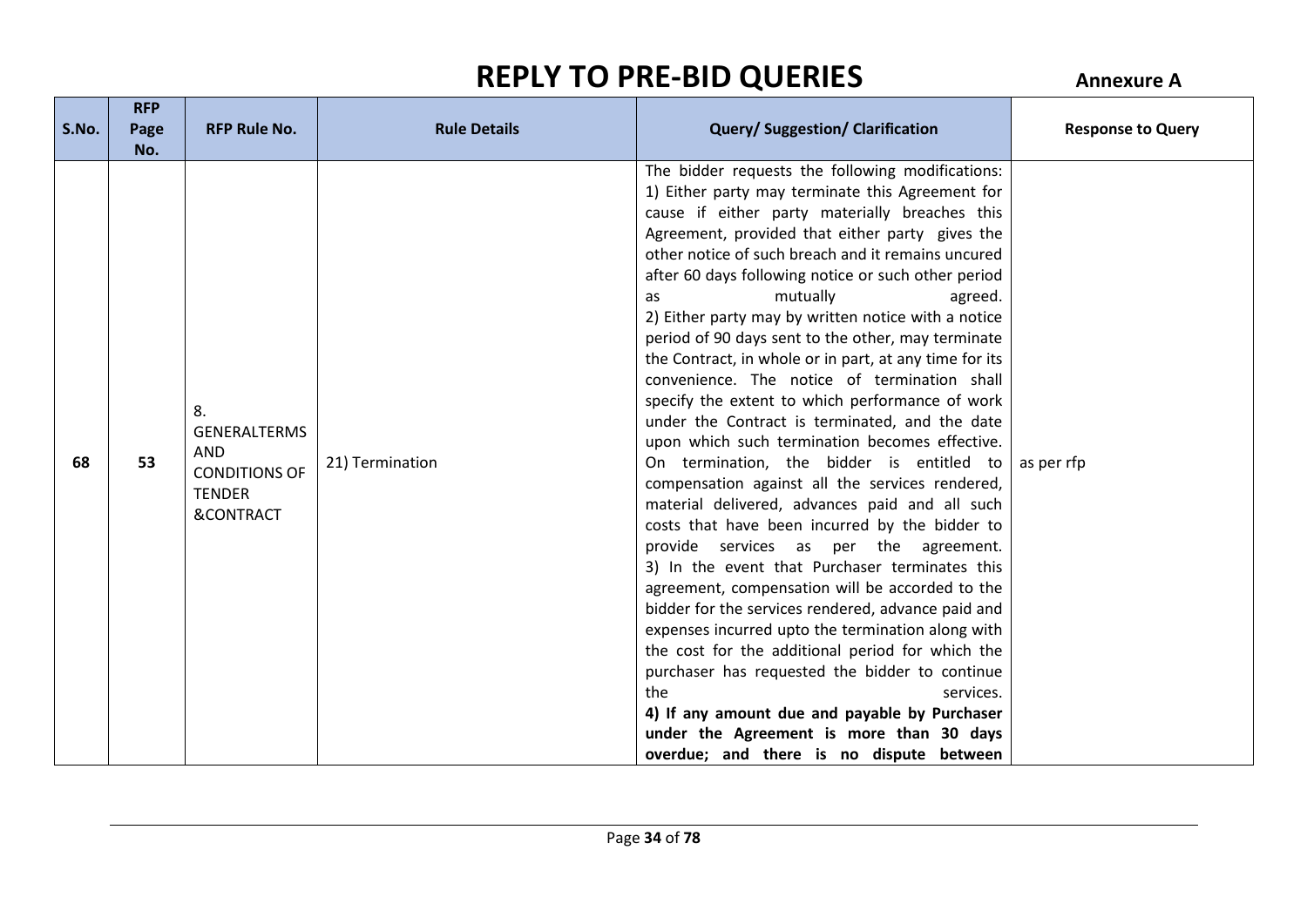| S.No. | <b>RFP</b><br>Page<br>No. | <b>RFP Rule No.</b>                                                                           | <b>Rule Details</b> | <b>Query/Suggestion/Clarification</b>                                                                                                                                                                                                                                                                                                                                                                                                                                          | <b>Response to Query</b> |
|-------|---------------------------|-----------------------------------------------------------------------------------------------|---------------------|--------------------------------------------------------------------------------------------------------------------------------------------------------------------------------------------------------------------------------------------------------------------------------------------------------------------------------------------------------------------------------------------------------------------------------------------------------------------------------|--------------------------|
|       |                           |                                                                                               |                     | Purchaser and the bidder in relation to that<br>amount, the bidder may issue to Purchaser a<br>notice that payment is overdue. If Purchaser fails<br>to pay the bidder within 7 days after the date of<br>such notice, the bidder may by a further notice to<br>Purchaser terminate the Agreement or at its<br>election withdraw services or stop performance<br>of its obligations until payment is made.                                                                     |                          |
| 69    | 53                        | 8.<br><b>GENERALTERMS</b><br><b>AND</b><br><b>CONDITIONS OF</b><br><b>TENDER</b><br>&CONTRACT | 21) Termination     | The bidder requests the following modifications /<br>clarifications:<br>Only RISL can terminate the contract for default /<br>insolvency / convenience. The bidder has no such<br>choice. However, If Purchaser fails to pay the<br>bidder within 7 days after the date of such notice,<br>the bidder may by a further notice to Purchaser<br>terminate the Agreement or at its election<br>withdraw services or stop performance of its<br>obligations until payment is made. | as per rfp               |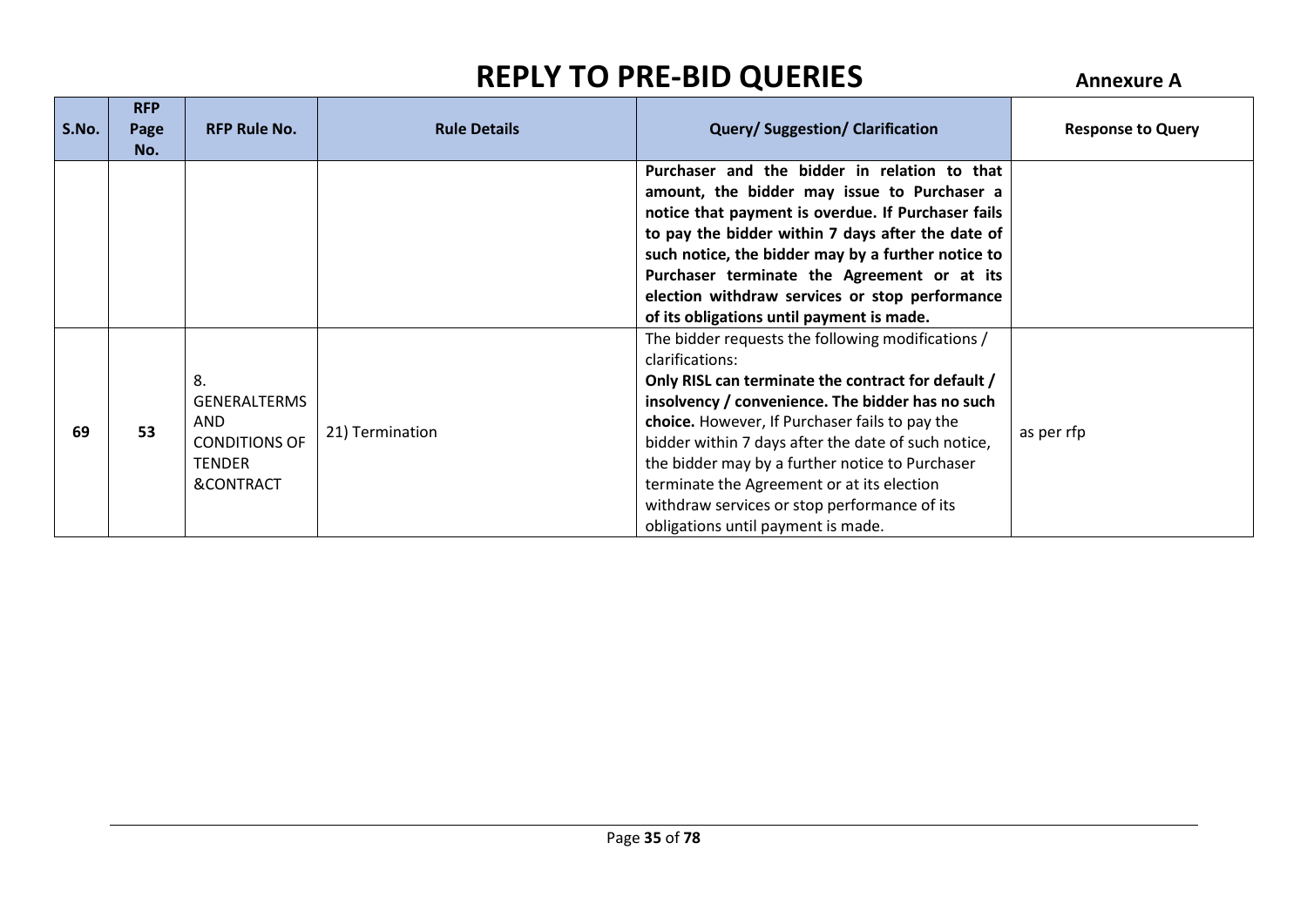**RFP** 

| S.No. | <b>KFP</b><br>Page<br>No. | <b>RFP Rule No.</b>                                                                                      | <b>Rule Details</b>                                                                                                                                                                                                                                                                                                                                                                                                                                                                                                                                                                                                                                                                                                                                                                                                                                                                                                                                                                                                                                                                                                                                                      | <b>Query/Suggestion/Clarification</b>                                                                                                                                                                                                                                                                                                                                                                                                                                                                                                                                                                                                                                                                                                                                                                                                                                                                                                                                                                                                                                                                                                                                                                                                                                                                                                                                                                                                                                                                                                                                    | <b>Response to Query</b> |
|-------|---------------------------|----------------------------------------------------------------------------------------------------------|--------------------------------------------------------------------------------------------------------------------------------------------------------------------------------------------------------------------------------------------------------------------------------------------------------------------------------------------------------------------------------------------------------------------------------------------------------------------------------------------------------------------------------------------------------------------------------------------------------------------------------------------------------------------------------------------------------------------------------------------------------------------------------------------------------------------------------------------------------------------------------------------------------------------------------------------------------------------------------------------------------------------------------------------------------------------------------------------------------------------------------------------------------------------------|--------------------------------------------------------------------------------------------------------------------------------------------------------------------------------------------------------------------------------------------------------------------------------------------------------------------------------------------------------------------------------------------------------------------------------------------------------------------------------------------------------------------------------------------------------------------------------------------------------------------------------------------------------------------------------------------------------------------------------------------------------------------------------------------------------------------------------------------------------------------------------------------------------------------------------------------------------------------------------------------------------------------------------------------------------------------------------------------------------------------------------------------------------------------------------------------------------------------------------------------------------------------------------------------------------------------------------------------------------------------------------------------------------------------------------------------------------------------------------------------------------------------------------------------------------------------------|--------------------------|
| 70    | 53                        | 8.<br><b>GENERALTERMS</b><br><b>AND</b><br><b>CONDITIONS OF</b><br><b>TENDER</b><br><b>&amp;CONTRACT</b> | 21) Termination<br>a) Termination for Default<br>i. The tender sanctioning authority of RISL<br>may, without prejudice to any other<br>remedy for breach of contract, by a written<br>notice of default of at least 30 days sent to<br>the supplier/ selected bidder, terminate<br>the contract in whole or in part: -<br>a. If the supplier/ selected bidder fails to<br>deliver any or all quantities of the service<br>within the time period specified in the<br>contract, or any extension thereof granted<br>by RISL; or<br>b. If the supplier/ selected bidder fails to<br>perform any other obligation under the<br>contract within the specified period of<br>delivery of service or any extension<br>granted thereof; or<br>d. If the supplier/ selected bidder commits<br>breach of any condition of the contract.<br>ii. If RISL terminates the contract in whole<br>or in part, amount of PSD may be forfeited.<br>iii. Before cancelling a contract and taking<br>further action, advice of senior most<br>finance person available in the office and<br>of legal adviser or legal assistant posted in<br>the office, if there is one, may be<br>obtained. | Kindly amend the below clause as:<br>21) Termination a) Termination for Default i. The<br>tender sanctioning authority of RISL may, without<br>prejudice to any other remedy for breach of<br>contract, by a written notice of default of at least<br>30 days sent to the supplier/ selected bidder,<br>terminate the contract in whole or in part: - a. If<br>the supplier/ selected bidder fails to deliver any or<br>all quantities of the service within the time period<br>specified in the contract, or any extension thereof<br>granted by RISL provided the failure is for the<br>reasons which are solely and entirely attributable<br>to the Bidder and not due to reasons attributable<br>to RISL and/or its other vendors or due to reasons<br>of Force Majeure ; or b. If the supplier/ selected<br>bidder fails to perform any other obligation under<br>the contract within the specified period of delivery<br>of service or any extension granted thereof the<br>failure is for the reasons which are solely and<br>entirely attributable to the Bidder and not due to<br>reasons attributable to RISL and/or its other<br>vendors or due to reasons of Force Majeure; or<br>d. If the supplier/ selected bidder commits material<br>breach of any condition of the contract.<br>Prior to providing a written notice of termination<br>to the supplier/selected bidder, Purchaser shall<br>provide the selected bidder with a written notice<br>of 30 days to cure any breach of the Contract. The<br>decision to terminate the contract shall be taken | as per rfp               |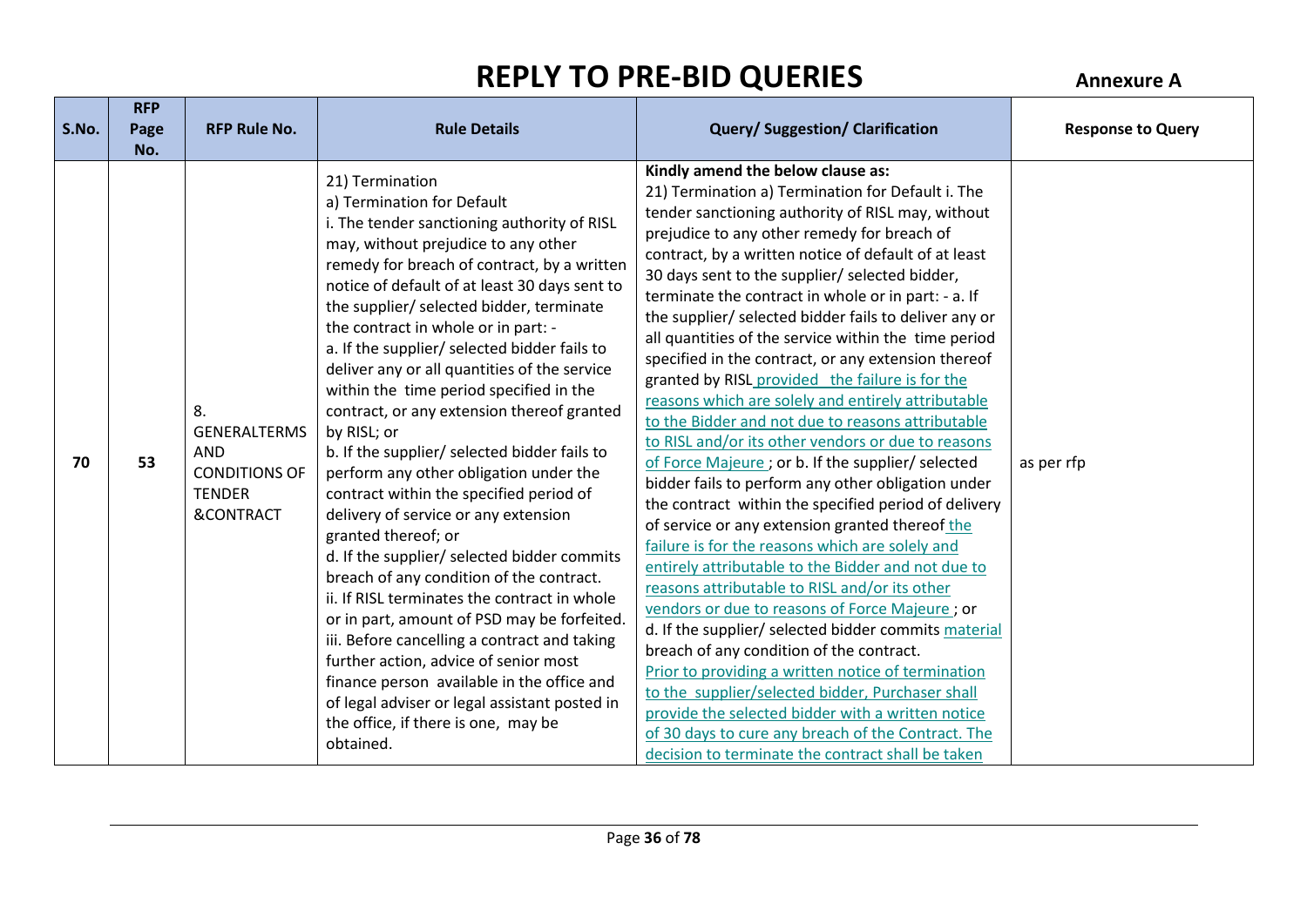| S.No. | <b>RFP</b><br>Page<br>No. | <b>RFP Rule No.</b> | <b>Rule Details</b> | <b>Query/Suggestion/Clarification</b>                 | <b>Response to Query</b> |
|-------|---------------------------|---------------------|---------------------|-------------------------------------------------------|--------------------------|
|       |                           |                     |                     | only if the breach continues or remains unrectified,  |                          |
|       |                           |                     |                     | for reasons within the control of Bidder, even after  |                          |
|       |                           |                     |                     | the expiry of the cure period.                        |                          |
|       |                           |                     |                     | ii. If RISL terminates the contract in whole or in    |                          |
|       |                           |                     |                     | part, amount of PSD may be forfeited.                 |                          |
|       |                           |                     |                     | iii. Before cancelling a contract and taking further  |                          |
|       |                           |                     |                     | action, advice of senior most finance person          |                          |
|       |                           |                     |                     | available in the office and of legal adviser or legal |                          |
|       |                           |                     |                     | assistant posted in the office, if there is one, may  |                          |
|       |                           |                     |                     | be obtained.                                          |                          |
|       |                           |                     |                     | In the event of the termination, Purchaser shall be   |                          |
|       |                           |                     |                     | liable to make payment of the entire amount due       |                          |
|       |                           |                     |                     | under the contract for which services have been       |                          |
|       |                           |                     |                     | rendered by the supplier/selected bidder.             |                          |
|       |                           |                     |                     | Similarly the supplier/selected bidder shall also     |                          |
|       |                           |                     |                     | have a right to terminate this contract by giving 30  |                          |
|       |                           |                     |                     | days written notice to the Purchaser for breach of    |                          |
|       |                           |                     |                     | any terms and conditions hereof by Purchaser if       |                          |
|       |                           |                     |                     | the breach is not cured by Purchaser within such      |                          |
|       |                           |                     |                     | notice period.                                        |                          |
|       |                           |                     |                     | Similarly Bidder can also terminate this Agreement    |                          |
|       |                           |                     |                     | in the event RISL commits a material breach of any    |                          |
|       |                           |                     |                     | of the terms of the Agreement and which breach        |                          |
|       |                           |                     |                     | remains un cure after giving thirty (30) days         |                          |
|       |                           |                     |                     | written notice.                                       |                          |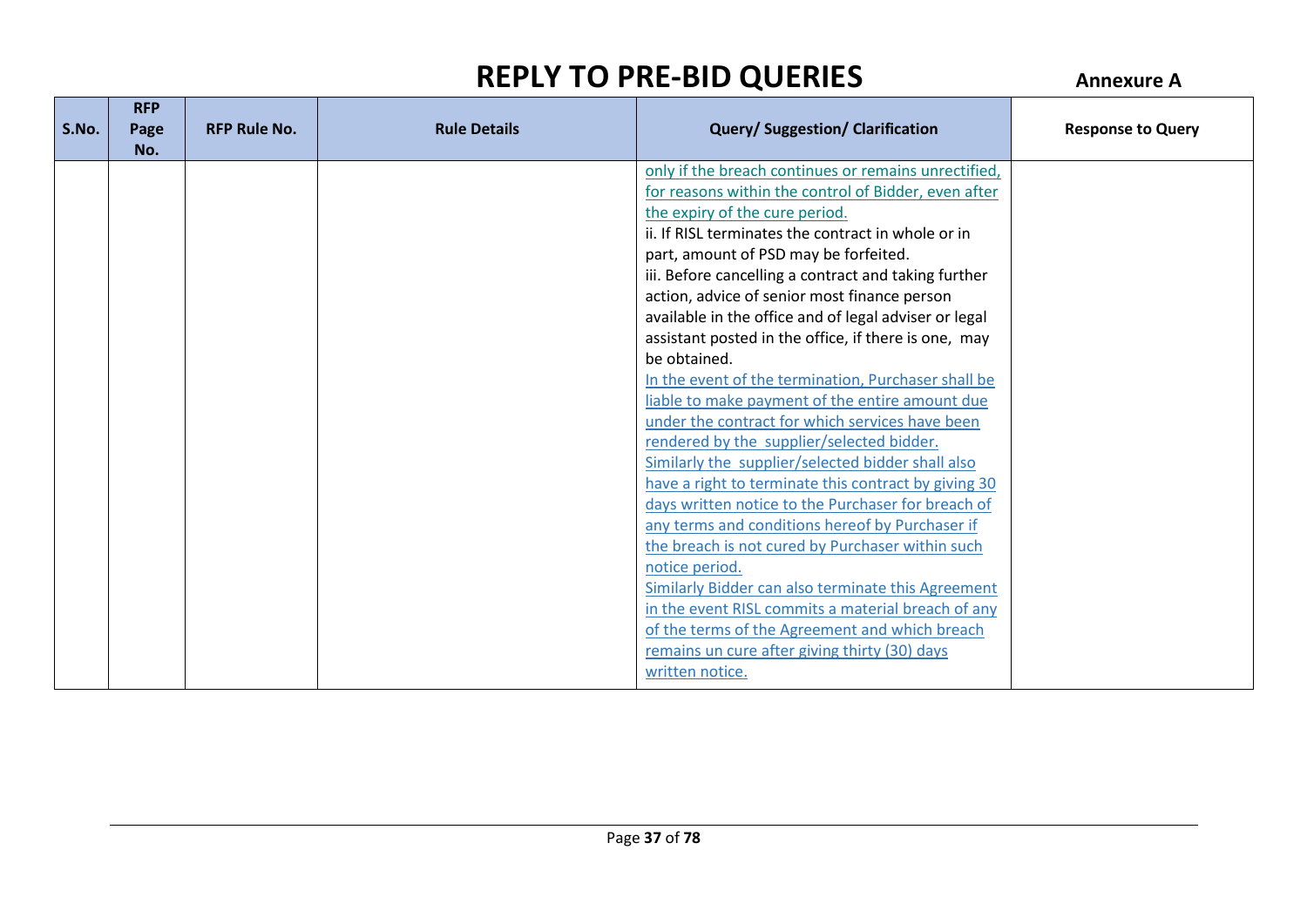| S.No. | <b>RFP</b><br>Page<br>No. | <b>RFP Rule No.</b>                                                                                      | <b>Rule Details</b>                                                                                                                                                                                                                                                | <b>Query/Suggestion/Clarification</b>                                                                                                                                                                                                                                                   | <b>Response to Query</b>                                                                                                                                                                   |
|-------|---------------------------|----------------------------------------------------------------------------------------------------------|--------------------------------------------------------------------------------------------------------------------------------------------------------------------------------------------------------------------------------------------------------------------|-----------------------------------------------------------------------------------------------------------------------------------------------------------------------------------------------------------------------------------------------------------------------------------------|--------------------------------------------------------------------------------------------------------------------------------------------------------------------------------------------|
| 71    | 53                        | 8.<br><b>GENERALTERMS</b><br><b>AND</b><br><b>CONDITIONS OF</b><br><b>TENDER</b><br><b>&amp;CONTRACT</b> | 21) Termination<br>a) Termination for Default<br>ii. If RISL terminates the contract in whole<br>or in part, amount of PSD may be forfeited.                                                                                                                       | The bidder requests the deletion of this clause.                                                                                                                                                                                                                                        | as per rfp                                                                                                                                                                                 |
| 72    | 54                        | 8.<br><b>GENERALTERMS</b><br>AND<br><b>CONDITIONS OF</b><br><b>TENDER</b><br><b>&amp;CONTRACT</b>        | 21) Termination<br>c) Termination for Convenience<br>ii. Depending on merits of the case the<br>supplier/ selected bidder may be<br>appropriately compensated on mutually<br>agreed terms for the loss incurred by the<br>contract if any due to such termination. | Kindly amend the below clause as:<br>c) Termination for Convenience ii. Depending on<br>merits of the case the supplier/ selected bidder<br>may shall be appropriately compensated on<br>mutually agreed terms for the loss incurred by the<br>contract if any due to such termination. | as per rfp                                                                                                                                                                                 |
| 73    | 54                        | 8.<br><b>GENERALTERMS</b><br><b>AND</b><br><b>CONDITIONS OF</b><br><b>TENDER</b><br><b>&amp;CONTRACT</b> | 22) Exit Management                                                                                                                                                                                                                                                | The bidder requests the following clarifications:<br>1) What will be duration of the Exit Management<br>phase?<br>2) Whether it will start after the end of the 3 years<br>O&M Phase or before the end of the scheduled<br>period of the contract?                                      | Preferably in last three months<br>from the date of end of<br>contract. Exit management<br>formalities shall be in tandem<br>with existing responsibilities<br>during the contract period. |
| 74    | 54                        | 8.<br><b>GENERALTERMS</b><br><b>AND</b><br><b>CONDITIONS OF</b><br><b>TENDER</b><br><b>&amp;CONTRACT</b> | 22) Exit Management<br>b) Transfer of Assets                                                                                                                                                                                                                       | The bidder requests the deletion of the clause as<br>this is not applicable. This will be a services<br>contract only which does not include supply of any<br>hardware / software which will have to be<br>transferred at the end of the contract to the<br>Purchaser.                  | as per rfp                                                                                                                                                                                 |
| 75    | 57                        | 8.<br><b>GENERALTERMS</b><br><b>AND</b><br><b>CONDITIONS OF</b>                                          | 23) Settlement of Disputes<br>b) Standing Committee for Settlement of<br>Disputes: If a question, difference or<br>objection arises in connection with or out                                                                                                      | Kindly amend the below clause as: 23) Settlement<br>of Disputes b) Standing Committee for Settlement<br>of Disputes: If a question, difference or objection<br>arises in connection with or out of the contract/                                                                        | as per fp                                                                                                                                                                                  |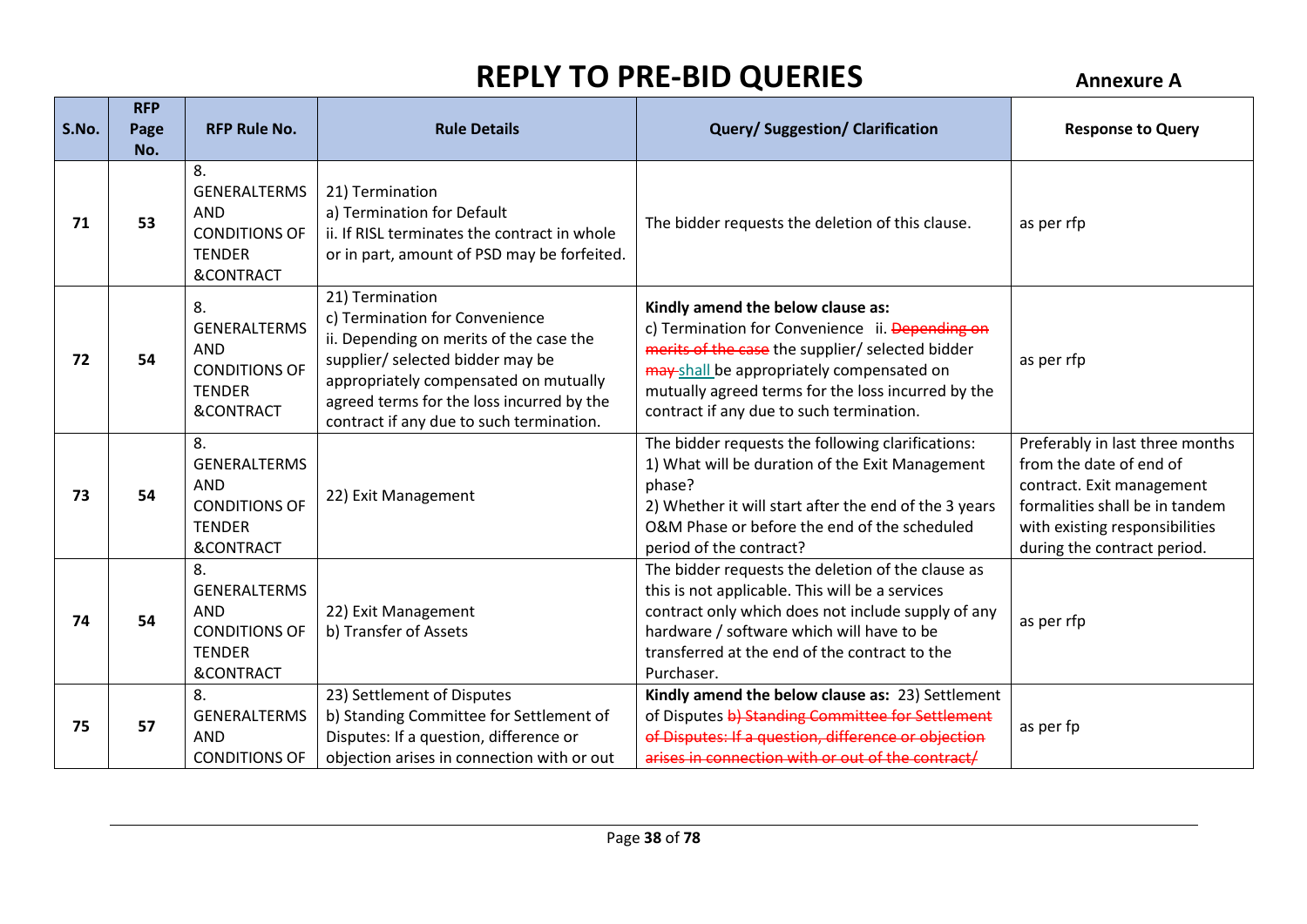|       | <b>RFP</b> |                      |                                               |                                                       |                          |
|-------|------------|----------------------|-----------------------------------------------|-------------------------------------------------------|--------------------------|
| S.No. | Page       | <b>RFP Rule No.</b>  | <b>Rule Details</b>                           | <b>Query/Suggestion/Clarification</b>                 | <b>Response to Query</b> |
|       | No.        |                      |                                               |                                                       |                          |
|       |            | <b>TENDER</b>        | of the contract/agreement or the meaning      | agreement or the meaning of operation of any          |                          |
|       |            | <b>&amp;CONTRACT</b> | of operation of any part, thereof or the      | part, thereof or the rights, duties or liabilities of |                          |
|       |            |                      | rights, duties or liabilities of either party | either party have not been settled by mutual          |                          |
|       |            |                      | have not been settled by mutual               | discussions or the decision of tender sanctioning     |                          |
|       |            |                      | discussions or the decision of tender         | Procurement Committee, it shall be referred to the    |                          |
|       |            |                      | sanctioning Procurement Committee, it         | empowered standing committee for decision, if the     |                          |
|       |            |                      | shall be referred to the empowered            | amount of the claim is more than Rs. 50,000/-. The    |                          |
|       |            |                      | standing committee for decision, if the       | empowered standing committee shall consist of         |                          |
|       |            |                      | amount of the claim is more than Rs.          | following members: - (RISL) Chairman of BoD of        |                          |
|       |            |                      | 50,000/-. The empowered standing              | RISL: Chairman · Secretary, DoIT&C or his             |                          |
|       |            |                      | committee shall consist of following          | nominee, not below the rank of Deputy Secretary:      |                          |
|       |            |                      | members: - (RISL)                             | Member · Managing Director, RISL: Member-             |                          |
|       |            |                      | · Chairman of BoD of RISL: Chairman           | Director (Technical)/ Executive Director, RISL:       |                          |
|       |            |                      | · Secretary, DoIT&C or his nominee, not       | Member-Director (Finance), RISL: Member-A             |                          |
|       |            |                      | below the rank of Deputy Secretary :          | Legal Expert to be nominated by the Chairman:         |                          |
|       |            |                      | Member                                        | Memberc) Procedure for reference to the Standing      |                          |
|       |            |                      | · Managing Director, RISL: Member             | Committee: The supplier/ selected bidder shall        |                          |
|       |            |                      | Director (Technical)/ Executive Director,     | present his representation to the Managing            |                          |
|       |            |                      | RISL: Member · Director (Finance), RISL:      | Director, RISL along with a fee equal to two          |                          |
|       |            |                      | Member                                        | percent of the amount of dispute, not exceeding       |                          |
|       |            |                      | . A Legal Expert to be nominated by the       | Rupees One Lakh, within one month from the date       |                          |
|       |            |                      | Chairman: Member                              | of communication of decision of the tender            |                          |
|       |            |                      | c) Procedure for reference to the Standing    | sanctioning Procurement Committee. The officer-       |                          |
|       |            |                      | Committee: The supplier/ selected bidder      | in-charge of the project who was responsible for      |                          |
|       |            |                      | shall present his representation to the       | taking delivery of the goods and/or service from      |                          |
|       |            |                      | Managing Director, RISL along with a fee      | the supplier/ selected bidder shall prepare a reply   |                          |
|       |            |                      | equal to two percent of the amount of         | of representation and shall represent the RISL's      |                          |
|       |            |                      | dispute, not exceeding Rupees One Lakh,       | stand before the standing committee. From the         |                          |
|       |            |                      | within one month from the date of             | side of the supplier/ selected bidder, the claim case |                          |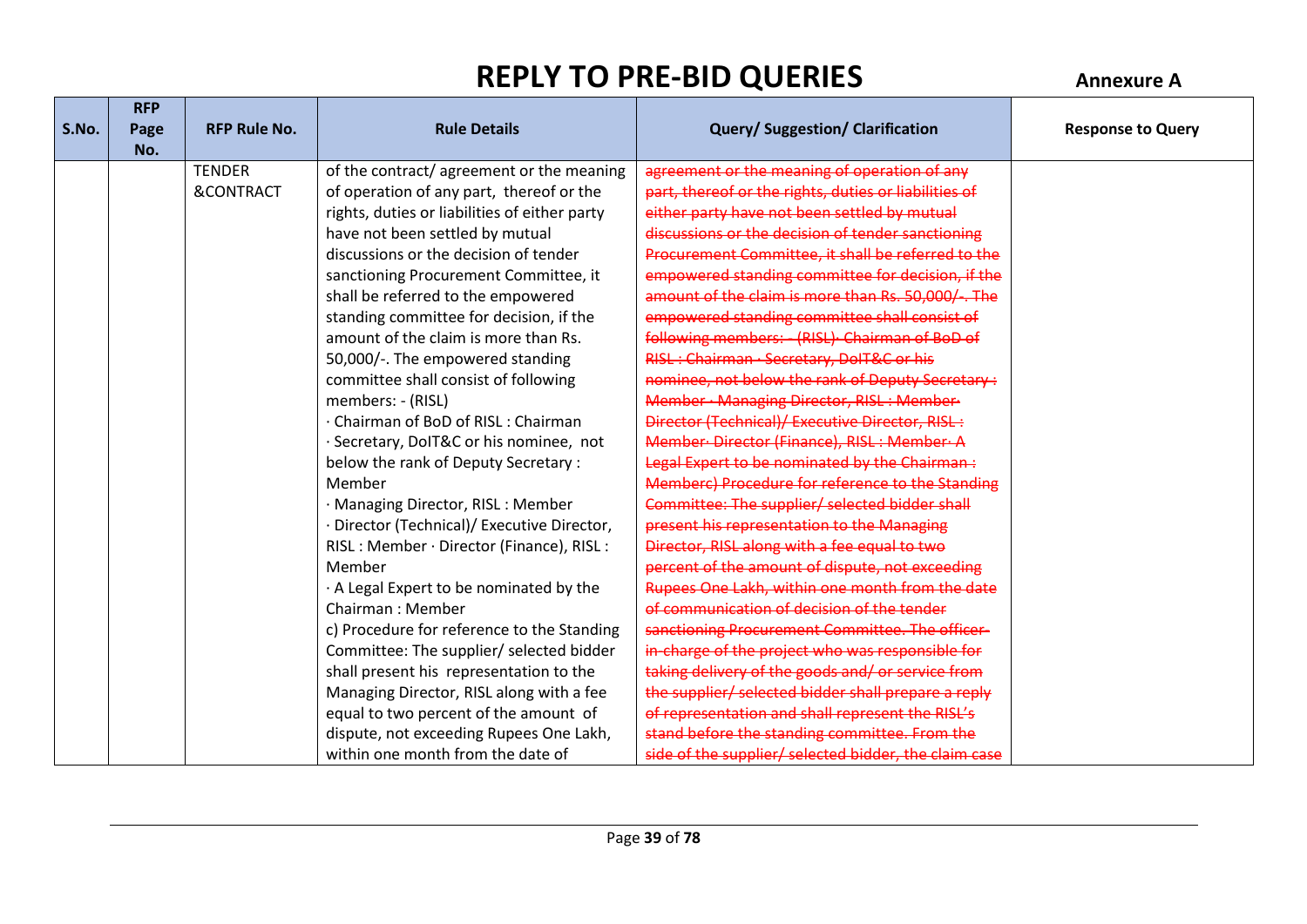**RFP** 

| S.No. | <b>KFP</b><br>Page | <b>RFP Rule No.</b> | <b>Rule Details</b>                          | <b>Query/Suggestion/Clarification</b>                  | <b>Response to Query</b> |
|-------|--------------------|---------------------|----------------------------------------------|--------------------------------------------------------|--------------------------|
|       | No.                |                     |                                              |                                                        |                          |
|       |                    |                     | communication of decision of the tender      | may be presented by himself or through a lawyer.       |                          |
|       |                    |                     | sanctioning Procurement Committee. The       | After hearing both the parties, the standing           |                          |
|       |                    |                     | officer-in-charge of the project who was     | committee shall announce its decision, which shall     |                          |
|       |                    |                     | responsible for taking delivery of the goods | be final and binding both on the supplier/ selected    |                          |
|       |                    |                     | and/or service from the supplier/ selected   | bidder and RISL. The standing committee, if it so      |                          |
|       |                    |                     | bidder shall prepare a reply of              | decides, may refer the matter to the Board of          |                          |
|       |                    |                     | representation and shall represent the       | Directors of RISL for further decision.d) Legal        |                          |
|       |                    |                     | RISL's stand before the standing             | Jurisdiction: All legal proceedings arising out of any |                          |
|       |                    |                     | committee. From the side of the supplier/    | dispute between both the parties regarding a           |                          |
|       |                    |                     | selected bidder, the claim case may be       | contract shall be settled by a competent court         |                          |
|       |                    |                     | presented by himself or through a lawyer.    | having jurisdiction over the place, where              |                          |
|       |                    |                     | After hearing both the parties, the standing | agreement has been executed and by no other            |                          |
|       |                    |                     | committee shall announce its decision,       | court, after decision of the standing committee for    |                          |
|       |                    |                     | which shall be final and binding both on     | settlement of disputes.                                |                          |
|       |                    |                     | the supplier/ selected bidder and RISL. The  | if the dispute remains unresolved the same shall be    |                          |
|       |                    |                     | standing committee, if it so decides, may    | referred to arbitration by either party to a sole      |                          |
|       |                    |                     | refer the matter to the Board of Directors   | arbitrator to be mutually appointed by the parties.    |                          |
|       |                    |                     | of RISL for further decision.                | The arbitration proceedings shall be conducted in      |                          |
|       |                    |                     | d) Legal Jurisdiction: All legal proceedings | accordance with the Arbitration and Conciliation       |                          |
|       |                    |                     | arising out of any dispute between both      | Act 1996. The place of arbitration shall be Jaipur.    |                          |
|       |                    |                     | the parties regarding a contract shall be    |                                                        |                          |
|       |                    |                     | settled by a competent court having          |                                                        |                          |
|       |                    |                     | jurisdiction over the place, where           |                                                        |                          |
|       |                    |                     | agreement has been executed and by no        |                                                        |                          |
|       |                    |                     | other court, after decision of the standing  |                                                        |                          |
|       |                    |                     | committee for settlement of disputes.        |                                                        |                          |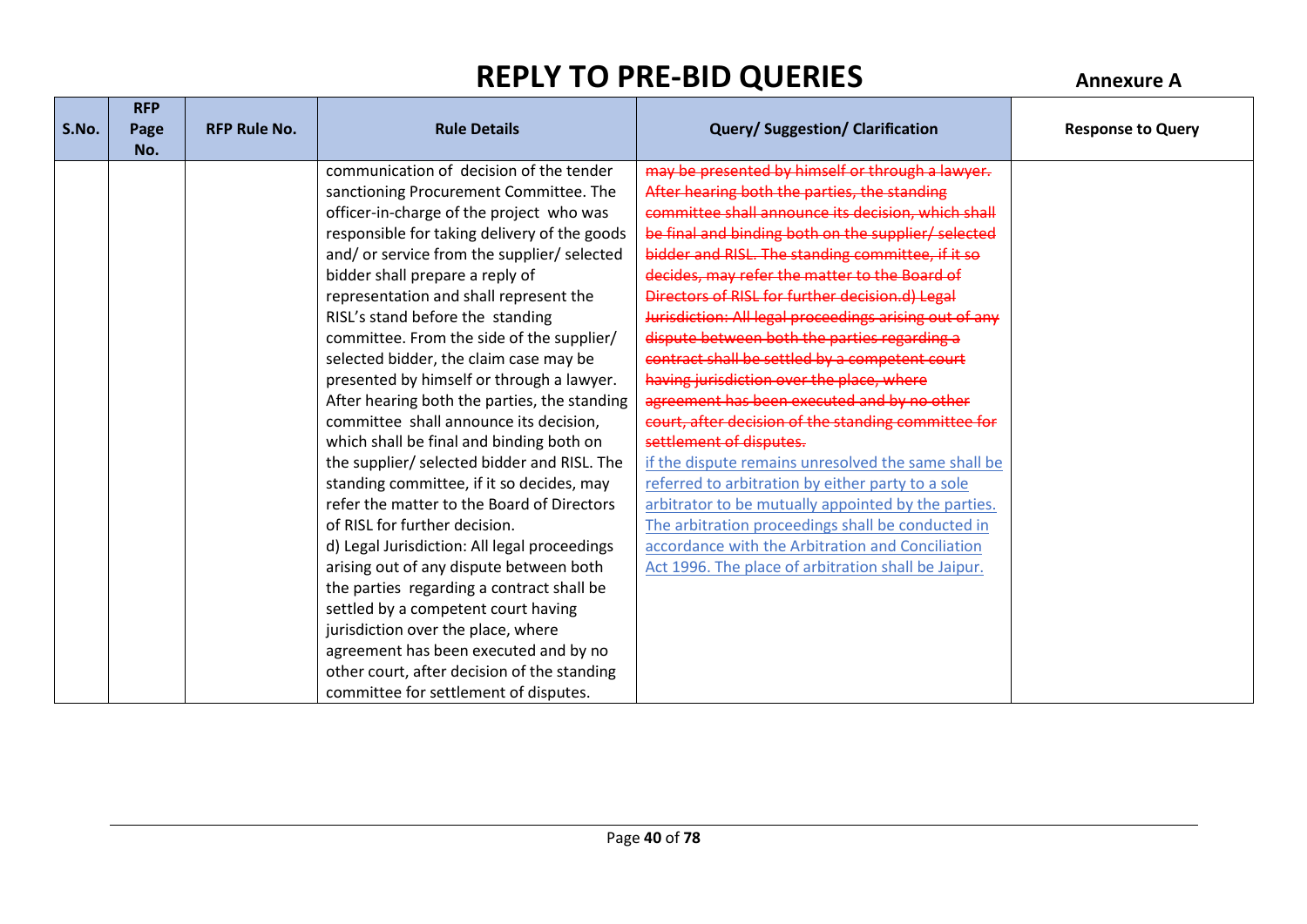**RFP** 

| S.No. | <b>KFP</b><br>Page<br>No. | <b>RFP Rule No.</b>                                                                              | <b>Rule Details</b>                                                                                                                                                                        | <b>Query/Suggestion/Clarification</b>                                                                                                                                                                                                                                                                                                                                                                                                                                                                                                                                                                                                                                                                                                                                                                                                                                                                                                                                         | <b>Response to Query</b> |
|-------|---------------------------|--------------------------------------------------------------------------------------------------|--------------------------------------------------------------------------------------------------------------------------------------------------------------------------------------------|-------------------------------------------------------------------------------------------------------------------------------------------------------------------------------------------------------------------------------------------------------------------------------------------------------------------------------------------------------------------------------------------------------------------------------------------------------------------------------------------------------------------------------------------------------------------------------------------------------------------------------------------------------------------------------------------------------------------------------------------------------------------------------------------------------------------------------------------------------------------------------------------------------------------------------------------------------------------------------|--------------------------|
| 76    | 58                        | 9. SPECIAL<br><b>TERMS AND</b><br><b>CONDITIONS OF</b><br><b>TENDER &amp;</b><br><b>CONTRACT</b> | 1) Payment Terms and Schedule<br>c) Due payments shall be made promptly<br>by the purchaser, after submission of an<br>invoice or request for payment by the<br>supplier/ selected bidder. | The bidder requests the following modifications:<br>All the undisputed payments should be made to<br>the successful bidder within 30 days of receicing of<br>invoice by the Purchaser. Any invoice remaining<br>unpaid after the aforesaid period of thirty days<br>shall be treated as a debt owed by the Purchaser to<br>the bidder and the bidder shall be, without<br>prejudice to any other remedies that it may have in<br>this regard, entitled to recover it as such with a<br>monthly interest of 2% calculated from the date<br>the payment became due until the recovery is<br>made in full with interest. Without prejudice to the<br>other rights available, the bidder also reserves the<br>right to withhold the provision of Services till such<br>time all the payments due to it under this<br>Agreement have been made by Purchaser and any<br>such withholding by the bidder shall not be treated<br>as breach by it of the provisions of this Agreement. | as per rfp               |
| 77    | 58                        | 9. SPECIAL<br><b>TERMS AND</b><br><b>CONDITIONS OF</b><br><b>TENDER &amp;</b><br><b>CONTRACT</b> | 2) Service Level Standards/ Requirements/<br>Agreement                                                                                                                                     | The bidder requests the following clarifications:<br>The LD is capped at 10% of the contract value. The<br>SLA Penalty is capped at 20% of the contract value.<br>Does this mean, in worst case scenario, the total<br>LD plus SLA penalty that can be levied due to non<br>performance of the bidder can go up to a<br>maximum of 30% of the order value? Please<br>confirm this.                                                                                                                                                                                                                                                                                                                                                                                                                                                                                                                                                                                            | Yes.                     |
| 78    | 58                        | 9. SPECIAL<br><b>TERMS AND</b><br><b>CONDITIONS OF</b>                                           | 2) Service Level Standards/ Requirements/<br>Agreement                                                                                                                                     | The bidder requests the following additional<br>clause:<br>Notwithstanding anything contained in this                                                                                                                                                                                                                                                                                                                                                                                                                                                                                                                                                                                                                                                                                                                                                                                                                                                                         | as per rfp               |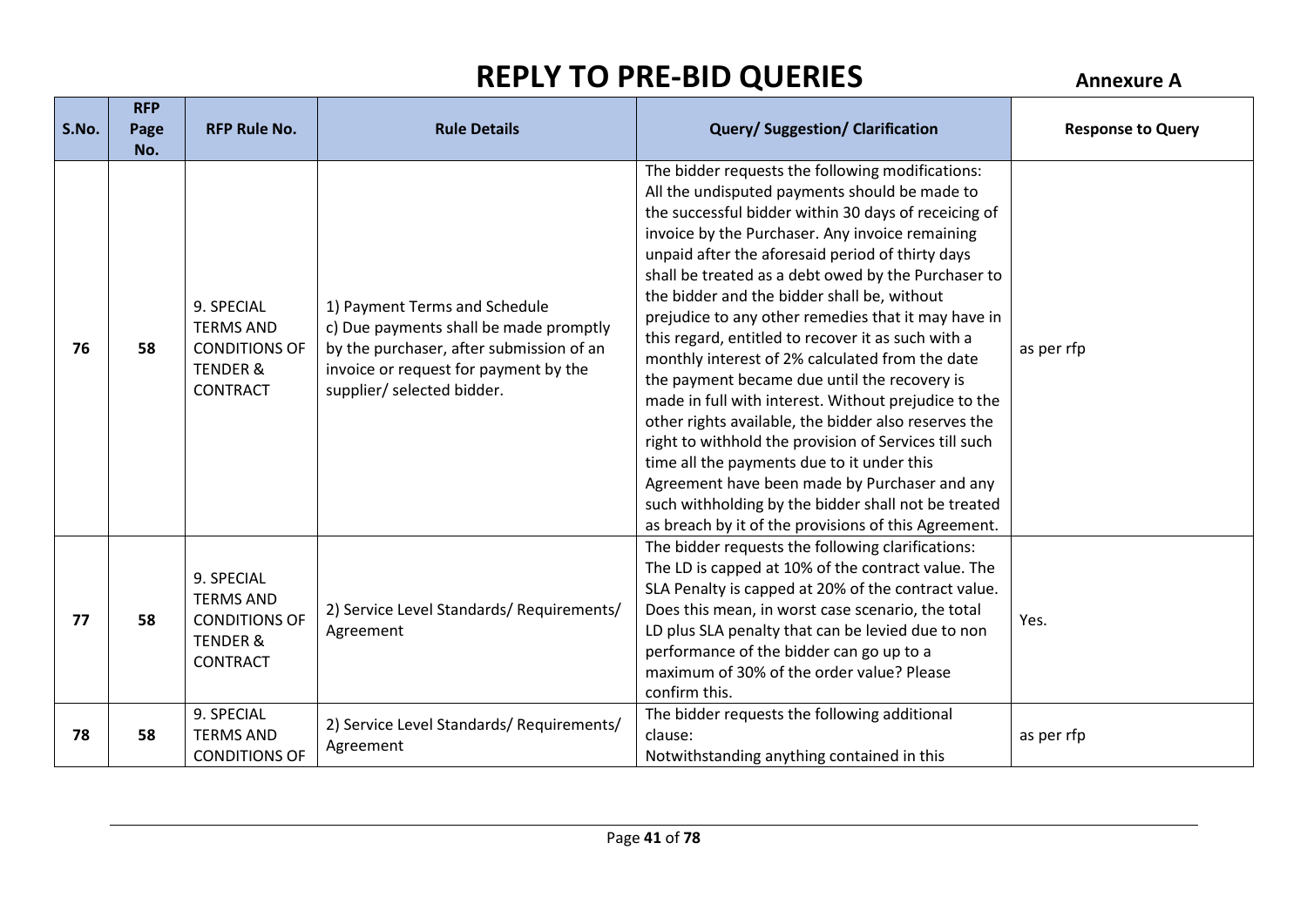| S.No. | <b>RFP</b><br>Page<br>No. | <b>RFP Rule No.</b>                                                                              | <b>Rule Details</b>                                                                                                                                                                                                                                                                                          | <b>Query/Suggestion/Clarification</b>                                                                                                                                                                                                                                                                                                                                                                                                                                                                                                                | <b>Response to Query</b> |
|-------|---------------------------|--------------------------------------------------------------------------------------------------|--------------------------------------------------------------------------------------------------------------------------------------------------------------------------------------------------------------------------------------------------------------------------------------------------------------|------------------------------------------------------------------------------------------------------------------------------------------------------------------------------------------------------------------------------------------------------------------------------------------------------------------------------------------------------------------------------------------------------------------------------------------------------------------------------------------------------------------------------------------------------|--------------------------|
|       |                           | <b>TENDER &amp;</b><br><b>CONTRACT</b>                                                           |                                                                                                                                                                                                                                                                                                              | Agreement of the RFP the maximum aggregate<br>penalty including liquidated damages shall not<br>exceed five percent of the value of the delayed or<br>undelivered services and can be imposed for<br>reasons that are solely applicable to the bidder.                                                                                                                                                                                                                                                                                               |                          |
| 79    | 58                        | 9. SPECIAL<br><b>TERMS AND</b><br><b>CONDITIONS OF</b><br><b>TENDER &amp;</b><br><b>CONTRACT</b> | 2) Service Level Standards/ Requirements/<br>Agreement                                                                                                                                                                                                                                                       | The bidder requests the following modifications:<br>SLA Penalty / LD to be capped as follows:<br><b>Implementation Phase: Capped at 5% of service</b><br>development cost of individual service.<br>O&M Phase:5% of quarterly O&M cost.<br>In any event, the total penalty levied for reasons<br>solely and entirely attributable to the bidder and<br>not for delay due to reasons attributable to<br>Purchaser and/or its other vendors or due to<br>reasons of Force Meajure should not exceed 5% of<br>the total contract value excluding taxes) | as per rfp               |
| 80    | 58                        | 9. SPECIAL<br><b>TERMS AND</b><br><b>CONDITIONS OF</b><br><b>TENDER &amp;</b><br><b>CONTRACT</b> | 2) Service Level Standards/ Requirements/<br>Agreement<br>b) Penalty for Not Meeting the SLAs for<br>development<br>Note:-An upper cap of 20% of total<br>purchase order can be levied as penalty in<br>complete project duration, post which<br>purchaser reserves the right to terminate<br>the agreement. | The bidder requests the following modifications:<br>Note:-An upper cap of 5% of total purchase order<br>can be levied as penalty in complete project<br>duration, post which purchaser reserves the right<br>to terminate the agreement.                                                                                                                                                                                                                                                                                                             | as per rfp               |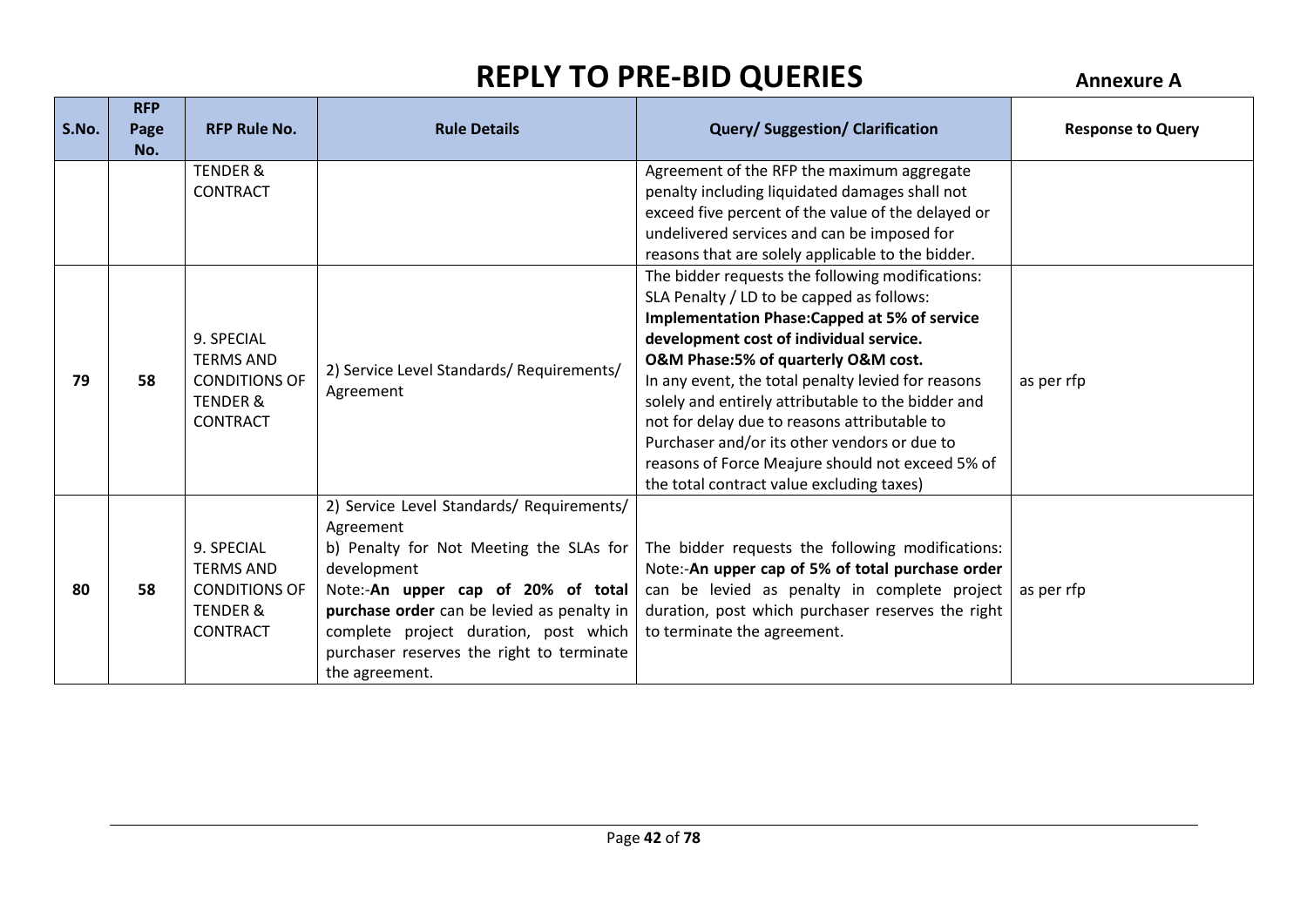| S.No. | <b>RFP</b><br>Page<br>No. | <b>RFP Rule No.</b>                                                                              | <b>Rule Details</b>                                                                                                                                                                                                                                                               | Query/ Suggestion/ Clarification                                                                                                                                                                                                                                                                                                                                                                                                                                                                                                      | <b>Response to Query</b>                                                                                                                                                                                                                                                       |
|-------|---------------------------|--------------------------------------------------------------------------------------------------|-----------------------------------------------------------------------------------------------------------------------------------------------------------------------------------------------------------------------------------------------------------------------------------|---------------------------------------------------------------------------------------------------------------------------------------------------------------------------------------------------------------------------------------------------------------------------------------------------------------------------------------------------------------------------------------------------------------------------------------------------------------------------------------------------------------------------------------|--------------------------------------------------------------------------------------------------------------------------------------------------------------------------------------------------------------------------------------------------------------------------------|
| 81    | 60                        | 9. SPECIAL<br><b>TERMS AND</b><br><b>CONDITIONS OF</b><br><b>TENDER &amp;</b><br><b>CONTRACT</b> | 2) Service Level Standards/ Requirements/<br>Agreement<br>b) Penalty for Not Meeting the SLAs for<br>development:<br>· Down Time of AI ML based Crop Pest &<br>Health Management Solution shall be<br>measured<br>through<br><b>EMS</b><br>application<br>available at RSDC, RISL | Please confirm that the EMS integration will be in<br>the scope of the EMS provider.                                                                                                                                                                                                                                                                                                                                                                                                                                                  | It shall be done as per RISL State<br>data center policy. Bidder need<br>not to consider any cost or any<br>other exceptional efforts<br>towards this side. May be a<br>little bit of communication with<br>RISL data center in sharing some<br>information might be required. |
| 82    | 60                        | 9. SPECIAL<br><b>TERMS AND</b><br><b>CONDITIONS OF</b><br><b>TENDER &amp;</b><br><b>CONTRACT</b> | Note:- An upper cap of 20% of total<br>purchase order can be levied as penalty in<br>complete project duration, post which<br>purchaser reserves the right to terminate<br>the agreement.                                                                                         | Kindly amend the below clause as:<br>Note:- An upper cap of 205(five) % of total<br>purchase order can be levied as penalty and LD in<br>complete project duration, post which purchaser<br>reserves the right to terminate the agreement. The<br>penalty and LD can be levied only for reasons that<br>are solely and exclusively attributable to the<br>Bidder.                                                                                                                                                                     | as per fp                                                                                                                                                                                                                                                                      |
| 83    | 63                        | ANNEXURE-3-<br><b>FUNCTIONAL</b><br>REQUIREMENT<br><b>SPECIFICATIONS</b>                         | 3.1 CORE AI / ML ENGINE FOR CROP PEST<br>& HEALTH MANAGEMENT                                                                                                                                                                                                                      | 1. We assume the accuracy measure for the<br>sampling test cases (rule 5.3) will be the basis for<br>the final assessment from the entire process. The<br>accuracy measure given in the subsections of rule<br>3.1 simply serve to imply the net expectations for<br>rule 5.3. No intermediate outputs are expected for<br>each of the subsections for rule 3.1. Please<br>confirm.<br>2. In the EOI stage the minimum accuracy was 70%<br>and in RFP it is 90%. Is this a conscious decision to<br>increase the threshold or a typo? | Please refer corrigendum.<br>Response to accuracy<br>measurement has been<br>provided in similar query in this<br>list. Please see the similar query<br>for response.                                                                                                          |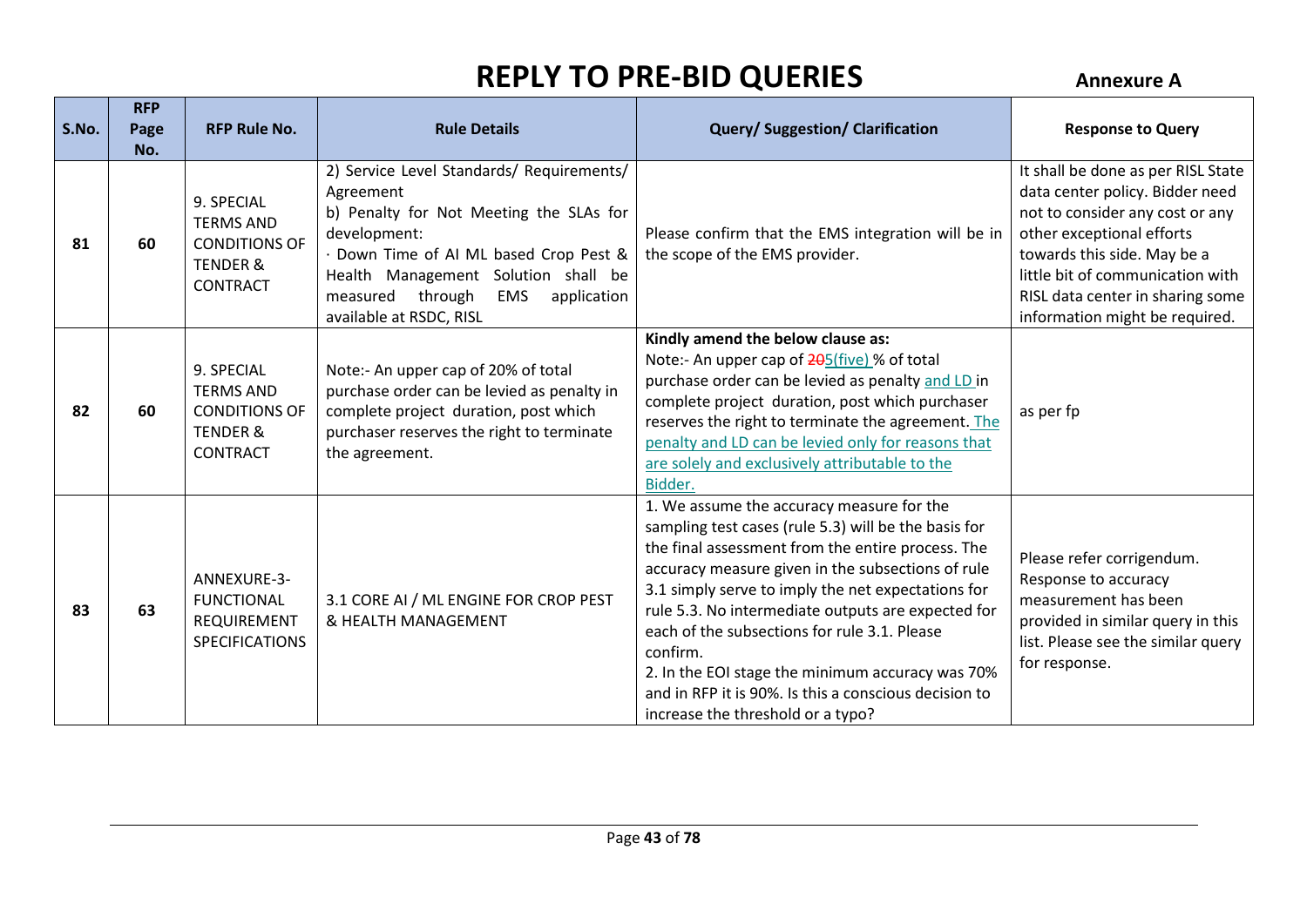| S.No. | <b>RFP</b><br>Page<br>No. | <b>RFP Rule No.</b>                                                             | <b>Rule Details</b>                                                                                                                                                                                                                                                                                              | <b>Query/Suggestion/Clarification</b>                                                                                                                                                                                                                                                                                                                                                                                                                                                                                                                                                                                                                                                                                                                                                                                                                                                         | <b>Response to Query</b>                                                                                                                                                                                                                               |
|-------|---------------------------|---------------------------------------------------------------------------------|------------------------------------------------------------------------------------------------------------------------------------------------------------------------------------------------------------------------------------------------------------------------------------------------------------------|-----------------------------------------------------------------------------------------------------------------------------------------------------------------------------------------------------------------------------------------------------------------------------------------------------------------------------------------------------------------------------------------------------------------------------------------------------------------------------------------------------------------------------------------------------------------------------------------------------------------------------------------------------------------------------------------------------------------------------------------------------------------------------------------------------------------------------------------------------------------------------------------------|--------------------------------------------------------------------------------------------------------------------------------------------------------------------------------------------------------------------------------------------------------|
| 84    | 63                        | ANNEXURE-3-<br><b>FUNCTIONAL</b><br><b>REQUIREMENT</b><br><b>SPECIFICATIONS</b> | 3.1.2 to 3.1.10 "Accuracy of 90% required"<br>is written at multiple times in different<br>component category.                                                                                                                                                                                                   | Can you please tell the benchmark criteria on basis<br>of which you will decide accuracy in each<br>component category.                                                                                                                                                                                                                                                                                                                                                                                                                                                                                                                                                                                                                                                                                                                                                                       | Response to accuracy<br>measurement has been<br>provided in similar query in this<br>list. Please see the similar query<br>for response.                                                                                                               |
| 85    | 63                        | ANNEXURE-3-<br><b>FUNCTIONAL</b><br>REQUIREMENT<br><b>SPECIFICATIONS</b>        | 3.1.8 Pest Counting                                                                                                                                                                                                                                                                                              | We assume that pest counting here generally also<br>refer to identification of the stress condition from<br>its symptoms on the crop.                                                                                                                                                                                                                                                                                                                                                                                                                                                                                                                                                                                                                                                                                                                                                         | Yes, stress condition is over and<br>above the requirement of pest<br>counting                                                                                                                                                                         |
| 86    | 64                        | ANNEXURE-3-<br><b>FUNCTIONAL</b><br>REQUIREMENT<br><b>SPECIFICATIONS</b>        | 3.2 MOBILE APPLICATION FOR FARMERS<br>FOR AVAILING AI / ML BASED CROP<br><b>ADVISORY</b><br>3.2.1 Profile Creation - User (Farmer)<br>registration through mobile app using Jan-<br>Aadhaar card and subsequent OTP<br>authorization and fetching details from<br>Jan-Aadhaar database on mobile<br>application. | Q1: How to ensure the Jan-Aadhar entered by<br>farmer is valid and not fake? Is there an API from<br>Jan-Aadhar to validate this detail? Alternatively,<br>will Bidder need to connect to Jan-Aadhar<br>database directly?<br>Q2: Which system takes care of authenticating<br>logins of farmers? Can Bidder use it's own<br>authentication and authorization component?<br>Alternatively, will interfacing of authentication and<br>authorization of farmers to be done with any Jan-<br>Aadhar API?<br>Q3: Which method to be used for two-<br>factor/multi-factor authentication?<br>- 3.1: Is SMS OTP recommended? If yes, is the<br>assumption#1 correct that RISL will perform<br>onboarding of SMS vendor, bear the costs<br>(operational, registration, etc.), complete the TRAI<br>mandate of DLT (digital ledger technology)?<br>Assumption#2: Once this is done, RISL will provide | 1. Yes OTP is send on Jan-<br>Aadhaar generated from RISL<br>janaadhaar database only.<br>2. No, authenticaltion<br>mechanism shal be Jan-aadhaar<br>/ SSO of Rajasthan government<br>only<br>3. Authentication mechanism as<br>already defined in RFP |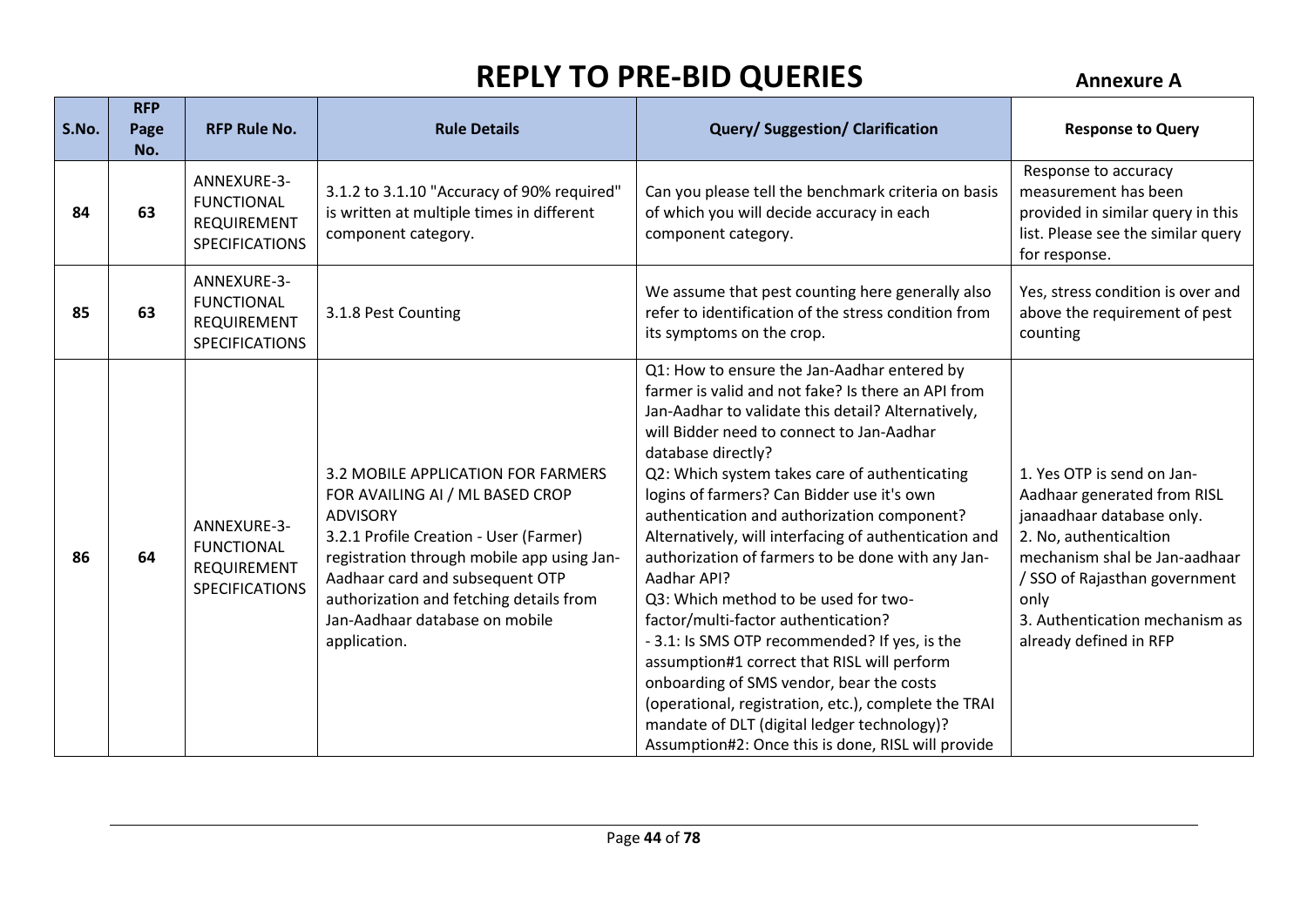| S.No. | <b>RFP</b><br>Page<br>No. | <b>RFP Rule No.</b>                                                             | <b>Rule Details</b>                                                                                                                                                                                                                                                                                             | <b>Query/Suggestion/Clarification</b>                                                                                                                                                                                                                                                                                            | <b>Response to Query</b>                                                                                                                                                                                                                                      |
|-------|---------------------------|---------------------------------------------------------------------------------|-----------------------------------------------------------------------------------------------------------------------------------------------------------------------------------------------------------------------------------------------------------------------------------------------------------------|----------------------------------------------------------------------------------------------------------------------------------------------------------------------------------------------------------------------------------------------------------------------------------------------------------------------------------|---------------------------------------------------------------------------------------------------------------------------------------------------------------------------------------------------------------------------------------------------------------|
|       |                           |                                                                                 |                                                                                                                                                                                                                                                                                                                 | SMS API and method of generating authentication<br>token to Bidder. Is this correct?<br>- 3.2: Can Bidder suggest an alternative for this?<br>Q4: Farmer Profile creation should be using Jan-<br>Adhar. Hence what would be the login process -<br>Mobile number or Jan-Adhar or custom User ID set<br>during profile creation? |                                                                                                                                                                                                                                                               |
| 87    | 64                        | ANNEXURE-3-<br><b>FUNCTIONAL</b><br><b>REQUIREMENT</b><br><b>SPECIFICATIONS</b> | 3.2 MOBILE APPLICATION FOR FARMERS<br>FOR AVAILING AI / ML BASED CROP<br><b>ADVISORY</b><br>3.2.1 Profile Creation - User (Farmer)<br>registration through mobile app using Jan-<br>Aadhaar card and subsequent OTP<br>authorization and fetching details from<br>Jan-Aadhaar database on mobile<br>application | 1. Please clarify whether Jan-Aadhaar number has<br>tyo be stored in the proposed system.<br>2. If yes, please clarify if there are any data privacy<br>requirements to be met similar to Aadhaar Act? i.e.<br>is there a need for something similar to Aadhaar<br>vault.                                                        | It shall be as per privacy policy<br>of Jan-Aadhaar which also is<br>system created by RISI.<br>Generally farmer agrees to<br>share the jan-aadhaar no. while<br>accepting the terms and<br>conditions. And we store the<br>jan-aadhaar in client application |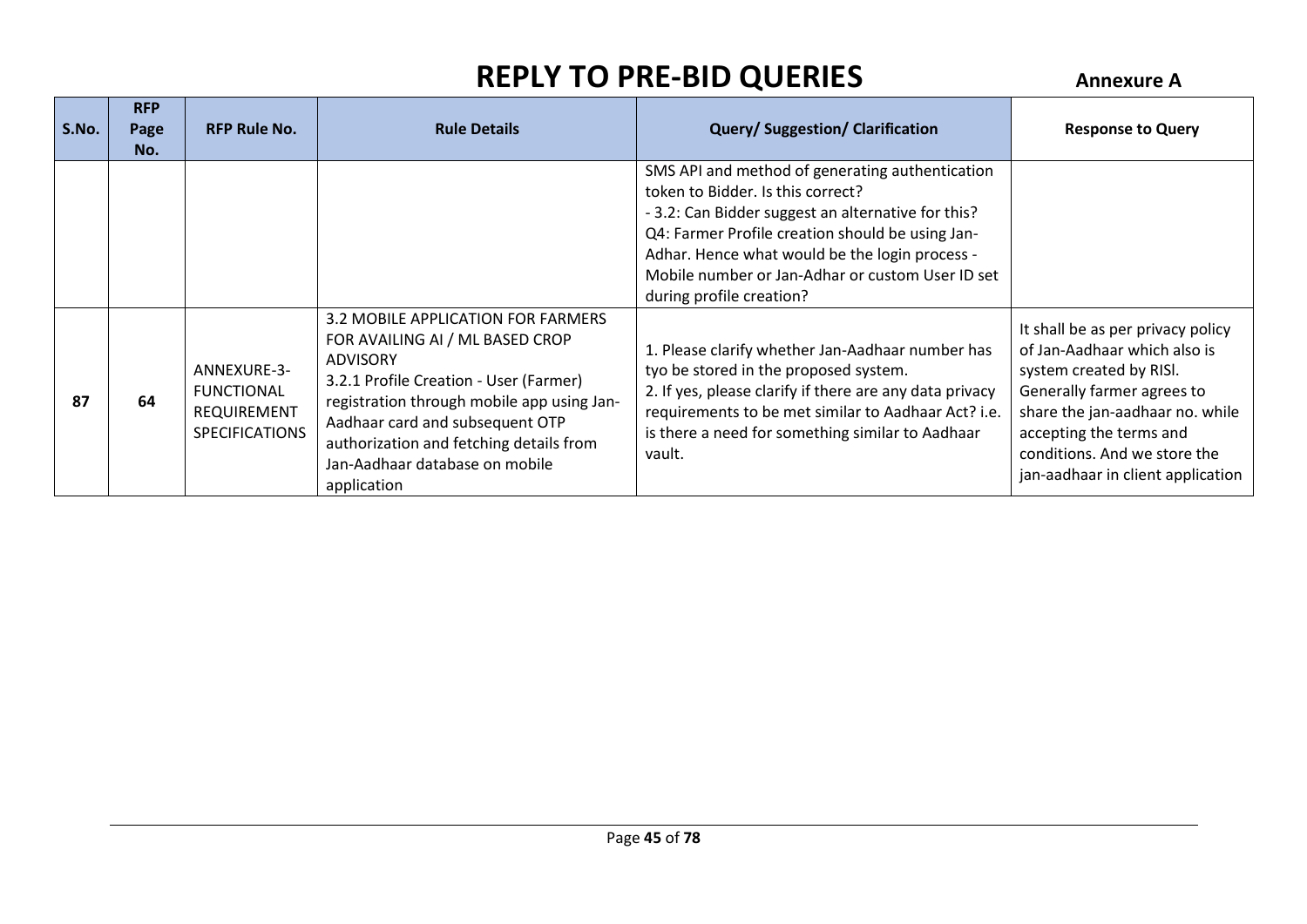| S.No. | <b>RFP</b><br>Page<br>No. | <b>RFP Rule No.</b>                                                             | <b>Rule Details</b>                                                                                                                                                                                                                                                                                                                                                                                                                                                                                                                                                                                                               | <b>Query/Suggestion/Clarification</b>                                                                                                                                                                                                                                                                                                                                                                                                                                                                                                                                                                                                                                                                                                                                                                                | <b>Response to Query</b>                                                                                                                                                                                                                                                                                                                                                    |
|-------|---------------------------|---------------------------------------------------------------------------------|-----------------------------------------------------------------------------------------------------------------------------------------------------------------------------------------------------------------------------------------------------------------------------------------------------------------------------------------------------------------------------------------------------------------------------------------------------------------------------------------------------------------------------------------------------------------------------------------------------------------------------------|----------------------------------------------------------------------------------------------------------------------------------------------------------------------------------------------------------------------------------------------------------------------------------------------------------------------------------------------------------------------------------------------------------------------------------------------------------------------------------------------------------------------------------------------------------------------------------------------------------------------------------------------------------------------------------------------------------------------------------------------------------------------------------------------------------------------|-----------------------------------------------------------------------------------------------------------------------------------------------------------------------------------------------------------------------------------------------------------------------------------------------------------------------------------------------------------------------------|
| 88    | 64                        | ANNEXURE-3-<br><b>FUNCTIONAL</b><br><b>REQUIREMENT</b><br><b>SPECIFICATIONS</b> | 3.2 MOBILE APPLICATION FOR FARMERS<br>FOR AVAILING AI / ML BASED CROP<br><b>ADVISORY</b><br>3.2.2 Profile Creation - Profile Completion<br>and its integration with proposed farmer<br>profile of RajKisan Saathi. If profile is<br>already created than same shall be<br>exposed to user to edit and confirm. The<br>parameter of profile shall be current land<br>location which can be auto filled through<br>GPS. Other parameters<br>(optional/compulsory) include like crops<br>grown in last seasons, type of subsidy<br>taken from Agriculture Department, soil<br>parameters, irrigation details, livestock<br>data etc. | Q1: If the following understanding correct: Farmer<br>can create their profile on either RajKisan Saathi or<br>through RISL's proposed new app?<br>- 1.1: If profile is created in any one place, is there<br>an API present in RajKisan Saathi for a.) retrieval,<br>b.) validation and c.) pushing profile details?<br>- 1.2: Do we require to perform validation of land<br>details provided by GPS with land details present in<br>RajKisan Saathi?<br>Q2: Does GPS location of land needs to be a single<br>point in the farm/plot/land or the entire plot's<br>boundary with multiple points to be marked? In<br>case of second option, the farmer has to ensure<br>that they are present in the field when sending<br>information/profile registration etc, else incorrect<br>location/area may get captured. | 1.1 Yes, there is API present for<br>retrieval, validation and<br>pushing profile<br>1.2 Yes validation shall be called<br>for verifying the land details<br>basedon API from e-dharaa<br>Yes, GPS details shall be point<br>location (lat/log) which shall be<br>confirmed when in field. and<br>everytime when user login to<br>use services GPS details are<br>captured. |
| 89    | 64                        | ANNEXURE-3-<br><b>FUNCTIONAL</b><br><b>REQUIREMENT</b><br>SPECIFICATIONS        | 3.2 MOBILE APPLICATION FOR FARMERS<br>FOR AVAILING AI / ML BASED CROP<br><b>ADVISORY</b><br>3.2.3 Mobile readiness- System should<br>prompt user to switch-on GPS functionality<br>and capture longitude and latitude. Based<br>on the location captured system should<br>identify the agro-climatic zone of the user.                                                                                                                                                                                                                                                                                                            | Assumption: RISL will provide the agro-climatic<br>zone details and any other master data, with<br>latitude-longitude demarcation. If RISL can't<br>provide exact details, Bidder can provide the<br>tentative detail that RISL can verify and correct.                                                                                                                                                                                                                                                                                                                                                                                                                                                                                                                                                              | Similar query has been<br>answered. Please see the<br>response.                                                                                                                                                                                                                                                                                                             |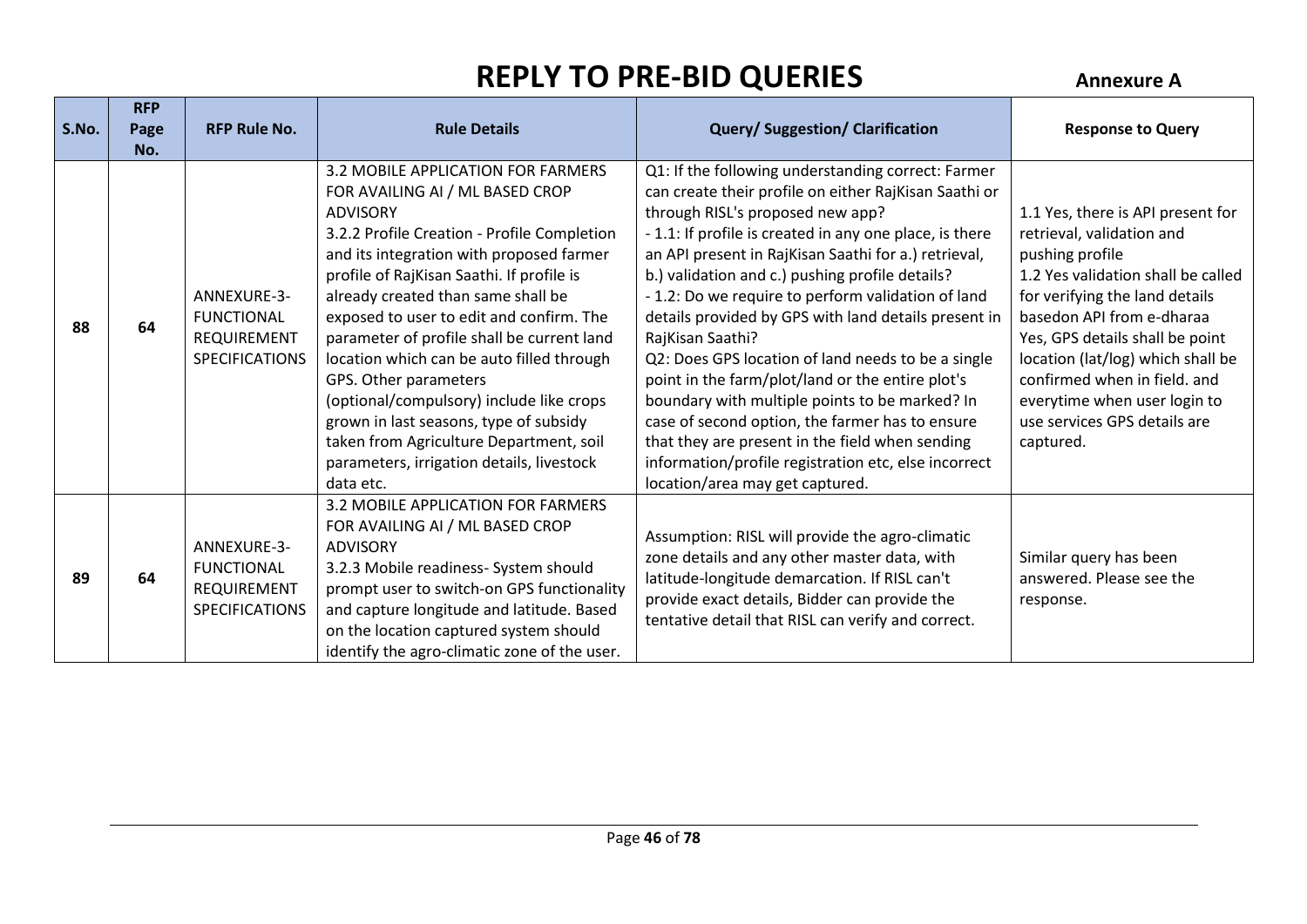|       | <b>RFP</b> |                                                                                 |                                                                                                                                                                                                                                                                                                                                                                                                                                                                                                                                                                                                                                                                                                                                                                                                     |                                                                                                                                                                                                                                                                                                                                                                                                                                                                                                                                                                                                                                                                                                               |                                                                                                                                                                                                                                                                                                                                                                                                                                                                                                        |
|-------|------------|---------------------------------------------------------------------------------|-----------------------------------------------------------------------------------------------------------------------------------------------------------------------------------------------------------------------------------------------------------------------------------------------------------------------------------------------------------------------------------------------------------------------------------------------------------------------------------------------------------------------------------------------------------------------------------------------------------------------------------------------------------------------------------------------------------------------------------------------------------------------------------------------------|---------------------------------------------------------------------------------------------------------------------------------------------------------------------------------------------------------------------------------------------------------------------------------------------------------------------------------------------------------------------------------------------------------------------------------------------------------------------------------------------------------------------------------------------------------------------------------------------------------------------------------------------------------------------------------------------------------------|--------------------------------------------------------------------------------------------------------------------------------------------------------------------------------------------------------------------------------------------------------------------------------------------------------------------------------------------------------------------------------------------------------------------------------------------------------------------------------------------------------|
| S.No. | Page       | <b>RFP Rule No.</b>                                                             | <b>Rule Details</b>                                                                                                                                                                                                                                                                                                                                                                                                                                                                                                                                                                                                                                                                                                                                                                                 | <b>Query/Suggestion/Clarification</b>                                                                                                                                                                                                                                                                                                                                                                                                                                                                                                                                                                                                                                                                         | <b>Response to Query</b>                                                                                                                                                                                                                                                                                                                                                                                                                                                                               |
|       | No.        |                                                                                 |                                                                                                                                                                                                                                                                                                                                                                                                                                                                                                                                                                                                                                                                                                                                                                                                     |                                                                                                                                                                                                                                                                                                                                                                                                                                                                                                                                                                                                                                                                                                               |                                                                                                                                                                                                                                                                                                                                                                                                                                                                                                        |
| 90    | 64         | ANNEXURE-3-<br><b>FUNCTIONAL</b><br><b>REQUIREMENT</b><br><b>SPECIFICATIONS</b> | 3.2 MOBILE APPLICATION FOR FARMERS<br>FOR AVAILING AI / ML BASED CROP<br><b>ADVISORY</b><br>3.2.6 Kickstart-3- System will send the<br>image (submitted by user) to core engine<br>of AI/ML advisory which will crawl its<br>image data bank at 1st level and detect<br>nearest possible matching images to what<br>has been submitted by user. The nearest<br>possible images shall be shown to user<br>with caption- "Please check nearest<br>possible image which describes your issue"<br>along with characteristics of plant.<br>Simultaneously, there should be a tab<br>available for "show more" which if clicked<br>by user than system should perform 2nd<br>level of crawling in its image data bank and<br>show user few more images which are<br>nearest to the case described by user | Q1: How many "nearest possible images" to be<br>shown to user? Assumption: May be one among<br>first<br>3.<br>10.<br>or<br>Q2: These functionalities of 1st and 2nd level<br>crawls will work in online mode, and not offline (no<br>data connectivity). Rationale: Since image data<br>bank is huge, the entire bank can't be kept on each<br>mobile device, else it will take a lot of storage and<br>will keep increasing everytime new images are<br>uploaded. Is this assumption correct? If no, please<br>share<br>details.<br>Q3: Last line: "case described by user": Is user<br>expected to type a description for the issue, based<br>on which possible matching images are retrieved<br>and shown? | 1. best 10 images, if user<br>selects any image the same can<br>be zoom in and zoom out<br>before final selection. If user<br>selects show more than next 10<br>best possible matching images<br>shall be shown and so on.<br>2. whatever best possible shall<br>work in offline mode shall be<br>incorporated during the project<br>execution stage based on the<br>discussion with RISL and Agri<br>of<br>experts<br>Department.<br>3. Yes, user can type the issue<br>as well in selected language. |
| 91    | 65         | ANNEXURE-3-<br><b>FUNCTIONAL</b><br><b>REQUIREMENT</b><br><b>SPECIFICATIONS</b> | 3.2 MOBILE APPLICATION FOR FARMERS<br>FOR AVAILING AI / ML BASED CROP<br><b>ADVISORY</b><br>3.2.10 Result-2-In the recommendation<br>screen at the bottom, system should ask<br>feedback whether the diagnosis provided<br>was helpful or not in terms of emojis. If<br>dissatisfaction is selected by user, system<br>should show message that "do you want to<br>avail enhanced advisory services from                                                                                                                                                                                                                                                                                                                                                                                            | In case the Queries are submitted by Farmers to<br>Agri Experts, will it go to a general pool of experts<br>or will there be a mapping of experts to<br>context/farmers/regions?                                                                                                                                                                                                                                                                                                                                                                                                                                                                                                                              | Preferably, it will go to expert<br>mapped on the basis of context.                                                                                                                                                                                                                                                                                                                                                                                                                                    |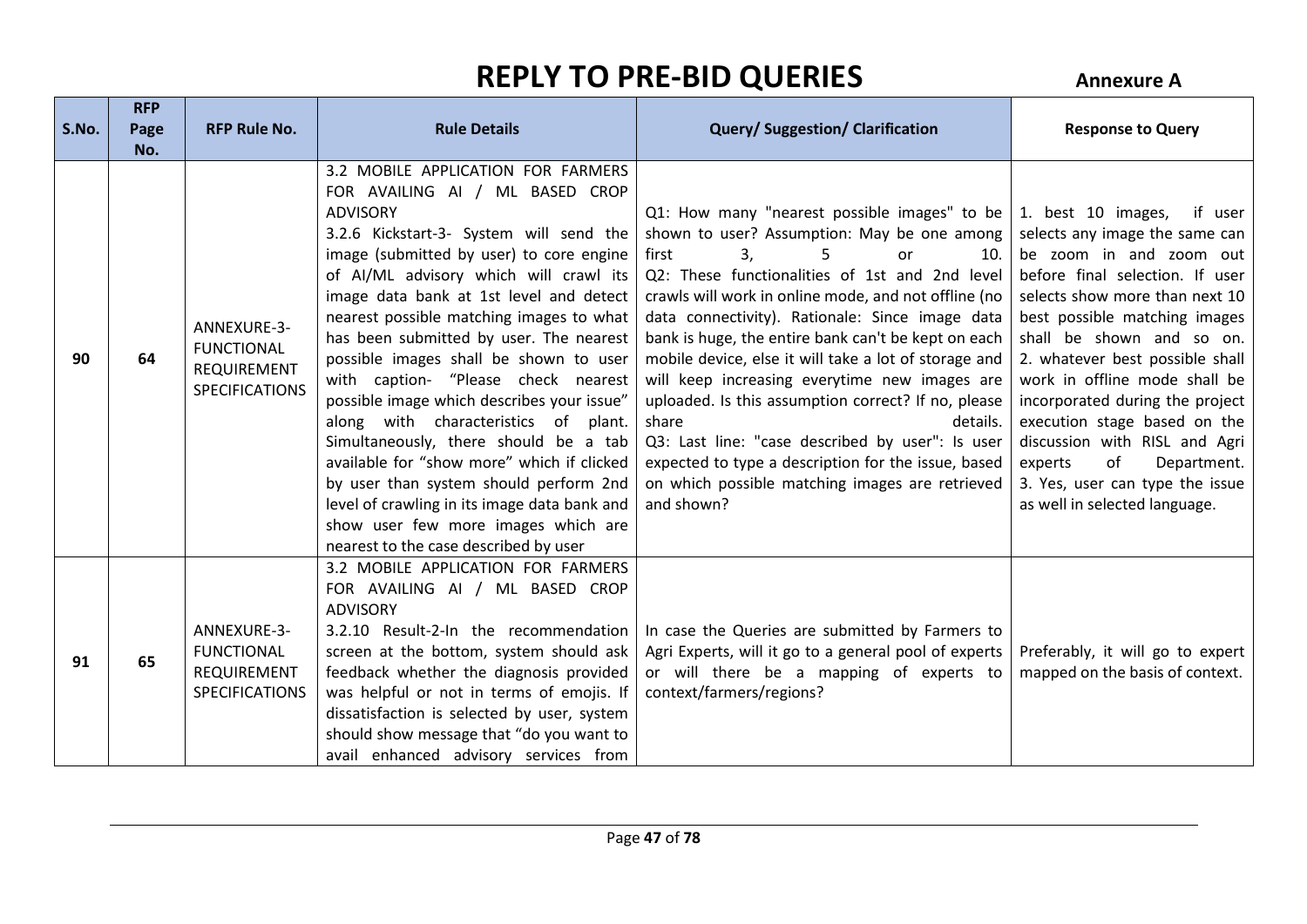| S.No. | <b>RFP</b><br>Page | <b>RFP Rule No.</b>                                                             | <b>Rule Details</b>                                                                                                                                                                                                                               | <b>Query/Suggestion/Clarification</b>                                                                                                                                                                                                                                                                                                                                                                                                                                                                                                                                                                                                        | <b>Response to Query</b>                                                                                                                                  |
|-------|--------------------|---------------------------------------------------------------------------------|---------------------------------------------------------------------------------------------------------------------------------------------------------------------------------------------------------------------------------------------------|----------------------------------------------------------------------------------------------------------------------------------------------------------------------------------------------------------------------------------------------------------------------------------------------------------------------------------------------------------------------------------------------------------------------------------------------------------------------------------------------------------------------------------------------------------------------------------------------------------------------------------------------|-----------------------------------------------------------------------------------------------------------------------------------------------------------|
|       | No.                |                                                                                 |                                                                                                                                                                                                                                                   |                                                                                                                                                                                                                                                                                                                                                                                                                                                                                                                                                                                                                                              |                                                                                                                                                           |
|       |                    |                                                                                 | expert panel of Agriculture Department. If<br>user selects yes, the same shall be routed<br>to admin panel of agri-expert advisors. If<br>no, is selected system shall close the issue<br>in discussion.                                          |                                                                                                                                                                                                                                                                                                                                                                                                                                                                                                                                                                                                                                              |                                                                                                                                                           |
| 92    | 65                 | ANNEXURE-3-<br><b>FUNCTIONAL</b><br><b>REQUIREMENT</b><br><b>SPECIFICATIONS</b> | 3.2 MOBILE APPLICATION FOR FARMERS<br>FOR AVAILING AI / ML BASED CROP<br><b>ADVISORY</b><br>3.2.11 Result-3- In case of scenario<br>described at 3.2.10, the advisory generated<br>by expert panel should be provided to user<br>as notification. | 1. Which medium of notification is required? SMS,<br>Android's push notification or something else?<br>2. If SMS please confirm that RISL will perform<br>onboarding of SMS vendor, bear the costs<br>(operational, registration, etc.), complete the TRAI<br>mandate of DLT (digital ledger technology)?<br>3. please confirm that RISL will provide SMS API<br>and method of generating authentication token to<br>Bidder.<br>4. If Android's push notification service to be used,<br>account creation with 3rd party vendor (e.g.<br>Google) is necessary. Please confirm that RISL will<br>do the needful and bear the related charges. | Already answered similar query,<br>please go through the same.                                                                                            |
| 93    | 65                 | ANNEXURE-3-<br><b>FUNCTIONAL</b><br><b>REQUIREMENT</b><br><b>SPECIFICATIONS</b> | 3.2 MOBILE APPLICATION FOR FARMERS<br>FOR AVAILING AI / ML BASED CROP<br><b>ADVISORY</b><br>3.2.12 Dashboard-1- System should<br>provide a user dashboard wherein past<br>issues described and their resolutions<br>provided are maintained.      | Q1: How many user roles are expected in the<br>system?<br>Q2: Will the user role be further given access to<br>specific state's administrative blocks, districts,<br>villages,<br>etc.?<br>Q3: Assumption: Dashboard will provide access of<br>only the authorized access to each system user,<br>based on their role, location, etc. Is this<br>assumption correct?                                                                                                                                                                                                                                                                         | All these<br>things shall be<br>materialsed during the course<br>of execution of project. RISL will<br>share these<br>details<br>with<br>selected bidder. |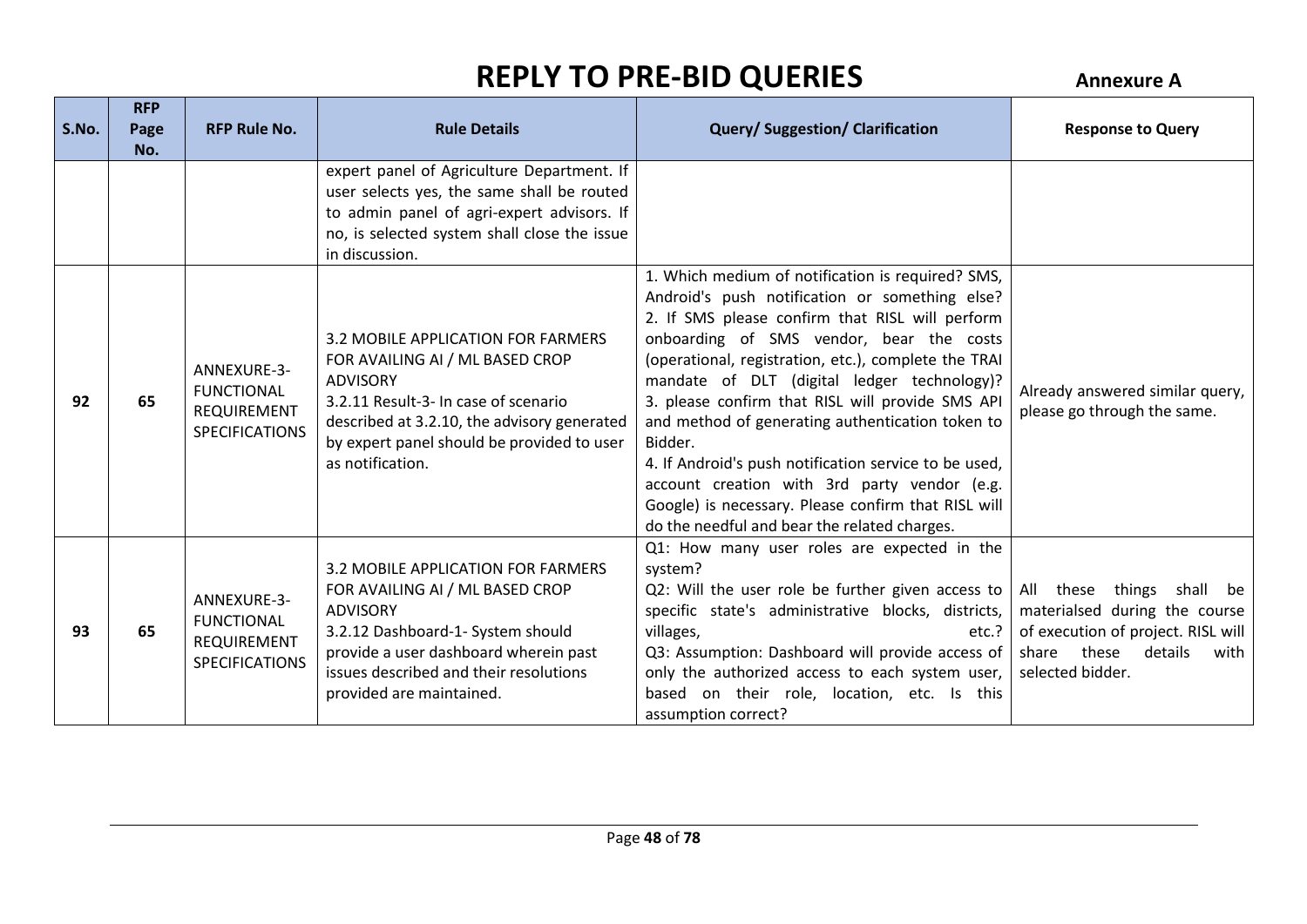| S.No. | <b>RFP</b><br>Page<br>No. | <b>RFP Rule No.</b>                                                      | <b>Rule Details</b>                                                                                                                                                                     | <b>Query/Suggestion/Clarification</b>                                                                                                                                                                                                                                                                                                                                                                                                                                                                                                                                                                                                                                                                                                                                                           | <b>Response to Query</b>                                       |
|-------|---------------------------|--------------------------------------------------------------------------|-----------------------------------------------------------------------------------------------------------------------------------------------------------------------------------------|-------------------------------------------------------------------------------------------------------------------------------------------------------------------------------------------------------------------------------------------------------------------------------------------------------------------------------------------------------------------------------------------------------------------------------------------------------------------------------------------------------------------------------------------------------------------------------------------------------------------------------------------------------------------------------------------------------------------------------------------------------------------------------------------------|----------------------------------------------------------------|
| 94    | 65                        | ANNEXURE-3-<br><b>FUNCTIONAL</b><br>REQUIREMENT<br><b>SPECIFICATIONS</b> | 3.2 MOBILE APPLICATION FOR FARMERS<br>FOR AVAILING AI / ML BASED CROP<br><b>ADVISORY</b><br>3.2.15 Multi-Language Support- Mobile<br>application should be bilingual<br>(Hindi/English) | <b>Breaking</b><br>this<br>3<br>point<br>into<br>parts:<br>1. Is the Master data expected to be in English and<br>Hindi? Examples: List of district, tehsil, village/city,<br>variety, disease,<br>description<br>and<br>crop,<br>recommendation for each stress condition, etc.<br>2. Are the form labels in application expected to be<br>in English and Hindi? Examples: "Enter name",<br>"Select district", "Select crop", "Enter issue<br>description",<br>etc.<br>3. Can the mobile application user enter data in<br>Hindi?<br>If yes the user will need to install and choose<br>specific keyboards in Android smartphone. We can<br>provide the steps in user manual. If the user<br>already has any Hindi keyboard install, they can<br>directly use it. Examples: "हिरनमगरी, उदयपुर" | Already answered similar query,<br>please go through the same. |
| 95    | 65                        | ANNEXURE-3-<br><b>FUNCTIONAL</b><br>REQUIREMENT<br><b>SPECIFICATIONS</b> | 3.2 MOBILE APPLICATION FOR FARMERS<br>FOR AVAILING AI / ML BASED CROP<br>ADVISORY<br>3.2.16 Concurrent Users-Minimum 5000                                                               | Concurrency of 5000 is very high. We understand<br>that this refers to either number of total registered<br>users or users simultaneously logged in? please<br>confirm.                                                                                                                                                                                                                                                                                                                                                                                                                                                                                                                                                                                                                         | 5000 is users simultaneously<br>logged in                      |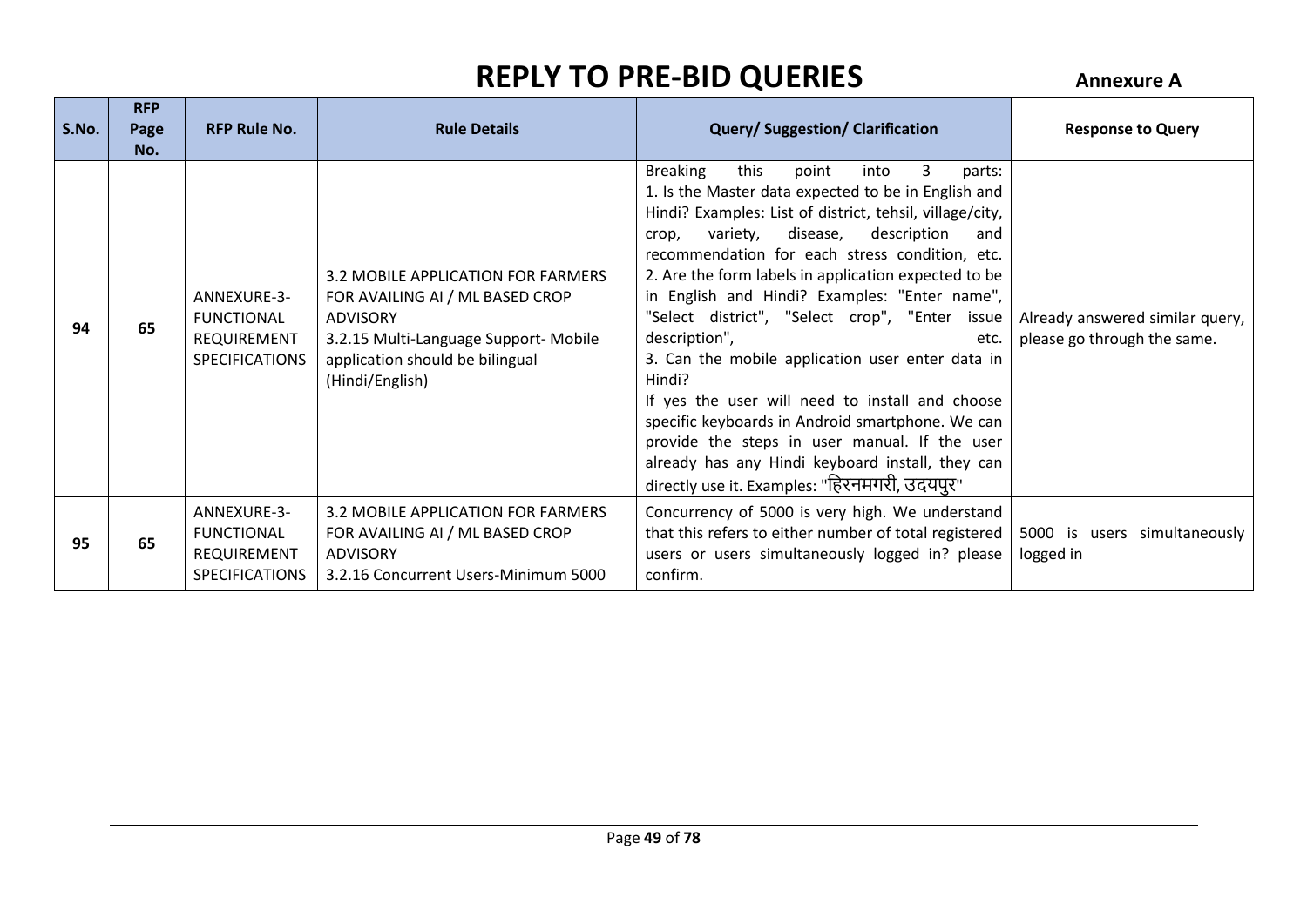| S.No. | <b>RFP</b><br>Page | <b>RFP Rule No.</b>                                                             | <b>Rule Details</b>                                                                                                                                                                                                                                                                                                                                                                                                                                       | <b>Query/Suggestion/Clarification</b>                                                                                                                                                                                                                                                                                                                                                                                                                                                                                                                                                                                                                                                                                                                                                                                                                             | <b>Response to Query</b>                                       |
|-------|--------------------|---------------------------------------------------------------------------------|-----------------------------------------------------------------------------------------------------------------------------------------------------------------------------------------------------------------------------------------------------------------------------------------------------------------------------------------------------------------------------------------------------------------------------------------------------------|-------------------------------------------------------------------------------------------------------------------------------------------------------------------------------------------------------------------------------------------------------------------------------------------------------------------------------------------------------------------------------------------------------------------------------------------------------------------------------------------------------------------------------------------------------------------------------------------------------------------------------------------------------------------------------------------------------------------------------------------------------------------------------------------------------------------------------------------------------------------|----------------------------------------------------------------|
|       | No.                |                                                                                 |                                                                                                                                                                                                                                                                                                                                                                                                                                                           |                                                                                                                                                                                                                                                                                                                                                                                                                                                                                                                                                                                                                                                                                                                                                                                                                                                                   |                                                                |
| 96    | 65                 | ANNEXURE-3-<br><b>FUNCTIONAL</b><br><b>REQUIREMENT</b><br><b>SPECIFICATIONS</b> | 3.2 MOBILE APPLICATION FOR FARMERS<br>FOR AVAILING AI / ML BASED CROP<br><b>ADVISORY</b><br>3.2.17 Platform- Should support Android<br>5.0 and above                                                                                                                                                                                                                                                                                                      | Q1: What is the medium of distribution of Android<br>app to public - is it Google Play? We understand<br>that the RISL will purchase a Google Play Store<br>account and use it for releasing Android apps to<br>public.<br>Please<br>confirm.<br>Q2: Please confirm that the RISL will be the<br>custodian of the credentials of the said Google Play<br>Store?<br>Q3: Please confirm that the RISL will perform the<br>release of apps on Google Play Store?<br>Bidder can help and guide RISL, wherever required.                                                                                                                                                                                                                                                                                                                                               | Already answered similar query,<br>please go through the same. |
| 97    | 65                 | ANNEXURE-3-<br><b>FUNCTIONAL</b><br><b>REQUIREMENT</b><br><b>SPECIFICATIONS</b> | 3.2 MOBILE APPLICATION FOR FARMERS<br>FOR AVAILING AI / ML BASED CROP<br><b>ADVISORY</b><br>3.2.18 APIs development & integration<br>support - Integration with various<br>platforms of RISL like Rajasthan SSO, e-<br>Dharti, Jan-Aadhaar, Rajasthan<br>UID/Aadhaar, Rajdharaa (State GIS<br>Platform), e-Sanchar, RajKisan Saathi<br>Platform and web interface for agri-experts<br>for providing crop pest & health<br>management solutions to farmers | Q1: Bidder will develop APIs and provide<br>integration support for only the feature in scope<br>for this RFP. Any other APIs have to be developed,<br>maintained and supported by respective RISL<br>agencies. Wherever integrations are required,<br>Bidder will require inputs from RISL for the API<br>signatures, authentication details, etc. Hope this<br>assumption is correct. If no, please provide details.<br>Q2: Integration with any RISL/external vendor APIs<br>must pass through required security checks. In case<br>any security vulnerabilities are identified, RISL to<br>work with it's other partners to close them before<br>confirm.<br>Please<br>integration<br>occurs.<br>Q3: All 3rd party API details and purpose will be<br>provided during design phase so the required fields<br>can be captured to avoid rework. Please confirm. | Already answered similar query,<br>please go through the same. |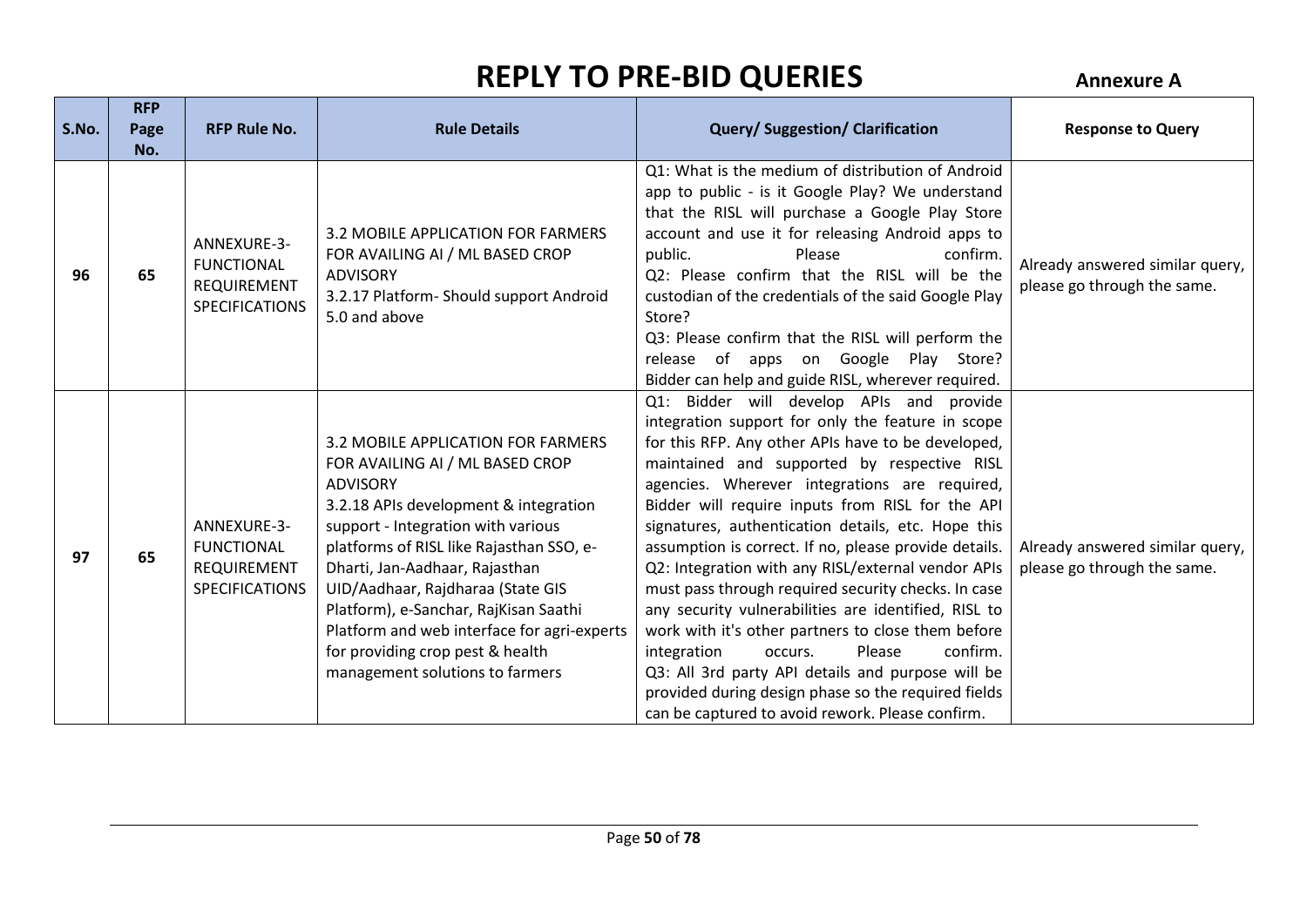| S.No. | <b>RFP</b><br>Page<br>No. | <b>RFP Rule No.</b>                                                             | <b>Rule Details</b>                                                                                                                                                                                                                                                                                                                                                                                            | <b>Query/Suggestion/Clarification</b>                                                                                                                                                                                                                                                                                                                                                                                                                                                                                  | <b>Response to Query</b>                                                                                                                                                                                                                                                                           |
|-------|---------------------------|---------------------------------------------------------------------------------|----------------------------------------------------------------------------------------------------------------------------------------------------------------------------------------------------------------------------------------------------------------------------------------------------------------------------------------------------------------------------------------------------------------|------------------------------------------------------------------------------------------------------------------------------------------------------------------------------------------------------------------------------------------------------------------------------------------------------------------------------------------------------------------------------------------------------------------------------------------------------------------------------------------------------------------------|----------------------------------------------------------------------------------------------------------------------------------------------------------------------------------------------------------------------------------------------------------------------------------------------------|
| 98    | 65                        | ANNEXURE-3-<br><b>FUNCTIONAL</b><br><b>REQUIREMENT</b><br><b>SPECIFICATIONS</b> | 3.2 MOBILE APPLICATION FOR FARMERS<br>FOR AVAILING AI / ML BASED CROP<br><b>ADVISORY</b><br>3.2.7 Kickstart-4- System should ask user to<br>confirm the nearest possible image of its<br>issue.<br>Once user selects the nearest image which<br>describes its issue well, action will trigger<br>the core engine of AI/ML advisory and<br>confirmed image will be treated as final<br>issue submitted by user. | In case a farmer can't find any suggested near-<br>matches, can the user upload their own image, or<br>are they required to select from only the nearest<br>possible images from the data bank? Assumption:<br>The former case - If the user does not find a near<br>match image of the issue at hand, they can upload<br>their own image.                                                                                                                                                                             | mechanism of<br>The .<br>above<br>selection of nearest matching<br>image is for assistance to user<br>and also for first level filtering<br>of image<br>based on user<br>acceptability. Yes, if nearest<br>matching is not available than<br>also system should allow user to<br>submit the issue. |
| 99    | 66                        | ANNEXURE-3-<br><b>FUNCTIONAL</b><br>REQUIREMENT<br><b>SPECIFICATIONS</b>        | 3.3 MOBILE APPLICATION FOR IMAGE<br><b>COLLECTION OF CROPS</b><br>3.3.11 Platform- Should support Android<br>5.0 and above                                                                                                                                                                                                                                                                                     | Q1: What is the medium of distribution of Android<br>app to public - is it Google Play? We understand<br>that the RISL will purchase a Google Play Store<br>account and use it for releasing Android apps to<br>public.<br>Please<br>confirm.<br>Q2: Please confirm that the RISL will be the<br>custodian of the credentials of the said Google Play<br>Store?<br>Q3: Please confirm that the RISL will perform the<br>apps on Google Play Store?<br>release of<br>Bidder can help and guide RISL, wherever required. | It shall be google play store.<br>RISL already has credentials.<br>RISL shall perform the release of<br>apps on google playstore.                                                                                                                                                                  |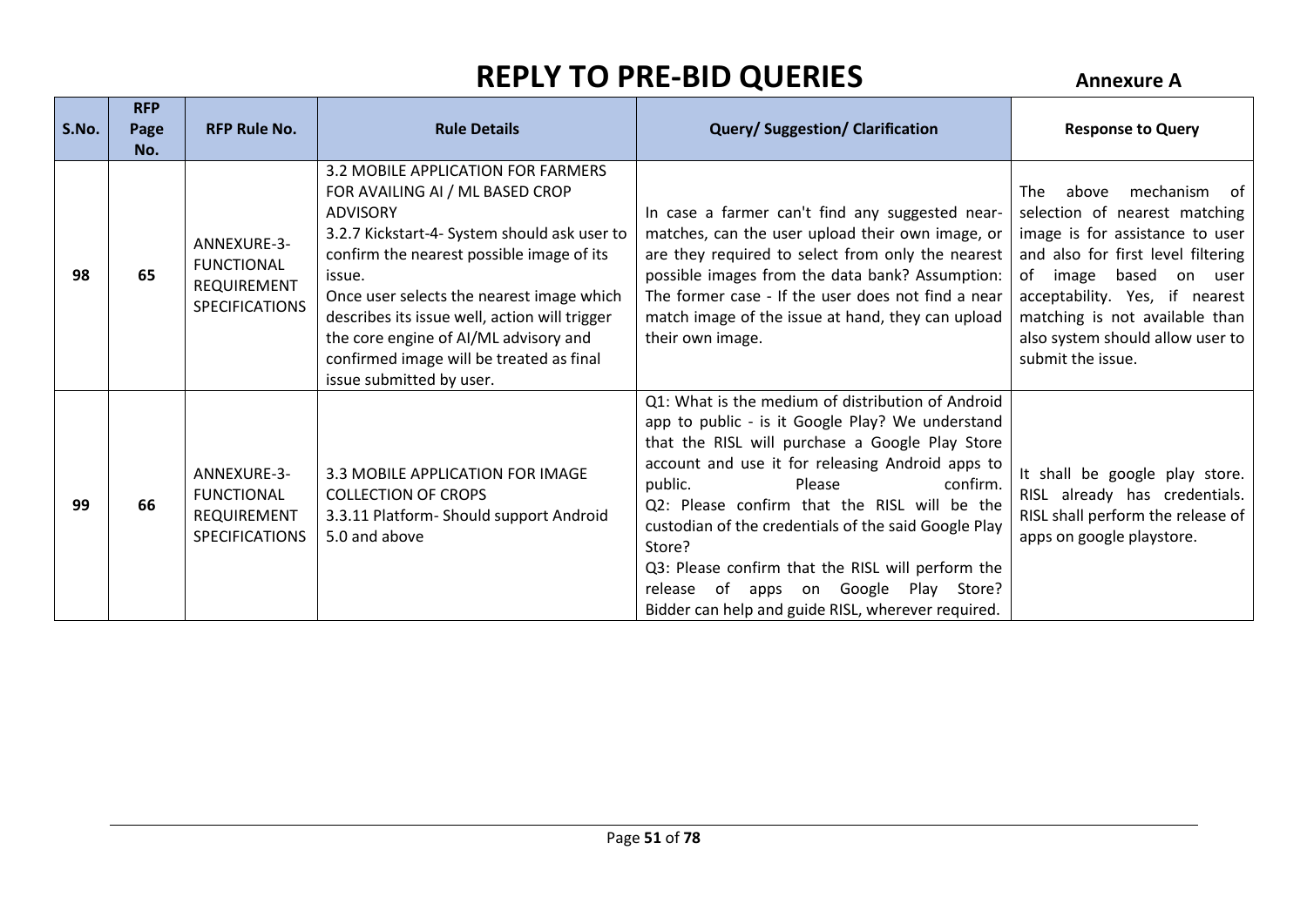| S.No. | <b>RFP</b><br>Page<br>No. | <b>RFP Rule No.</b>                                                      | <b>Rule Details</b>                                                                                                                                                                                                                                                                                                                                                         | <b>Query/Suggestion/Clarification</b>                                                                                                                                                                                                                                                                                                                                                                                                                                                                                                                                                                                                                                                                                                                                                                                             | <b>Response to Query</b>                                       |
|-------|---------------------------|--------------------------------------------------------------------------|-----------------------------------------------------------------------------------------------------------------------------------------------------------------------------------------------------------------------------------------------------------------------------------------------------------------------------------------------------------------------------|-----------------------------------------------------------------------------------------------------------------------------------------------------------------------------------------------------------------------------------------------------------------------------------------------------------------------------------------------------------------------------------------------------------------------------------------------------------------------------------------------------------------------------------------------------------------------------------------------------------------------------------------------------------------------------------------------------------------------------------------------------------------------------------------------------------------------------------|----------------------------------------------------------------|
| 100   | 66                        | ANNEXURE-3-<br><b>FUNCTIONAL</b><br>REQUIREMENT<br><b>SPECIFICATIONS</b> | 3.3 MOBILE APPLICATION FOR IMAGE<br><b>COLLECTION OF CROPS</b><br>3.3.12 APIs development & integration<br>support - Integration with various<br>platforms of RISL like Rajasthan SSO,<br>Rajdharaa (State GIS Platform), e-Sanchar,<br>RajKisan Saathi Platform and web interface<br>for agri-experts for providing crop pest &<br>health management solutions to farmers. | Bidder will develop APIs and provide<br>Q1:<br>integration support for only the feature in scope<br>for this RFP. Any other APIs have to be developed,<br>maintained and supported by respective RISL<br>agencies. Wherever integrations are required,<br>Bidder will require inputs from RISL for the API<br>signatures, authentication details, etc. Hope this<br>assumption is correct. If no, please provide details.<br>Q2: Integration with any RISL/external vendor APIs<br>must pass through required security checks. In case<br>any security vulnerabilities are identified, RISL to<br>work with it's other partners to close them before<br>integration<br>occurs.<br>Q3: All 3rd party API details and purpose have to<br>be provided during design phase so the required<br>fields can be captured to avoid rework. | Already answered similar query,<br>please go through the same. |
| 101   | 66                        | ANNEXURE-3-<br><b>FUNCTIONAL</b><br>REQUIREMENT<br><b>SPECIFICATIONS</b> | 3.3 MOBILE APPLICATION FOR IMAGE<br><b>COLLECTION OF CROPS</b><br>3.3.9 Multi-Language Support- Mobile<br>application should be bilingual<br>(Hindi/English)                                                                                                                                                                                                                | <b>Breaking</b><br>this<br>3<br>point<br>into<br>parts:<br>1. Is the Master data expected to be in English and<br>Hindi? Examples: List of district, tehsil, village/city,<br>disease,<br>description<br>variety,<br>crop,<br>and<br>recommendation for each stress condition, etc.<br>2. Are the form labels in application expected to be<br>in English and Hindi? Examples: "Enter name",<br>"Select district", "Select crop", "Enter issue<br>description",<br>etc.<br>3. Can the mobile application user enter data in<br>Hindi?<br>If yes the user will need to install and choose<br>specific keyboards in Android smartphone. We can                                                                                                                                                                                      | Already answered similar query,<br>please go through the same. |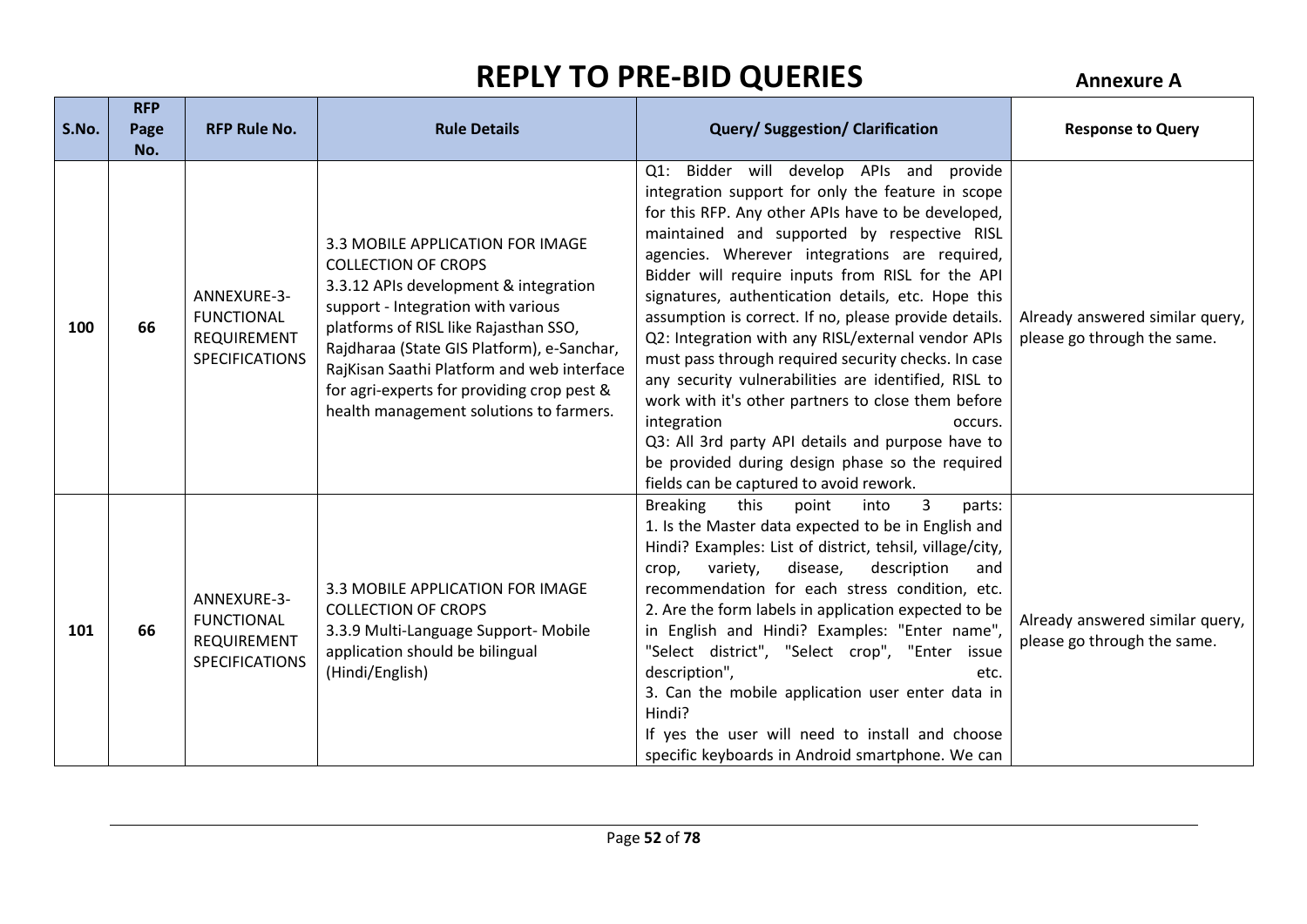| S.No. | <b>RFP</b><br>Page<br>No. | <b>RFP Rule No.</b>                                                      | <b>Rule Details</b>                                                                                                                                                                                                                                                                                                                                                                                                                                                                                  | <b>Query/Suggestion/Clarification</b>                                                                                                                                                                                                                                                                                                                       | <b>Response to Query</b>                                                                                                                                                                                                                                                                                                     |
|-------|---------------------------|--------------------------------------------------------------------------|------------------------------------------------------------------------------------------------------------------------------------------------------------------------------------------------------------------------------------------------------------------------------------------------------------------------------------------------------------------------------------------------------------------------------------------------------------------------------------------------------|-------------------------------------------------------------------------------------------------------------------------------------------------------------------------------------------------------------------------------------------------------------------------------------------------------------------------------------------------------------|------------------------------------------------------------------------------------------------------------------------------------------------------------------------------------------------------------------------------------------------------------------------------------------------------------------------------|
|       |                           |                                                                          |                                                                                                                                                                                                                                                                                                                                                                                                                                                                                                      | provide the steps in user manual. If the user<br>already has any Hindi keyboard install, they can<br>directly use it. Examples: "हिरनमगरी, उदयपुर"                                                                                                                                                                                                          |                                                                                                                                                                                                                                                                                                                              |
| 102   | 67                        | ANNEXURE-3-<br><b>FUNCTIONAL</b><br>REQUIREMENT<br><b>SPECIFICATIONS</b> | 3.4 WEB INTERFACE FOR AGRI-EXPERTS<br>FOR PROVIDING CROP PEST & HEALTH<br>MANAGEMENT SOLUTIONS TO FARMERS<br>3.4.1 User Management & Role Access-<br>- Agri-Expert-Expert role for providing<br>advisory services<br>- 2nd level - Agri-Experts / Approval<br>Authorities for image approval<br>- 1st level- Agriculture Department officials<br>working in field / selected bidder's users<br>- Admin – Managing of portal and other<br>masters and creation of roles and access<br>for other users | Q1:<br>Portal<br>Role<br>Master data<br>access and<br>management to be available for Admin user. Hence<br>all master data has to be entered by admin only. Is<br>this<br>correct?<br>$Q2$ :<br>data<br>Location<br>all<br>levels<br>master<br>at<br>(state/district/taluka/village) has to be provided or<br>verified as captured by RISL. Is this correct? | It is clearly mentioned that<br>admin role is for "Managing of<br>portal and other masters and<br>creation of roles and access for<br>other users". Nowhere it is<br>mentioned that admin<br>will<br>enter the master data entry. In<br>exceptional cases after Go-Live<br>admin may use its access<br>criteria if required. |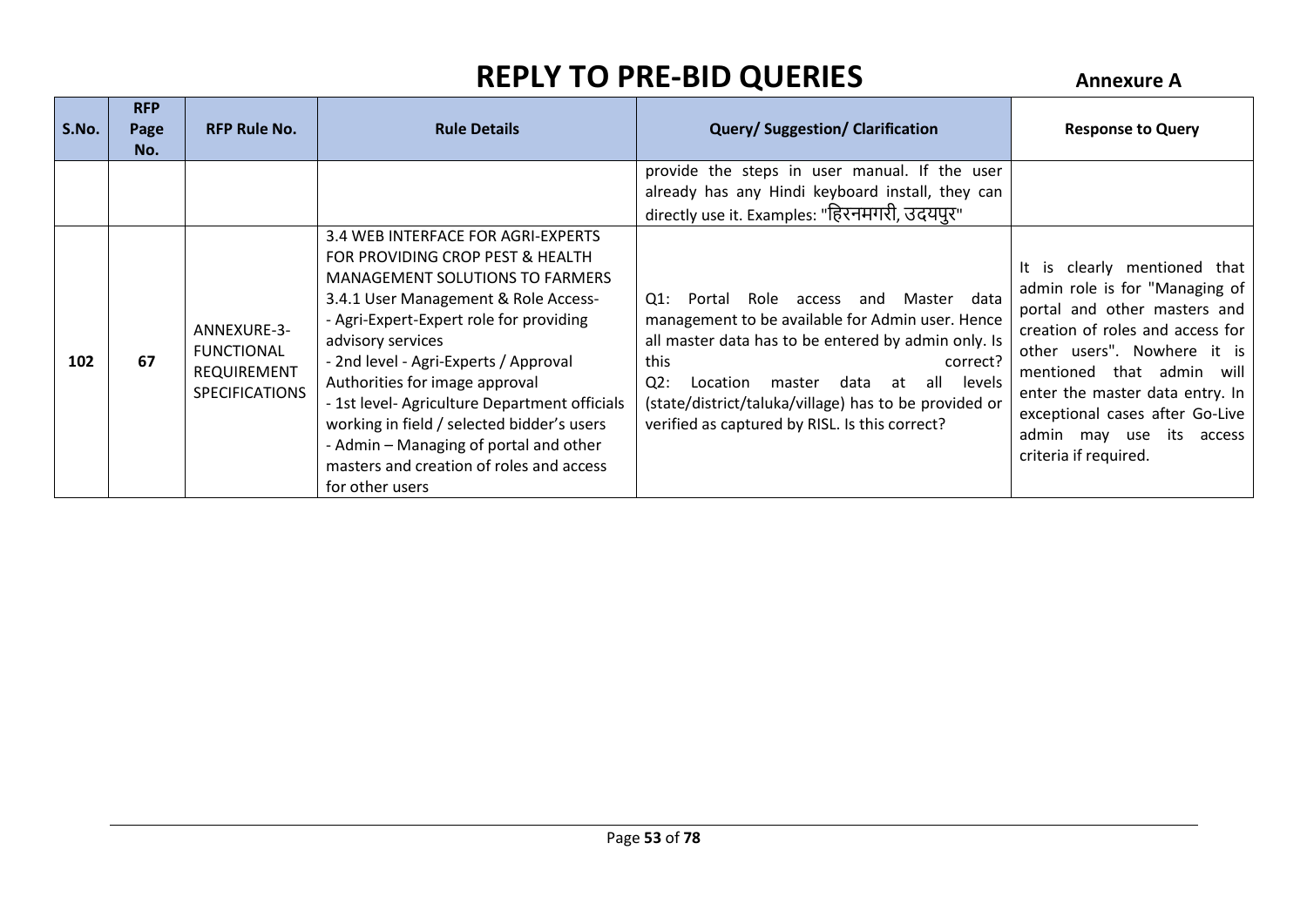| S.No. | <b>RFP</b><br>Page<br>No. | <b>RFP Rule No.</b>                                                      | <b>Rule Details</b>                                                                                                                                                                                                                                                                                                                                                                                                                                                                                                                                                                                                                                                                                                                                                 | <b>Query/Suggestion/Clarification</b>                                                                                                                                                                                                                                                                                                                                                                                                                                                                                                                                                                                                                                                                                                              | <b>Response to Query</b>                                                                                                                                                                                                                                                                                                                                                                                                                                                                                                                                                                              |
|-------|---------------------------|--------------------------------------------------------------------------|---------------------------------------------------------------------------------------------------------------------------------------------------------------------------------------------------------------------------------------------------------------------------------------------------------------------------------------------------------------------------------------------------------------------------------------------------------------------------------------------------------------------------------------------------------------------------------------------------------------------------------------------------------------------------------------------------------------------------------------------------------------------|----------------------------------------------------------------------------------------------------------------------------------------------------------------------------------------------------------------------------------------------------------------------------------------------------------------------------------------------------------------------------------------------------------------------------------------------------------------------------------------------------------------------------------------------------------------------------------------------------------------------------------------------------------------------------------------------------------------------------------------------------|-------------------------------------------------------------------------------------------------------------------------------------------------------------------------------------------------------------------------------------------------------------------------------------------------------------------------------------------------------------------------------------------------------------------------------------------------------------------------------------------------------------------------------------------------------------------------------------------------------|
| 103   | 67                        | ANNEXURE-3-<br><b>FUNCTIONAL</b><br>REQUIREMENT<br><b>SPECIFICATIONS</b> | 3.4 WEB INTERFACE FOR AGRI-EXPERTS<br>FOR PROVIDING CROP PEST & HEALTH<br><b>MANAGEMENT SOLUTIONS TO FARMERS</b><br>3.4.3 User Functionalities-<br>- Agri-Expert- System should receive<br>request for enhanced advisory sought from<br>farmers through mobile application.<br>System should allow user to view these<br>requests through user dashboard in a list<br>view with filtering options. After clicking on<br>action tab against each query, system<br>should call core AI/ML engine for 1st level<br>of resolution and same shall be shown to<br>user in edit mode. User should be able to<br>see image uploaded by farmer with zoom<br>in zoom out option. User shall edit the<br>recommendation section and diagnosis and<br>issue advisory to farmer. | Q1: Which medium of notification is required?<br>SMS, Android's push notification or something<br>else?<br>- 1.1: If SMS, is the assumption#1 correct that RISL<br>will perform onboarding of SMS vendor, bear the<br>costs (operational, registration, etc.), complete the<br>TRAI mandate of DLT (digital ledger technology)?<br>Assumption#2: Once this is done, RISL will provide<br>SMS API and method of generating authentication<br>Bidder.<br>this<br>token<br>to<br>Is.<br>correct?<br>- 1.2: If Android's push notification service to be<br>used, account creation with 3rd party vendor (e.g.<br>Google)<br>is<br>necessary.<br>Q2: Should there be a notification to the farmer if<br>there is a change in recommendation by expert? | notifications<br>Android<br>push<br>&SMS<br>both.<br>SMS-<br>RISL has its<br>For<br>empanelled telecom partners,<br>clearance from TRAI for bulk<br>messages shall be responsibility<br>of RISL. SMS cost shall be borne<br>by RISL. Selected bidder needs<br>to integrate with e-Sanchaar<br><b>APIS</b><br>RISL.<br>of<br>0f<br>android<br>2. Incase<br>push<br>notification- Account creation<br>and other formalities shall be<br>RISL.<br>done<br>by<br>3. At each stage communication<br>shall<br>farmer<br>be<br>done<br>bv<br>whether it is change or status of<br>service and other details. |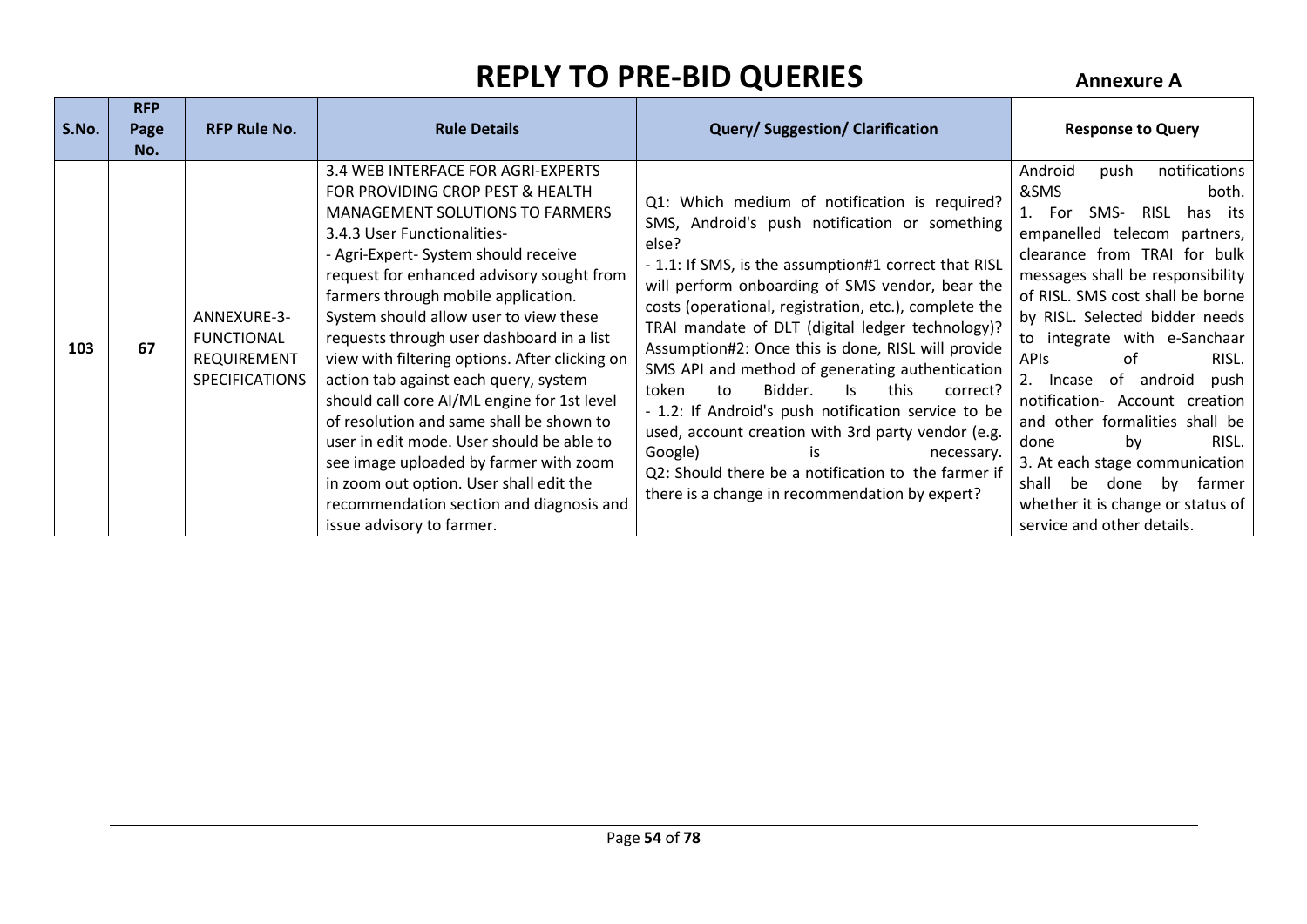| S.No. | <b>RFP</b><br>Page<br>No. | <b>RFP Rule No.</b>                                                             | <b>Rule Details</b>                                                                                                                                                                                      | <b>Query/Suggestion/Clarification</b>                                                                                                                                                                                                                                                                                                                                                                                                                                                                                                                                                                                                                                                                                                                                                                                                                                                                                                                                                                                                                                | <b>Response to Query</b>                                                                                                                                                                                                                                                                                                                                                                       |
|-------|---------------------------|---------------------------------------------------------------------------------|----------------------------------------------------------------------------------------------------------------------------------------------------------------------------------------------------------|----------------------------------------------------------------------------------------------------------------------------------------------------------------------------------------------------------------------------------------------------------------------------------------------------------------------------------------------------------------------------------------------------------------------------------------------------------------------------------------------------------------------------------------------------------------------------------------------------------------------------------------------------------------------------------------------------------------------------------------------------------------------------------------------------------------------------------------------------------------------------------------------------------------------------------------------------------------------------------------------------------------------------------------------------------------------|------------------------------------------------------------------------------------------------------------------------------------------------------------------------------------------------------------------------------------------------------------------------------------------------------------------------------------------------------------------------------------------------|
| 104   | 68                        | ANNEXURE-3-<br><b>FUNCTIONAL</b><br><b>REQUIREMENT</b><br><b>SPECIFICATIONS</b> | 3.4 WEB INTERFACE FOR AGRI-EXPERTS<br>FOR PROVIDING CROP PEST & HEALTH<br><b>MANAGEMENT SOLUTIONS TO FARMERS</b><br>3.4.5 Multi-Language Support-Web<br>Interface should be bilingual<br>(Hindi/English) | 1. Is the Master data expected to be in English and<br>Hindi? Examples: List of district, tehsil, village/city,<br>variety,<br>disease,<br>description<br>and<br>crop,<br>recommendation for each stress condition, etc.<br>2. Are the form labels in application expected to be<br>in English and Hindi? Examples: "Enter name",<br>"Select district", "Select crop", "Enter issue<br>description",<br>etc.<br>3. Can the mobile application user enter data in<br>Hindi?<br>If yes the user will need to install and choose<br>specific keyboards in Android smartphone. We can<br>provide the steps in user manual. If the user<br>already has any Hindi keyboard install, they can<br>directly use it. Examples: "हिरनमगरी, उदयपुर"<br>4. Is it okay to have complete web application in<br>English; only farmer advisory or communication to<br>farmer and such exchange is in Hindi ?<br>5. Multi language support for Hindi is available<br>after proof read and go ahead by RISL. Any<br>translation required should be provided by RISL.<br>Please confirm. | Bilingual support in English and<br>Hindi means all details including<br>nomenclature, name tagging,<br>naming convention, drop down<br>lists, user input through typing<br>etc. should be allowed in<br>chosen language by user. If<br>English is selected by user then<br>all details should be in Hindi and<br>if English is selected by bidder<br>then all details should be in<br>English |
| 105   | 68                        | ANNEXURE-3-<br><b>FUNCTIONAL</b><br><b>REQUIREMENT</b><br><b>SPECIFICATIONS</b> | 3.4 WEB INTERFACE FOR AGRI-EXPERTS<br>FOR PROVIDING CROP PEST & HEALTH<br><b>MANAGEMENT SOLUTIONS TO FARMERS</b><br>3.4.7 Platform- Dot Net Framework                                                    | Q1: This clause is restrictive. Please allow the<br>bidder to propose any solution which is SOA<br>compliant rather than restricting to .NET<br>framework. Can this be any enterprise-grade tech<br>stack/ framework (e.g. Java based) that meets and<br>supports Service Oriented Architecture<br>considerations, and not be Dot Net Framework?                                                                                                                                                                                                                                                                                                                                                                                                                                                                                                                                                                                                                                                                                                                     | as per rfp                                                                                                                                                                                                                                                                                                                                                                                     |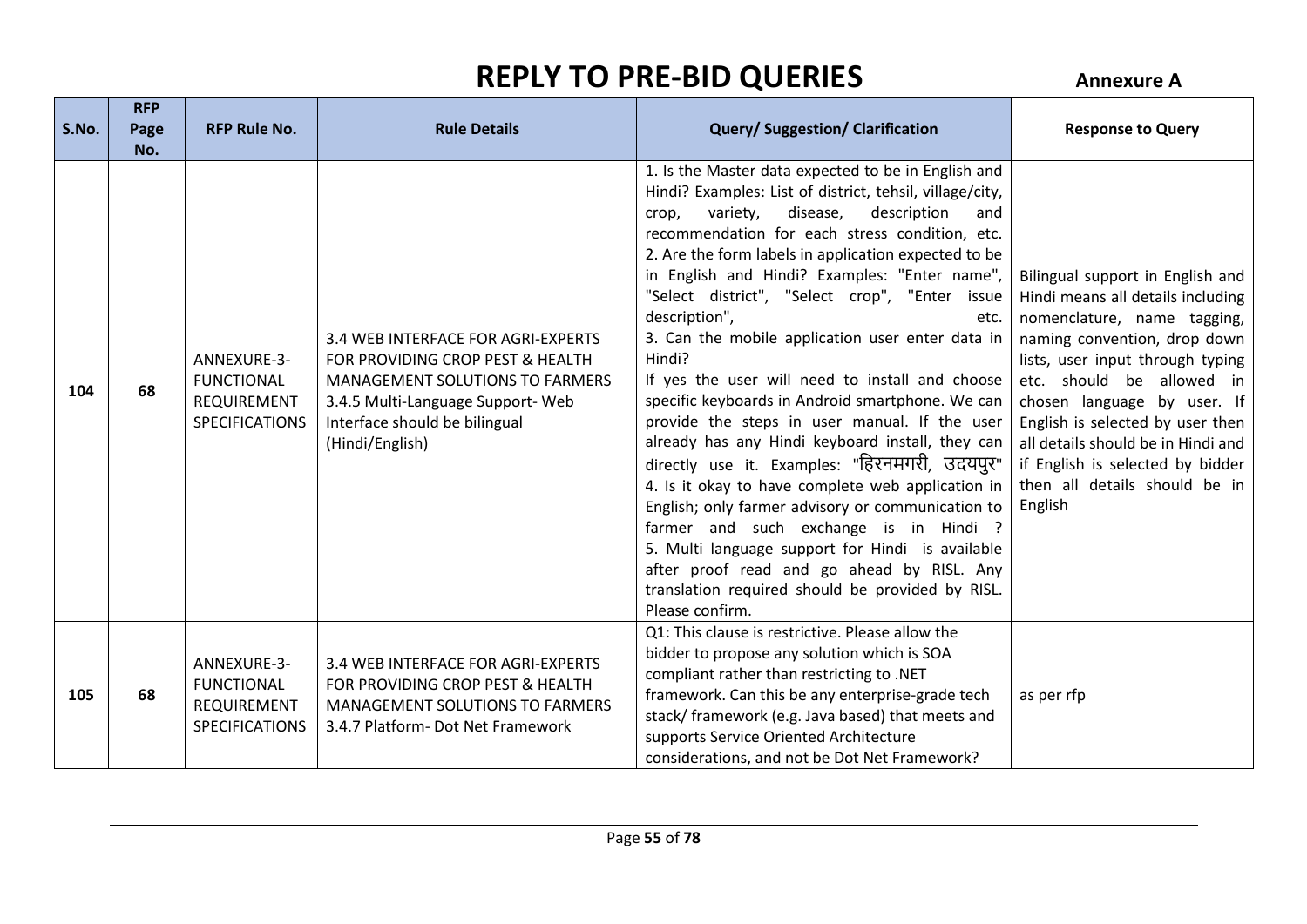| S.No. | <b>RFP</b><br>Page | <b>RFP Rule No.</b>                                                             | <b>Rule Details</b>                                                                                                                                                                                                                                                                                                                                                                                                                                                                                             | <b>Query/Suggestion/Clarification</b>                                                                                                                                                                                                                                                                                                                                                                                                                                                                                                                                                                                                                                    | <b>Response to Query</b>                                                                                                                                                                                                                                                                                     |
|-------|--------------------|---------------------------------------------------------------------------------|-----------------------------------------------------------------------------------------------------------------------------------------------------------------------------------------------------------------------------------------------------------------------------------------------------------------------------------------------------------------------------------------------------------------------------------------------------------------------------------------------------------------|--------------------------------------------------------------------------------------------------------------------------------------------------------------------------------------------------------------------------------------------------------------------------------------------------------------------------------------------------------------------------------------------------------------------------------------------------------------------------------------------------------------------------------------------------------------------------------------------------------------------------------------------------------------------------|--------------------------------------------------------------------------------------------------------------------------------------------------------------------------------------------------------------------------------------------------------------------------------------------------------------|
|       | No.                |                                                                                 |                                                                                                                                                                                                                                                                                                                                                                                                                                                                                                                 |                                                                                                                                                                                                                                                                                                                                                                                                                                                                                                                                                                                                                                                                          |                                                                                                                                                                                                                                                                                                              |
|       |                    |                                                                                 |                                                                                                                                                                                                                                                                                                                                                                                                                                                                                                                 | Q2: Can the S/W stack be defined by the bidder?<br>Or is there any need to adhere to the tech stack,<br>frameworks, softwares listed under 5.2.1/other<br>annexures.                                                                                                                                                                                                                                                                                                                                                                                                                                                                                                     |                                                                                                                                                                                                                                                                                                              |
| 106   | 68                 | ANNEXURE-3-<br><b>FUNCTIONAL</b><br><b>REQUIREMENT</b><br><b>SPECIFICATIONS</b> | 3.4 WEB INTERFACE FOR AGRI-EXPERTS<br>FOR PROVIDING CROP PEST & HEALTH<br><b>MANAGEMENT SOLUTIONS TO FARMERS</b><br>3.4.8 APIs development & integration<br>support - Integration with various<br>platforms of RISL like Rajasthan SSO,<br>Rajdharaa (State GIS Platform), e-Sanchar,<br>RajKisan Saathi Platform and mobile<br>application for image collection/farmer<br>mobile app for crop pest & health<br>management through AI/ML and core<br>AI/ML engine for crop pest & health<br>management solution | Q1: Bidder will develop APIs and provide<br>integration support for only the feature in scope<br>for this RFP. Any other APIs have to be developed,<br>maintained and supported by respective RISL<br>agencies. Wherever integrations are required,<br>Bidder will require inputs from RISL for the API<br>signatures, authentication details, etc. Hope this<br>assumption is correct. If no, please provide details.<br>Q2: Integration with any RISL/external vendor APIs<br>must pass through required security checks. In case<br>any security vulnerabilities are identified, RISL to<br>work with it's other partners to close them before<br>integration occurs. | Other integration support shall<br>be with RISL applications only as<br>and when required during<br>& maintenance.<br>operation<br>third<br>Yes, for<br>party app<br>intgegration all security related<br>vulnerabilities of third party<br>shall be dealth with third party<br>only.<br>Rest is as per rfp. |
| 107   | 70                 | ANNEXURE-5:<br>SELF-<br><b>DECLARATION</b>                                      | {to be submitted by the bidder on his<br>Letter head} To, {Procuring entity},<br>. In<br>response to the NIB Ref. No.<br>dated<br>for {Project Title}, as an<br>Owner/ Partner/ Director/ Auth. Sign.of<br>J.J/We hereby declare that presently our<br>Company/firm<br>, at the<br>time of bidding,: - c) is having unblemished<br>record and is not declared ineligible for                                                                                                                                    | Kindly amend the below clause as:<br>ANNEXURE-5: SELF-DECLARATION {to be submitted<br>by the bidder on his Letter head} To, {Procuring<br>entity},<br>response to the NIB Ref. No.<br>dated<br>for {Project Title}, as an Owner/<br>Partner/Director/Auth. Sign.of<br>I/We<br>hereby declare thatto the best of our knowledge<br>and based on the documents available presently<br>our Company/firm<br>, at the                                                                                                                                                                                                                                                          | as per rfp                                                                                                                                                                                                                                                                                                   |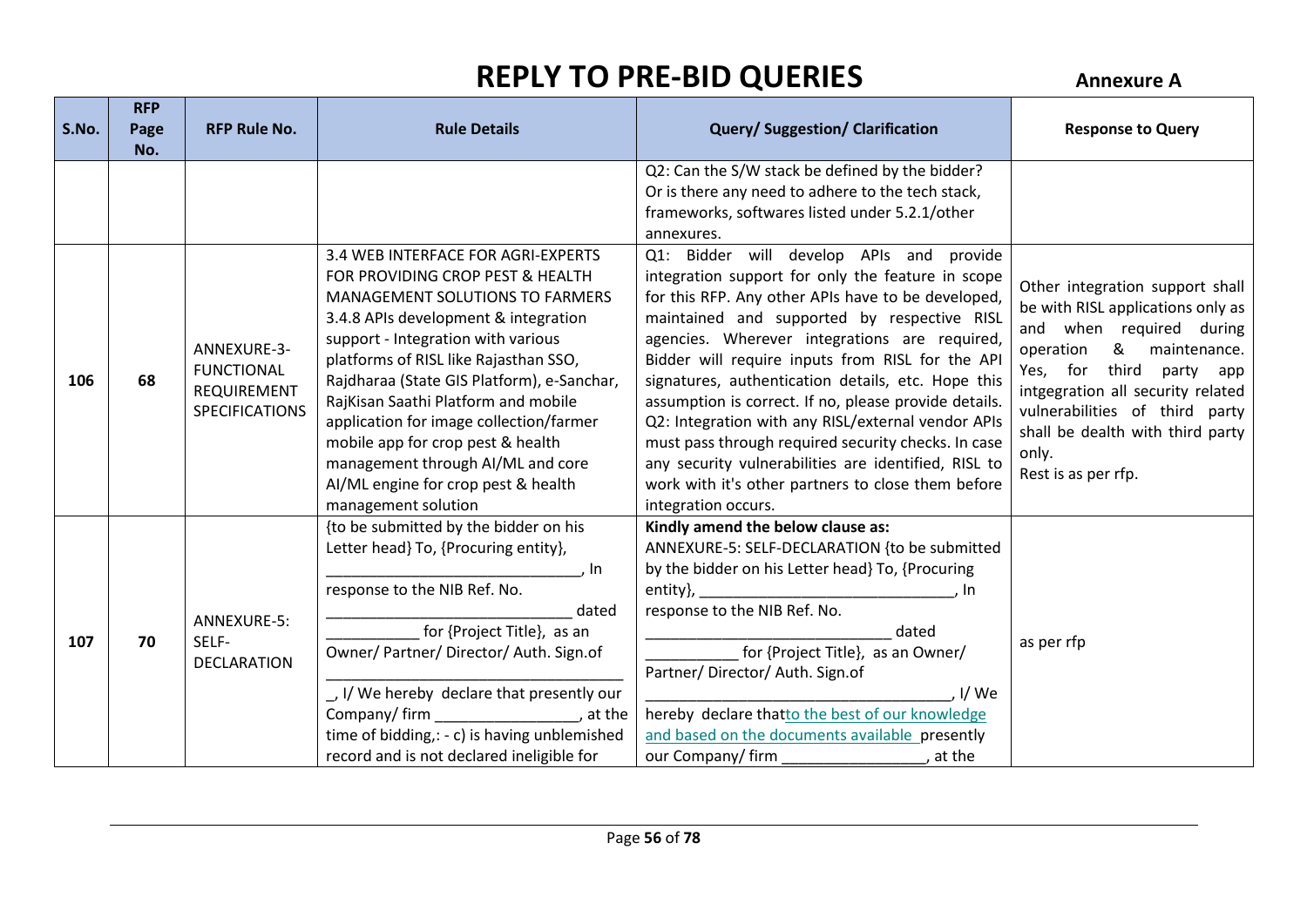**RFP** 

| S.No. | <b>KFP</b><br>Page | <b>RFP Rule No.</b>   | <b>Rule Details</b>                         | <b>Query/Suggestion/Clarification</b>                  | <b>Response to Query</b> |
|-------|--------------------|-----------------------|---------------------------------------------|--------------------------------------------------------|--------------------------|
|       | No.                |                       |                                             |                                                        |                          |
|       |                    |                       | corrupt & fraudulent practices either       | time of bidding,: - c) is having unblemished record    |                          |
|       |                    |                       | indefinitely or for a particular period of  | andand to the best of our knowledge and based on       |                          |
|       |                    |                       | time by any State/ Central government/      | the documents available is not declared ineligible     |                          |
|       |                    |                       | PSU/ UT. d) does not have any previous      | for corrupt & fraudulent practices either              |                          |
|       |                    |                       | transgressions with any entity in India or  | indefinitely or for a particular period of time by any |                          |
|       |                    |                       | abroad during the last 3 years e) does not  | State/ Central government/ PSU/ UT. d) to the best     |                          |
|       |                    |                       | have any debarment by any other             | of our knowledge and based on the documents            |                          |
|       |                    |                       | procuring entity g) does not have, and      | available does not have any previous                   |                          |
|       |                    |                       | ourdirectors and officers not have been     | transgressions with any entity in India or abroad      |                          |
|       |                    |                       | convicted of any criminal offence related   | during the last 3 years e) to the best of our          |                          |
|       |                    |                       | to their professional conduct or the making | knowledge and based on the documents available         |                          |
|       |                    |                       | of false statements or misrepresentations   | does not have any debarment by any other               |                          |
|       |                    |                       | as to their qualifications to enter into a  | procuring entity g) does not have, and ourdirectors    |                          |
|       |                    |                       | procurement contract within a period of     | and officers not have been convicted of any            |                          |
|       |                    |                       | three years preceding the commencement      | criminal offence related to their professional         |                          |
|       |                    |                       | of the procurement process, or not have     | conduct or the making of false statements or           |                          |
|       |                    |                       | been otherwise disqualified pursuant to     | misrepresentations as to their qualifications to       |                          |
|       |                    |                       | debarment proceedings;                      | enter into a procurement contract within a period      |                          |
|       |                    |                       |                                             | of three years preceding the commencement of           |                          |
|       |                    |                       |                                             | the procurement process, or not have been              |                          |
|       |                    |                       |                                             | otherwise disqualified pursuant to debarment           |                          |
|       |                    |                       |                                             | proceedings;                                           |                          |
|       |                    |                       | Also, I/ we have thoroughly read the        |                                                        |                          |
|       |                    | ANNEXURE-6:           | bidding document and by signing this        | As our solution and coresponding estimates will        |                          |
| 108   | 71                 | <b>CERTIFICATE OF</b> | certificate, we hereby submit our token of  | have some level of asumptions, hence it is legaly      | as per rfp               |
|       |                    | CONFORMITY/           | unconditional acceptance to all the terms   | not feasible for us to give such over-riding           |                          |
|       |                    | <b>NO DEVIATION</b>   | & conditions of the bidding document        | statement. Hence this clause need to be removed.       |                          |
|       |                    |                       | without any deviations and assumptions.     |                                                        |                          |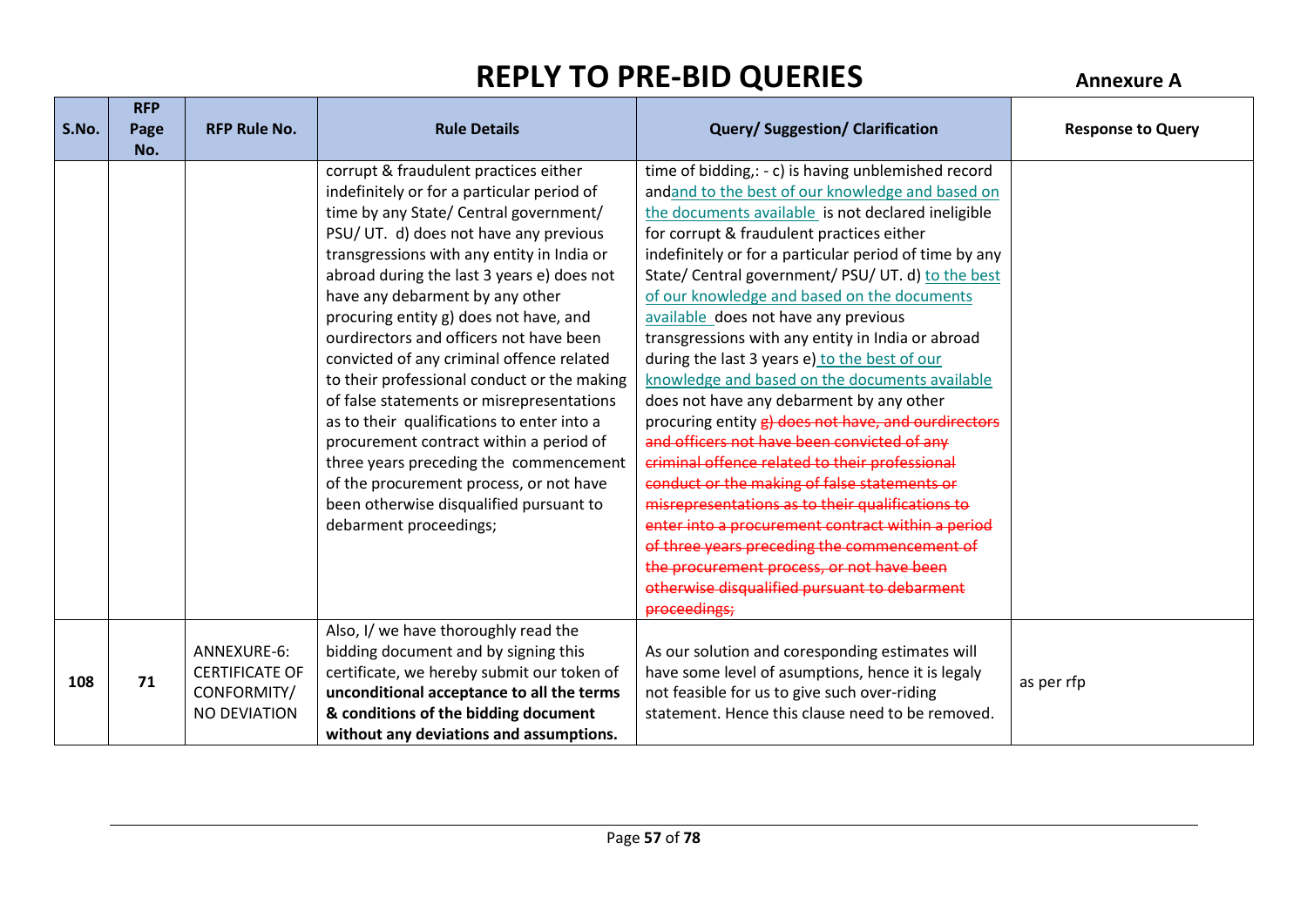| S.No. | <b>RFP</b><br>Page | <b>RFP Rule No.</b>                                                        | <b>Rule Details</b>                                                                                                                                                                                                                                                                                                                                                                                                                                                                                                                                                                                                                                                                                                                                                                                                                                                                                                                                                                                                                                                                                       | <b>Query/Suggestion/Clarification</b>                                                                                                                                                                                                                                                                                                                                                                                                                                                                                                                                                                                                                                                                                                                                                                                                                                                                                                                                                                                                                                                                                                                                                                                                                         | <b>Response to Query</b> |
|-------|--------------------|----------------------------------------------------------------------------|-----------------------------------------------------------------------------------------------------------------------------------------------------------------------------------------------------------------------------------------------------------------------------------------------------------------------------------------------------------------------------------------------------------------------------------------------------------------------------------------------------------------------------------------------------------------------------------------------------------------------------------------------------------------------------------------------------------------------------------------------------------------------------------------------------------------------------------------------------------------------------------------------------------------------------------------------------------------------------------------------------------------------------------------------------------------------------------------------------------|---------------------------------------------------------------------------------------------------------------------------------------------------------------------------------------------------------------------------------------------------------------------------------------------------------------------------------------------------------------------------------------------------------------------------------------------------------------------------------------------------------------------------------------------------------------------------------------------------------------------------------------------------------------------------------------------------------------------------------------------------------------------------------------------------------------------------------------------------------------------------------------------------------------------------------------------------------------------------------------------------------------------------------------------------------------------------------------------------------------------------------------------------------------------------------------------------------------------------------------------------------------|--------------------------|
|       | No.                |                                                                            |                                                                                                                                                                                                                                                                                                                                                                                                                                                                                                                                                                                                                                                                                                                                                                                                                                                                                                                                                                                                                                                                                                           |                                                                                                                                                                                                                                                                                                                                                                                                                                                                                                                                                                                                                                                                                                                                                                                                                                                                                                                                                                                                                                                                                                                                                                                                                                                               |                          |
| 109   | 71                 | ANNEXURE-6:<br><b>CERTIFICATE OF</b><br>CONFORMITY/<br><b>NO DEVIATION</b> | {to be submitted by the bidder on his<br>Letter head} To, {Procuring Entity},<br>CERTIFICATE This is to certify that,<br>resources deployed by our firm which I/<br>We have submitted against Annexure-1 are<br>in conformity with the minimum<br>qualifications as mentioned in RFP of the<br>bidding document and that there are no<br>deviations/will not be any deviation of any<br>kind from the requirement or deliverables<br>of technical support services. Also, Our<br>solution is inline with the functional<br>requirement specification mentioned at<br>Annexure-3 of this RFP. Also, I/ we have<br>thoroughly read the bidding document and<br>by signing this certificate, we hereby<br>submit our token of unconditional<br>acceptance to all the terms & conditions of<br>the bidding document without any<br>deviations and assumptions. I/We also<br>certify that the price I/ we have quoted is<br>inclusive of all the cost factors involved in<br>the end-toend implementation and<br>execution of the project, to meet the<br>desired Standards set out in the bidding<br>Document | Kindly amend the below clause as:<br>ANNEXURE-6: CERTIFICATE OF CONFORMITY/ NO<br>DEVIATION {to be submitted by the bidder on his<br>Letter head} To, {Procuring Entity},<br>. CERTIFICATE<br>This is to certify that, resources deployed by our<br>firm which I/ We have submitted against<br>Annexure-1 are in conformity with the minimum<br>qualifications as mentioned in RFP of the bidding<br>document and that there are no deviations/will<br>not be any deviation of any kind from the<br>requirement or deliverables of technical support<br>services which are detailed in the deviation sheet.<br>Also, Our solution is inline with the functional<br>requirement specification mentioned at Annexure-<br>3 of this RFP. Also, I/ we have thoroughly read the<br>bidding document and by signing this certificate,<br>we hereby submit our token of unconditional<br>acceptance with deviations to all the terms &<br>conditions of the bidding document-without any<br>deviations and assumptions. I/ We also certify that<br>the price I/ we have quoted is inclusive of all the<br>cost factors involved in the end-toend<br>implementation and execution of the project, to<br>meet the desired Standards set out in the bidding<br>Document | as per rfp               |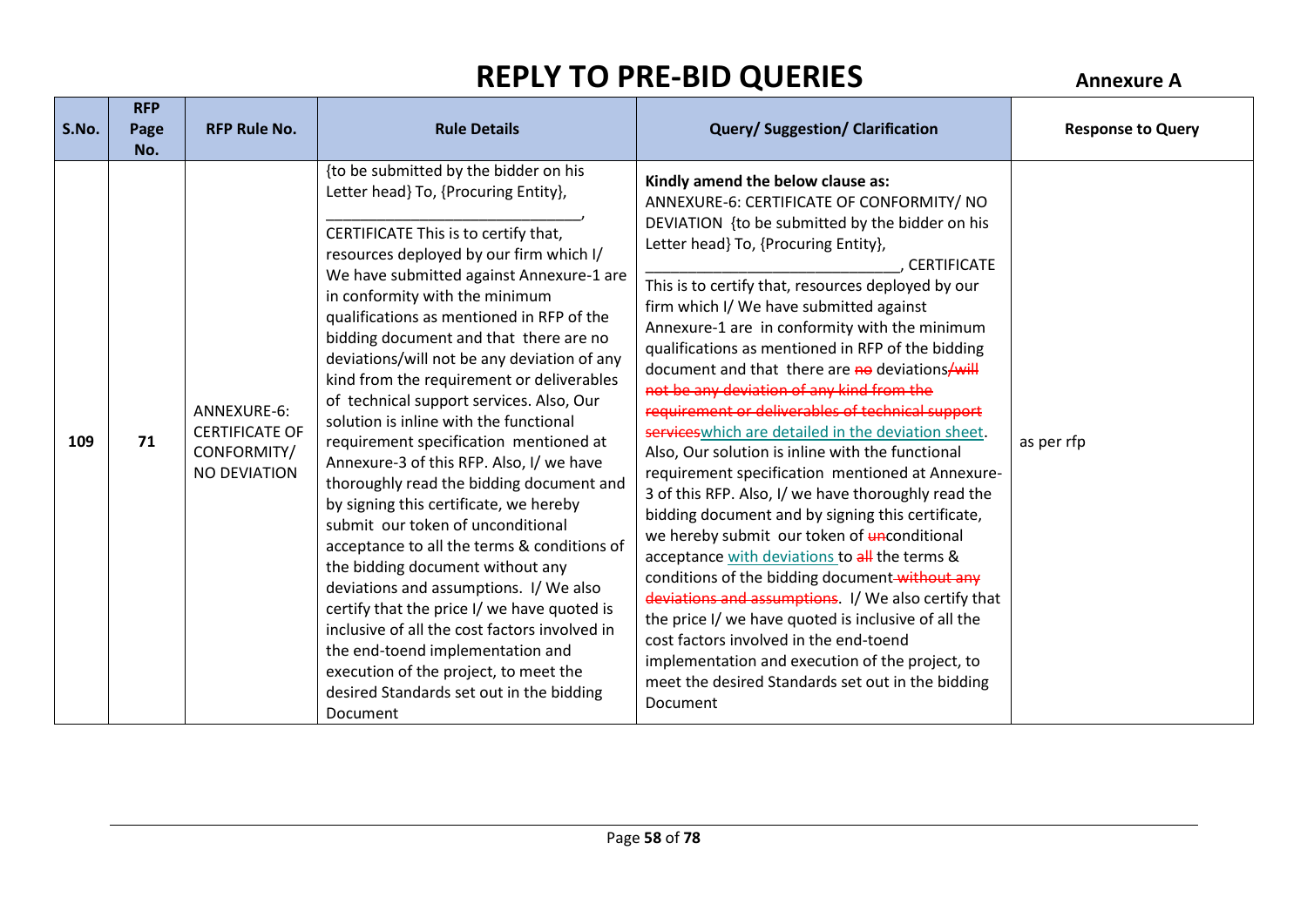|       | <b>RFP</b> |                                                                             |                                                                                                                                                                                                                                                                                                                                                                                                                                                                                                                                                                                                                                                                                                                                                                                                                                                                                                                                                                                                                                                                                                                                                                                                               |                                                                                                                                                                                                                                                                                                                                                                                                                                                                                                                                                                                                                                                                                                                                                                                                                                                                                                                                                                                                                                                                                                                                                                                                                                                                                                                                                                                                                                            |                          |
|-------|------------|-----------------------------------------------------------------------------|---------------------------------------------------------------------------------------------------------------------------------------------------------------------------------------------------------------------------------------------------------------------------------------------------------------------------------------------------------------------------------------------------------------------------------------------------------------------------------------------------------------------------------------------------------------------------------------------------------------------------------------------------------------------------------------------------------------------------------------------------------------------------------------------------------------------------------------------------------------------------------------------------------------------------------------------------------------------------------------------------------------------------------------------------------------------------------------------------------------------------------------------------------------------------------------------------------------|--------------------------------------------------------------------------------------------------------------------------------------------------------------------------------------------------------------------------------------------------------------------------------------------------------------------------------------------------------------------------------------------------------------------------------------------------------------------------------------------------------------------------------------------------------------------------------------------------------------------------------------------------------------------------------------------------------------------------------------------------------------------------------------------------------------------------------------------------------------------------------------------------------------------------------------------------------------------------------------------------------------------------------------------------------------------------------------------------------------------------------------------------------------------------------------------------------------------------------------------------------------------------------------------------------------------------------------------------------------------------------------------------------------------------------------------|--------------------------|
| S.No. | Page       | <b>RFP Rule No.</b>                                                         | <b>Rule Details</b>                                                                                                                                                                                                                                                                                                                                                                                                                                                                                                                                                                                                                                                                                                                                                                                                                                                                                                                                                                                                                                                                                                                                                                                           | <b>Query/Suggestion/Clarification</b>                                                                                                                                                                                                                                                                                                                                                                                                                                                                                                                                                                                                                                                                                                                                                                                                                                                                                                                                                                                                                                                                                                                                                                                                                                                                                                                                                                                                      | <b>Response to Query</b> |
|       | No.        |                                                                             |                                                                                                                                                                                                                                                                                                                                                                                                                                                                                                                                                                                                                                                                                                                                                                                                                                                                                                                                                                                                                                                                                                                                                                                                               |                                                                                                                                                                                                                                                                                                                                                                                                                                                                                                                                                                                                                                                                                                                                                                                                                                                                                                                                                                                                                                                                                                                                                                                                                                                                                                                                                                                                                                            |                          |
| 110   | 72         | ANNEXURE-7-<br><b>COVERING</b><br><b>LETTER FOR</b><br><b>TECHNICAL BID</b> | Date: [Signature of staff member or<br>authorized representative of the staff]<br>Day/Month/Year Full name of authorized<br>representative: To, Managing Director,<br>RajCOMP Info Services Ltd., C-Block, 1 st<br>Floor, Yojna Bhawan, Tilak Marg, C-<br>Scheme, Jaipur Rajasthan Reference. RFP<br>No. Dated Sir, We,<br>the undersigned, offer to provide the<br>consulting services for the above in<br>accordance with your Request for<br>Proposal dated and our<br>proposal. We are hereby submitting our<br>proposal, which includes this Technical<br>proposal and Financial Proposal submitted<br>through e-Procurement Portal. Our<br>proposal is binding upon us. We<br>understand that you are not bound to<br>accept any Proposal you receive. We<br>hereby offer to provide the Services at the<br>quoted rates mentioned in the Financial<br>Bid. We do hereby undertake, that, in the<br>event of acceptance of our bid, the<br>Services shall be provided as stipulated in<br>the schedule to the Bid document and that<br>we shall perform all the incidental services.<br>We enclose herewith the complete<br>Technical Bid as required by you. This<br>includes: This Bid Letter and Bid | Kindly amend the below clause as:<br>ANNEXURE-7- COVERING LETTER FOR TECHNICAL<br>BID Date: [Signature of staff member or<br>authorized representative of the staff]<br>Day/Month/Year Full name of authorized<br>representative: To, Managing Director, RajCOMP<br>Info Services Ltd., C-Block, 1 st Floor, Yojna<br>Bhawan, Tilak Marg, C-Scheme, Jaipur Rajasthan<br>Reference. RFP No. Dated<br>Sir, We, the undersigned, offer to provide the<br>consulting services for the above in accordance<br>with your Request for Proposal dated<br>and our proposal. We are hereby submitting our<br>proposal, which includes this Technical proposal<br>and Financial Proposal submitted through e-<br>Procurement Portal. Our proposal is binding upon<br>us. We understand that you are not bound to<br>accept any Proposal you receive. We hereby offer<br>to provide the Services at the quoted rates<br>mentioned in the Financial Bid. We do hereby<br>undertake, that, in the event of acceptance of our<br>bid, the Services shall be provided as stipulated in<br>the schedule to the Bid document and that we<br>shall perform all the incidental services. We<br>enclose herewith the complete Technical Bid as<br>required by you. This includes: This Bid Letter and<br>Bid Particulars. We agree to abide by our offer for<br>a period of 180 days from the date fixed for<br>opening of the Technical Bids and that we shall | as per rfp               |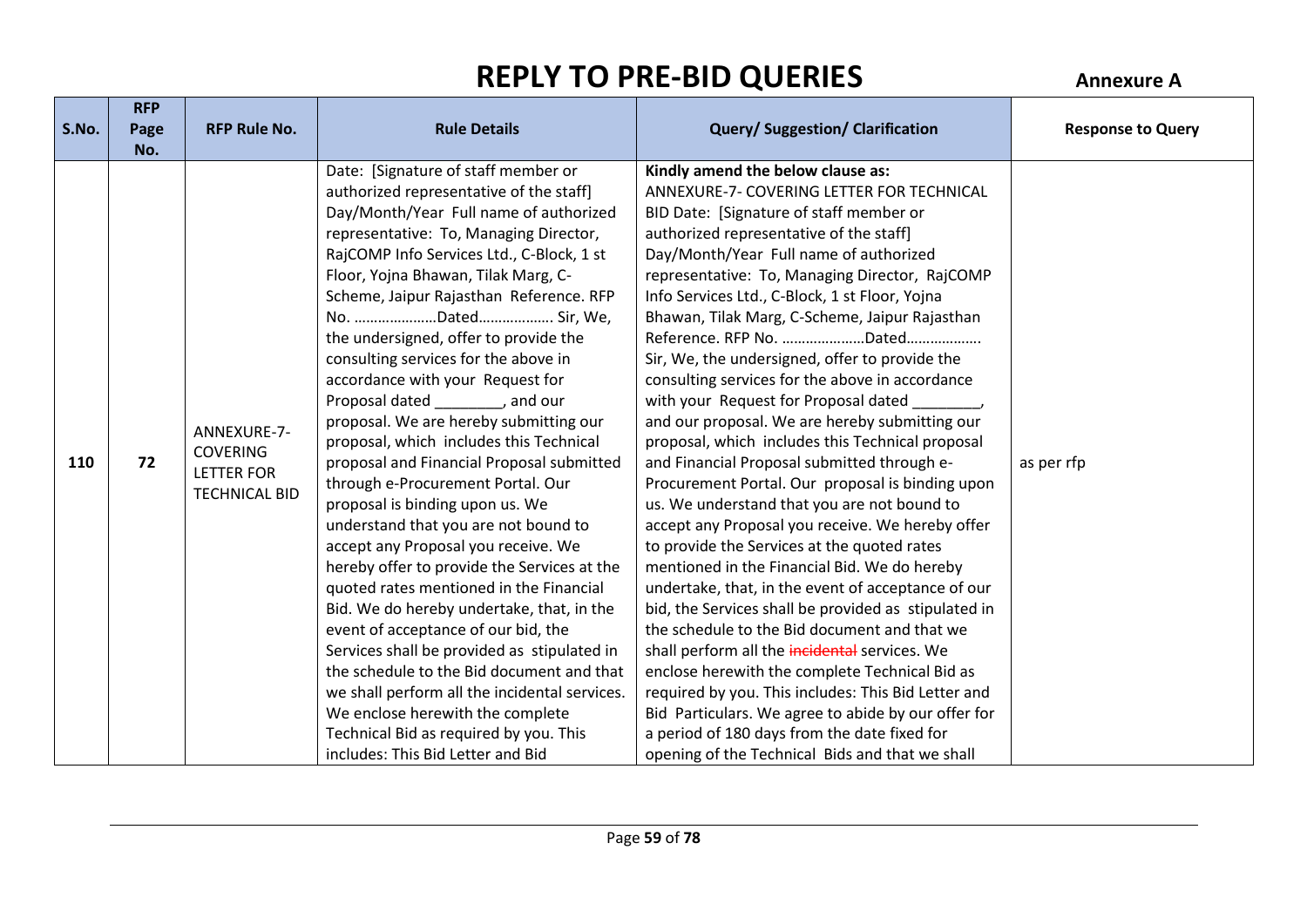| S.No. | <b>RFP</b>  | <b>RFP Rule No.</b>                                                         | <b>Rule Details</b>                                                                                                                                                                                                                                                                                                                                                                                                                                                                                                                                                                                                                                                                                                                                                                                                                                                                                                                                                                     | <b>Query/Suggestion/Clarification</b>                                                                                                                                                                                                                                                                                                                                                                                                                                                                                                                                                                                                                                                                                                                                                                                                                |                          |
|-------|-------------|-----------------------------------------------------------------------------|-----------------------------------------------------------------------------------------------------------------------------------------------------------------------------------------------------------------------------------------------------------------------------------------------------------------------------------------------------------------------------------------------------------------------------------------------------------------------------------------------------------------------------------------------------------------------------------------------------------------------------------------------------------------------------------------------------------------------------------------------------------------------------------------------------------------------------------------------------------------------------------------------------------------------------------------------------------------------------------------|------------------------------------------------------------------------------------------------------------------------------------------------------------------------------------------------------------------------------------------------------------------------------------------------------------------------------------------------------------------------------------------------------------------------------------------------------------------------------------------------------------------------------------------------------------------------------------------------------------------------------------------------------------------------------------------------------------------------------------------------------------------------------------------------------------------------------------------------------|--------------------------|
|       | Page<br>No. |                                                                             |                                                                                                                                                                                                                                                                                                                                                                                                                                                                                                                                                                                                                                                                                                                                                                                                                                                                                                                                                                                         |                                                                                                                                                                                                                                                                                                                                                                                                                                                                                                                                                                                                                                                                                                                                                                                                                                                      | <b>Response to Query</b> |
|       |             |                                                                             | Particulars. We agree to abide by our offer<br>for a period of 180 days from the date<br>fixed for opening of the Technical Bids and<br>that we shall remain bound by a<br>communication of acceptance within that<br>time. We have carefully read and<br>understood the terms and conditions of<br>the RFP and the conditions of the Contract<br>applicable to this RFP and we do hereby<br>undertake to provide services as per these<br>terms and conditions. Certified that the<br>Bidder is a Company and the person<br>signing the tender is the duly constituted<br>attorney. Bid Security (Earnest Money) for<br>an amount equal to Rs.<br>is enclosed in the cover containing the<br>letter for Technical Bid We do hereby<br>undertake, that, until a formal contract is<br>prepared and executed, this bid, together<br>with your written acceptance thereof or<br>placement of letter of intent awarding the<br>contract, shall constitute a binding<br>contract between us | remain bound by a communication of acceptance<br>within that time. We have carefully read and<br>understood the terms and conditions of the RFP<br>and the conditions of the Contract applicable to<br>this RFP and we do hereby undertake to provide<br>services as per these terms and conditions.<br>Certified that the Bidder is a Company and the<br>person signing the tender is the duly constituted<br>attorney. Bid Security (Earnest Money) for an<br>amount equal to Rs.<br>is enclosed<br>in the cover containing the letter for Technical Bid<br>We do hereby undertake, that, until a formal<br>contract is prepared and executed, this<br>bidalongiwith the deviations, together with your<br>written acceptance thereof or placement of letter<br>of intent awarding the contract, shall constitute a<br>binding contract between us |                          |
| 111   | 72          | ANNEXURE-7-<br><b>COVERING</b><br><b>LETTER FOR</b><br><b>TECHNICAL BID</b> | We agree to abide by our offer for a period<br>of 180 days from the date fixed for<br>opening of the Technical Bids and that we<br>shall remain bound by a communication of<br>acceptance within that time.                                                                                                                                                                                                                                                                                                                                                                                                                                                                                                                                                                                                                                                                                                                                                                             | The bidder requests the following modifications:<br>We agree to abide by our offer for a period of 180<br>days from the last date of submission of Bids and<br>that we shall remain bound by a communication of<br>acceptance within that time.                                                                                                                                                                                                                                                                                                                                                                                                                                                                                                                                                                                                      | as per rfp               |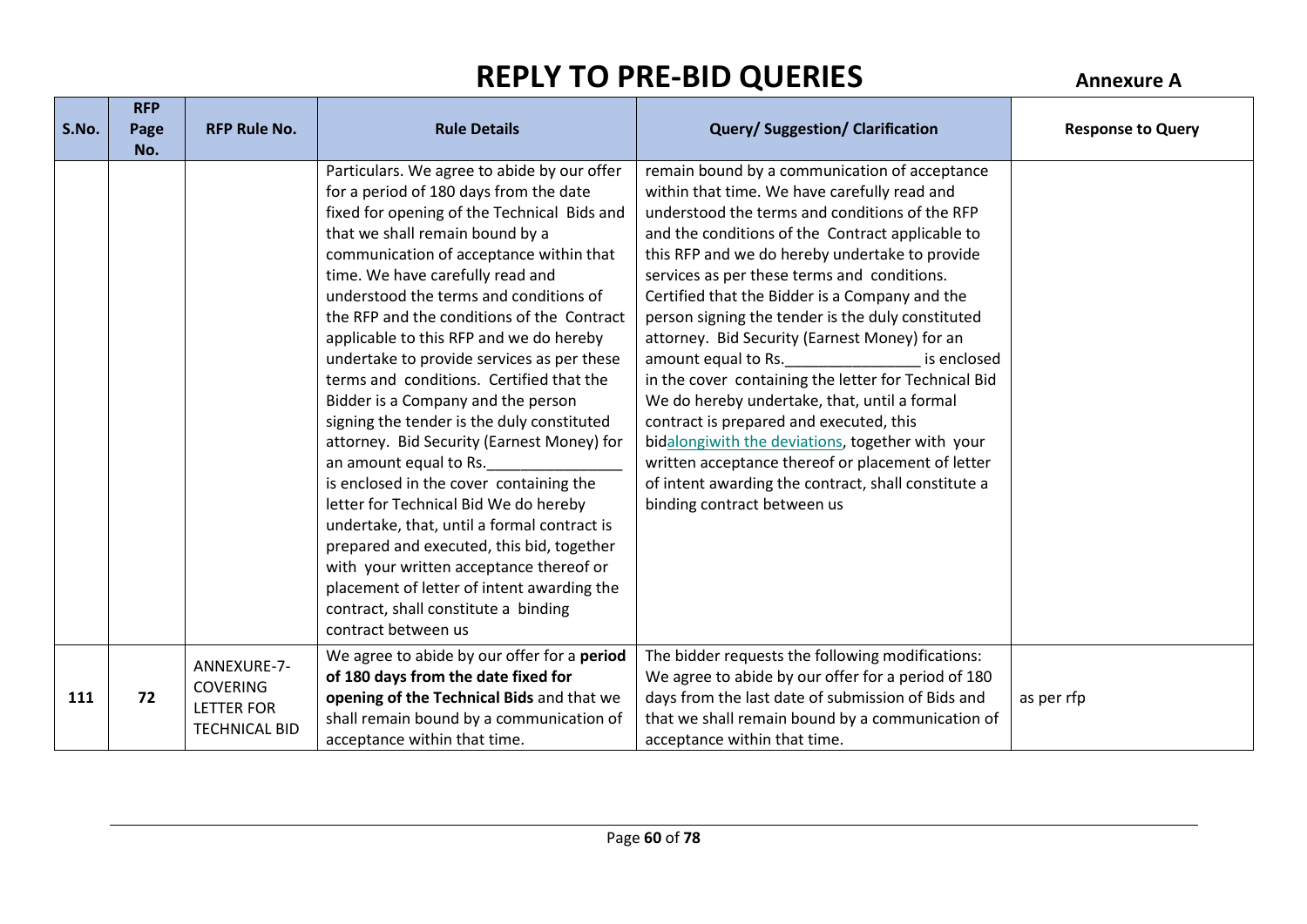**RFP** 

| S.No. | <b>KFP</b><br>Page<br>No. | <b>RFP Rule No.</b>                                                                                                                         | <b>Rule Details</b>                                                                              | <b>Query/Suggestion/Clarification</b>                                                                                                                                                                                                                                                                                                                                                                                                                                                                                                                                                                                                                                                                                                                                                                                                                                                                                                                                                                                                                                                                                                                                                                                                   | <b>Response to Query</b> |
|-------|---------------------------|---------------------------------------------------------------------------------------------------------------------------------------------|--------------------------------------------------------------------------------------------------|-----------------------------------------------------------------------------------------------------------------------------------------------------------------------------------------------------------------------------------------------------------------------------------------------------------------------------------------------------------------------------------------------------------------------------------------------------------------------------------------------------------------------------------------------------------------------------------------------------------------------------------------------------------------------------------------------------------------------------------------------------------------------------------------------------------------------------------------------------------------------------------------------------------------------------------------------------------------------------------------------------------------------------------------------------------------------------------------------------------------------------------------------------------------------------------------------------------------------------------------|--------------------------|
| 112   | 76                        | ANNEXURE-9:<br><b>BANK</b><br><b>GUARANTEE</b><br><b>FORMAT BANK</b><br><b>GUARANTEE</b><br>FORMAT-<br>PERFORMANCE<br><b>SECURITY (PBG)</b> | ANNEXURE-9: BANK GUARANTEE FORMAT<br><b>BANK GUARANTEE FORMAT-</b><br>PERFORMANCE SECURITY (PBG) | Kindly amend the below clause as:<br>ANNEXURE-9: BANK GUARANTEE FORMAT BANK<br><b>GUARANTEE FORMAT - PERFORMANCE SECURITY</b><br>(PBG) This Bank Guarantee issued by<br>Bank, on behalf of the<br>Contractor in favor of Purchaser is in respect of the<br>Contract/agreement dated<br>. As<br>communicated by Contractor on the date of<br>execution of this Bank Guarantee an amount of<br>(Rupees<br><b>Rupees</b><br>only) is<br>outstanding and payable to Contractor by<br>Purchaser, in respect of pervious contracts<br>between Contractor and Purchaser.As<br>communicated by Contractor on the date of<br>execution of this Bank Guarantee, there are no<br>outstanding disputes related to any pervious<br>contracts between Contractor and<br>Purchaser. Notwithstanding anything contained<br>hereinabove:a) Our liability under this Bank<br>Guarantee shall not exceed and is restricted to<br>(Rupees<br>Rs.<br>only)b) This<br>Guarantee shall remain in force up to and including<br>(including claim period of three<br>months)c) Unless the demand/claim under this<br>guarantee is served upon us in writing before<br>all the rights of Purchaser under this<br>guarantee shall stand automatically forfeited and | as per rfp               |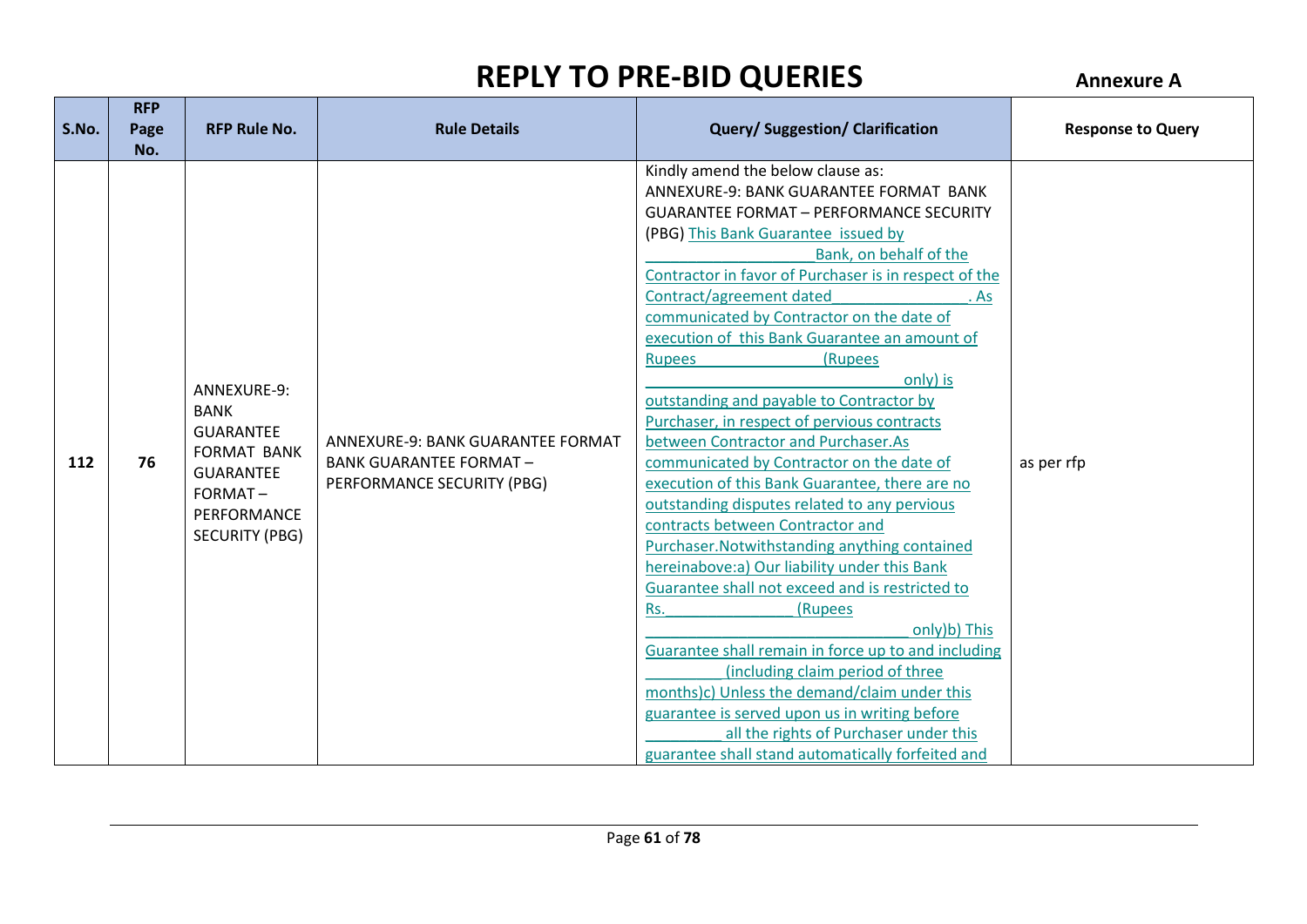| S.No. | <b>RFP</b><br>Page<br>No. | <b>RFP Rule No.</b>                                                             | <b>Rule Details</b>                                                                                                                                                                                                                                                                                                                       | <b>Query/Suggestion/Clarification</b>                                                                                                                                                                                                                                                                                                                                                             | <b>Response to Query</b>                                                                 |
|-------|---------------------------|---------------------------------------------------------------------------------|-------------------------------------------------------------------------------------------------------------------------------------------------------------------------------------------------------------------------------------------------------------------------------------------------------------------------------------------|---------------------------------------------------------------------------------------------------------------------------------------------------------------------------------------------------------------------------------------------------------------------------------------------------------------------------------------------------------------------------------------------------|------------------------------------------------------------------------------------------|
|       |                           |                                                                                 |                                                                                                                                                                                                                                                                                                                                           | we shall be relieved and discharged from all<br>liabilities mentioned hereinabove.                                                                                                                                                                                                                                                                                                                |                                                                                          |
| 113   | 78                        | ANNEXURE-10:<br><b>DRAFT</b><br><b>AGREEMENT</b><br><b>FORMAT</b>               | Now it is hereby agreed to by and between<br>both the parties as under: -<br>1. The NIB Ref. No.<br>dated<br>and RFP document dated<br>issued by RISL along with its<br>enclosures/ annexures, wherever<br>applicable, are deemed to be taken as part<br>of this contract and are binding on both<br>the parties executing this contract. | Kindly amend the below clause as:<br>Now it is hereby agreed to by and between both<br>the parties as under: -<br>1. The NIB Ref. No.<br>dated<br>and RFP document dated<br>issued by RISL along with its enclosures/<br>annexures, wherever applicable and the<br>deviations, are deemed to be taken as part of this<br>contract and are binding on both the parties<br>executing this contract. | as per rfp                                                                               |
| 114   | 79                        | ANNEXURE-10:<br><b>DRAFT</b><br><b>AGREEMENT</b><br><b>FORMAT</b>               | Note: ii. The maximum amount of agreed<br>liquidated damages shall be 10%.                                                                                                                                                                                                                                                                | Kindly amend the below clause as:<br>Note: ii. The maximum amount of agreed<br>liquidated damages shall be $10.5\%$ .                                                                                                                                                                                                                                                                             | as per rfp                                                                               |
| 115   | 83                        | Annexure 13:<br>List of Crops                                                   | Crop names and conditions in Hindi                                                                                                                                                                                                                                                                                                        | Can we get the crop names and conditions in<br>English as well? to avaoid any confusion                                                                                                                                                                                                                                                                                                           | Shall be provided to selected<br>bidder                                                  |
| 116   | 63, 65                    | ANNEXURE-3-<br><b>FUNCTIONAL</b><br><b>REQUIREMENT</b><br><b>SPECIFICATIONS</b> | 3.1.10, 3.2.9 Section and rule details<br>required                                                                                                                                                                                                                                                                                        | Should the recommendation from the AI System be<br>visible to the farmer, but can later be changed due<br>to intervention by an expert. OR Should the AI<br>recommendation be always routed through the<br>expert workflow?                                                                                                                                                                       | It will be discussed with<br>selected bidder during the<br>requirement gathering process |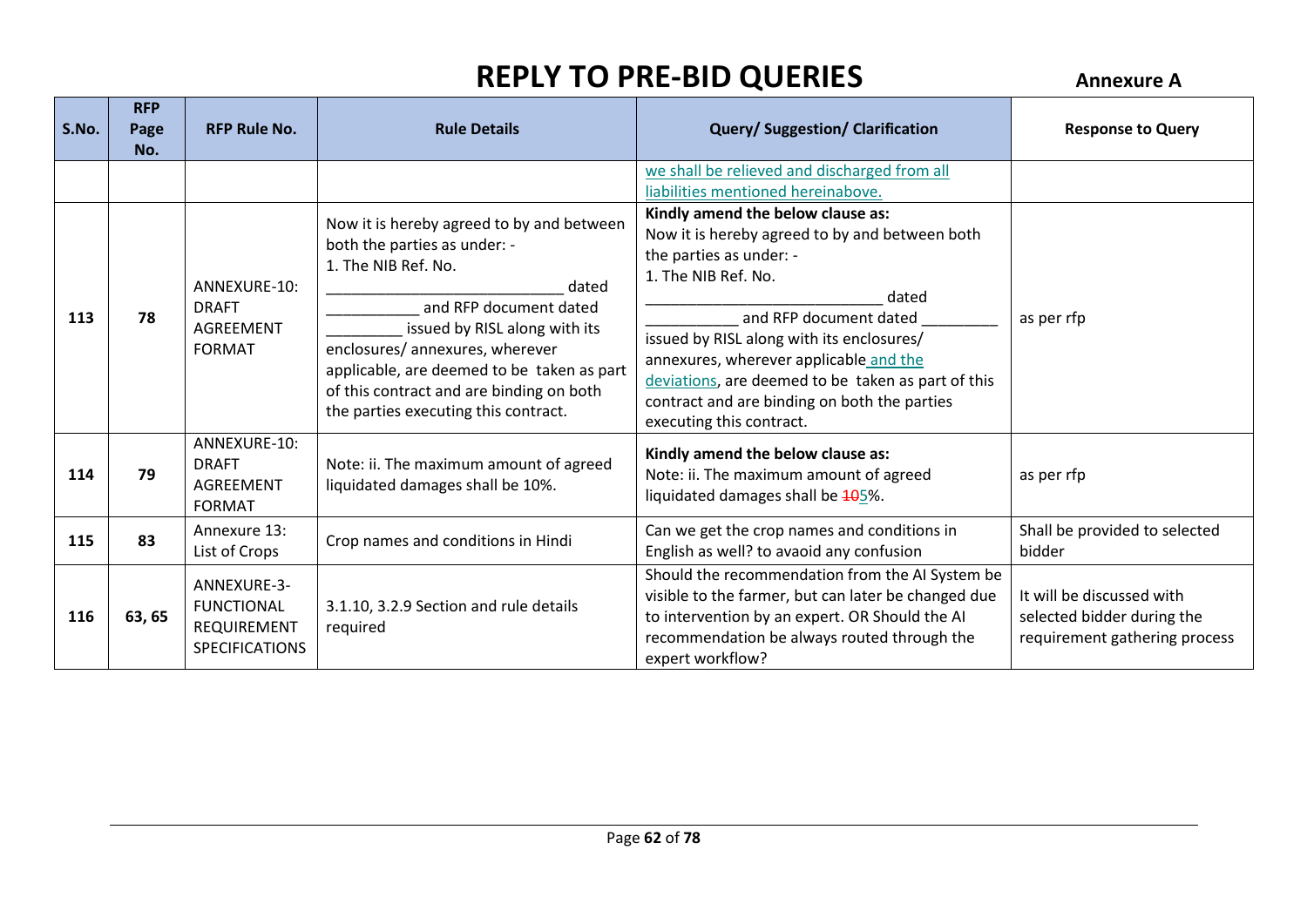| S.No. | <b>RFP</b><br>Page<br>No. | <b>RFP Rule No.</b>                                                      | <b>Rule Details</b>                                                                                                                                                                                                                                                                                                                                                                                                                                                                                                                                                  | <b>Query/Suggestion/Clarification</b>                                                                                                                                                                                                                                                                                                                                                                                                                                                         | <b>Response to Query</b>                                                                                                                                                                                                                                                                                                                                                                                                                                                                                                                                                                                                                                         |
|-------|---------------------------|--------------------------------------------------------------------------|----------------------------------------------------------------------------------------------------------------------------------------------------------------------------------------------------------------------------------------------------------------------------------------------------------------------------------------------------------------------------------------------------------------------------------------------------------------------------------------------------------------------------------------------------------------------|-----------------------------------------------------------------------------------------------------------------------------------------------------------------------------------------------------------------------------------------------------------------------------------------------------------------------------------------------------------------------------------------------------------------------------------------------------------------------------------------------|------------------------------------------------------------------------------------------------------------------------------------------------------------------------------------------------------------------------------------------------------------------------------------------------------------------------------------------------------------------------------------------------------------------------------------------------------------------------------------------------------------------------------------------------------------------------------------------------------------------------------------------------------------------|
| 117   | 65, 66,<br>68             | ANNEXURE-3-<br><b>FUNCTIONAL</b><br>REQUIREMENT<br><b>SPECIFICATIONS</b> | 3.2 MOBILE APPLICATION FOR FARMERS<br>FOR AVAILING AI / ML BASED CROP<br><b>ADVISORY</b><br>3.2.15 Multi-Language Support- Mobile<br>application should be bilingual<br>(Hindi/English)<br>3.3 MOBILE APPLICATION FOR IMAGE<br><b>COLLECTION OF CROPS</b><br>3.3.9 Multi-Language Support- Mobile<br>application should be bilingual<br>(Hindi/English)<br>3.4 WEB INTERFACE FOR AGRI-EXPERTS<br>FOR PROVIDING CROP PEST & HEALTH<br><b>MANAGEMENT SOLUTIONS TO FARMERS</b><br>3.4.5 Multi-Language Support- Web<br>Interface should be bilingual<br>(Hindi/English) | 1. Please confirm whether bilingual support implies<br>that only the labels, alerts, messages should be<br>shown in Hindi or is the data entry also expected in<br>Hindi?<br>2. Please confirm that RISL will provide the<br>necessary Hindi translated text for display of Hindi<br>labels and messages.<br>3. In case data entry in Hindi is required, please<br>confirm that the software for virtual keyboard<br>required for data entry on web and mobile will be<br>provisioned by RISL | 1. Please confirm whether<br>bilingual support implies that<br>only the labels, alerts, messages<br>should be shown in Hindi or is<br>the data entry also expected in<br>Hindi? RESPONSE- Data Entry in<br>hindi is expected<br>2. Please confirm that RISL will<br>provide the necessary Hindi<br>translated text for display of<br>Hindi labels and messages.<br><b>RESPONSE-</b> Selected bidder's<br>responsibility<br>3. In case data entry in Hindi is<br>required, please confirm that<br>the software for virtual<br>keyboard required for data<br>entry on web and mobile will be<br>provisioned by RISL. RESPONSE-<br>Selected bidder's responsibility |
| 118   | General                   | General                                                                  | Acceptance of deliverables                                                                                                                                                                                                                                                                                                                                                                                                                                                                                                                                           | The bidder requests the following additional<br>clause:<br>The Purchaser shall provide response or feedback<br>on deliverables within 7 working days. Purchaser<br>shall provide signoff within 15 calendar days from<br>the submission of final deliverable in complete<br>form by the bidder. In case, the purchaser fails to<br>provide signoff on the final deliverable within 15<br>working days, same may be considered as deemed                                                       | deliverable<br>which is<br>Any<br>submitted to RISL, RISL shall<br>endevour its best capacity to<br>provide response as soon as<br>possible.                                                                                                                                                                                                                                                                                                                                                                                                                                                                                                                     |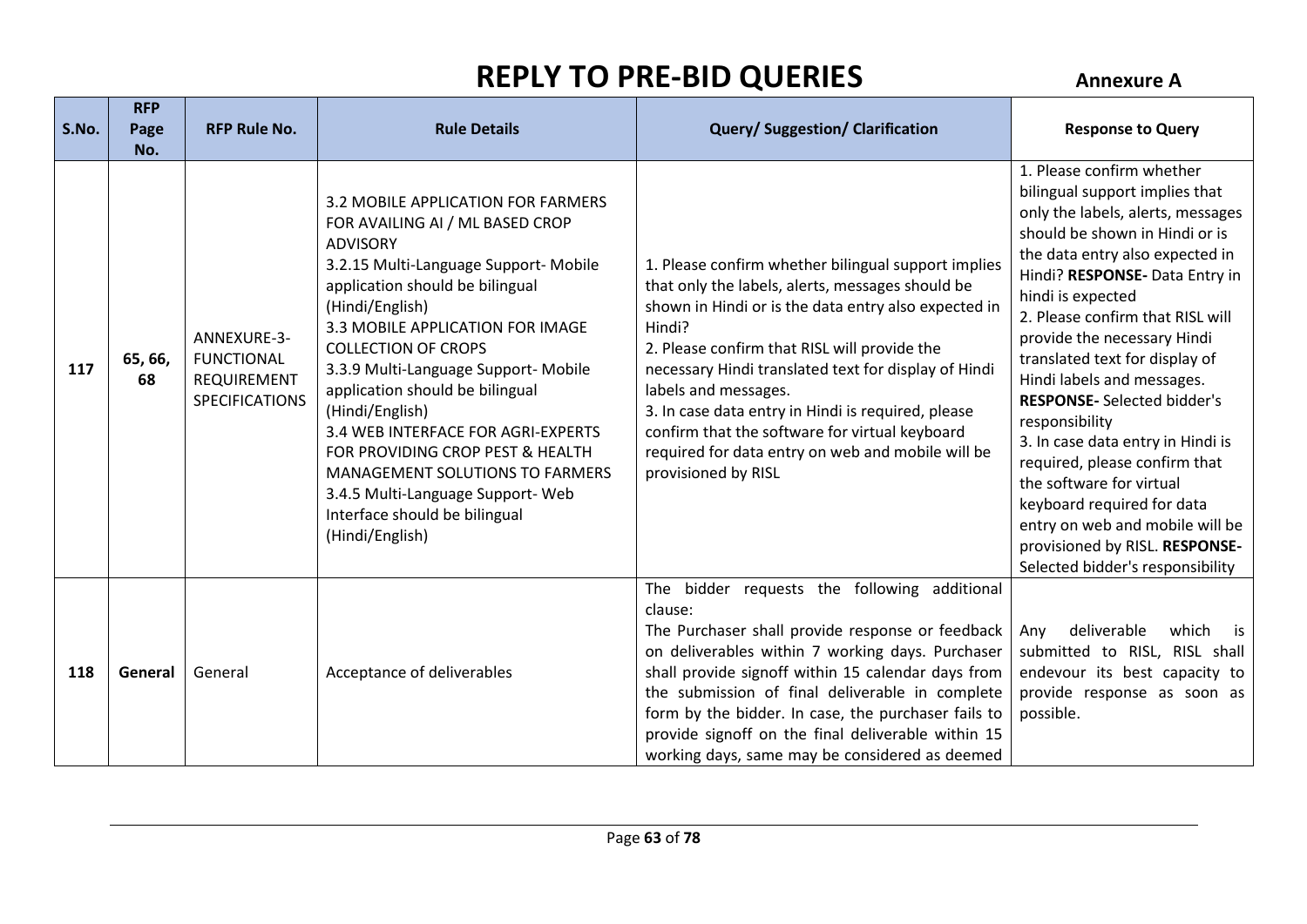|       | <b>RFP</b> |                     |                           |                                                                                                          |                          |
|-------|------------|---------------------|---------------------------|----------------------------------------------------------------------------------------------------------|--------------------------|
| S.No. | Page       | <b>RFP Rule No.</b> | <b>Rule Details</b>       | <b>Query/Suggestion/Clarification</b>                                                                    | <b>Response to Query</b> |
|       | No.        |                     |                           |                                                                                                          |                          |
|       |            |                     |                           | acceptance. However, in case the purchaser                                                               |                          |
|       |            |                     |                           | confirms to the SI with an alternative date, then                                                        |                          |
|       |            |                     |                           | that date would stand revised for deemed                                                                 |                          |
|       |            |                     |                           | acceptance. Such revisions will be limited to 1                                                          |                          |
|       |            |                     |                           | (one) time for the respective deliverable.                                                               |                          |
|       |            |                     |                           | The bidder requests the following additional                                                             |                          |
|       |            |                     |                           | clause:                                                                                                  |                          |
|       |            |                     |                           | The extension and terms of the contract shall be                                                         |                          |
| 119   | General    | General             | <b>Contract Extension</b> | mutually discussed and agreed between the bidder                                                         | As per RFP               |
|       |            |                     |                           | and the purchaser before 3 months of the expiry of<br>the contract. The commercials for extension of the |                          |
|       |            |                     |                           |                                                                                                          |                          |
|       |            |                     |                           | contract beyond the term of the project shall be<br>submitted at the request of the Purchaser.           |                          |
|       |            |                     |                           | The bidder requests the following additional                                                             |                          |
|       |            |                     |                           | clause:                                                                                                  |                          |
|       |            |                     |                           | The Purchaser shall be entitled to delay or                                                              |                          |
|       |            |                     |                           | withhold payment of any invoice or part of it                                                            |                          |
|       |            |                     |                           | delivered by the bidder where the Purchaser                                                              |                          |
|       |            |                     |                           | disputes such invoice or part of it provided that                                                        |                          |
|       |            |                     |                           | such dispute is bona fide. The withheld amount                                                           |                          |
|       |            |                     |                           | shall be limited to that which is in dispute. In the                                                     |                          |
| 120   | General    | General             | Invoicing & Settlement    | event that Purchaser disputes, Purchaser shall                                                           | As per RFP               |
|       |            |                     |                           | notify bidder reasons for disputing any amount                                                           |                          |
|       |            |                     |                           | within fifteen (15) days after receipt of applicable                                                     |                          |
|       |            |                     |                           | invoice, where upon Parties shall promptly seek to                                                       |                          |
|       |            |                     |                           | resolve the dispute by mutual discussion. If no                                                          |                          |
|       |            |                     |                           | dispute, substantiated in writing, is made by                                                            |                          |
|       |            |                     |                           | Purchaser within a period of fifteen (15) days of                                                        |                          |
|       |            |                     |                           | having received that invoice about any inaccuracy                                                        |                          |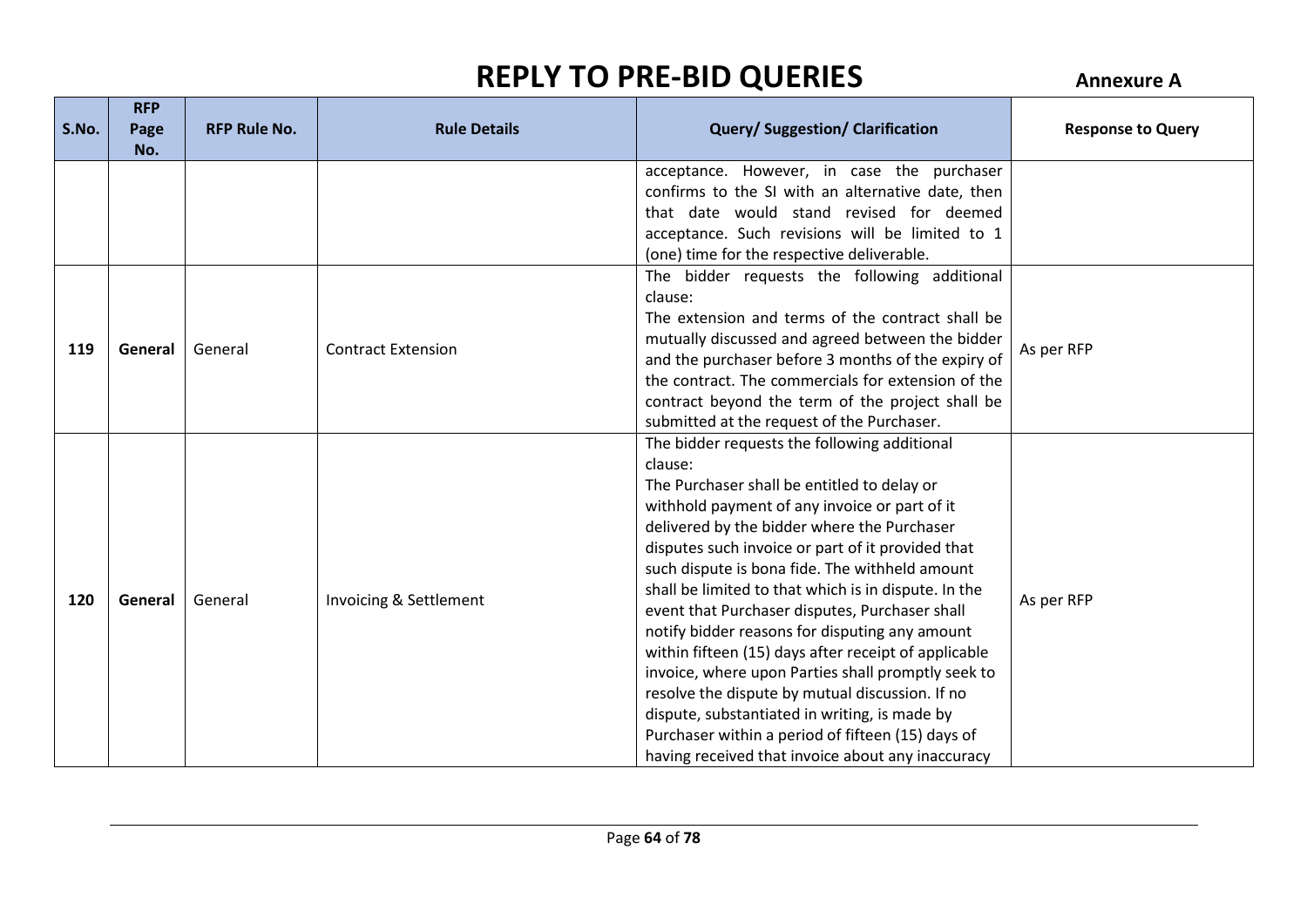| S.No. | <b>RFP</b><br>Page<br>No. | <b>RFP Rule No.</b> | <b>Rule Details</b> | <b>Query/Suggestion/Clarification</b>                                                                 | <b>Response to Query</b> |
|-------|---------------------------|---------------------|---------------------|-------------------------------------------------------------------------------------------------------|--------------------------|
|       |                           |                     |                     | or any defect in the invoice, each such invoice shall                                                 |                          |
|       |                           |                     |                     | be deemed to have been accepted as correct by                                                         |                          |
|       |                           |                     |                     | the Purchaser. Any dispute shall not relieve                                                          |                          |
|       |                           |                     |                     | Purchaser from paying when due, the undisputed                                                        |                          |
|       |                           |                     |                     | portion of the invoice. Any invoice remaining                                                         |                          |
|       |                           |                     |                     | unpaid after the aforesaid period of thirty days                                                      |                          |
|       |                           |                     |                     | shall be treated as a debt owed by the Purchaser to                                                   |                          |
|       |                           |                     |                     | the bidder and the bidder shall be, without                                                           |                          |
|       |                           |                     |                     | prejudice to any other remedies that it may have in                                                   |                          |
|       |                           |                     |                     | this regard, entitled to recover it as such with a<br>monthly interest of 2% calculated from the date |                          |
|       |                           |                     |                     | the payment became due until the recovery is                                                          |                          |
|       |                           |                     |                     | made in full with interest. Without prejudice to the                                                  |                          |
|       |                           |                     |                     | other rights available, the bidder also reserves the                                                  |                          |
|       |                           |                     |                     | right to withhold the provision of Services till such                                                 |                          |
|       |                           |                     |                     | time all the payments due to it under this                                                            |                          |
|       |                           |                     |                     | Agreement have been made by Purchaser and any                                                         |                          |
|       |                           |                     |                     | such withholding by the bidder shall not be treated                                                   |                          |
|       |                           |                     |                     | as breach by it of the provisions of this Agreement.                                                  |                          |
|       |                           |                     |                     | The bidder requests the following additional                                                          |                          |
|       |                           |                     |                     | clause:                                                                                               |                          |
|       |                           |                     |                     | No deviation certificate / clause should be                                                           |                          |
|       |                           |                     |                     | applicable only for the technical features and                                                        |                          |
|       |                           |                     |                     | commercial clauses. Legal deviations on MSA /                                                         |                          |
| 121   | General                   | General             | No deviation        | General Condition of Contract should be allowed                                                       | As per RFP               |
|       |                           |                     |                     | which may be negotiated between the Customer                                                          |                          |
|       |                           |                     |                     | and the successful Bidder at the time of                                                              |                          |
|       |                           |                     |                     | MSA/Contract signing. Hence bidder would request                                                      |                          |
|       |                           |                     |                     | to kindly consider the deviations which can be                                                        |                          |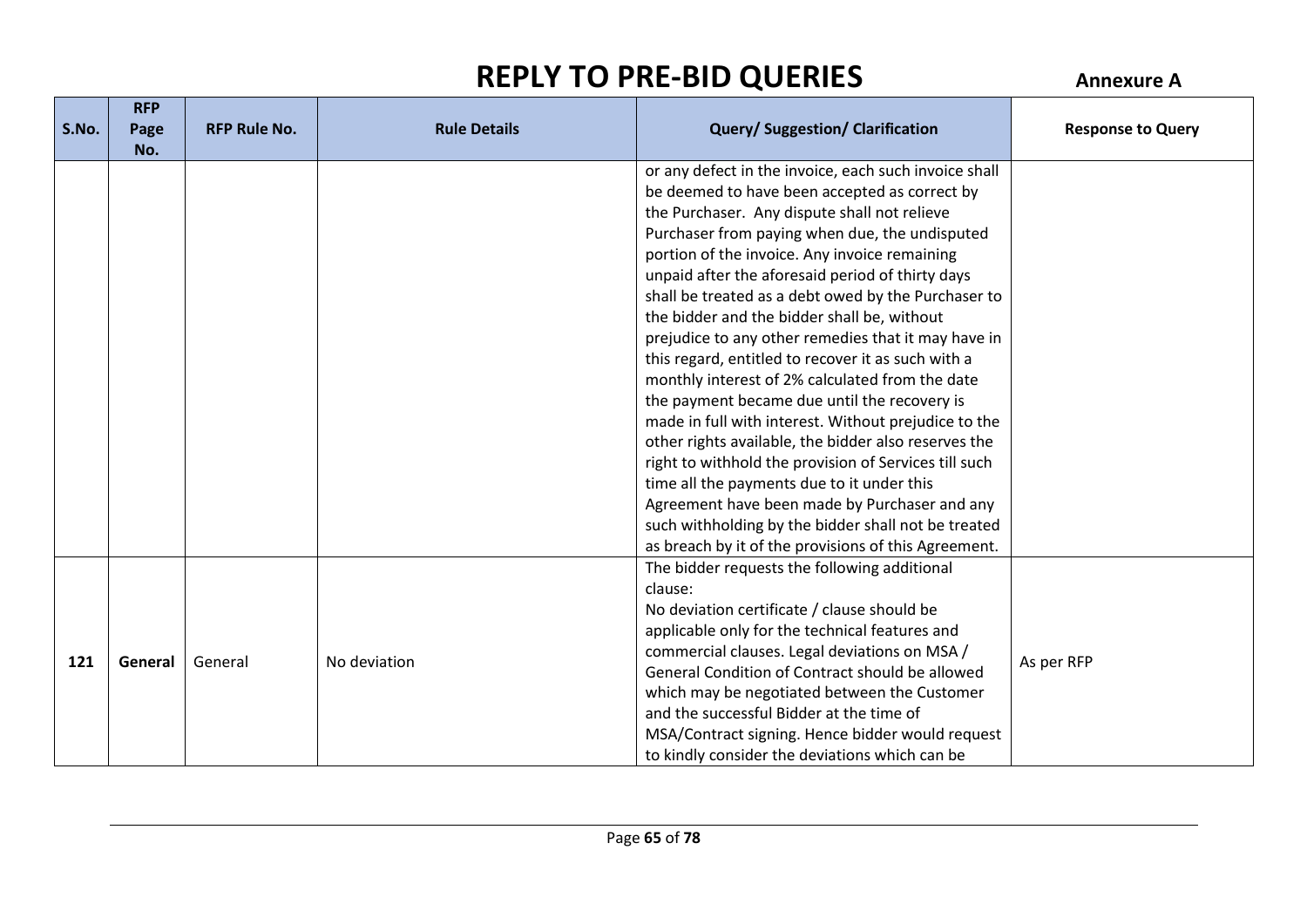|       | <b>RFP</b> |                     |                     |                                                                                                                                                                                                                                                                                                                                                                                                                                                                                                                                                                                                                                                                                                                                                                                                                                                 |                                                                                                                                                                                                                                                                                                                                                                                                                                                                                                                                                                                                                                |
|-------|------------|---------------------|---------------------|-------------------------------------------------------------------------------------------------------------------------------------------------------------------------------------------------------------------------------------------------------------------------------------------------------------------------------------------------------------------------------------------------------------------------------------------------------------------------------------------------------------------------------------------------------------------------------------------------------------------------------------------------------------------------------------------------------------------------------------------------------------------------------------------------------------------------------------------------|--------------------------------------------------------------------------------------------------------------------------------------------------------------------------------------------------------------------------------------------------------------------------------------------------------------------------------------------------------------------------------------------------------------------------------------------------------------------------------------------------------------------------------------------------------------------------------------------------------------------------------|
| S.No. | Page       | <b>RFP Rule No.</b> | <b>Rule Details</b> | <b>Query/Suggestion/Clarification</b>                                                                                                                                                                                                                                                                                                                                                                                                                                                                                                                                                                                                                                                                                                                                                                                                           | <b>Response to Query</b>                                                                                                                                                                                                                                                                                                                                                                                                                                                                                                                                                                                                       |
|       | No.        |                     |                     |                                                                                                                                                                                                                                                                                                                                                                                                                                                                                                                                                                                                                                                                                                                                                                                                                                                 |                                                                                                                                                                                                                                                                                                                                                                                                                                                                                                                                                                                                                                |
|       |            |                     |                     | discussed and mutually agreed upon.                                                                                                                                                                                                                                                                                                                                                                                                                                                                                                                                                                                                                                                                                                                                                                                                             |                                                                                                                                                                                                                                                                                                                                                                                                                                                                                                                                                                                                                                |
| 122   | General    | General             |                     | <b>Execution Infrastructure</b><br>The RISL will provide necessary and adequate<br>infrastructure to enable Bidder to fulfill its<br>commitment for the assignment. This will be<br>applicable for each Bidder Consultant associated<br>with the project and will be arranged for and<br>provided at no cost to Bidder. The infrastructure<br>will include:<br>i. Office space;<br>ii. Hardware and software;<br>iii. Computer consumable including stationery,<br>printer ribbons/toner, magnetic storage media<br>such as floppy disks, tapes, cartridges, DATs;<br>iv. Office stationery and consumable;<br>v. Secretarial assistance, if necessary at site;<br>vi. Telephone, e-mail and fax facilities at site;<br>vii. Photocopying assistance;<br>viii. Meeting Room facilities including room<br>equipped with a writing board, seating | <b>RESPONSE:-</b><br>i. Office space; - To be provided<br>by RISL<br>ii. Hardware and software;- RISL<br>shall provide the compute to<br>host the solution on RISL data<br>center. Other development<br>related software's shall be<br>responsibility of selected bidder<br>iii. Computer consumable<br>including stationery, printer<br>ribbons/toner, magnetic<br>storage media such as floppy<br>disks, tapes, cartridges, DATs; -<br>To be provided by RISL<br>iv. Office stationery and<br>consumable;- To be provided by<br><b>RISL</b><br>v.Secretarial assistance, if<br>necessary at site;- To be<br>provided by RISL |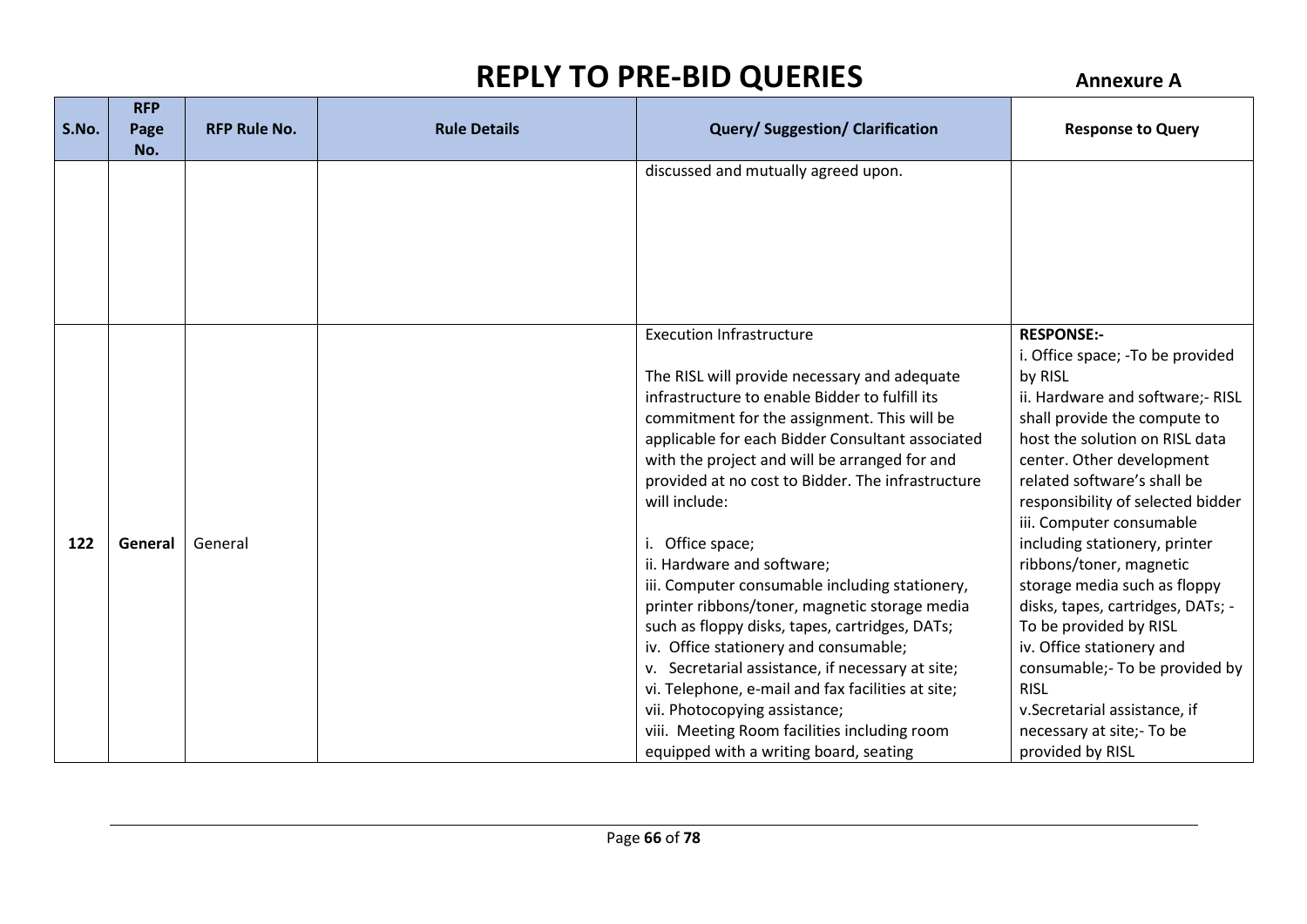| S.No. | <b>RFP</b><br>Page | <b>RFP Rule No.</b> | <b>Rule Details</b> | <b>Query/Suggestion/Clarification</b>                                                                | <b>Response to Query</b>                                          |
|-------|--------------------|---------------------|---------------------|------------------------------------------------------------------------------------------------------|-------------------------------------------------------------------|
|       | No.                |                     |                     |                                                                                                      |                                                                   |
|       |                    |                     |                     | arrangements, computers/ terminals, overhead                                                         | vi. Telephone, e-mail and fax                                     |
|       |                    |                     |                     | projector and consumables. (pl. mention if any                                                       | facilities at site;- To be provided                               |
|       |                    |                     |                     | additional infrastructure is to be provided).                                                        | by RISL (excluding mobile                                         |
|       |                    |                     |                     |                                                                                                      | phones and its expenses)                                          |
|       |                    |                     |                     | The above-mentioned infrastructure will be                                                           | vii. Photocopying assistance;-To                                  |
|       |                    |                     |                     | required for work to be carried out at the site of                                                   | be provided by RISL                                               |
|       |                    |                     |                     | RISL during regular working hours. RISL shall make                                                   | viii. Meeting Room facilities                                     |
|       |                    |                     |                     | arrangements to provide for the same beyond                                                          | including room equipped with a                                    |
|       |                    |                     |                     | these hours such as after regular working hours                                                      | writing board, seating                                            |
|       |                    |                     |                     | and on holidays (excluding only compulsory                                                           | arrangements, computers/                                          |
|       |                    |                     |                     | national holidays), whenever required.                                                               | terminals, overhead projector                                     |
|       |                    |                     |                     |                                                                                                      | and consumables. (pl. mention                                     |
|       |                    |                     |                     | Co-ordination                                                                                        | if any additional infrastructure                                  |
|       |                    |                     |                     |                                                                                                      | is to be provided). - Except                                      |
|       |                    |                     |                     | RISL will provide timely clarifications and feedback                                                 | computer rest shall be provided                                   |
|       |                    |                     |                     | sought by Bidder's Consultants during the period of                                                  | by RISL                                                           |
|       |                    |                     |                     | this assignment. RISL will allocate a Project Co-                                                    |                                                                   |
|       |                    |                     |                     | ordinator to interact with Bidder, fix appointments                                                  | <b>Travel related expenses shall</b><br>be reimbursed to selected |
|       |                    |                     |                     | with various RISL Personnel and provide local<br>assistance to Bidder's Consultants. The Project Co- | bidder as per RISL travel policy.                                 |
|       |                    |                     |                     | ordinator will have necessary authorization from                                                     |                                                                   |
|       |                    |                     |                     | RISL to take decisions and give timely approvals as                                                  | <b>Response to other queries-As</b>                               |
|       |                    |                     |                     | per the need of the project.                                                                         | per RFP                                                           |
|       |                    |                     |                     |                                                                                                      |                                                                   |
|       |                    |                     |                     | Assistance                                                                                           |                                                                   |
|       |                    |                     |                     |                                                                                                      |                                                                   |
|       |                    |                     |                     | The RISL will ensure, through its Project Co-                                                        |                                                                   |
|       |                    |                     |                     | ordinator, transfer of information, specification of                                                 |                                                                   |
|       |                    |                     |                     | mutually agreed change-requirements (Change                                                          |                                                                   |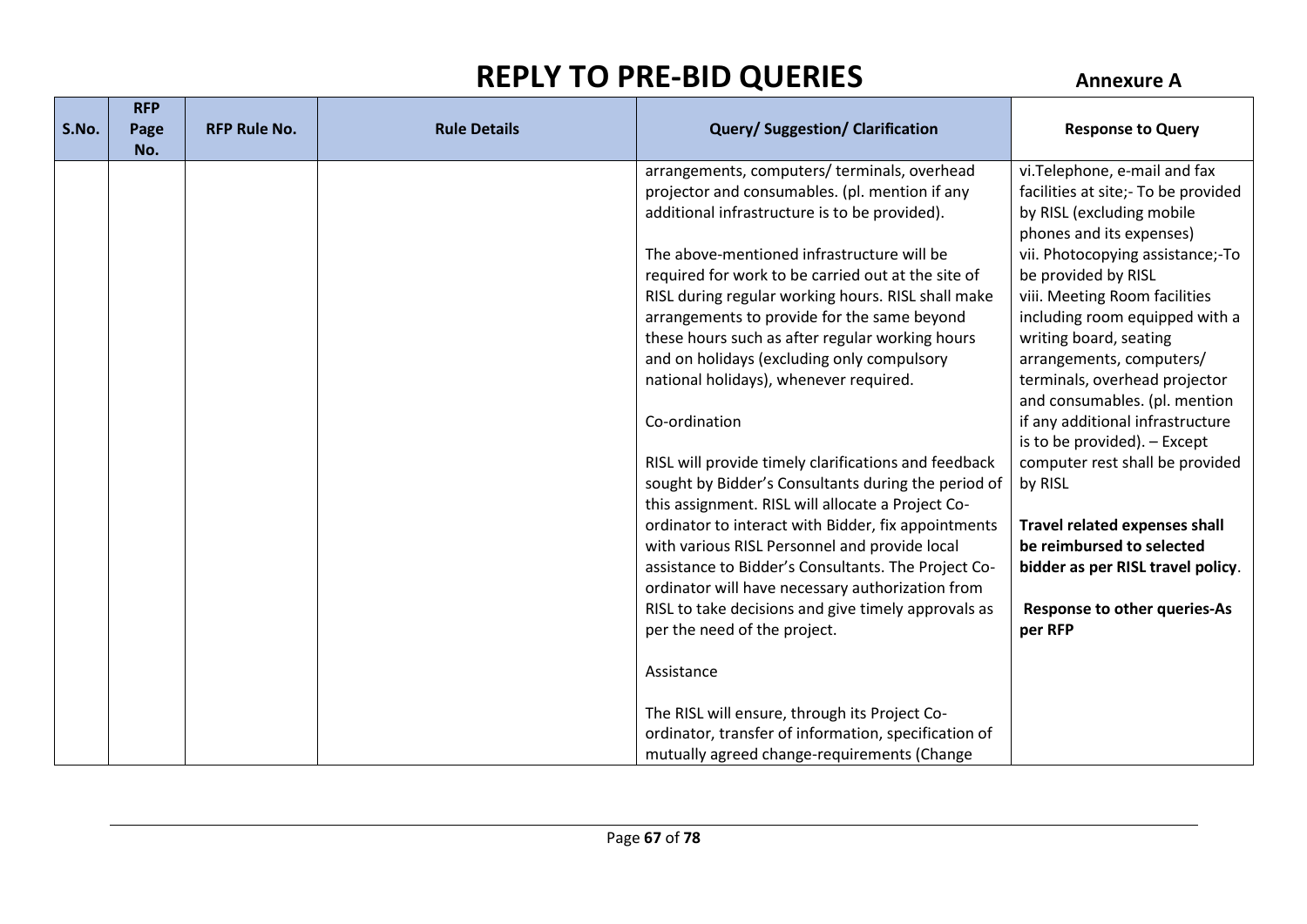| S.No. | <b>RFP</b>  | <b>RFP Rule No.</b> | <b>Rule Details</b> | <b>Query/Suggestion/Clarification</b>                                                                                                                                                                                                                                                                                                                                     | <b>Response to Query</b> |
|-------|-------------|---------------------|---------------------|---------------------------------------------------------------------------------------------------------------------------------------------------------------------------------------------------------------------------------------------------------------------------------------------------------------------------------------------------------------------------|--------------------------|
|       | Page<br>No. |                     |                     |                                                                                                                                                                                                                                                                                                                                                                           |                          |
|       |             |                     |                     | Requests), availability of materials such as<br>documents and equipment, meetings with relevant<br>users and other personnel among other requisites<br>for Bidder to understand and document the same<br>for the purpose of time-bound formal approval by<br>the RISL, before the service is undertaken by<br>Bidder.                                                     |                          |
|       |             |                     |                     | Necessary and sufficient time will have to be spent<br>by Users in RISL with Bidder personnel during this<br>stage of the assignment.                                                                                                                                                                                                                                     |                          |
|       |             |                     |                     | Methodology, Tools and Techniques                                                                                                                                                                                                                                                                                                                                         |                          |
|       |             |                     |                     | Bidder will use the methodology, tools and<br>techniques as stated in the accompanying<br>Technical Proposal. Any change in these, if desired<br>by the RISL will need to be communicated to<br>Bidder in writing with a reasonable notice period to<br>allow for an assessment of their impact, if any, on<br>schedule, technical requirements, feasibility and<br>cost. |                          |
|       |             |                     |                     | Deliverables                                                                                                                                                                                                                                                                                                                                                              |                          |
|       |             |                     |                     | The deliverables will be as per the details of the<br>deliverables provided in the accompanying<br><b>Technical Proposal.</b>                                                                                                                                                                                                                                             |                          |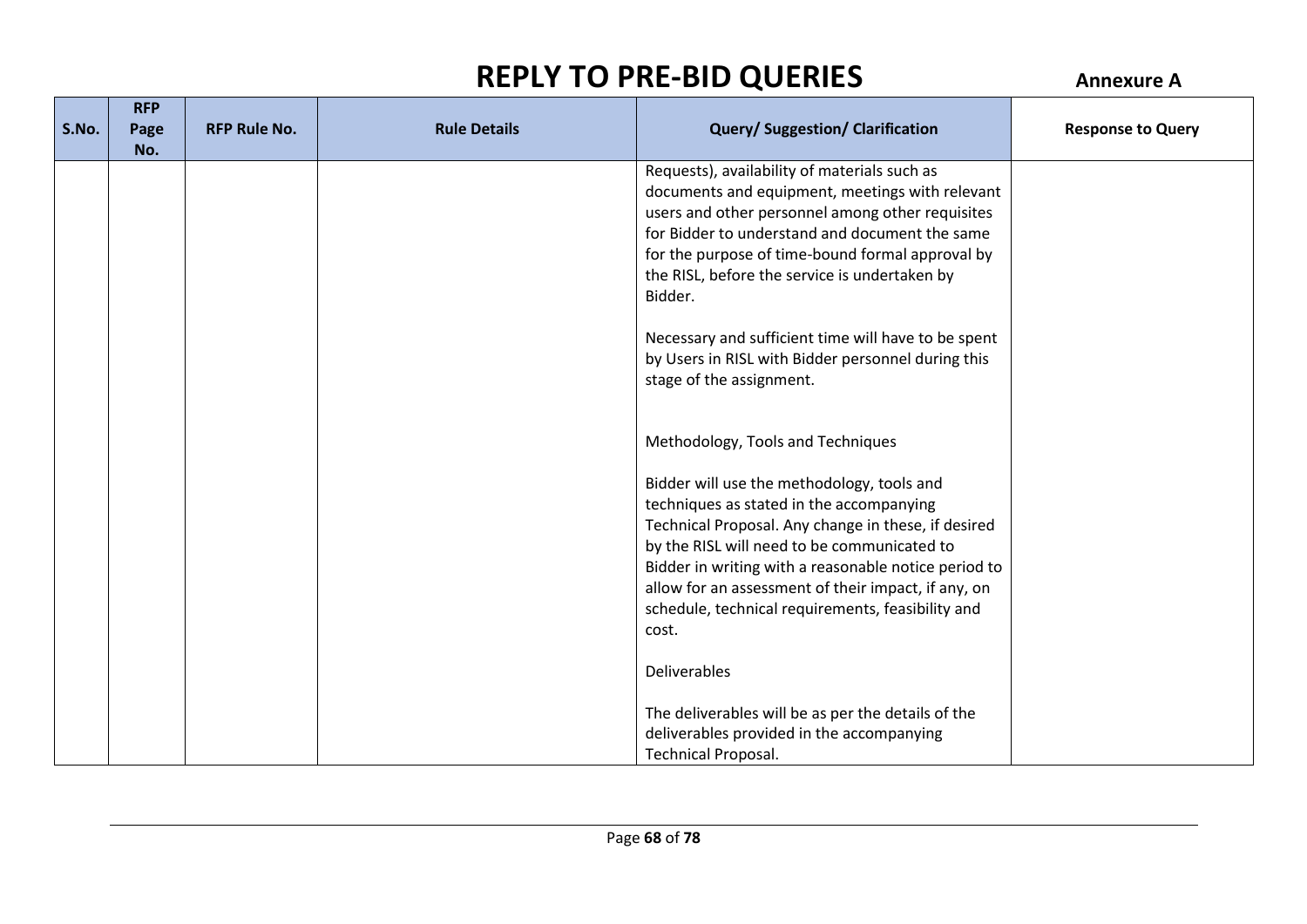| S.No. | <b>RFP</b><br>Page<br>No. | <b>RFP Rule No.</b> | <b>Rule Details</b> | <b>Query/Suggestion/Clarification</b>                                                                                                                                                                                                                                                                                                                                                                                                                                                                                                                                                  | <b>Response to Query</b> |
|-------|---------------------------|---------------------|---------------------|----------------------------------------------------------------------------------------------------------------------------------------------------------------------------------------------------------------------------------------------------------------------------------------------------------------------------------------------------------------------------------------------------------------------------------------------------------------------------------------------------------------------------------------------------------------------------------------|--------------------------|
|       |                           |                     |                     | <b>Additional Support and Services</b><br>In case the RISL requires any additional support in<br>execution of its tasks in respect of the assignment,<br>it shall be provided to them by Bidder on<br>availability-basis at its then current market rate.<br><b>Travel and Related Expenses</b><br>Should the assignment require any travel by any<br>Bidder expert outside their respective base<br>location(s), the RISL will provide to-and-fro airfare,<br>board-and-lodging expenses (or, arrangements for<br>the same), as well as local transportation for all<br>such travels. |                          |
|       |                           |                     |                     | <b>Cost Escalation</b><br>Bidder will monitor the cost components related to<br>this assignment. At each milestone and at the time<br>of periodic reviews, in case of variances against its<br>budget for reasons not attributable to Bidder like<br>delays in inputs/approvals by the RISL, non-<br>availability of facilities at the RISL, increase in the<br>scope of the agreed Change-Requirements or<br>increase in the RISL's Implementation support<br>requirements etc., Bidder will bring this to the                                                                        |                          |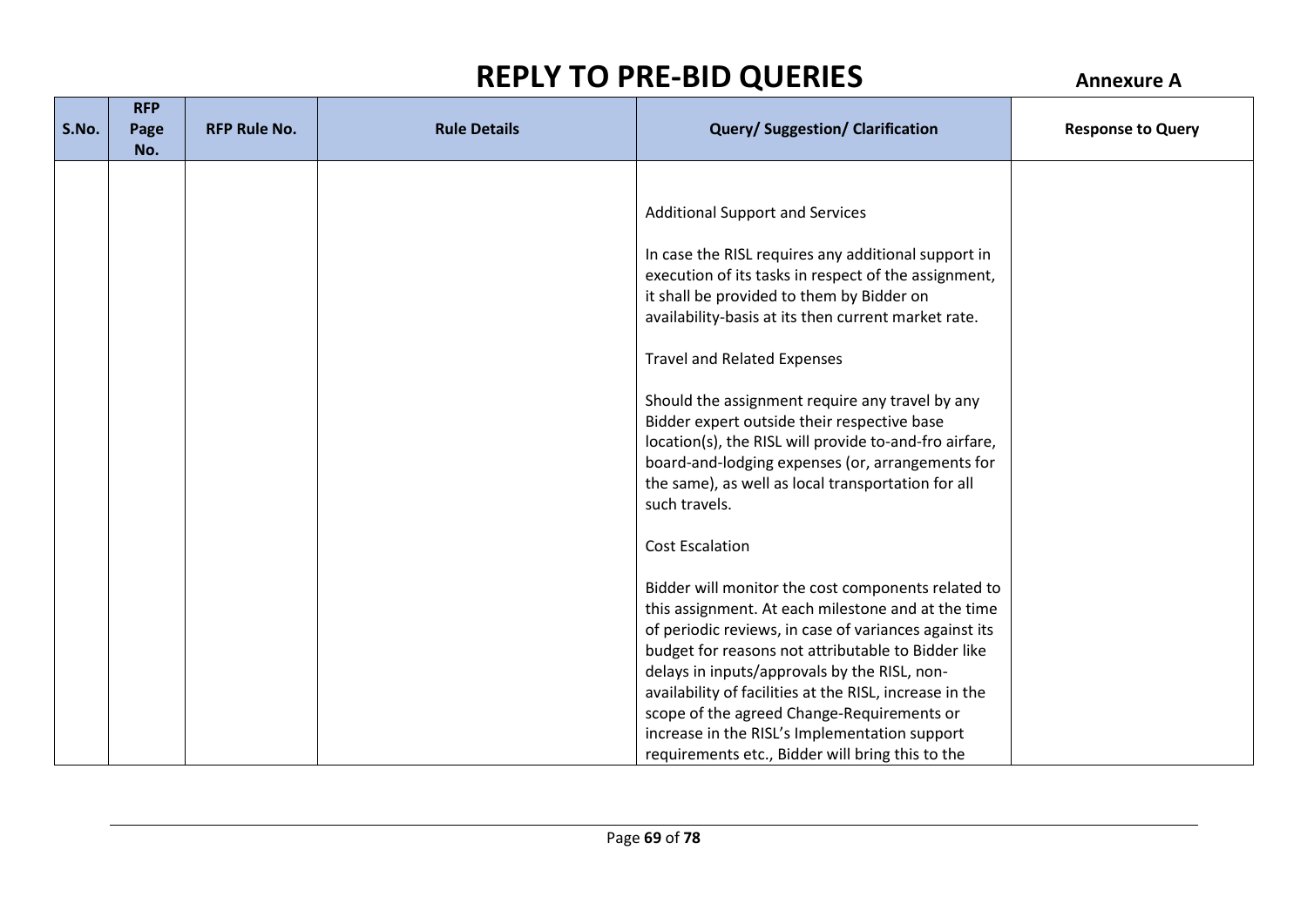|       | <b>RFP</b>  |                     |                     |                                                                                                                                                                                                                                                                                               |                          |
|-------|-------------|---------------------|---------------------|-----------------------------------------------------------------------------------------------------------------------------------------------------------------------------------------------------------------------------------------------------------------------------------------------|--------------------------|
| S.No. | Page<br>No. | <b>RFP Rule No.</b> | <b>Rule Details</b> | <b>Query/Suggestion/Clarification</b>                                                                                                                                                                                                                                                         | <b>Response to Query</b> |
|       |             |                     |                     | attention of the RISL. All such cost increases will be<br>discussed and mutually agreed upon. Bidder will<br>then raise invoices, payment period and other<br>conditions for such invoices, which will be similar<br>to those for payments laid out in this proposal.                         |                          |
|       |             |                     |                     | Non-employment                                                                                                                                                                                                                                                                                |                          |
|       |             |                     |                     | The RISL will neither offer to employ nor employ,<br>directly or otherwise, any Bidder employee,<br>associated for the purpose of, or with the<br>assignment, during the period between the date of<br>this proposal and two years from the completion of<br>the assignment arising herefrom. |                          |
|       |             |                     |                     | <b>Notices</b>                                                                                                                                                                                                                                                                                |                          |
|       |             |                     |                     | All notices, requests, demands and other<br>communications under this proposal or in<br>connection herewith shall be given to or made<br>upon the respective parties as follows -                                                                                                             |                          |
|       |             |                     |                     | Bidder: Tata Consultancy Services Limited,<br>TCS House, Raveline Street,<br>Fort, Mumbai 400 001.                                                                                                                                                                                            |                          |
|       |             |                     |                     | With a copy to: General Counsel<br>Tata Consultancy Services Limited,<br>TCS House, Raveline Street,                                                                                                                                                                                          |                          |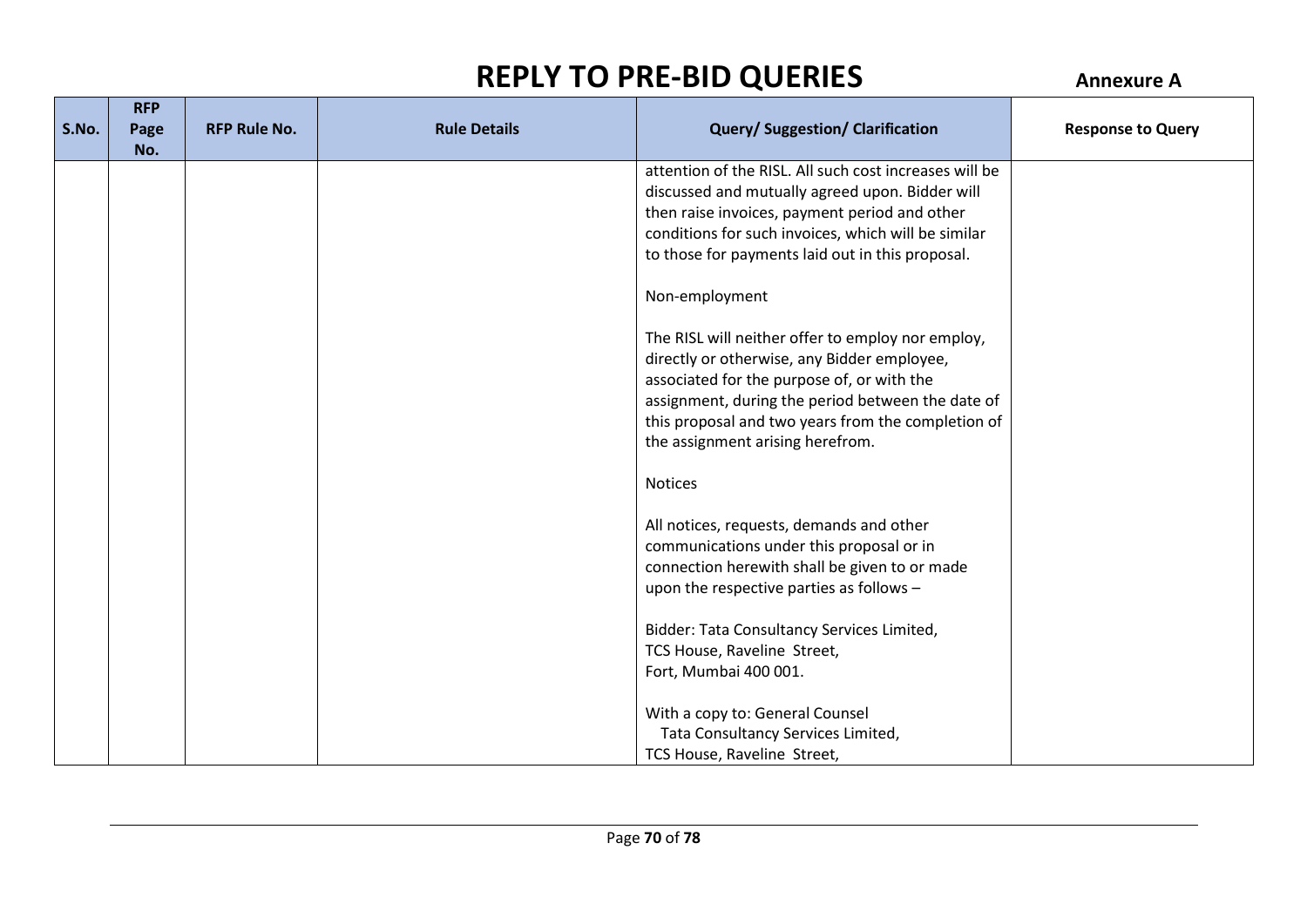|       | <b>RFP</b> |                     |                     |                                                                                                         |                          |
|-------|------------|---------------------|---------------------|---------------------------------------------------------------------------------------------------------|--------------------------|
| S.No. | Page       | <b>RFP Rule No.</b> | <b>Rule Details</b> | <b>Query/Suggestion/Clarification</b>                                                                   | <b>Response to Query</b> |
|       | No.        |                     |                     |                                                                                                         |                          |
|       |            |                     |                     | Fort, Mumbai 400 001.                                                                                   |                          |
|       |            |                     |                     |                                                                                                         |                          |
|       |            |                     |                     |                                                                                                         |                          |
|       |            |                     |                     | RISL: (pl. fill up the Address).                                                                        |                          |
|       |            |                     |                     |                                                                                                         |                          |
|       |            |                     |                     | or to such other person or addresses as any of the                                                      |                          |
|       |            |                     |                     | Parties shall have notified to the others.                                                              |                          |
|       |            |                     |                     | All notices, requests, demands and other                                                                |                          |
|       |            |                     |                     | communications given or made in accordance with                                                         |                          |
|       |            |                     |                     | the provisions of this proposal shall be in writing by                                                  |                          |
|       |            |                     |                     | letter, fax, email or telegram.                                                                         |                          |
|       |            |                     |                     |                                                                                                         |                          |
|       |            |                     |                     | Waiver                                                                                                  |                          |
|       |            |                     |                     |                                                                                                         |                          |
|       |            |                     |                     | No forbearance, indulgence or relaxation by any                                                         |                          |
|       |            |                     |                     | Party at any time to require performance of any                                                         |                          |
|       |            |                     |                     | provision of this Proposal shall in any way affect,<br>diminish or prejudice the right of such party to |                          |
|       |            |                     |                     | require performance of that provision and any                                                           |                          |
|       |            |                     |                     | waiver by any party or any breach of any provisions                                                     |                          |
|       |            |                     |                     | of this Proposal shall not be construed as a waiver                                                     |                          |
|       |            |                     |                     | or an amendment of the provisions itself, or a                                                          |                          |
|       |            |                     |                     | waiver of any right under or arising out of this                                                        |                          |
|       |            |                     |                     | Proposal.                                                                                               |                          |
|       |            |                     |                     |                                                                                                         |                          |
|       |            |                     |                     | Assignment                                                                                              |                          |
|       |            |                     |                     |                                                                                                         |                          |
|       |            |                     |                     | Neither Party shall be entitled to assign or transfer                                                   |                          |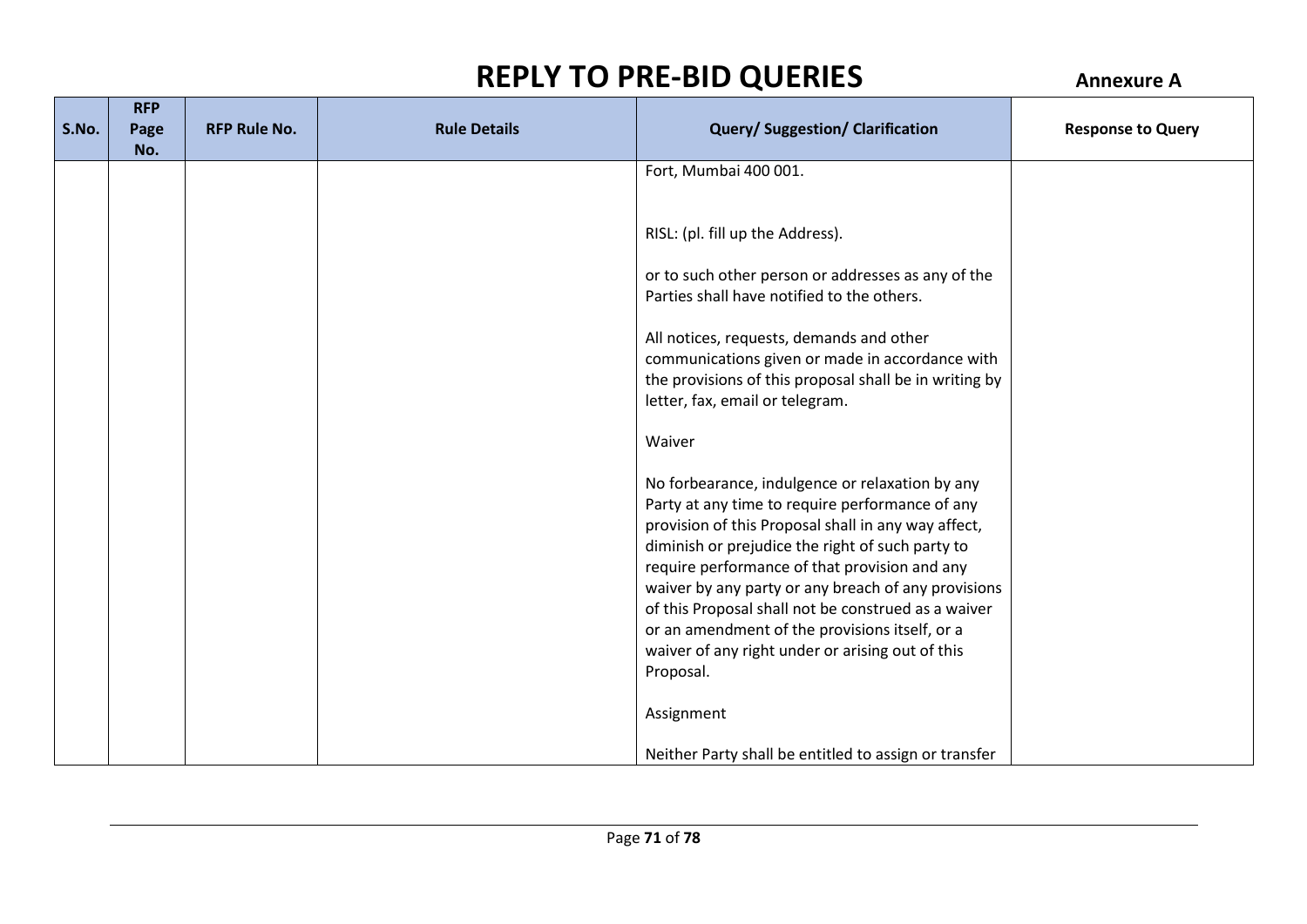|       | <b>RFP</b> |                     |                     |                                                      |                          |
|-------|------------|---------------------|---------------------|------------------------------------------------------|--------------------------|
| S.No. | Page       | <b>RFP Rule No.</b> | <b>Rule Details</b> | <b>Query/Suggestion/Clarification</b>                | <b>Response to Query</b> |
|       | No.        |                     |                     |                                                      |                          |
|       |            |                     |                     | all or any of its rights, benefits and obligations   |                          |
|       |            |                     |                     | under this proposal without the prior written        |                          |
|       |            |                     |                     | consent of the other Party                           |                          |
|       |            |                     |                     |                                                      |                          |
|       |            |                     |                     | Nonexclusively                                       |                          |
|       |            |                     |                     |                                                      |                          |
|       |            |                     |                     | Bidder shall be free to do similar business either   |                          |
|       |            |                     |                     | for itself or for any other party or offer similar   |                          |
|       |            |                     |                     | services to any third parties but without in any way |                          |
|       |            |                     |                     | affecting the services agreed to be offered by       |                          |
|       |            |                     |                     | Bidder under this Proposal.                          |                          |
|       |            |                     |                     |                                                      |                          |
|       |            |                     |                     | Independent Relationship                             |                          |
|       |            |                     |                     |                                                      |                          |
|       |            |                     |                     | This Proposal is not intended to create a            |                          |
|       |            |                     |                     | relationship such as a partnership, joint venture,   |                          |
|       |            |                     |                     | agency, or employment relationship. Neither party    |                          |
|       |            |                     |                     | may act in a manner, which expresses or implies a    |                          |
|       |            |                     |                     | relationship other than that of independent party    |                          |
|       |            |                     |                     | nor bind the other party.                            |                          |
|       |            |                     |                     |                                                      |                          |
|       |            |                     |                     | Modification                                         |                          |
|       |            |                     |                     |                                                      |                          |
|       |            |                     |                     | This proposal may be modified only by an             |                          |
|       |            |                     |                     | amendment executed in writing by a duly              |                          |
|       |            |                     |                     | authorised representative for each party.            |                          |
|       |            |                     |                     | Publicity                                            |                          |
|       |            |                     |                     |                                                      |                          |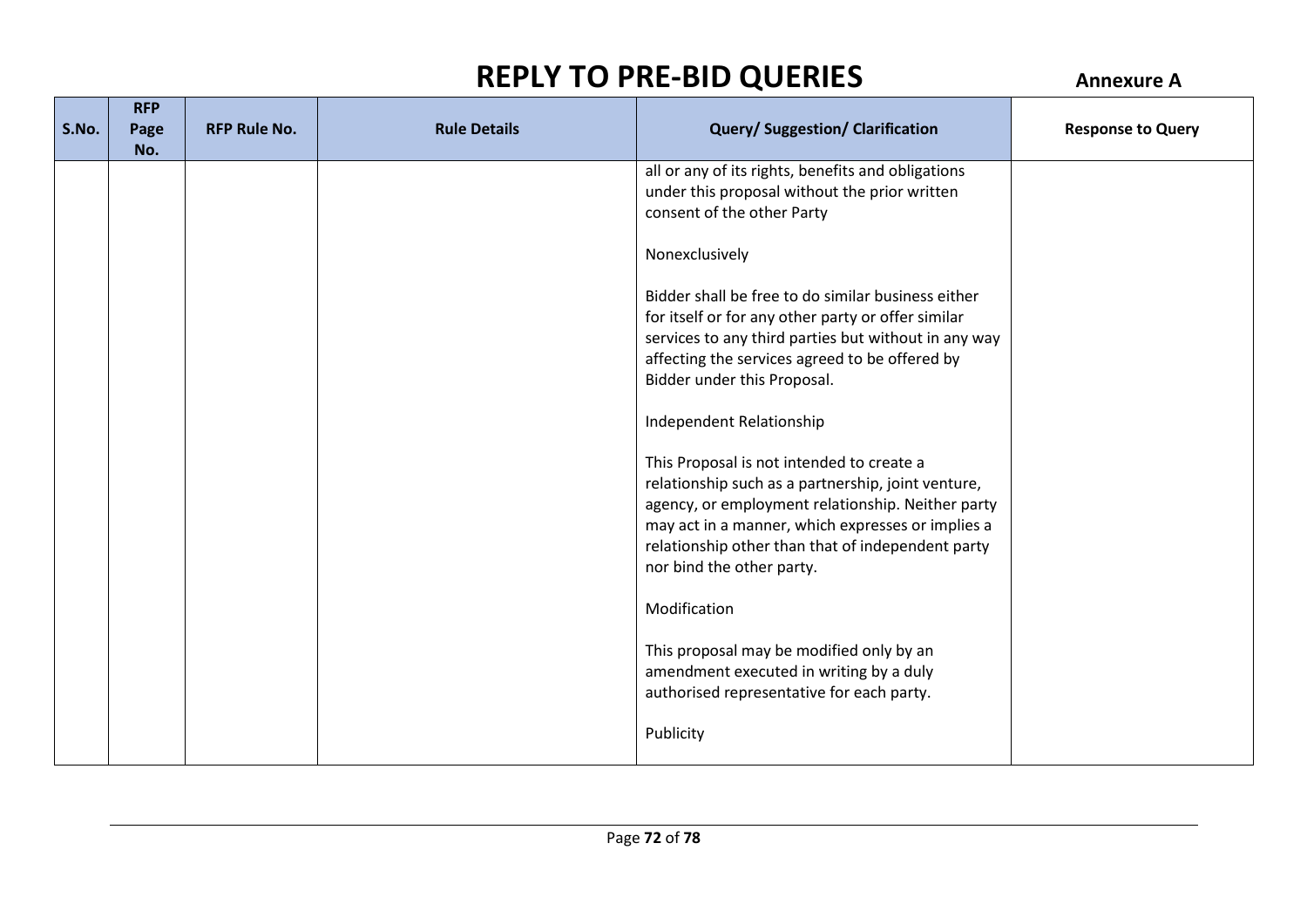|       | <b>RFP</b> |                                                                                                                            |                                                                                                                                                                                                                                         |                                                                                                                                                                                                                                                                                                                                                                                                                                                                                                                                                                                                                                                                                                                         |                          |
|-------|------------|----------------------------------------------------------------------------------------------------------------------------|-----------------------------------------------------------------------------------------------------------------------------------------------------------------------------------------------------------------------------------------|-------------------------------------------------------------------------------------------------------------------------------------------------------------------------------------------------------------------------------------------------------------------------------------------------------------------------------------------------------------------------------------------------------------------------------------------------------------------------------------------------------------------------------------------------------------------------------------------------------------------------------------------------------------------------------------------------------------------------|--------------------------|
| S.No. | Page       | <b>RFP Rule No.</b>                                                                                                        | <b>Rule Details</b>                                                                                                                                                                                                                     | <b>Query/Suggestion/Clarification</b>                                                                                                                                                                                                                                                                                                                                                                                                                                                                                                                                                                                                                                                                                   | <b>Response to Query</b> |
|       | No.        |                                                                                                                            |                                                                                                                                                                                                                                         |                                                                                                                                                                                                                                                                                                                                                                                                                                                                                                                                                                                                                                                                                                                         |                          |
|       |            |                                                                                                                            |                                                                                                                                                                                                                                         | Neither party shall publicize any information<br>pertaining to this assignment or the other party<br>without seeking the prior written consent of the<br>other party.<br><b>Entire Understanding</b><br>This Proposal together with the Schedules,<br>Annexure and Exhibits hereto and executed by the<br>parties hereto constitutes the entire understanding<br>between the parties hereto with respect to the<br>subject matter hereto and supercedes and cancels<br>all previous negotiations thereof. To the extent<br>permitted by Applicable Law, a party is not liable to<br>another party in contract or tort or in any other<br>way for a representation or warranty that is not set<br>out in this Agreement. |                          |
| 123   | 32         | $C - 1.1$<br>Detailed<br>Technical<br>Evaluation<br>Criteria for<br><b>CQCBS</b> based<br>Evaluation<br>Annual<br>Turnover | Average annual turnover for the period<br>2018-19, 2019-2020, 2020-2021<br>$\bullet$ >= 15 but <= 25 Cr - 5 Marks<br>$\bullet$ > 26 but <= 35 Cr - 6 Marks<br>$\bullet$ > 36 but <=45 Cr - 8 Marks<br>$\bullet$ > than 45 Cr - 10 Marks | Since, the Project Value is estimated to be 4 Crores<br>in line of that evaluation based on the average<br>annual turnover is notproperIn consideration of<br>the same werecommend to consider following<br>methodology<br>$\bullet$ >= 15 but <= 25 Cr - 7 Marks<br>$\bullet$ > 26 but <=50 Cr - 8 Marks<br>$\bullet$ > than 50 Cr - 10 Marks                                                                                                                                                                                                                                                                                                                                                                          | Please refer corrigendum |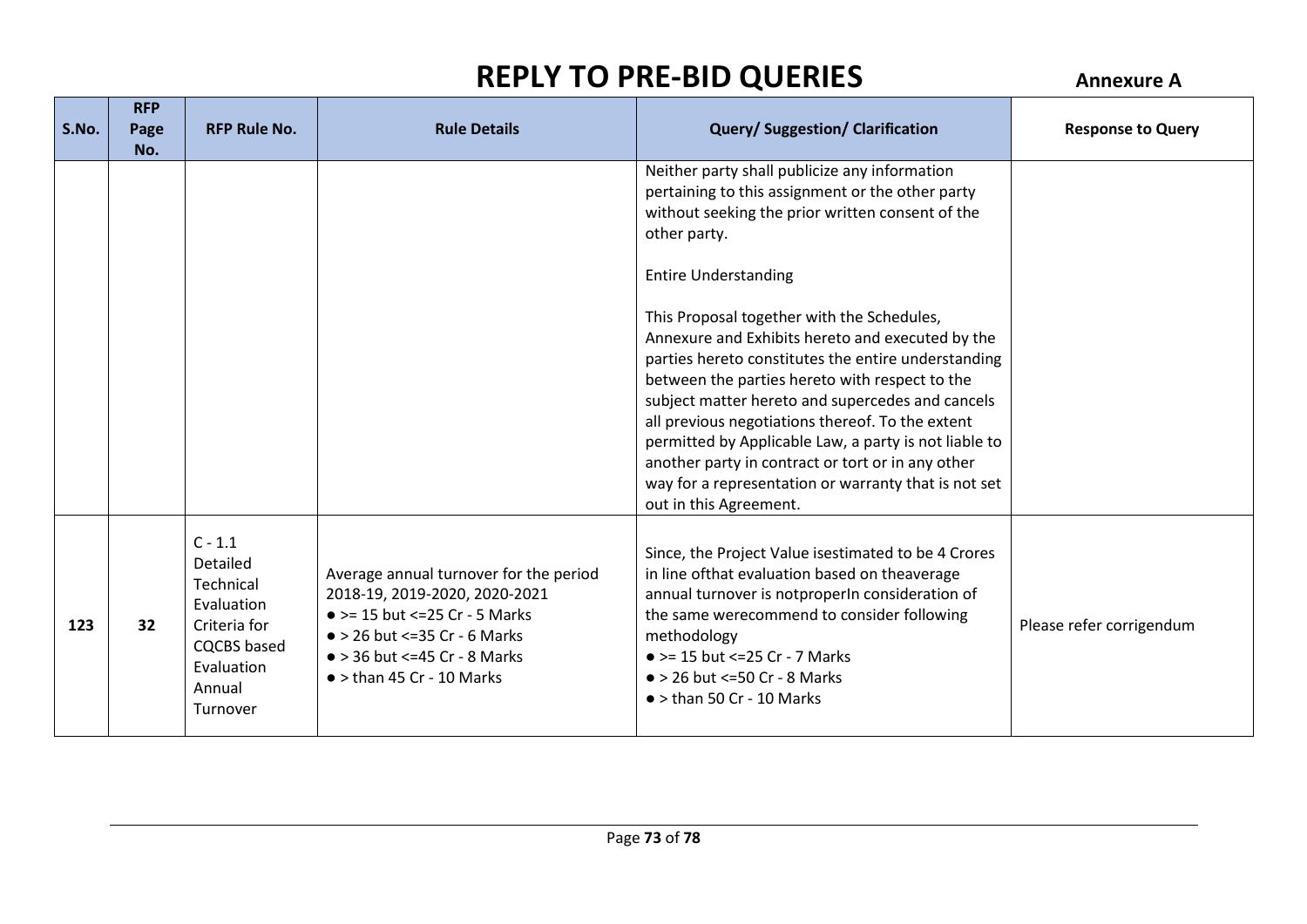| S.No. | <b>RFP</b><br>Page<br>No. | <b>RFP Rule No.</b>                                                                                                                                           | <b>Rule Details</b>                                                                                                   | <b>Query/Suggestion/Clarification</b>                                                                                                                                                                                                                                                                                                                                                                                                                                                                                                                                                                                                                   | <b>Response to Query</b> |
|-------|---------------------------|---------------------------------------------------------------------------------------------------------------------------------------------------------------|-----------------------------------------------------------------------------------------------------------------------|---------------------------------------------------------------------------------------------------------------------------------------------------------------------------------------------------------------------------------------------------------------------------------------------------------------------------------------------------------------------------------------------------------------------------------------------------------------------------------------------------------------------------------------------------------------------------------------------------------------------------------------------------------|--------------------------|
| 124   | 32                        | $C - 1.2$<br>Detailed<br>Technical<br>Evaluation<br>Criteria for<br><b>CQCBS</b> based<br>Evaluation<br>Certifications-<br><b>CMMi</b><br>Level & ISO<br>9001 | • SEI CMMI Level 3 - 3 Marks<br>• SEI CMMi Level 5 - 4 Marks<br>$\bullet$ ISO 9001 - 1 Marks                          | Considering the nature of the<br>projectandrequirement since<br>Softwaredevelopment has to be of a<br>higherstandard (Mobile Application or Web<br>pages) and the database or datastorage has to be<br>secure using best inclass information security<br>standards. Keeping all these points additional<br>certificate and markings may beconsidered.<br>We urge to RISL to incorporate thefollowing<br>certifications with therecommended marks<br>• CMMi Level 3 - 3 marks<br>• CMMi Level 5 - 5 Marks<br>• ISO 20000-1:2018 - 2 marks<br>• ISO 14001:2015 - 2 marks<br>• ISO 27001:2013 - 3 marks<br>• ISO 9001 - 2 marks<br>• OHSAS 45001 - 2 marks | Please refer corrigendum |
| 125   | 32                        | $C - 1.3.1$<br>Detailed<br>Technical<br>Evaluation<br>Criteria for<br><b>CQCBS</b> based<br>Evaluation                                                        | Bidder identified in Gartner magic<br>quadrant for services of Artificial<br>Intelligence in last 3 years - (5 Marks) | Kindly exclude this clause as GartnerMagic<br>Quadrant is not an industrystandard<br>and<br>recommendation aswell as these are paid services<br>whichsolely<br>varies<br>from<br>organization<br>to<br>organization                                                                                                                                                                                                                                                                                                                                                                                                                                     | Please refer corrigendum |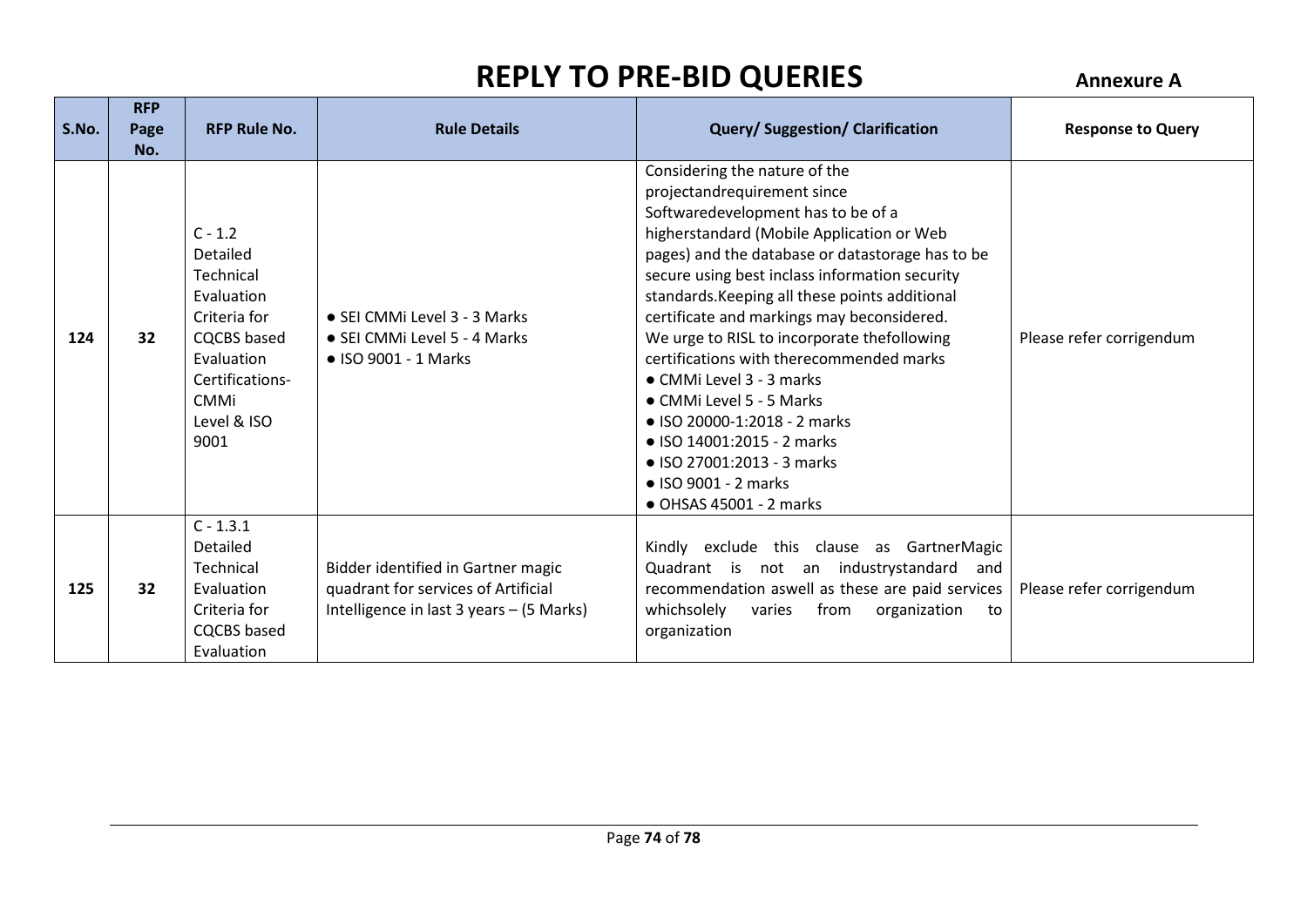| S.No. | <b>RFP</b><br>Page | <b>RFP Rule No.</b>                                                                                                                                                      | <b>Rule Details</b>                                                                                                                                                                                                                                                                                                                                                                                                                                                                                                                                                                                                                                             | <b>Query/Suggestion/Clarification</b>                                                                                                                                                                                                                                                                                                                                                                                                                                                                                                                                                                                                                                                           | <b>Response to Query</b> |
|-------|--------------------|--------------------------------------------------------------------------------------------------------------------------------------------------------------------------|-----------------------------------------------------------------------------------------------------------------------------------------------------------------------------------------------------------------------------------------------------------------------------------------------------------------------------------------------------------------------------------------------------------------------------------------------------------------------------------------------------------------------------------------------------------------------------------------------------------------------------------------------------------------|-------------------------------------------------------------------------------------------------------------------------------------------------------------------------------------------------------------------------------------------------------------------------------------------------------------------------------------------------------------------------------------------------------------------------------------------------------------------------------------------------------------------------------------------------------------------------------------------------------------------------------------------------------------------------------------------------|--------------------------|
| 126   | No.<br>32          | $C - 1.3.1$<br>Detailed<br>Technical<br>Evaluation<br>Criteria for<br><b>CQCBS</b> based<br>Evaluation                                                                   | Bidder identified as Leader in IDC<br>MarketScape for services of Artificial<br>Intelligence in last 3 years - (5 Marks)                                                                                                                                                                                                                                                                                                                                                                                                                                                                                                                                        | Kindly exclude this clause as GartnerMagic<br>Quadrant is not an industrystandard and<br>recommendation aswell as these are paid services<br>whichsolely<br>varies<br>from organization<br>to<br>organization                                                                                                                                                                                                                                                                                                                                                                                                                                                                                   | Please refer corrigendum |
| 127   | 32                 | C - 2 Detailed<br>Technical<br>Evaluation<br>Criteria for<br><b>CQCBS</b><br>based<br>Evaluation<br><b>Previous Project</b><br>Experience-<br>Application<br>Development | Bidder should have experience of<br>application development including<br>application management services *Projects<br>which are either Completed OR Go-Live<br>status has been achieved OR Currently<br>under Operation and Maintenance / FMS<br>phase during last 5 financial years i.e. FY<br>2017-2018 to FY 2021-2022 with any<br>Central Govt. / State Govt. (excluding<br>government of Rajasthan) / PSUs in India<br>as per below mentioned criteria: - Profile<br>(Scope and Duration) of the projects.<br>• No. of Projects $1-3 \rightarrow 15$ Marks<br>• No. of Projects 4-5 $\rightarrow$ 17 Marks<br>• No. of Projects > $5 \rightarrow 20$ Marks | Bidder experience of application development<br>including application management services has to<br>be considered with any Central Govt. / State Govt.<br>(excluding government of Rajasthan) / PSUs in<br>India so, we believe that no. of projects in relation<br>to government sector which has been considered<br>for evaluation perspective at high side so would<br>like to request RISL Team to provide the relaxation<br>in no. of projects: We recommend to consider the<br>following<br>method:<br>evaluation<br>Projects 1-2 $\rightarrow$ 15<br>No.<br>of<br>Marks<br>$\bullet$<br>of Projects 2-3 $\rightarrow$ 17<br>No.<br>Marks<br>• No. of Projects > $3 \rightarrow 20$ Marks | As per RFP               |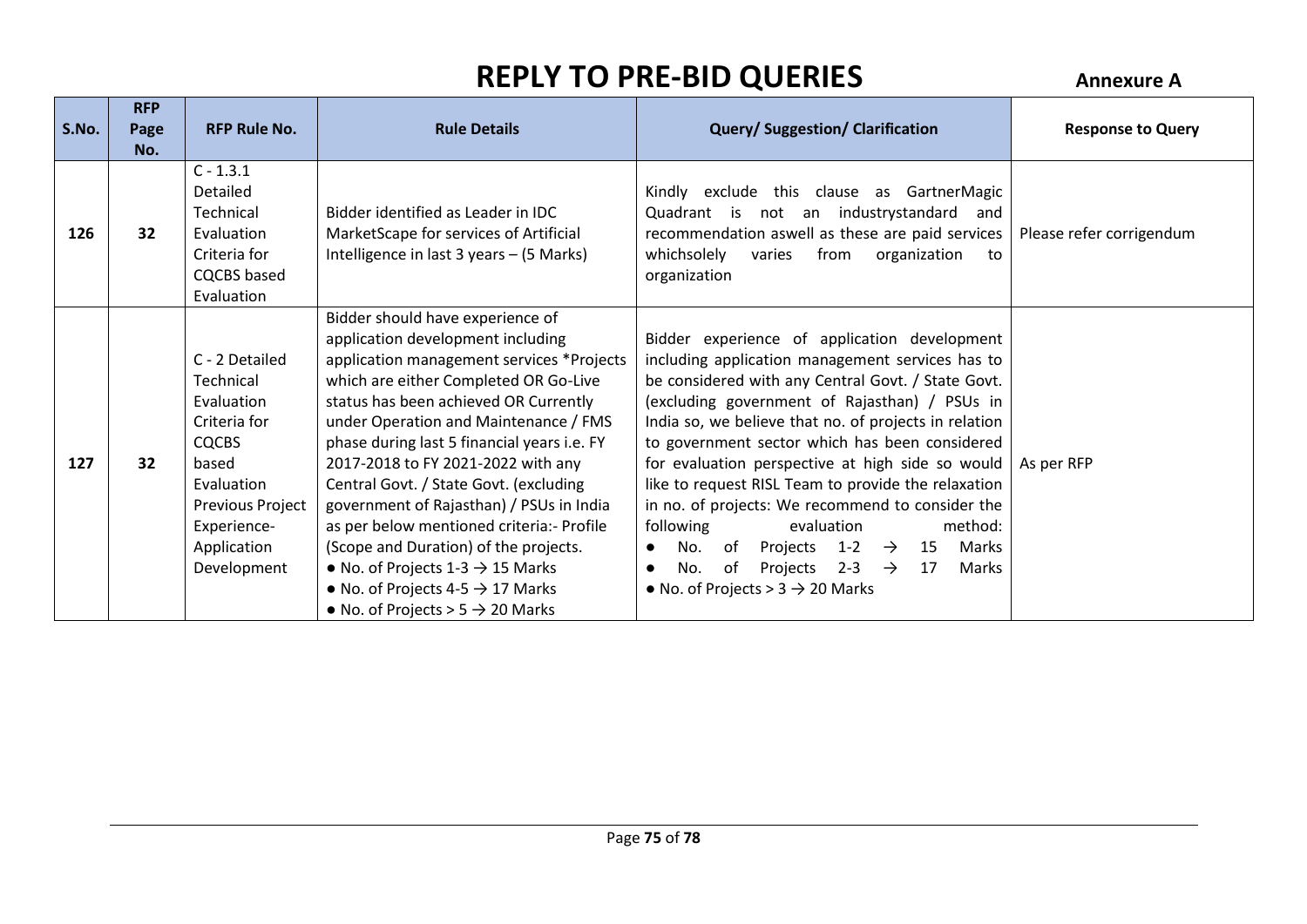|       | <b>RFP</b>  |                                                                                                                                                                     |                                                                                                                                                                                                                                                                                                                                                                                                                                                                                                                                                                                                                                                                                   |                                                                                                                                                                                                                                                                                                                                                                 |                                                                                                                                                                                                                                                                                                                            |
|-------|-------------|---------------------------------------------------------------------------------------------------------------------------------------------------------------------|-----------------------------------------------------------------------------------------------------------------------------------------------------------------------------------------------------------------------------------------------------------------------------------------------------------------------------------------------------------------------------------------------------------------------------------------------------------------------------------------------------------------------------------------------------------------------------------------------------------------------------------------------------------------------------------|-----------------------------------------------------------------------------------------------------------------------------------------------------------------------------------------------------------------------------------------------------------------------------------------------------------------------------------------------------------------|----------------------------------------------------------------------------------------------------------------------------------------------------------------------------------------------------------------------------------------------------------------------------------------------------------------------------|
| S.No. | Page<br>No. | <b>RFP Rule No.</b>                                                                                                                                                 | <b>Rule Details</b>                                                                                                                                                                                                                                                                                                                                                                                                                                                                                                                                                                                                                                                               | <b>Query/Suggestion/Clarification</b>                                                                                                                                                                                                                                                                                                                           | <b>Response to Query</b>                                                                                                                                                                                                                                                                                                   |
| 128   | 33          | C - 2.4 Detailed<br>Technical<br>Evaluation<br>Criteria for<br><b>CQCBS</b><br>based<br>Evaluation<br>Previous Project<br>Experience-<br>Application<br>Development | Bidder should have experience of Artificial<br>Intelligence and Machine Learning Projects<br>in last 5 financial years FY 2016-2017 to FY<br>2020-2021 as per below criteria Profile<br>(Scope, Duration & Value in INR) of project<br>• 2 Projects $\rightarrow$ 4 Marks<br>$\bullet$ 3 Projects $\rightarrow$ 5 Marks<br>$\bullet$ 4 Projects $\rightarrow$ 7 Marks                                                                                                                                                                                                                                                                                                             | Considering the fact that projects based on AI &<br>ML are at nascent stage from 2016 to 2019 and it<br>has picked up pace from the last 2 years. We<br>request RISL to consider the following evaluation<br>methodology<br>$\bullet$ 1-2 Projects $\rightarrow$ 4 Marks<br>• 2-3 Projects $\rightarrow$ 5 Marks<br>$\bullet$ >3 Projects $\rightarrow$ 7 Marks | As per RFP                                                                                                                                                                                                                                                                                                                 |
| 129   | 34          | C - 3.1 Detailed<br>Technical<br>Evaluation<br>Criteria for<br><b>CQCBS</b><br>based<br>Evaluation<br>Experience in<br>Agriculture and<br>related areas             | Bidder should have experience of Mobile<br>application development in Agriculture or<br>allied sectors *Mobile apps which are<br>either Completed OR Go-Live status has<br>been achieved OR Currently under<br>Operation and Maintenance / FMS phase<br>during last 5 financial years i.e. FY 2017-<br>2018 to FY 2021-2022 with any Central<br>Govt. / State Govt. / PSUs or Private<br>entities in India as per the below-<br>mentioned criteria: -<br>Profile (Scope, Duration and Purchasing<br>Authority) of project<br>• No. of Mobile Apps $1-3 \rightarrow 5$ Marks<br>• No. of Mobile Apps 4- $6 \rightarrow 7$ Marks<br>• No. of Mobile Apps > $6 \rightarrow 10$ Marks | Kindly specify allied sectors include the below<br>mentioned sectors Energy<br>Life sciences/<br>$\sqrt{ }$<br>Meteorology / Horticulture /Irrigation /Land<br>Records/Agro-Marketing/Forestry/ and any other<br>Agri related industries Please confirm                                                                                                         | and allied sectors shall<br>Agri<br>comprise of - Land, irrigation,<br>biochemistry,<br>seed,<br>agri<br>machinery, agro supply chain,<br>horticulture,<br>forest,<br>natural<br>meteorology,<br>life<br>resources,<br>science,<br>agro-processing<br>industries/marketing,<br>warehouse,<br>dairy,<br>animal<br>husbandry |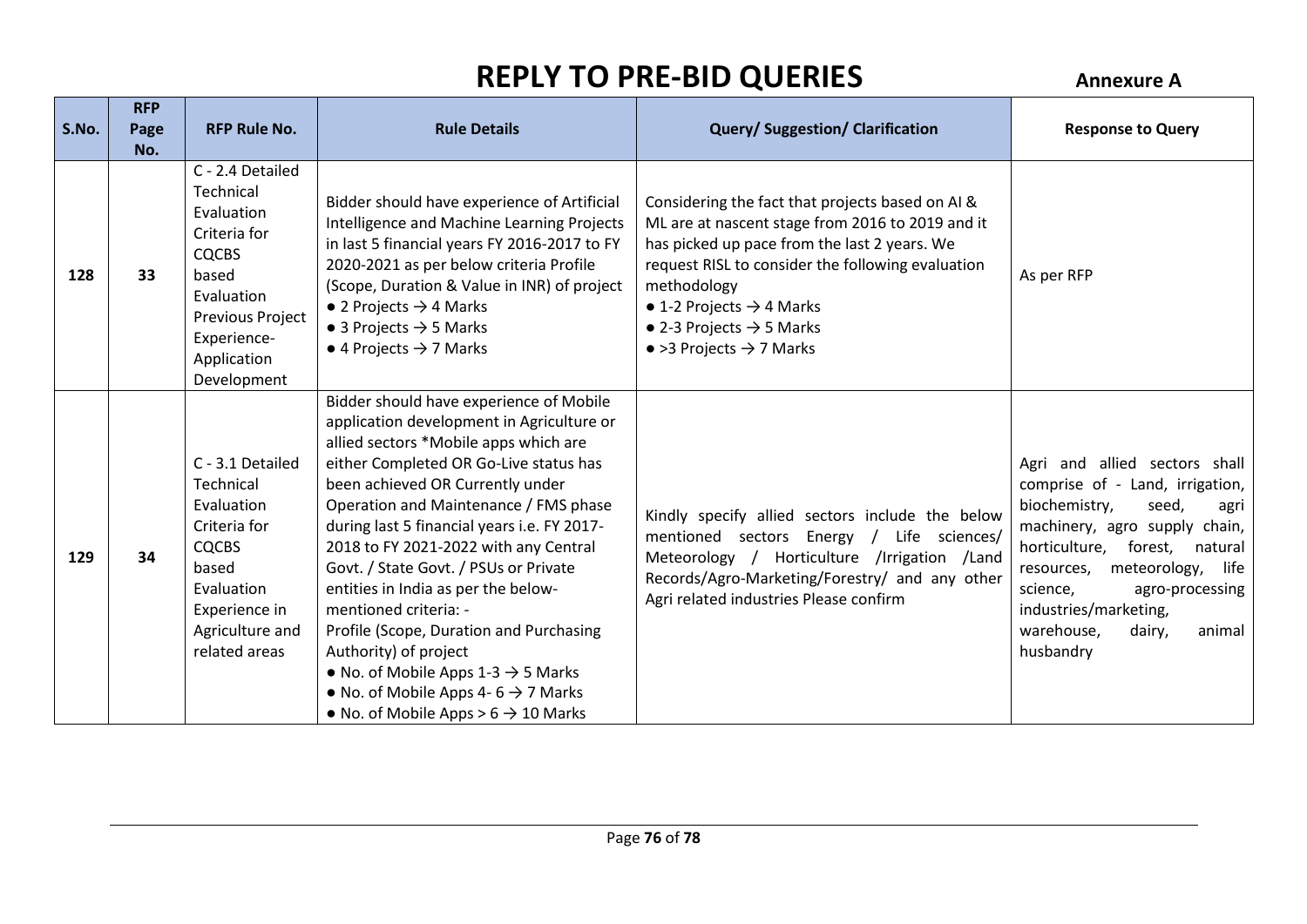| S.No. | <b>RFP</b><br>Page<br>No. | <b>RFP Rule No.</b>                                                                                                  | <b>Rule Details</b>                                                                                                                                                                                                                                                                                                                 | <b>Query/Suggestion/Clarification</b>                                                                                                                                                                                                                                                                                                                                            | <b>Response to Query</b>                                                                                                                                                                                               |
|-------|---------------------------|----------------------------------------------------------------------------------------------------------------------|-------------------------------------------------------------------------------------------------------------------------------------------------------------------------------------------------------------------------------------------------------------------------------------------------------------------------------------|----------------------------------------------------------------------------------------------------------------------------------------------------------------------------------------------------------------------------------------------------------------------------------------------------------------------------------------------------------------------------------|------------------------------------------------------------------------------------------------------------------------------------------------------------------------------------------------------------------------|
| 130   | 18                        | The workflow of<br>theenvisaged<br>solution<br>for crop pest &<br>health<br>management<br>solution image -<br>> box2 | Farmer uploads the image (using mobile<br>app) of suspected insect attack on crop or<br>unusual development of crop texture<br>which may be nutrient deficiency. While<br>uploading the picture farmer selects the<br>crop and system performs some initial<br>checks before letting farmer submit the<br>picture                   | System performs some initial checks before letting<br>farmer<br>submit<br>the<br>picture<br>Needs clarification.<br>As per annexure-3, 3.2.6, the nearest match for the<br>submitted image is shown to the user from the<br>image data bank / captured from the phone.<br>Request RISL to clarify the type of initial checks to<br>be performed before submitting to the system. | Requisite Contrast/Brightness,<br>Angle, Size of Image, image crop<br>suggestion or any other which is<br>required to maintain desired<br>accuracy.                                                                    |
| 131   |                           | QCBS                                                                                                                 | Existing clause suggests 70:30, Technical:<br>Financial evaluation.                                                                                                                                                                                                                                                                 | We would propose 60:40 evaluation as 70:30<br>would lead to a distorted evaluation w.r.t<br>extremely low weightage to financial score.                                                                                                                                                                                                                                          | as per rfp                                                                                                                                                                                                             |
| 132   | 11                        | <b>Bid Security</b>                                                                                                  | Amount (INR): 8,00,0,00/-; 2,00,0,00/- for<br>S.S.I. of Rajasthan, 4,00,0,00/- for Sick<br>Industries, other than S.S.I., whose cases<br>are pending with Board of Industrial &<br><b>Financial Reconstruction</b>                                                                                                                  | We are MSME registered firm but not based out of<br>Rajasthan so request you to consider the MSME<br>certificate at PAN India level                                                                                                                                                                                                                                              | as per rfp                                                                                                                                                                                                             |
| 133   | 24                        | 5.4                                                                                                                  | The Selected Bidder shall be responsible to<br>coordinate with RSDC operator to host,<br>install and configure the solution at RSDC,<br>Jaipur. Selected Bidder shall comply with<br>the policies of RSDC for this activity.<br>Selected bidder shall co-ordinate with<br>RSDC for hosting of mobile applications at<br>play store. | Would request to clearly specify the cost for<br>acquiring Safe to Host Certification would not be<br>borne by the bidder                                                                                                                                                                                                                                                        | RISL has its own empanelled<br>vendors for safe to host<br>certification process. Therefore,<br>bidders are advised to not<br>safe<br>consider<br>to<br>host<br>certification<br>their<br>cost<br>in<br>financial bid. |
| 134   | 19                        | 4.2                                                                                                                  | The overall solution should have minimum<br>90% accuracy which shall be the minimum<br>criteria for Go-Live of the solution                                                                                                                                                                                                         | Would<br>suggest including how the accuracy<br>percentage would be calculated. Will the accuracy<br>be calculated separately for Android and iOS -<br>camera and<br>gallery, device type,<br>lightning<br>conditions                                                                                                                                                             | Information is already provided<br>in RFP. Please refer RFP section<br>5.3 for calculation of accuracy<br>and please refer Annexure- 3-<br>FRS point no. 3.2.17 & 3.3.11                                               |